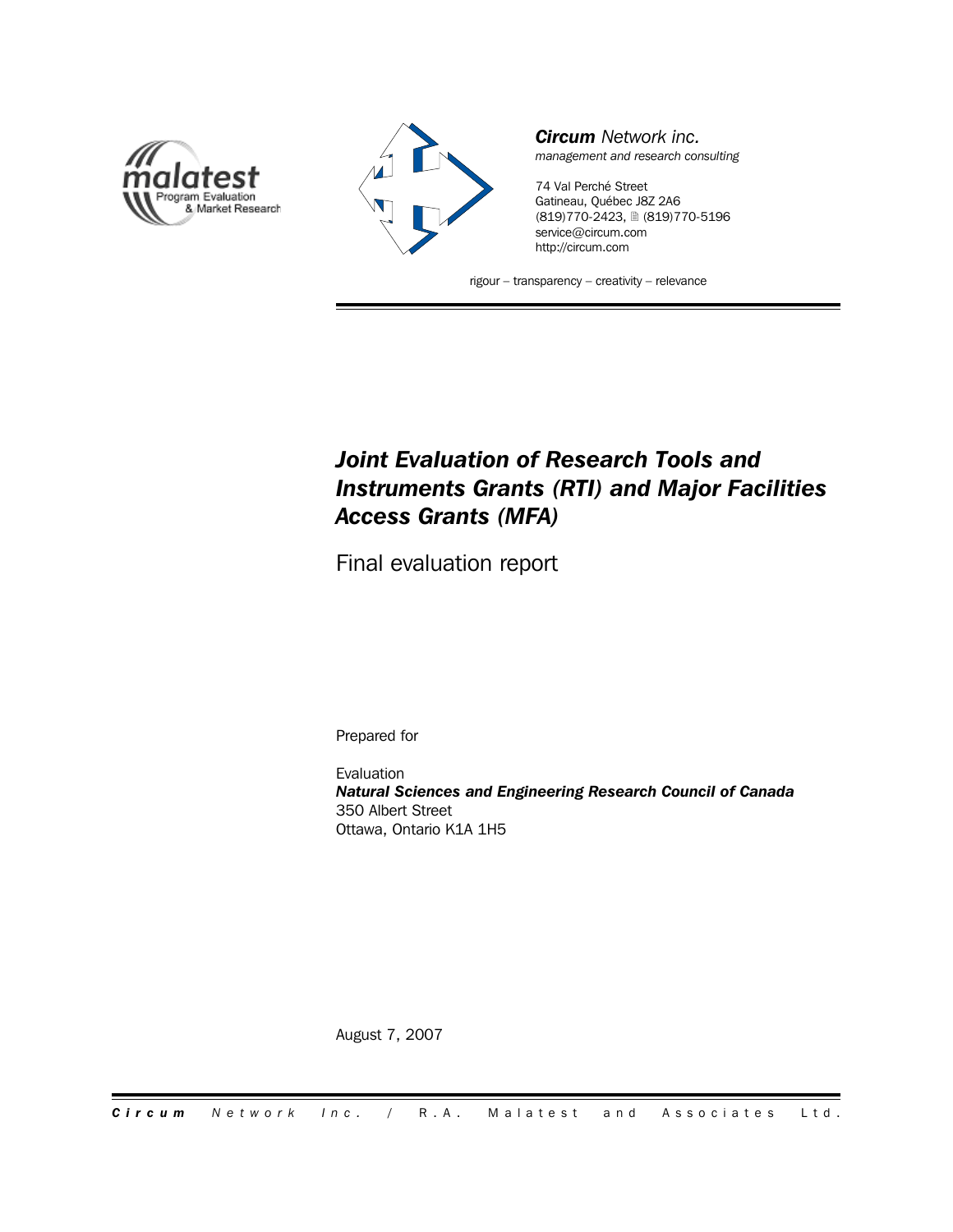**z This text is formatted for back-to-back reproduction.**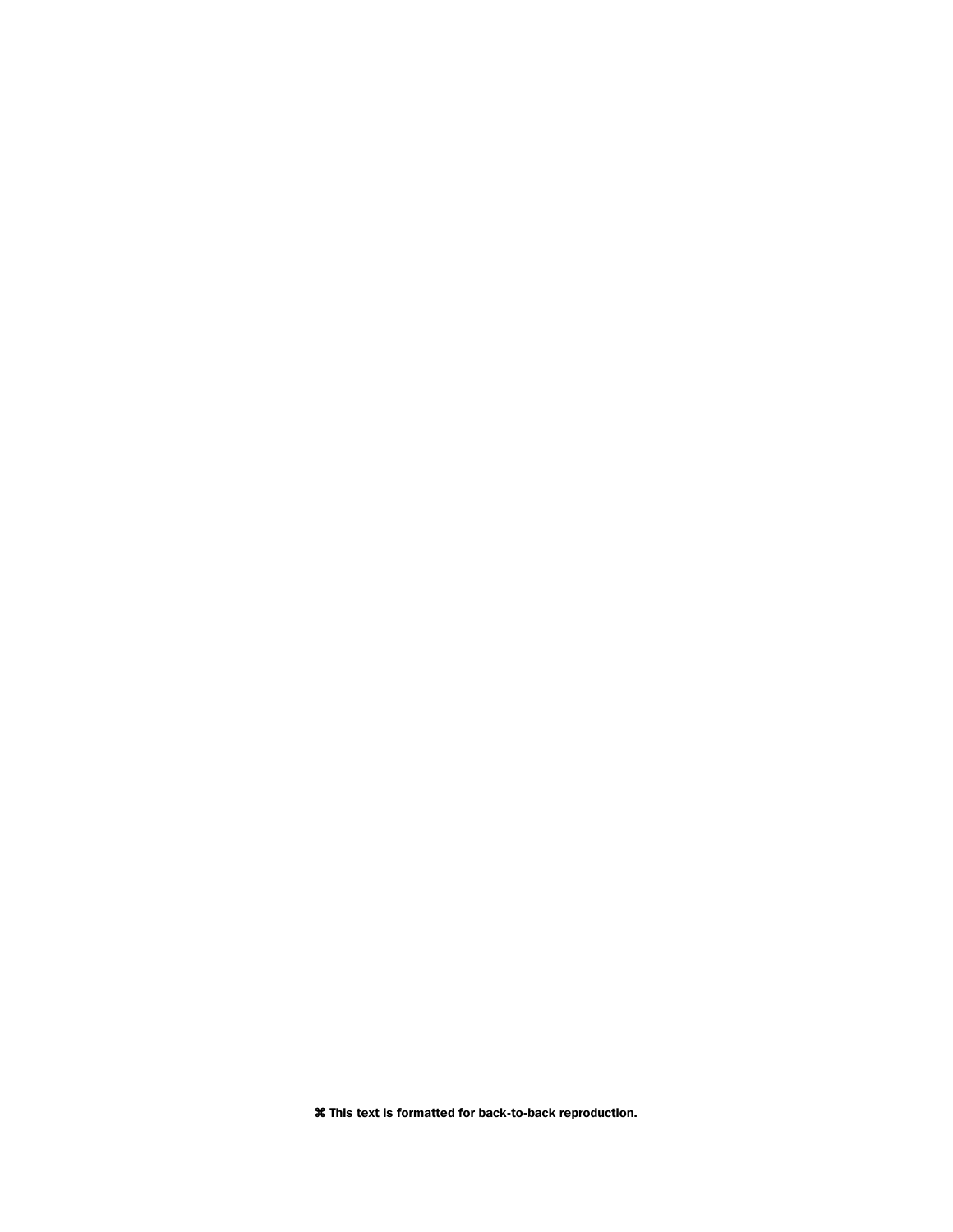# *Table of contents*

| Chapter $1$                                                                                                                                                                                                                                                       |
|-------------------------------------------------------------------------------------------------------------------------------------------------------------------------------------------------------------------------------------------------------------------|
| Chapter 2<br>2.1<br>2.2<br>2.3<br>Document and administrative data review 18<br>2.4<br>Review of experiences in foreign countries  19<br>$2.5^{\circ}$                                                                                                            |
| Chapter $3$<br>3.1<br>3.2 <sub>2</sub><br>3.3<br>3.4<br>Issue 5, research productivity and training capability 46<br>3.5<br>Issue 6, management of major facilities 49<br>3.6<br>Issue 7, RTI 2-RTI 3 moratorium 53<br>3.7<br>Issue 8, program delivery 58<br>3.8 |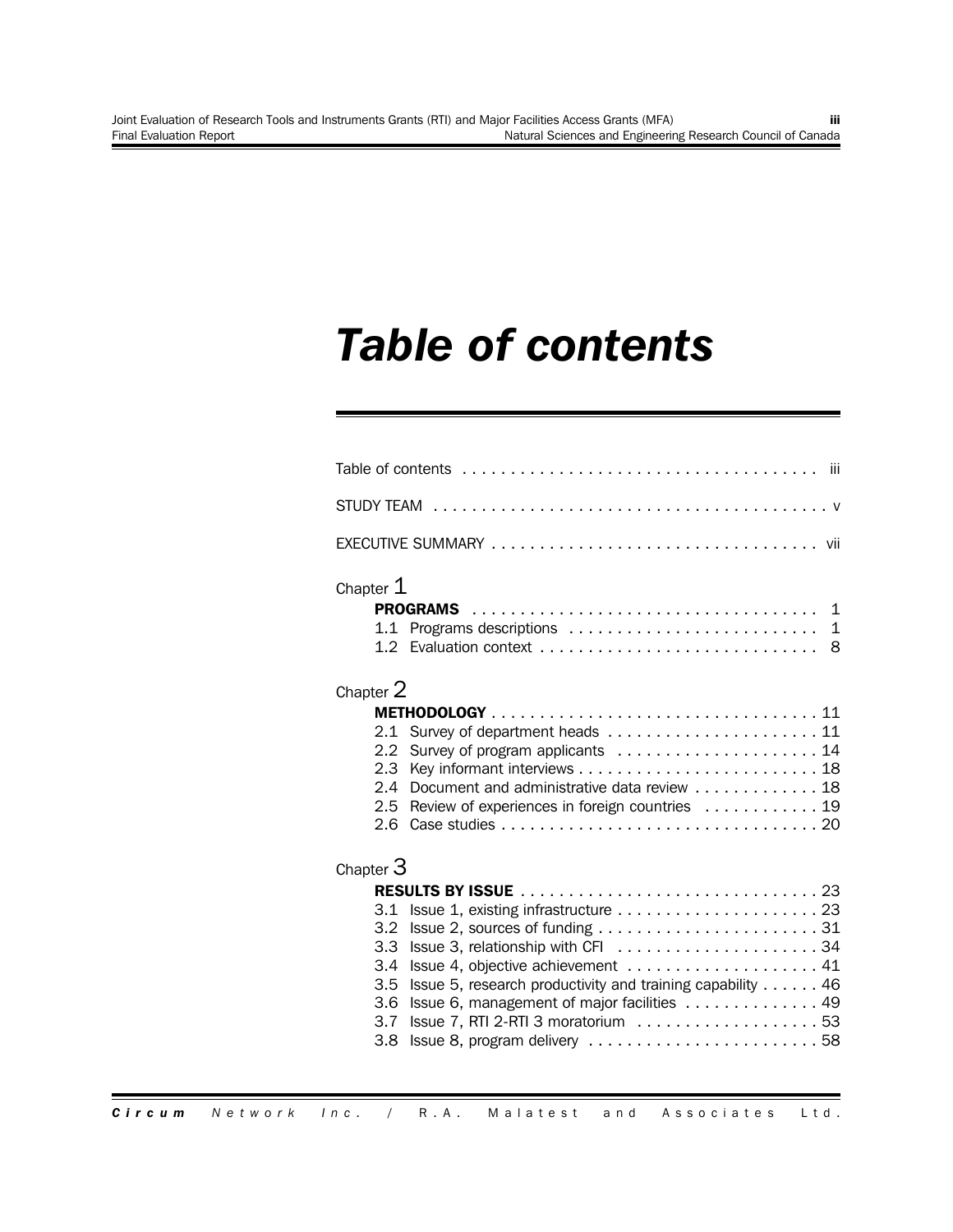| 3.10 Issue 10, MFA objectives and evaluation criteria 65 |  |
|----------------------------------------------------------|--|

# Chapter 4

| <b>SUMMARY AND RECOMMENDATIONS</b> 69              |  |
|----------------------------------------------------|--|
|                                                    |  |
| 4.2 Research Tools and Instruments Grants (RTI) 70 |  |
|                                                    |  |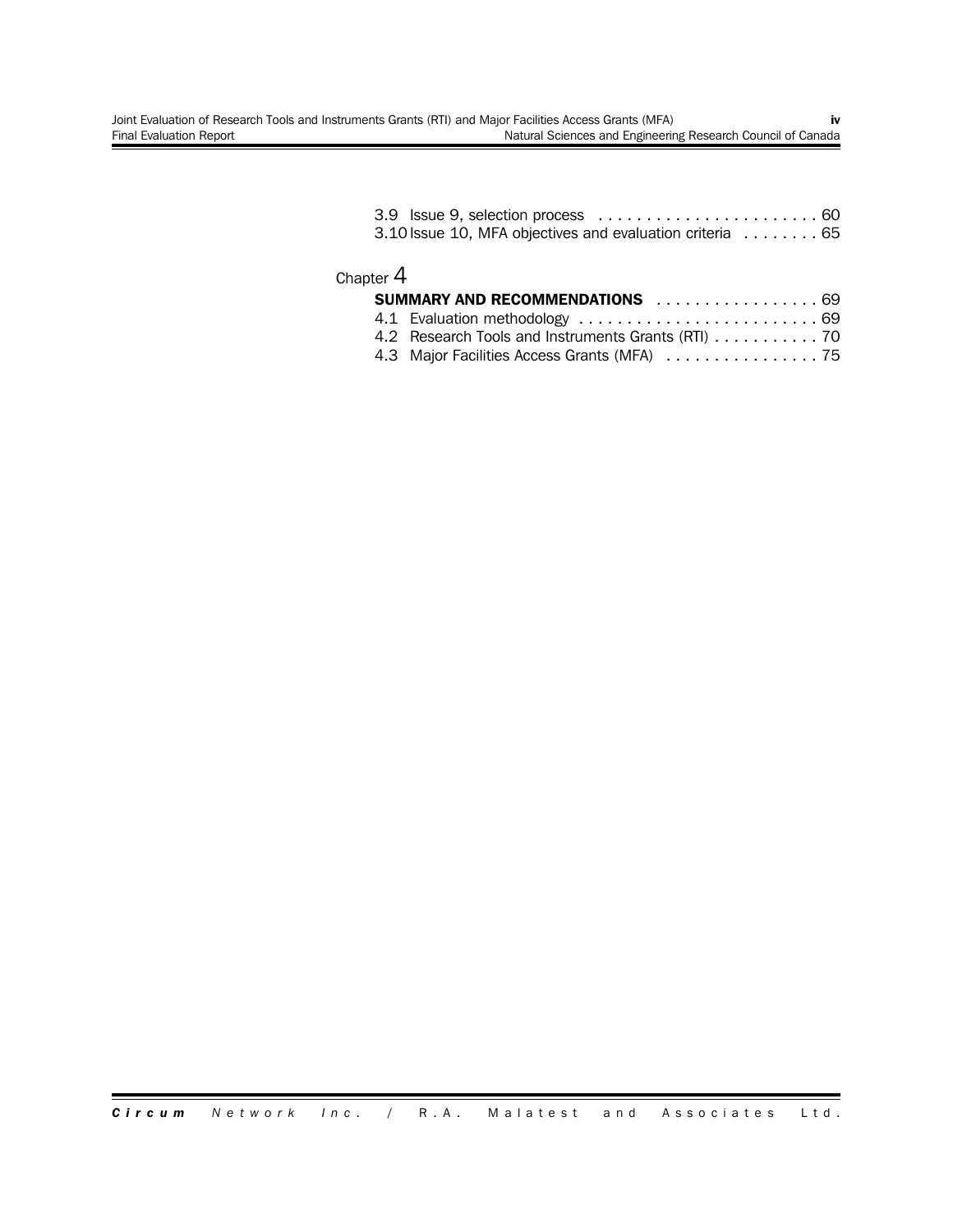# *STUDY TEAM*

### *Consulting team*

Benoît Gauthier, principal investigator Heather MacDonald, co-investigator Amanda McIntyre, key informant interviews and case studies Steven Lum, key informant interviews Andrew Hough, survey management

### *Natural Sciences and Engineering Research Council of Canada*

Élaine Gauthier, scientific authority and project manager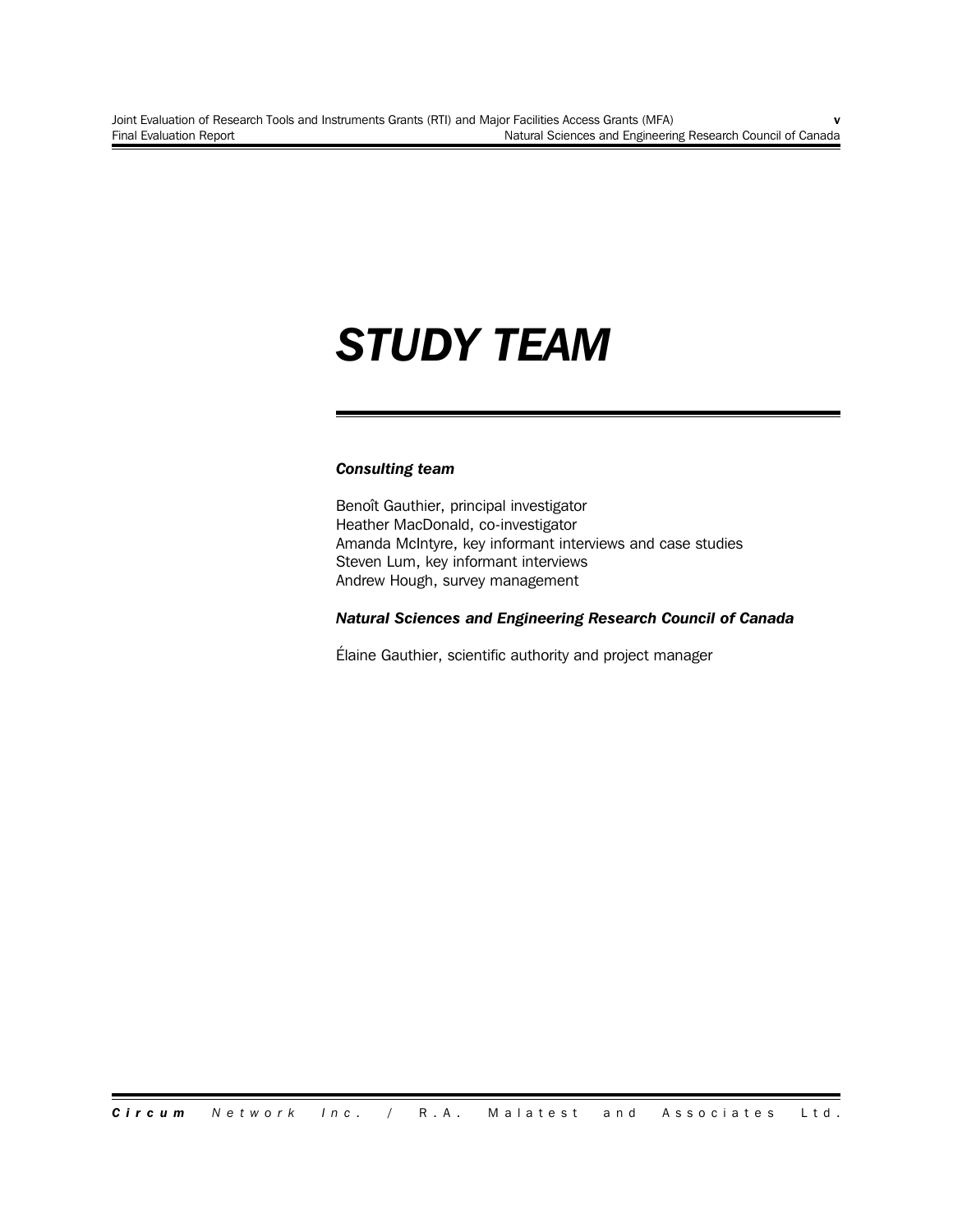Joint Evaluation of Research Tools and Instruments Grants (RTI) and Major Facilities Access Grants (MFA) **vi** Final Evaluation Report **Natural Sciences and Engineering Research Council of Canada**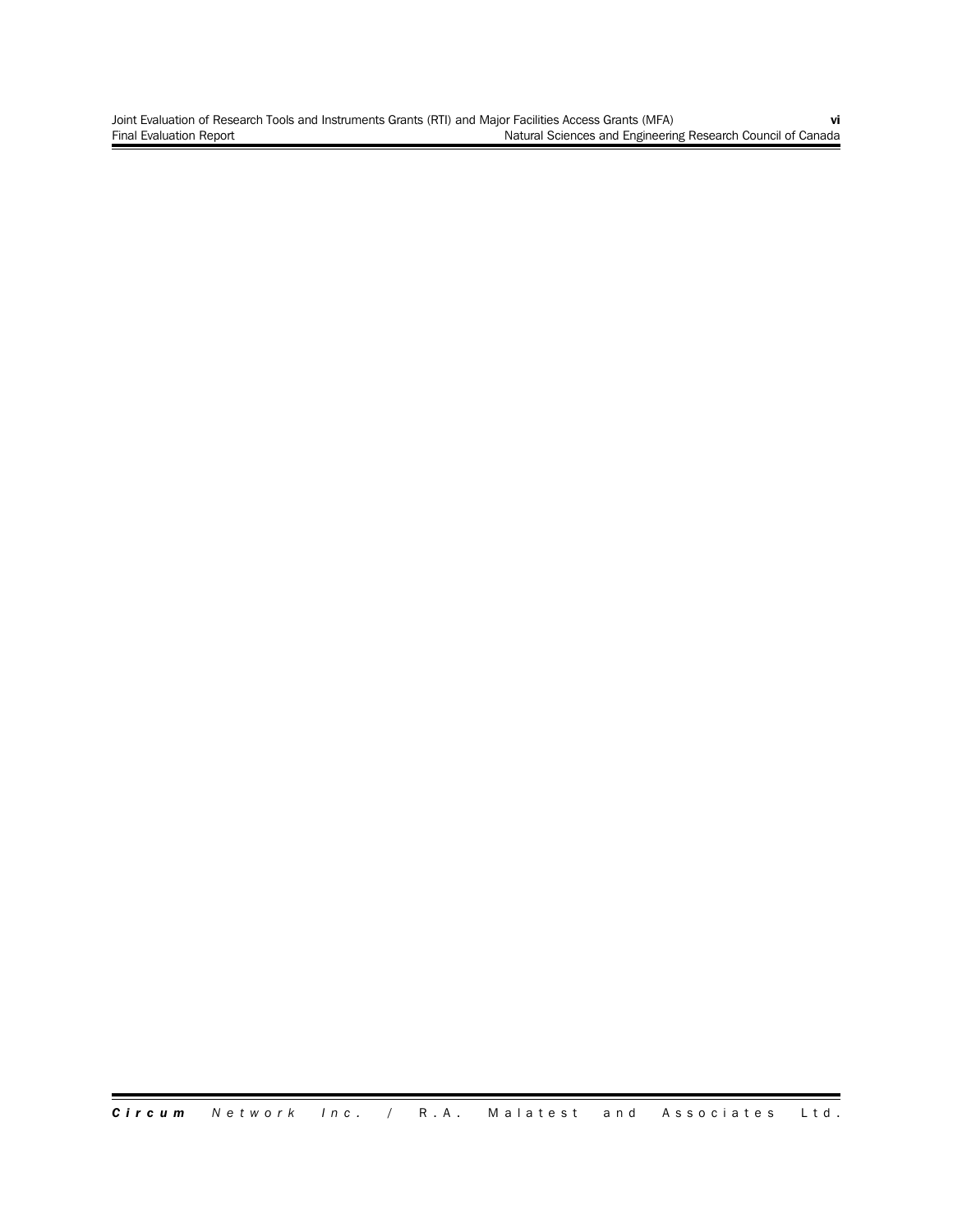# *EXECUTIVE SUMMARY*

The Natural Sciences and Engineering Research Council (NSERC) is a national research-granting agency that funds the direct costs of research. It assists in buying or developing research equipment and in accessing regional or national research facilities via two main programs: the Research Tools and Instruments (RTI) program and the Major Facilities Access (MFA) program. This report presents the findings of the Joint Evaluation of RTI and MFA.

During the course of the present evaluation, the Major Facilities Access program was replaced by the Major Resources Support program. While observations presented in this report may apply to the new program, the descriptions and analyses are geared toward MFA.

### **Evaluation methodology**

The evaluation process included the following methodologies:

- a survey of university department heads: between January and March 2006, 256 heads of natural sciences and engineering university departments (representing one third of all such departments) completed a Web-based questionnaire focused on the state of research equipment and the financing of operations and maintenance of research equipment;
- a survey of program applicants: between January and March 2006, 1,664 program applicants from the 2001 to 2005 competition years (41% of the population) completed a Web-based questionnaire on the impacts of obtaining or not obtaining an RTI or an MFA grant, as well as on various other themes related to the place of research equipment in the research environment;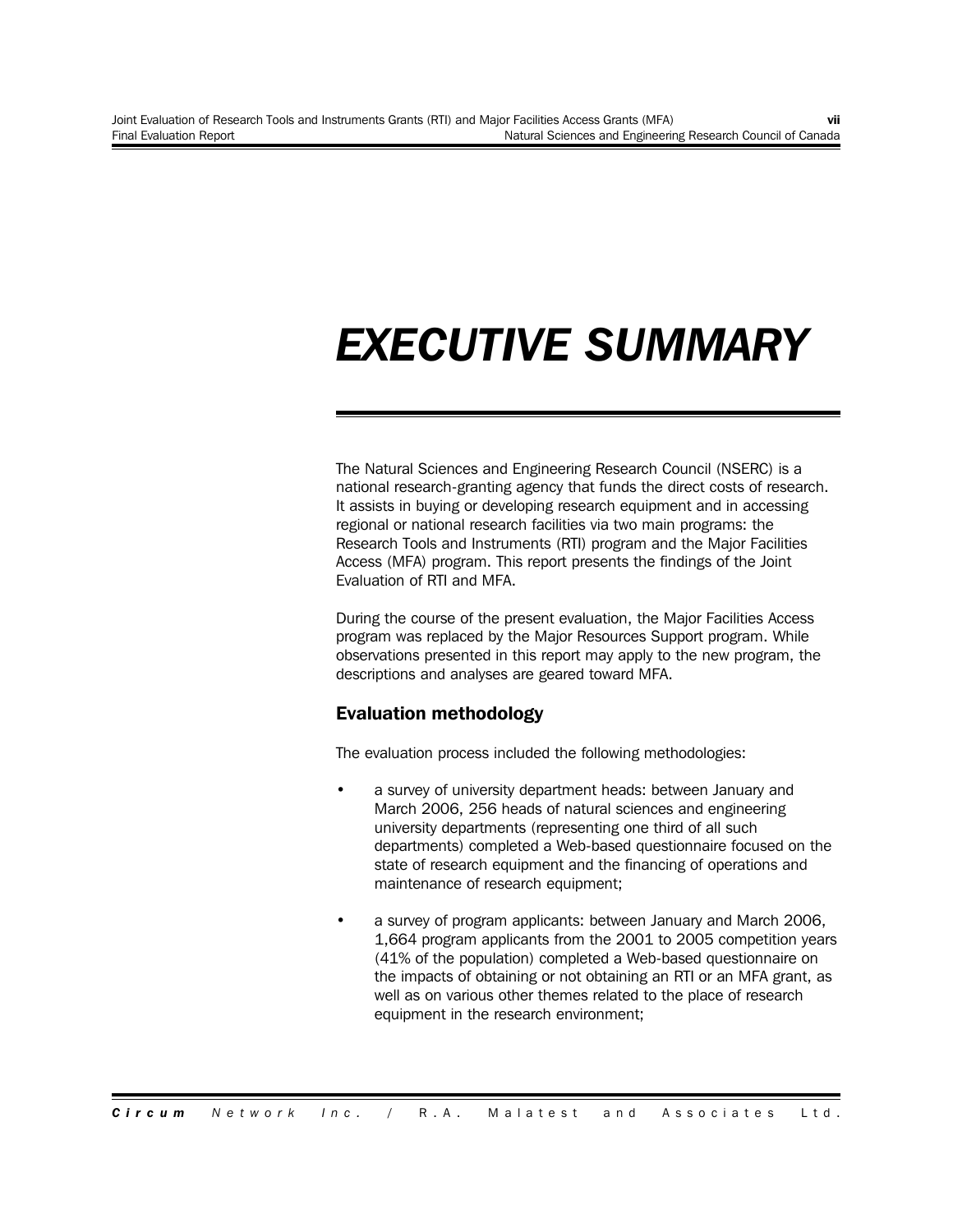- key informant interviews: 36 interviews were conducted with individuals whose position or experience allowed them to offer informed opinions on the programs;
- a document and administrative data review: a variety of documents and data sets were accessed to profile the use of the programs and the environment in which they operate; they included: Internal notes, annual reports of Major Facilities Access grant selection committees, NAMIS records, MFA applications, *ad hoc* data sets produced by NSERC for this evaluation, NSERC's *Facts and Figures* publication;
- a review of experiences in foreign countries: a brief overview of comparable international funding initiatives was conducted; representatives from seven countries were approached after information was collected from the relevant Web sites: Sweden, Korea, United States, Germany, Netherlands, United Kingdom and Australia.
- a series of case studies: case studies of five MFA projects were conducted which included a review of documentation, site visits and additional interviews.

### **Research Tools and Instruments Grants (RTI)**

With average annual expenses of \$32 million between 2001 and 2005, RTI is the core NSERC program for equipment acquisition. Over the same period, 82% of program funding was expended on equipment valued between \$7,001 and \$150,000; the balance went to equipment of higher cost, for projects in subatomic physics. $1$  Still between 2001 and 2005, some 1,450 requests for funding were received annually on average and some 500 grants were awarded.

### *Program performance*

RTI's objectives are to foster and enhance the discovery, innovation and training capability of university researchers in the natural sciences and engineering by supporting the purchase of research equipment and installations.

1 RTI Grant applications are divided into three categories according to the total cost of the equipment. The three categories are: RTI-1 (for equipment valued between \$7,001 and \$150,000); RTI-2 (\$150,001 to \$325,000) and RTI-3 (more than \$325,000). A moratorium on Categories 2 and 3 has been in effect since 2003 (except for projects in subatomic physics).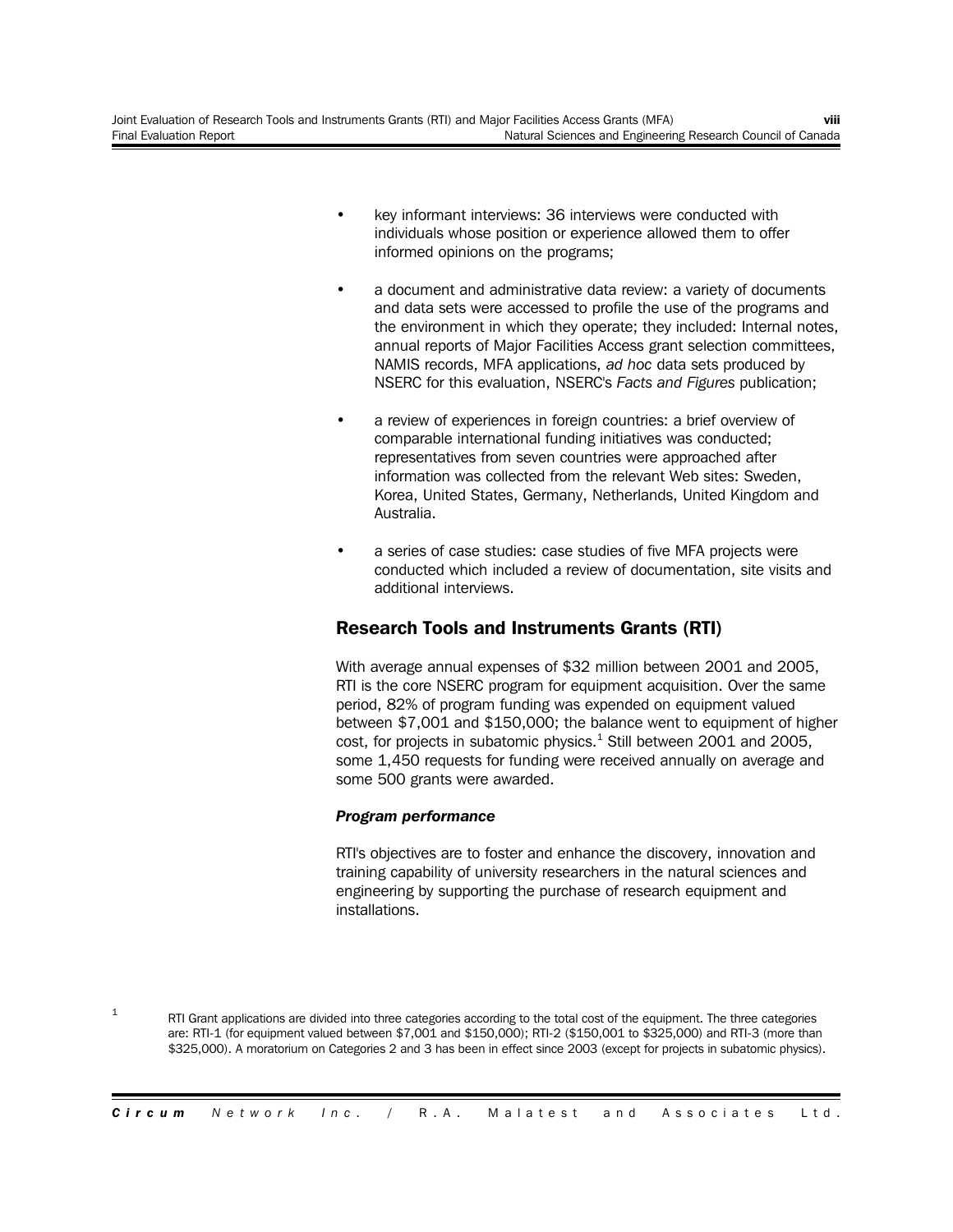RTI funding leads to more, faster and more in-depth research as well as better trained HQP; the absence of RTI funding translated into delayed, more superficial research and weakened research teams and HQP training programs. These impacts were felt across the spectrum of disciplines, in all regions and in large and small institutions. Small institutions tended to report benefiting more from RTI funding than larger institutions — as long as they were able to secure such funding since data have shown that the probability of funding was less for small institutions than for medium-size and large institutions. These observations support the notion that RTI is working toward the achievement of its objectives to enhance the discovery, innovation and training capability of university researchers.

### *RTI-1 funding*

NSERC and CFI programming have made significant contributions to improving the state of university research equipment over the past decade or so. Yet, a little more than half of existing equipment is in very good or adequate condition, while a little less than half is in poor condition or inoperative. Also, while one laboratory in ten is inadequate for research purposes, half of the rest can support simple research applications and the other half, cutting-edge research.

Three messages come out loud and clear from this evaluation study:

- a significant proportion of the existing equipment infrastructure will require replacement over the coming five years — between one quarter and one third (about \$1.5 billion) of the value of existing equipment is at play;
- about 20% of existing equipment (worth about \$1 billion) will require major maintenance over the coming five years and funds are scarce for this need;
- it is difficult for researchers to find funding for small equipment.

The average annual need to replace obsolete equipment amounts to approximately \$300 million. The current level of funding of RTI (about \$32 million annually over the past 5 years for all three RTI sub-programs) will allow it to address only a small portion (about 10%) of the need for replacement of existing equipment in the coming years, not to mention the need for acquisition of entirely new equipment. Yet, the amount and quality of research equipment is one of the most important factors affecting research productivity and the quality of HQP training. Note that RTI is not the only player in the game of funding research equipment although one major proponent, CFI, is not heavily involved in the financing of replacement equipment.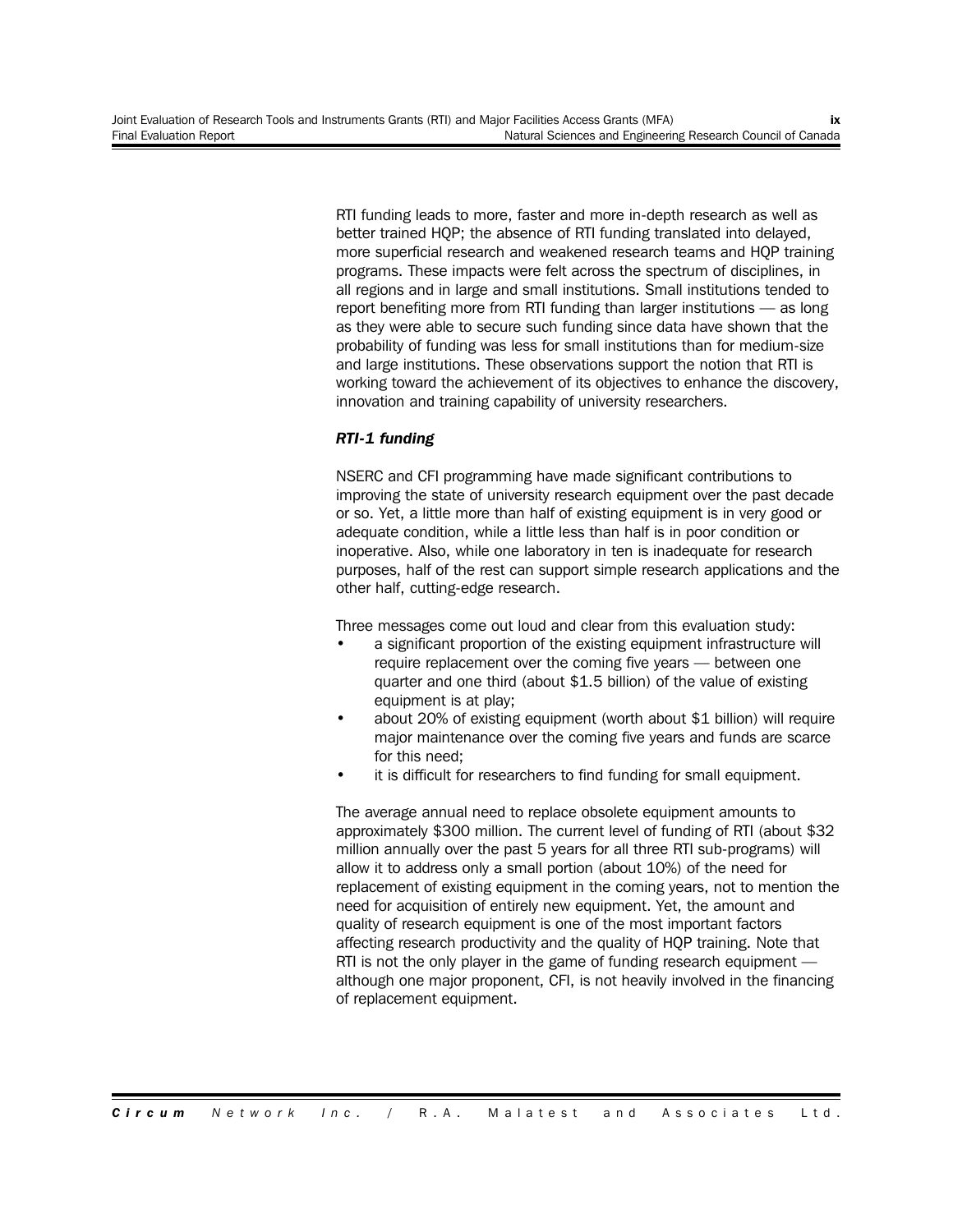While CFI plays a pivotal role in the funding of acquisitions of state-of-theart research equipment, NSERC is also a key player in this field. NSERC's annual budget for research equipment acquisition is much lower than that of CFI, but NSERC has been involved in such funding for a long time such that its cumulative influence ranks it in second place as an equipment purchase funding source. Therefore, any modification to NSERC's priorities and strategies in this area will have profound consequences on the university research system.

*Recommendation 1: increase and stabilize the funding of RTI-1.*

### *RTI-2/RTI-3 moratorium*

RTI Grant applications are divided into three categories according to the total cost of the equipment. The three categories are: RTI-1 (for equipment valued between \$7,001 and \$150,000); RTI-2 (\$150,001 to \$325,000) and RTI-3 (more than \$325,000). A moratorium on Categories 2 and 3 has been in effect since 2003 (except for projects in subatomic physics).

*Absence of overlap between RTI and CFI*. Between 1998 and 2005, RTI has spent upwards of 77% of its budget on RTI-1 projects; projects of similar value represent 1% of CFI project awards. CFI spent 10¢ in projects with values in the range of RTI-1 for every dollar spent by RTI. Conversely, CFI spent respectively \$12 and \$42 in RTI-2 and RTI-3 grade projects for each dollar invested by RTI in projects of these sizes. Therefore, there is currently little overlap between the CFI and RTI programs. In fact, constraints to usage of CFI (large-scale, state-of-the-art projects within university strategic priorities) make unlikely a dramatic overlap in financial support with RTI/MFA projects.

*Existence of a gap between RTI and CFI*. The same constraints to usage of CFI programs may create gaps in funding availability, in particular for large scale projects outside of university strategic priorities.

A significant increase in RTI-2/RTI-3 activity could produce a movement of projects away from CFI, towards RTI, thereby bridging the gap between the two sources of funding, producing an overlap between the two programs and creating pressure on RTI funding. A reactivation of RTI-2 and RTI-3 would likely have some negative effects (reduction of RTI-1 funds, overlap with CFI) and some positive effects (reduction of the funding gap for projects too large for RTI-1 but outside the CFI program territory).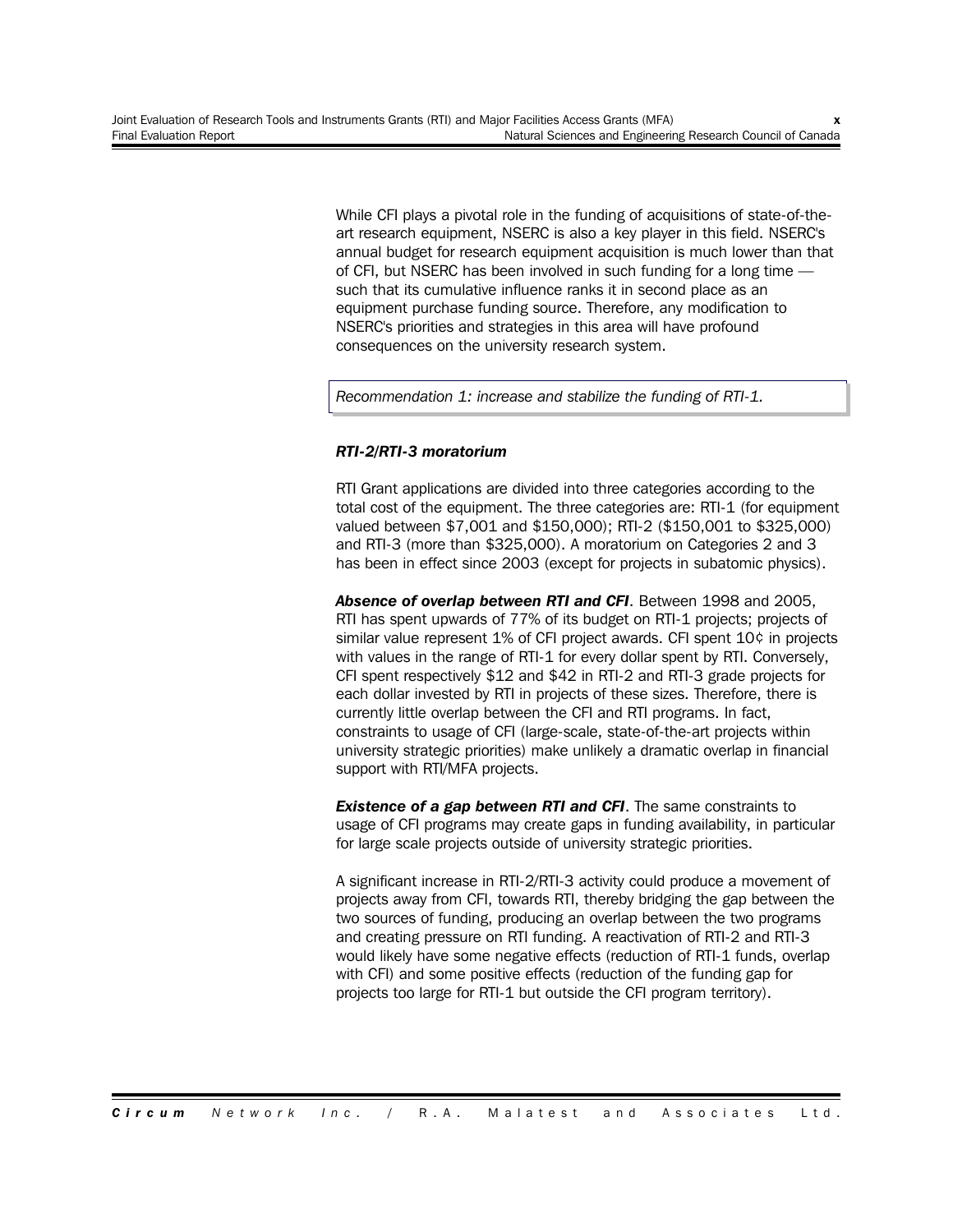*Effects of the moratorium*. The RTI-2/RTI-3 moratorium has made it more difficult for researchers to obtain funding for mid-range to expensive pieces of equipment. The effect has not been catastrophic, however, as it has been compensated in part by the use of CFI funds and because RTI has continued providing an average of \$5.7 million annually to RTI-2 and RTI-3 projects, albeit only in the area of subatomic physics.

Still, one third of the departments were left in need of equipment without funding to acquire any of them. Also, where laboratories have been unable to acquire major equipment they considered they needed, it is possible that their ability to conduct cutting-edge research has been impaired. Moreover, the latest round of CFI competition has reportedly been more fierce than previous ones, with more applications turned down; it appears to become more difficult than before to access CFI funds. Close monitoring of this situation is in order to avoid deterioration without reaction.

The moratorium allowed NSERC to concentrate its research equipment purchase funds on RTI-1 level grants; lifting the RTI-2/RTI-3 moratorium would presumably adversely affect the sums available for RTI-1, unless new funding is secured for more expensive equipment.

During the moratorium on RTI-2/RTI-3, a significant portion of the need for equipment worth more than \$150,000 was satisfied using CFI funds. This suggests that the reinstatement of RTI-2/RTI-3 would create a funding overlap between the programs of the two organizations. Of course, the situation will be totally different if CFI programs disappear once they reach their sunset clause.

*Allowance for equipment worth more than \$150,000*. Since 2004, NSERC has accepted applications under RTI-1 for equipment that costs up to \$250,000 as long as the applicant is able to secure funding from other sources to bring the amount requested from NSERC to \$150,000 or less. The program data systems are not set up to provide information on the incidence of such applications or on their rate of success. Considering that this allowance serves a certain need and that it has little to no impact on the rest of the program, it is recommended that it be maintained.

*Recommendation 2: maintain the RTI-2/RTI-3 moratorium as long as CFI programs are active in this area.*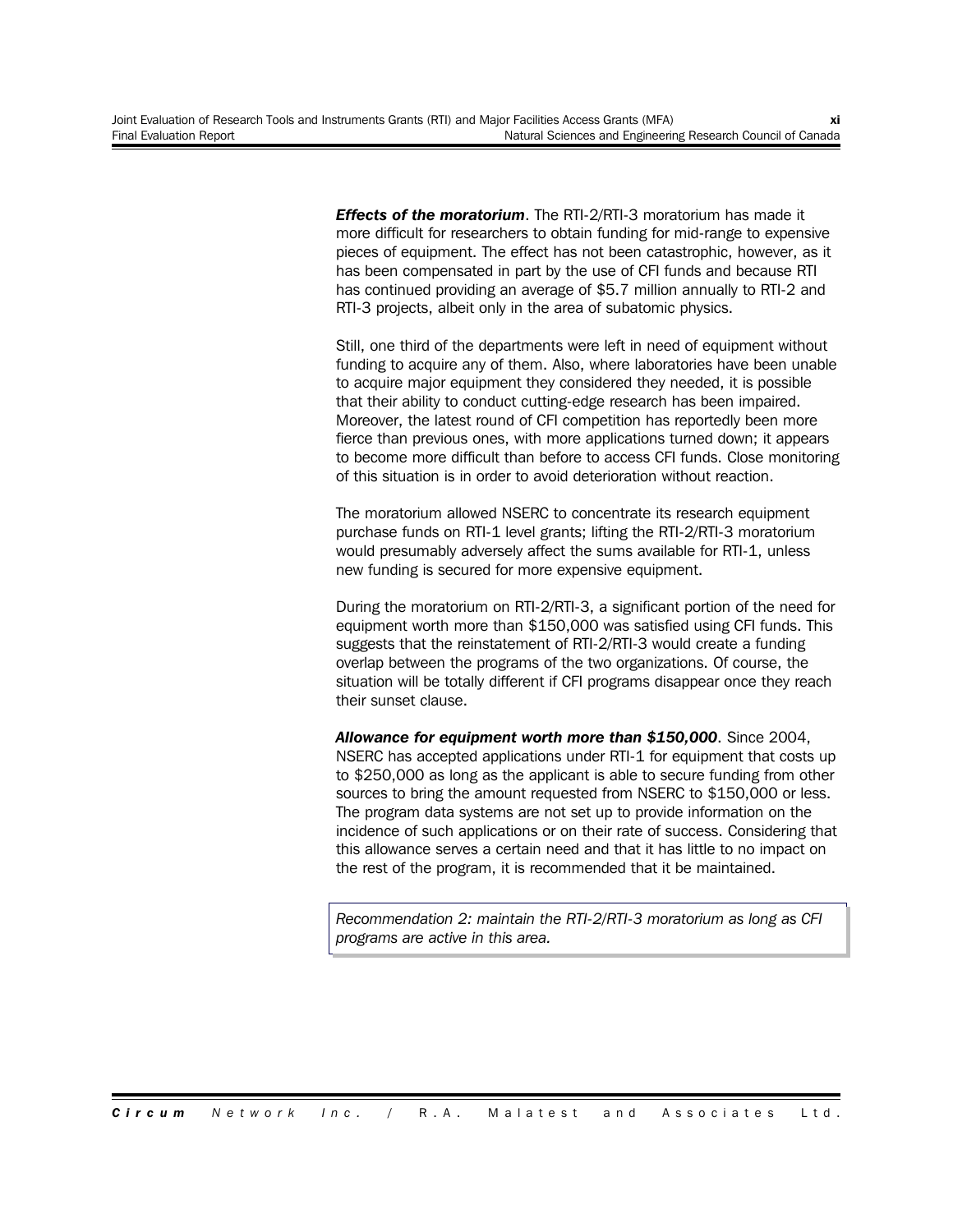### *Access to RTI*

A large group of key informants believed that larger, well-funded institutions are advantaged. They believed that smaller, newer and more remote universities have more difficulty obtaining funding from RTI. This view is supported by data on success rates and funding rates. Between 2001 and 2006, small universities have had a success rate of 28% in RTI applications compared to 37% for medium-size universities and 40% for large universities. Their funding rate for the same period was 22% compared to 32% and 34% for the medium-size and large universities.

*Recommendation 3: study the reasons for the lower success and funding rates of small universities in RTI-1.*

### **Major Facilities Access Grants (MFA)**

MFA grants support researchers' access to facilities or research resources that are significant in size, value or importance and that are not routinely available in Canadian universities. MFA grants provide funding for maintenance costs such as the salaries of technical and professional research support staff employed to provide support to users, or to maintain and operate the facility, and for other direct costs such as materials, supplies and small equipment essential to the maintenance and operation of the facility.

Between 2001 and 2005, 241 requests for funding were received by MFA and 149 grants were awarded — typically for a period of 3 years. Between FY 2000-2001 and FY 2004-2005, the program expended \$62 million, or about \$12 million annually.

### *Program performance*

MFA aims to support researchers' access to major regional or national research facilities by assisting these facilities to remain in a state of readiness for researchers to use. Note that this objective is expressed at the level of activities (i.e., support access) rather than at the level of outcomes (e.g., enhance discovery).

The key impacts of MFA were identified as better use of the facilities, increased collaboration among researchers and improved international competitiveness of Canadian researchers. Effects of a grant appear more intense for MFA projects than for RTI projects — be they the positive effects of obtaining a grant or the negative effects of not obtaining it.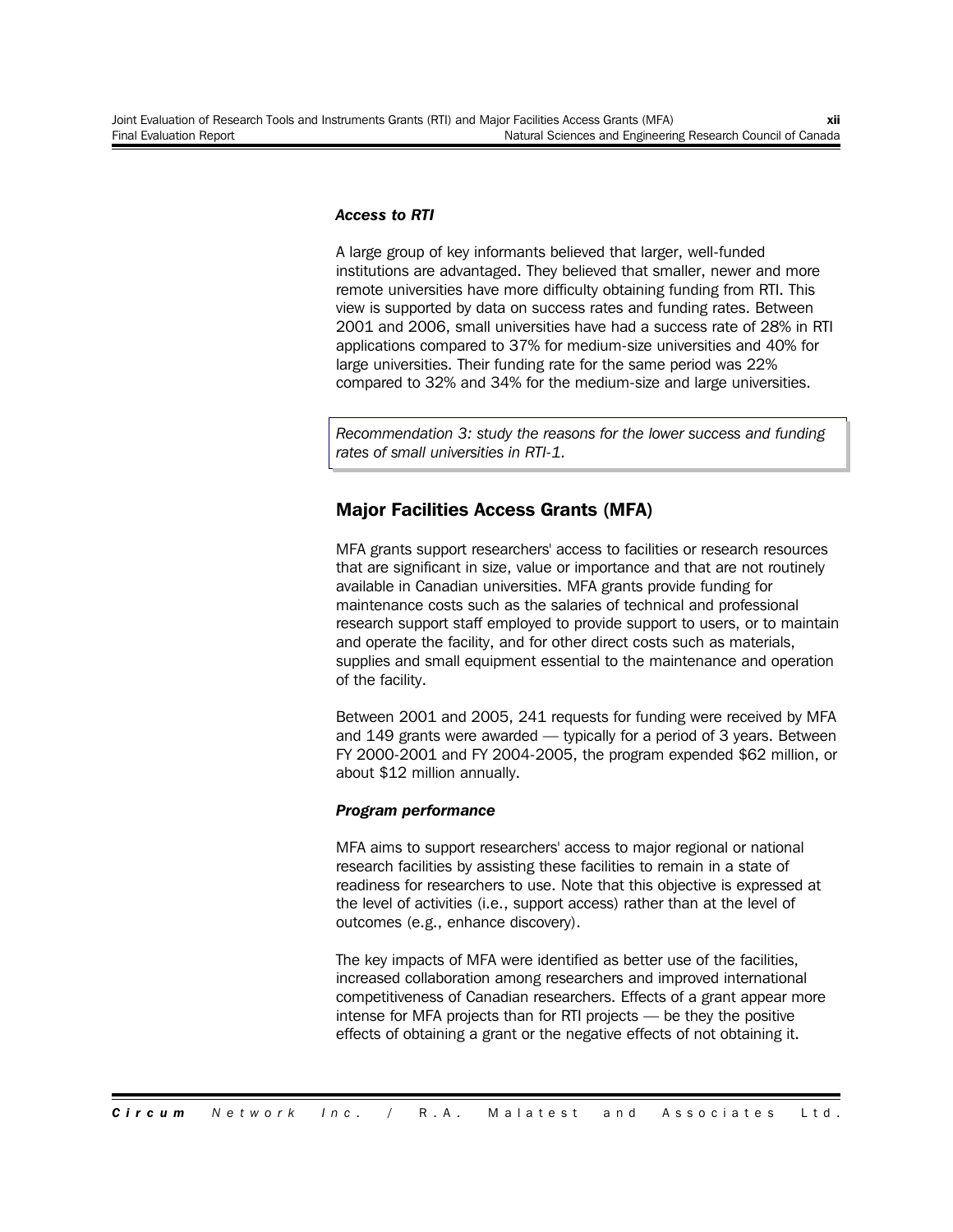Increased collaboration among researchers and organizations as well as attraction and retention of faculty are much more prominent effects for MFA than RTI. The effects documented in this evaluation study seem to take place beyond the immediate objectives of the program (i.e., increased collaboration, attraction and retention may be a consequence of maintaining a state of readiness); this may be due to the measurement tools used or it may be that program applicants and key informants take facility readiness for granted and look beyond that point for the effects of MFA.

*Recommendation 4: restate MFA objectives in terms of results instead of activities and adjust reporting requirements accordingly.*

### *Funding of operations and maintenance expenses*

The value of annual operating and maintenance costs for the coming years was estimated at about 4% of the original purchase cost of the equipment, based on the subsidies recently added to the CFI grants. If the university research equipment infrastructure is worth \$5.2 billion, the O&M bill should be about \$208 million annually and it will likely increase as CFI continues to support the addition of state-of-the-art equipment. Therefore, the \$12 million invested annually by MFA for major facilities probably represents a little more than 6% of the need for O&M funding.

Considering the pace at which new equipment is added to the research infrastructure, via CFI programs in particular, the university research system is likely to face a serious problem funding the operations of the equipment as well as its maintenance.

*Recommendation 5: augment funding for operations and maintenance expenses.*

NSERC is second only to universities themselves among sources of funding with regard to operating and maintenance funds. CFI, other federal government funds, provincial funds and user fees each account for about half as much as NSERC. The role of CFI has been significant albeit shortterm in this area with regard to the equipment it has subsidized since 2001.

Current MFA evaluation criteria do not accommodate facilities initially funded by CFI which may not fit the criteria of national or regional stature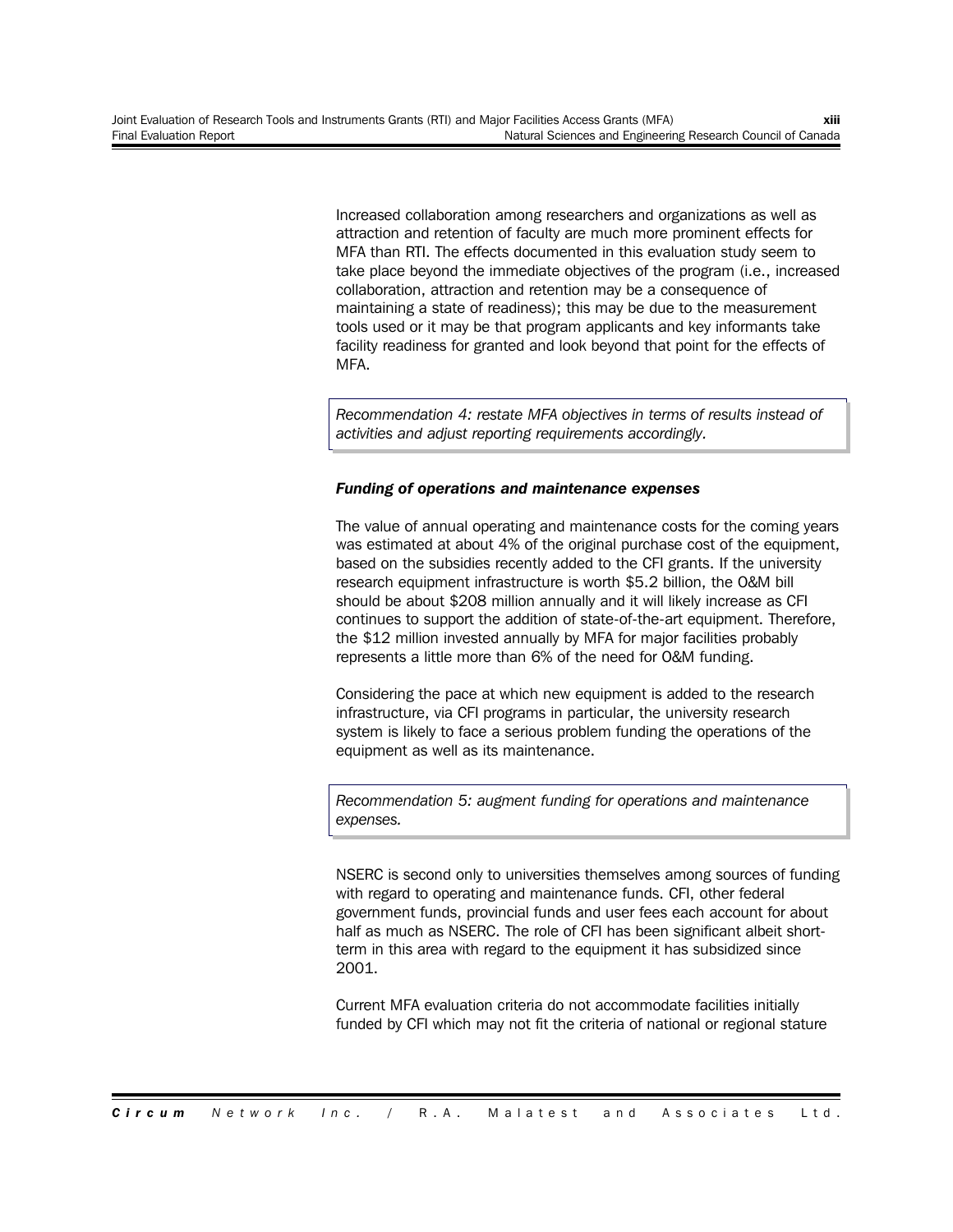but have run out of operating and maintenance funding. Whether MFA should make room for these facilities is an open question.

*Recommendation 6: coordinate with CFI to avoid under-investment in O&M.*

The consensus appears to be that MFA evaluation criteria are appropriate in principle but unclear in practice. Of particular concern are the definition of the uniqueness and the definition of the regional stature of a research facility/resource — one of the gateways to MFA funding. This could be a communication issue or the expression of a structural problem. First, the definition of uniqueness of the facilities at the regional or national level was perceived to be unclear and difficult to demonstrate. Researchers do not understand the concept of a regional facility. For researchers, most facilities could be viewed as "regional" in nature as long as researchers from other institutions are not barred from using them. Second, there is concern that facilities located in small institutions have a harder time to secure funding. The presence of a few large applications, evaluated on the same footing as many small applications, also raises concerns.

In addition, access to regional and national facilities ranked lowest among the factors affecting research productivity and the quality of HQP training. This may lead to questioning the rationale for O&M support of regional and national facilities to the exclusion of local facilities and emphasize the need to support O&M efforts closer to research teams. Of course, a move in that direction runs the risk of spreading program resources too thin to have substantial effects.

*Recommendation 7: The NSERC Council should revisit its decision to fund O&M costs for national and regional research infrastructures only. If a decision is made to maintain the current emphasis on regional/national resources, the definitions of uniqueness and of what constitutes a regional/national resource should be clarified.*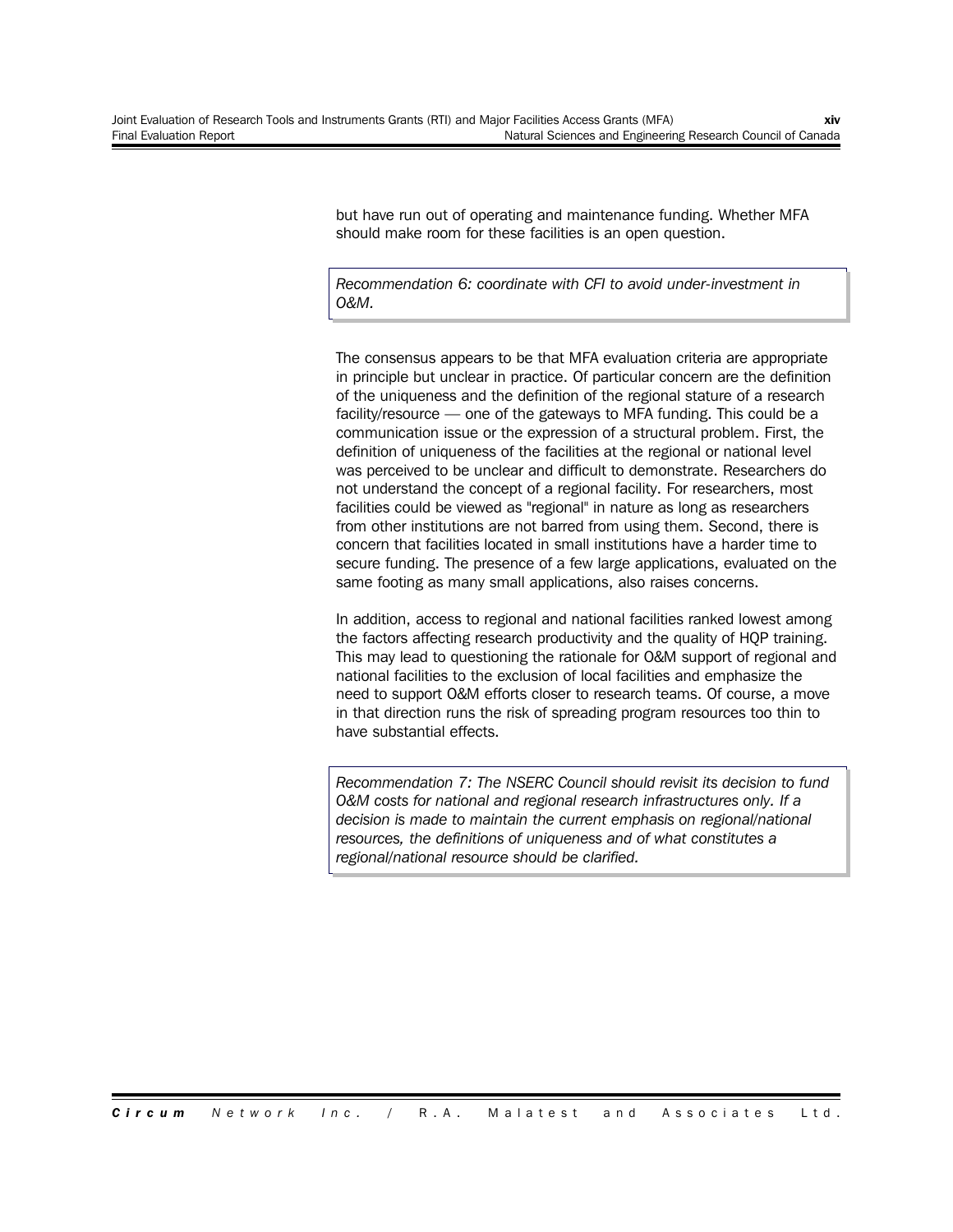# *Chapter 1 PROGRAMS*

This report presents the findings of the Joint Evaluation of Natural Sciences and Engineering Research Council of Canada (NSERC) Research Tools and Instruments Grants (RTI) and Major Facilities Access Grants (MFA).

Chapter 2 presents the methodological information relative to the various sources of data. Chapter 3 addresses each evaluation issue one by one. Chapter 4 synthesizes the findings and offers recommendations.

# *1.1 Programs descriptions*

The Natural Sciences and Engineering Research Council is a national research-granting agency that funds the direct costs of research. This agency uses two main programs that are administered by their Research Grants Division to assist in buying or developing research equipment and in accessing regional or national research facilities: the Research Tools and Instruments (RTI) program and the Major Facilities Access (MFA) program.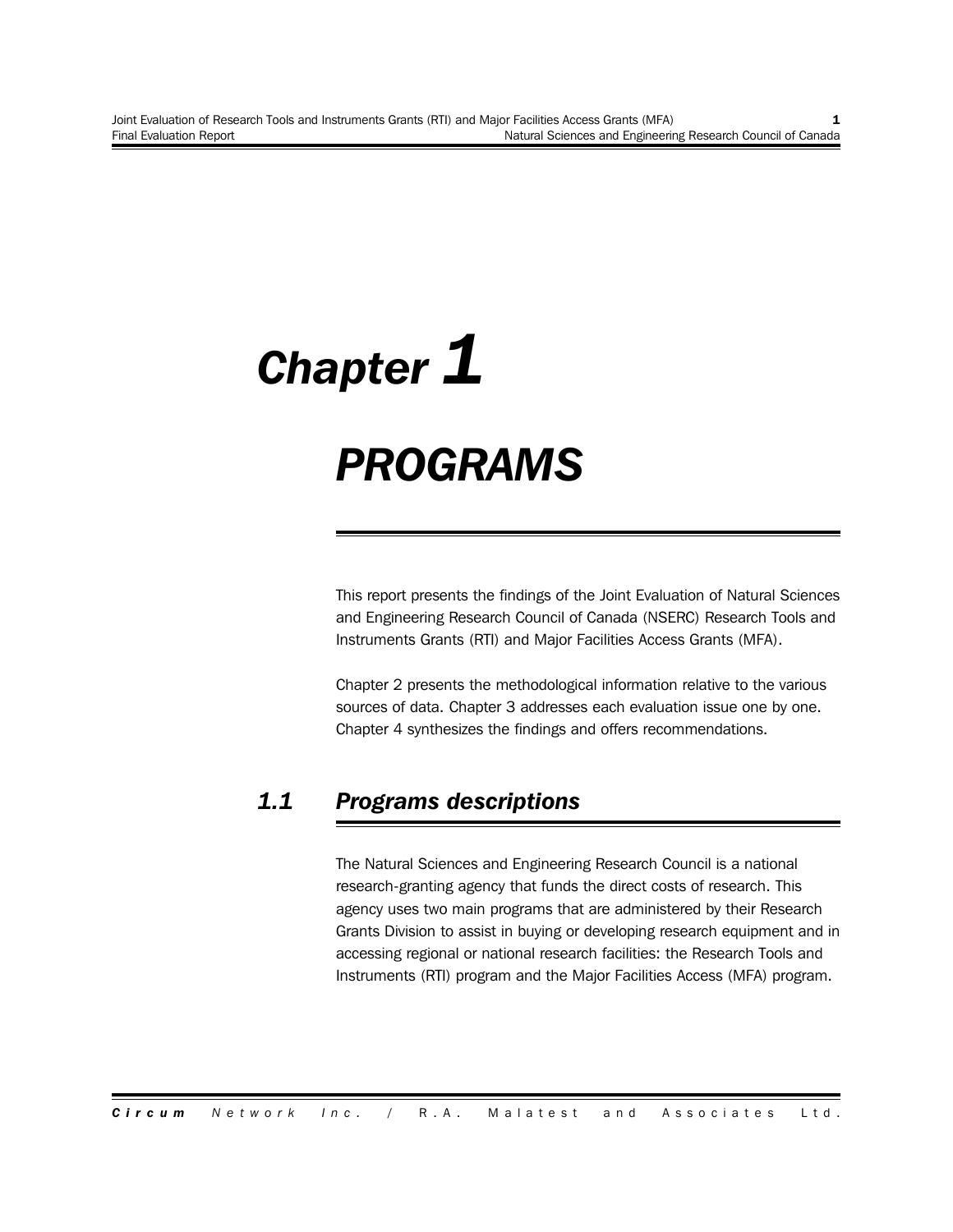

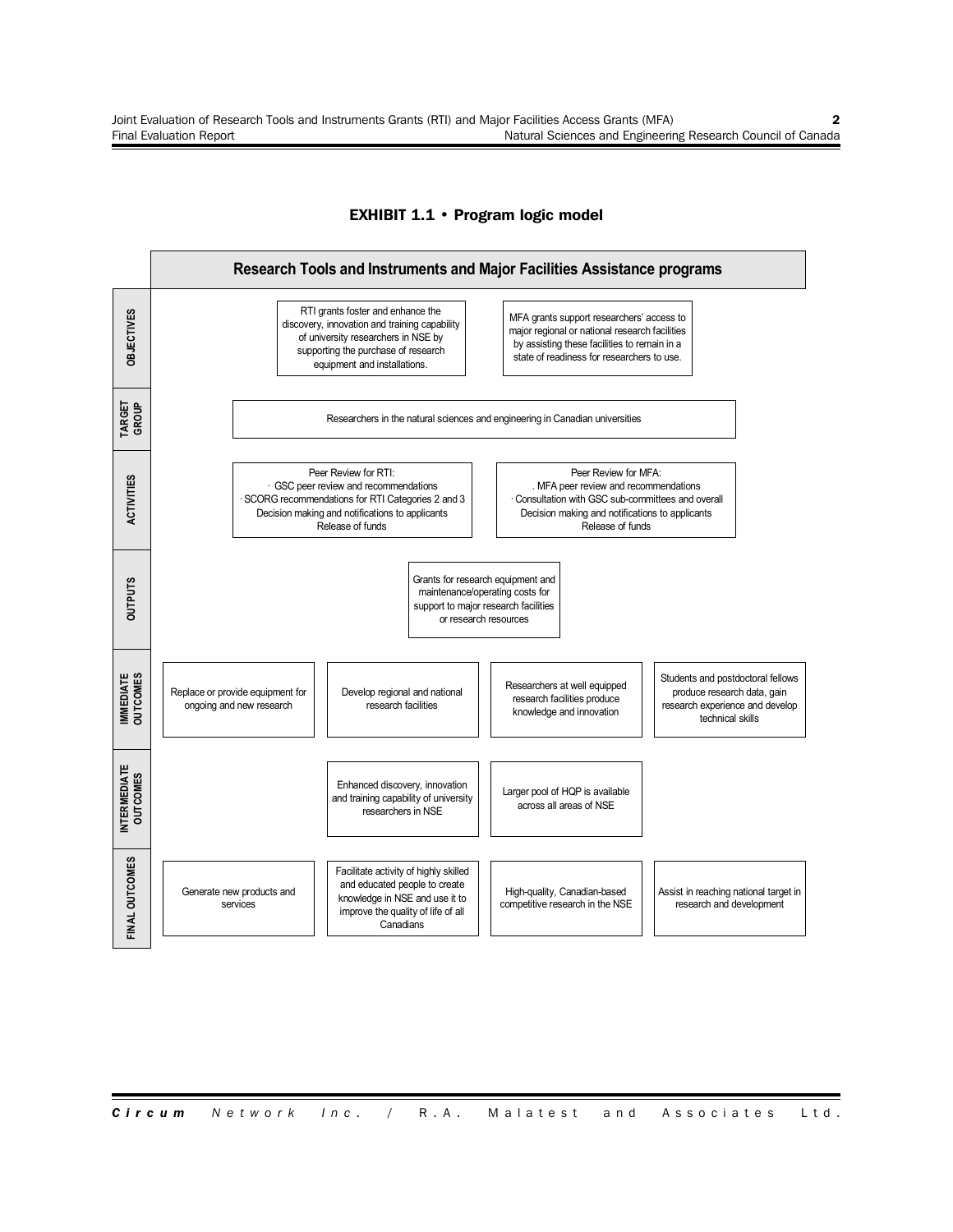#### *Research Tools and Instruments program*

The objectives of RTI are to foster and enhance the discovery, innovation and training capability of university researchers in the natural sciences and engineering (NSE) by supporting the purchase of research equipment and installations.

RTI grants are usually for one year. They provide assistance in buying or developing research equipment costing more than \$7,000. RTI Grant applications are normally divided into three Categories according to the total cost of the equipment. The three categories are:

- RTI Category 1: \$7,001 to \$150,000
- RTI Category 2: \$150,001 to \$325,000
- RTI Category 3: more than \$325,000

A moratorium on Categories 2 and 3 has been in effect since 2003. However, since 2004, NSERC has accepted applications under Category 1 for equipment that costs up to \$250,000 (before tax, shipping and handling) as long as the applicant is able to secure funding from other sources to bring the amount requested from NSERC to \$150,000 or less. Grants in categories 2 and 3 can be multi-year in exceptional circumstances.

The moratorium does not apply to applications in subatomic physics, as the funding mechanism for Subatomic Physics differs from other disciplines. RTI applications in subatomic physics are evaluated within a separate Subatomic Physics budgetary envelope, which includes funds for both Discovery Grants and RTI, where the grant selection committee accepts applications in Categories 2 and 3. In fact, Subatomic Physics (SAP) puts their discovery and equipment grants money together and then decides globally what they will fund — even if it includes equipment that costs more than \$150,000. That is to say, SAP applications for equipment are submitted without making the distinction between RTI 2 and RTI 3.

NSERC only accepts applications for equipment that has not yet been purchased, or that has been purchased within the one-year period immediately prior to the current deadline for receipt of applications. All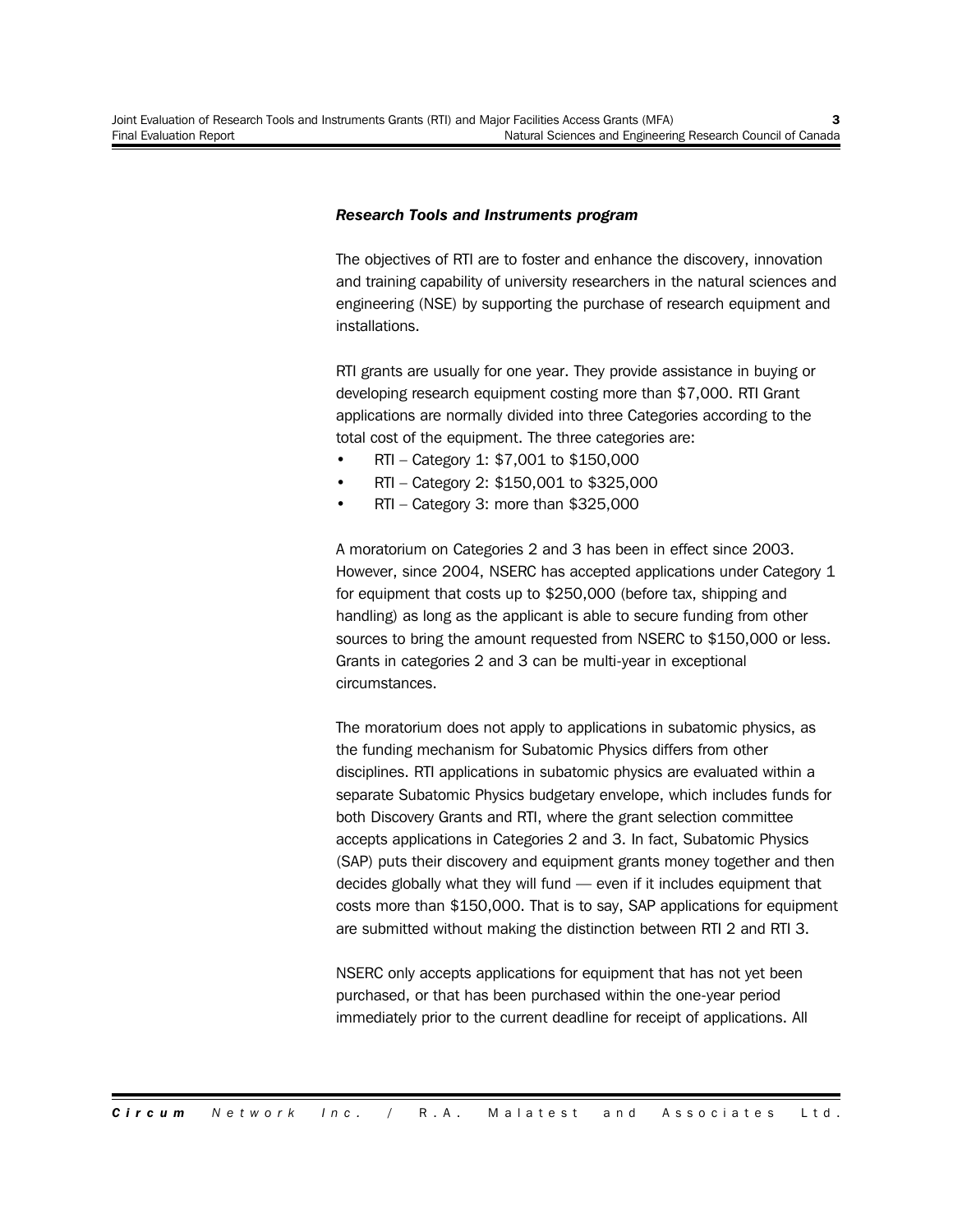applications are reviewed on a competitive basis and there is no guarantee of funding, even if the equipment has already been purchased.

Between 2001 and 2005 (Exhibits 1.2 and 1.3), 2,463 of the 7,239 requests (34%) were awarded a total of \$158 million or about \$32 million per year (29% of the requested amount).

|           | <b>Requests</b> | Awards | Success rate <sup>1</sup> | Funding rate <sup>2</sup> |
|-----------|-----------------|--------|---------------------------|---------------------------|
| $2001^3$  | 1618            | 642    | 40%                       | 34%                       |
| $2002^3$  | 1402            | 430    | 31%                       | 26%                       |
| 2003      | 1487            | 325    | 22%                       | 20%                       |
| 2004      | 1325            | 471    | 36%                       | 29%                       |
| 2005      | 1407            | 595    | 42%                       | 37%                       |
| 2001-2005 | 7239            | 2463   | 34%                       | 29%                       |

**EXHIBIT 1.2 RTI activity from 2001 to 2005**

Note: these data include the subatomic physics activity.

 $1$  Proportions of requests leading to awards.

 $2$  Proportion of the funds requested actually awarded.

<sup>3</sup> Former Equipment Grants, Major Equipment Grants and Major Installation Grants programs

**EXHIBIT 1.3 RTI awards from 2001 to 2005**

|           |                                                                | RTI <sub>1</sub> |               | RTI <sub>2</sub> | RTI <sub>3</sub> |                |  |  |
|-----------|----------------------------------------------------------------|------------------|---------------|------------------|------------------|----------------|--|--|
|           | <b>Awards</b>                                                  | <b>Awarded</b>   | <b>Awards</b> | <b>Awarded</b>   | <b>Awards</b>    | <b>Awarded</b> |  |  |
| 2001      | 635                                                            | \$31.3M          | 11            | \$2.5M           | 9                | \$7.7M         |  |  |
| 2002      | 414                                                            | \$20.9M          | 10            | \$1.8M           | 7                | \$2.4M         |  |  |
| 2003      | 320                                                            | \$17.9M          |               |                  | 5                | \$12.3M        |  |  |
| 2004      | 470                                                            | \$24.9M          | 1             | \$0.2M           |                  |                |  |  |
| 2005      | 595                                                            | \$35.1M          |               |                  | $\overline{2}$   | \$1.5M         |  |  |
| 2001-2005 | 2434                                                           | \$130.1M         | 22            | \$4.5M           | 23               | \$23.9M        |  |  |
|           | Note: these data include the sub atomic physics (SAD) activity |                  |               |                  |                  |                |  |  |

Note: these data include the sub-atomic physics (SAP) activity.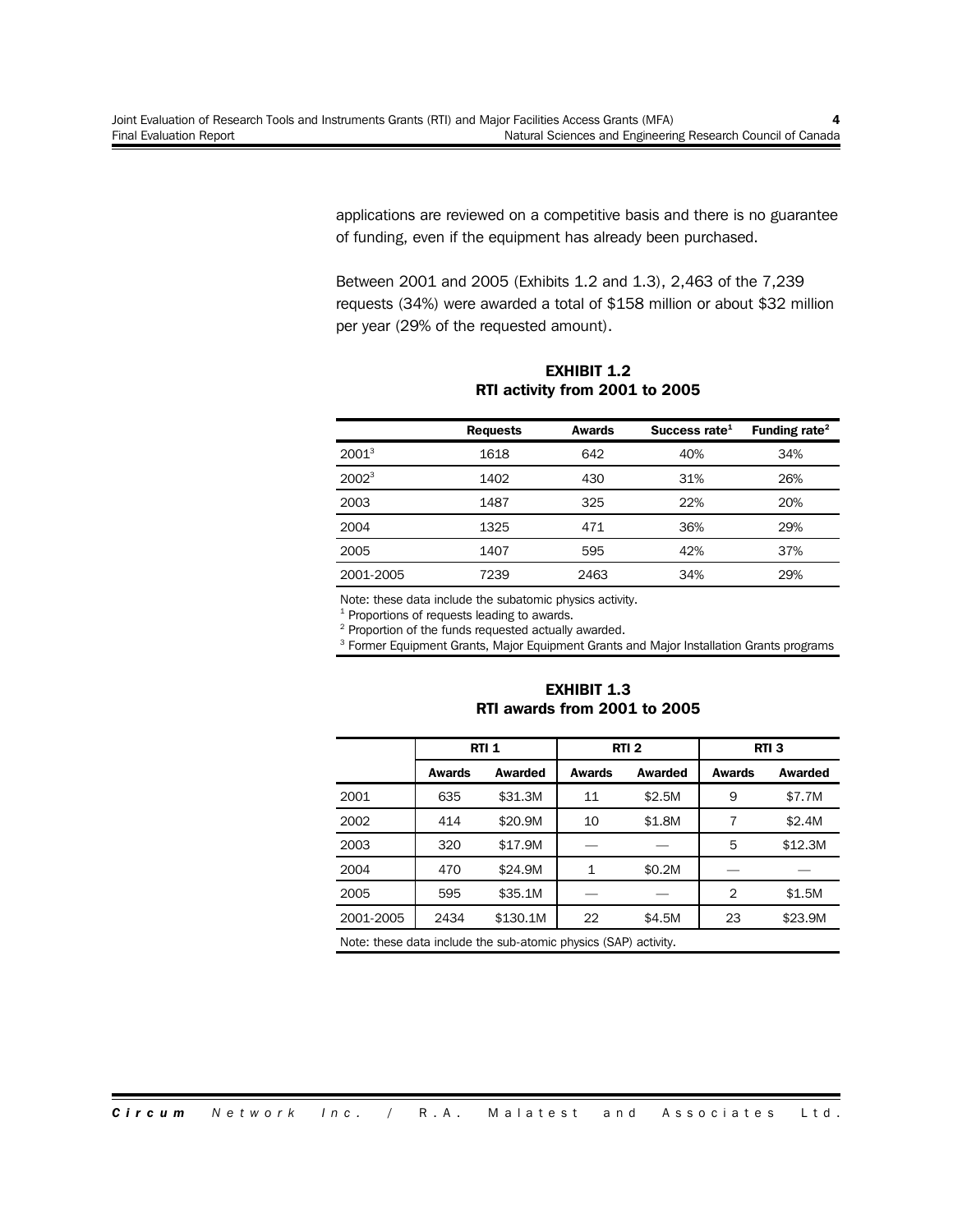| GSC#           | <b>Grant selection committee</b>                            | 2002-2004 | 2002 | 2003 | 2004 |
|----------------|-------------------------------------------------------------|-----------|------|------|------|
|                | All grant selection committees                              | 100%      | 1357 | 1487 | 1325 |
|                | <b>Life Sciences</b>                                        | 19%       | 469  | 479  | 419  |
| 32             | Cell Biology                                                | 3%        | 78   | 72   | 56   |
| 18             | Evolution and Ecology                                       | 4%        | 96   | 103  | 98   |
| 1011           | Integrative Animal Biology                                  | 4%        | 92   | 98   | 84   |
| 21             | Interdisciplinary                                           | 1%        | 13   | 14   | 14   |
| 33             | Molecular & Developmental Genetics                          | 2%        | 47   | 38   | 40   |
| 3              | Plant Biology and Food Science                              | 4%        | 98   | 110  | 73   |
| 12             | Psychology: Brain, Behaviour and Cognitive Science          | 2%        | 45   | 44   | 54   |
|                | <b>Physical Sciences</b>                                    | 18%       | 438  | 447  | 377  |
| 24/26          | Inorganic-Organic Chemistry / Analytical-Physical Chemistry | 9%        | 216  | 222  | 187  |
| 28             | <b>Condensed Matter Physics</b>                             | 2%        | 47   | 64   | 48   |
| 9              | <b>Environmental Earth Sciences</b>                         | 3%        | 86   | 74   | 65   |
| 29             | <b>General Physics</b>                                      | 1%        | 20   | 22   | 23   |
| 8              | Solid Earth Sciences                                        | 2%        | 38   | 42   | 32   |
| 17             | Space and Astronomy                                         | 0%        | 12   | 12   | 9    |
| 19             | <b>Subatomic Physics</b>                                    | 1%        | 19   | 11   | 13   |
|                | <b>Mathematical and Computational Sciences</b>              | 4%        | 81   | 96   | 74   |
| 330/331        | Computing & Information Science $- A & B$                   | 3%        | 54   | 73   | 64   |
| 336/337        | Pure & Applied Mathematics - A & B                          | 0%        | 16   | 10   | 3    |
| 14             | <b>Statistical Sciences</b>                                 | 0%        | 11   | 13   | 7    |
|                | <b>Engineering</b>                                          | 18%       | 369  | 465  | 455  |
| $\overline{4}$ | Chemical & Metallurgical Engineering                        | 6%        | 135  | 147  | 138  |
| 6              | Civil Engineering                                           | 4%        | 93   | 96   | 94   |
| 334            | Communications, Computers & Components Engineering          | 2%        | 21   | 47   | 56   |
| 335            | Electromagnetics & Electrical Systems Engineering           | 2%        | 41   | 47   | 32   |
| 20             | Industrial Engineering                                      | 1%        | 12   | 15   | 16   |
| 13             | <b>Mechanical Engineering</b>                               | 4%        | 67   | 113  | 119  |
|                | Source: NSERC Business Object Reports                       |           |      |      |      |

### **EXHIBIT 1.4 • RTI-1 requests by grant selection committee and by competition year**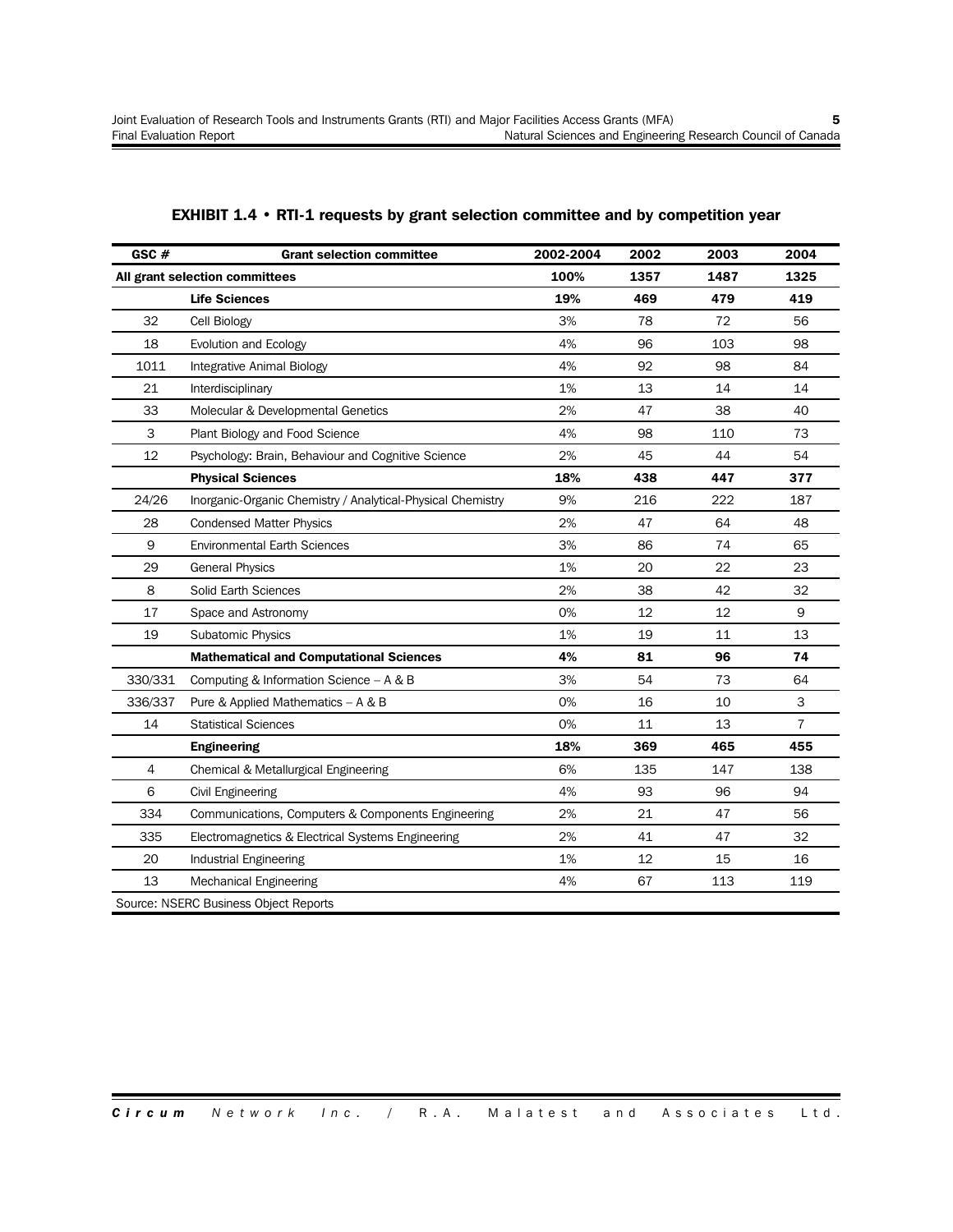Over the 2002-2004 competition years, 4,126 grant requests were received for RTI-1 (Exhibit 1.4). Life sciences, physical sciences and engineering contributed almost equal numbers of requests (hovering between 30% and 33%), while mathematical and computational sciences supplied 6% of them.

### *Major Facilities Access*

During the course of the present evaluation, the Major Facilities Access program was replaced by the Major Resources Support program<sup>1</sup>. While observations presented in this report may apply to the new program, the descriptions and analyses are geared toward MFA.

MFA grants are generally awarded for three years. They support researchers' access to major regional or national research facilities by assisting these facilities to remain in a state of readiness for researchers to use.

MFA grants are not intended to maintain facilities that are standard in a discipline and present in many institutions. They support researchers' access to facilities or research resources that are significant in size, value or importance and that are not routinely available in Canadian universities. The facilities are used by researchers from a number of institutions, including universities, government laboratories and companies within a

The Major Resources Support (MRS) program replaced the Major Facilities Access (MFA) program after the 2006 competition. The MRS program builds on its predecessor. The following additions were made in the new program: (i) addressing the specific needs of the thematic research resources, such as institutes, alongside those of the experimental resources; (ii) formalizing the support to consortia of Canadian researchers in accessing major resources located abroad and without equivalent in Canada; (iii) re-focusing and expanding the selection criteria; (iv) offering up to five year grants (three in the past); (v) articulating explicit eligible and ineligible costs; (vi) implementing a screening step at the level of the Letter of Intent (to be effective for the 2008 competition); and (vii) implementing new reporting requirements for grants of \$500,000/year and higher.

1

According to the program description, "The objective of the Major Resources Support (MRS) program is to facilitate the effective access of Canadian academic researchers to major regional, national, or international (based in Canada) experimental or thematic research resources by financially assisting these resources to remain in a state of readiness for researchers to use. MRS grants are not intended to support resources that are standard in a discipline or commonly available in Canadian universities. The MRS program also aims to facilitate the access by Canadian researchers to major international resources located outside Canada, excluding any direct financial support towards the operating and maintenance costs of such resources."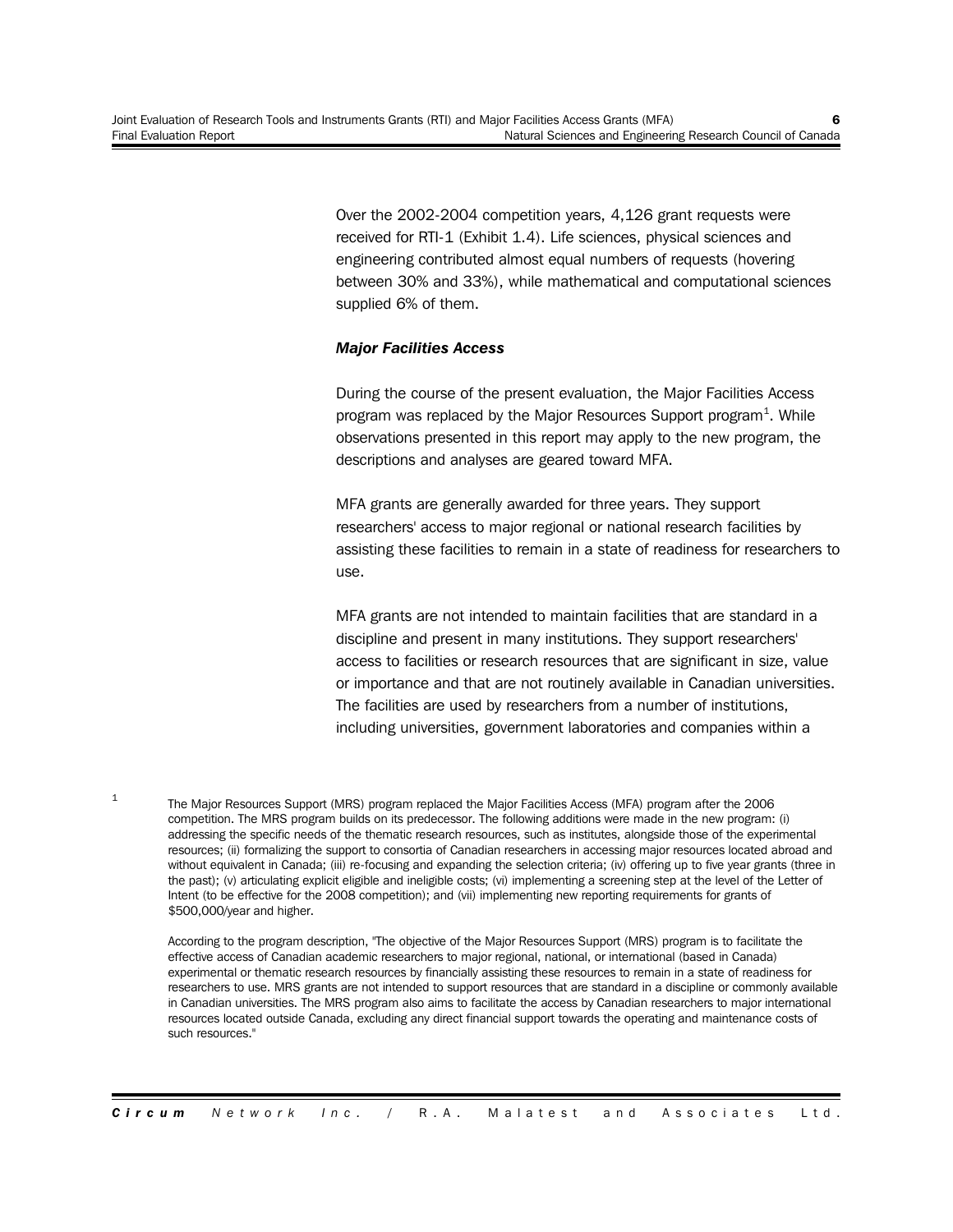region or across the country. These resources cannot be entirely supported from sources such as user fees and research grants. They may include large special items of research equipment, specialized experimental facilities, or a core of highly skilled technical or professional research support staff essential to the research activities of a group.

MFA grants provide funding for maintenance costs such as the salaries of technical and professional research support staff employed to provide support to users, or to maintain and operate the facility, and for other direct costs such as materials, supplies and small equipment essential to the maintenance and operation of the facility. These grants may not be used to support graduate students or postdoctoral fellows or to pay any of the indirect costs of research. The costs of maintaining and operating a resource should be split into two major components: maintenance costs and recoverable costs. Only maintenance costs are eligible for MFA support.

| <b>EXHIBIT 1.5</b>             |  |  |  |  |
|--------------------------------|--|--|--|--|
| MFA activity from 2001 to 2005 |  |  |  |  |
| (annual competition funding)   |  |  |  |  |

|           | <b>Requests</b> | <b>Awards</b> | Success rate <sup>1</sup> | Amount<br>awarded <sup>2</sup> | Funding rate <sup>3</sup> |         | Amount expended <sup>4</sup> |
|-----------|-----------------|---------------|---------------------------|--------------------------------|---------------------------|---------|------------------------------|
| 2001      | 16              | 12            | 75%                       | \$1.7M                         | 71%                       | \$7.8M  | 2000-2001                    |
| 2002      | 50              | 34            | 68%                       | \$4.5M                         | 49%                       | \$9.0M  | 2001-2002                    |
| 2003      | 60              | 42            | 70%                       | \$4.9M                         | 52%                       | \$9.9M  | 2002-2003                    |
| 2004      | 51              | 29            | 57%                       | \$3.8M                         | 60%                       | \$14.5M | 2003-2004                    |
| 2005      | 64              | 32            | 50%                       | \$5.6M                         | 63%                       | \$20.7M | 2004-2005                    |
| 2001-2005 | 241             | 149           | 62%                       | \$20.5M                        | 57%                       | \$61.9M | 2000-2005                    |

Note: these data include the sub-atomic physics (SAP) activity.

<sup>1</sup> Proportions of requests leading to awards.

 $2$  Typically awarded for three consecutive years.

<sup>3</sup> Proportion of the funds requested actually awarded.

<sup>4</sup> NSERC, *Facts and Figures 2004-2005*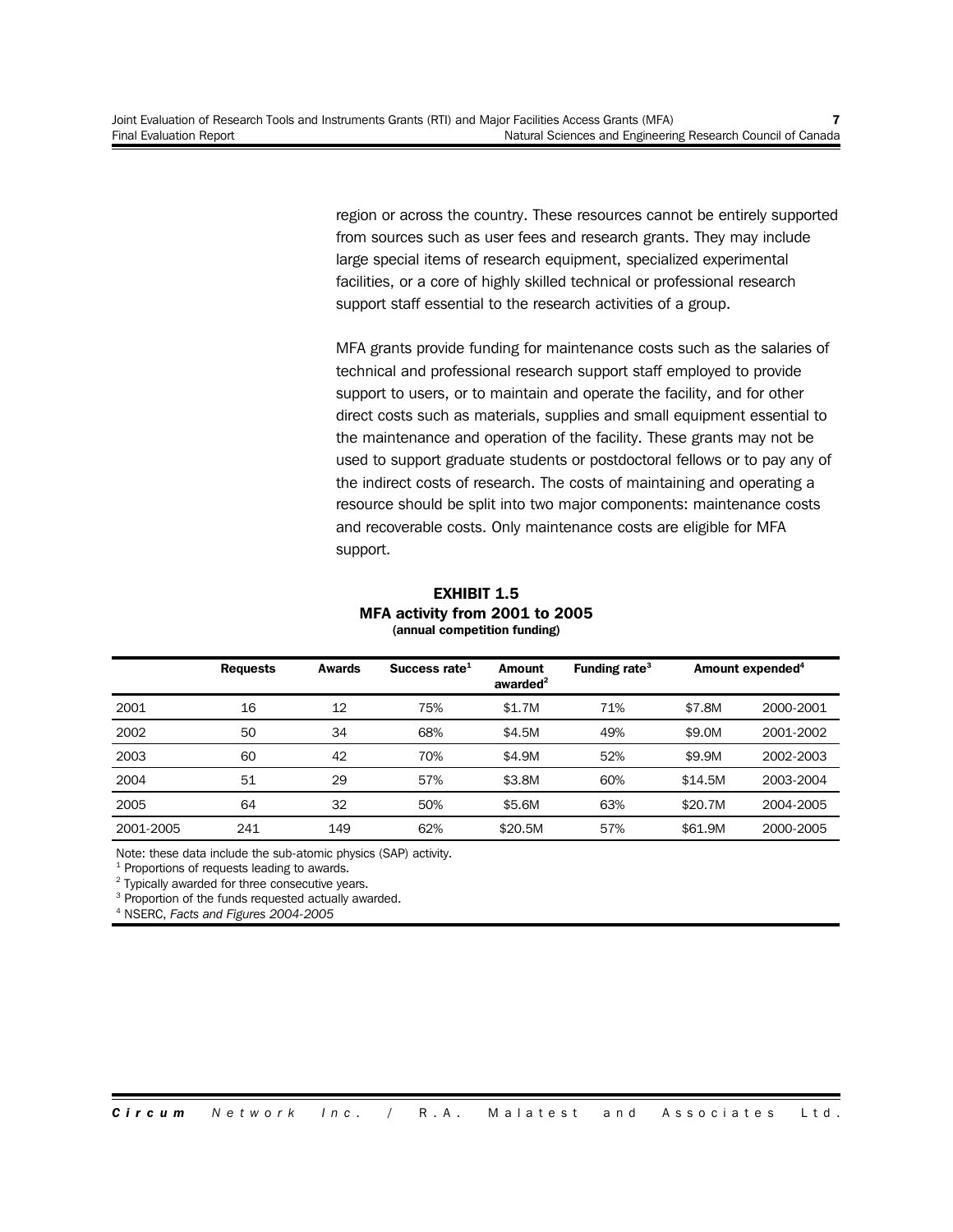# *1.2 Evaluation context*

Given that the RTI program has been functioning since 1982 and the MFA program since 1996, in one form or another<sup>1</sup>, the programs have been in place long enough to expect that some results have been achieved. NSERC considers that at this stage, an evaluation focused on the rationale and the impacts of the programs (i.e., a summative evaluation as opposed to a formative evaluation centred on program processes and possible improvements) is appropriate. Summative evaluations of the programs' previous incarnations were in fact conducted in the  $1980s$  and  $1990s<sup>2</sup>$ The focus of the proposed summative evaluation is on the medium and long-term impacts of the program on the target populations.

In the summer of 2005, NSERC prepared an *Evaluation Framework* in which relevant evaluation question indicators and data sources were identified. The framework was developed based on a literature review of past evaluations and interviews conducted with program managers, the group chairs of Grant Selection Committees, and representatives of external organizations within the NSERC environment. Key informants were again consulted to determine the relative priority of each evaluation issue (low, medium, high) relating to program relevance, program impact/results and program design/alternative delivery. The *Evaluation Framework* proposed indicators and data sources/data collection methods for issues that were ranked as medium or high priority by key informants. The *Evaluation Framework* presented a profile of the programs, including their respective objectives and program deliveries, a logic model (linking the two programs) highlighting the intended outputs and results, evaluation questions by issue, and a detailed evaluation strategy.

The objective of the Joint Evaluation of Research Tools and Instruments Grants (RTI) and Major Facilities Access Grants (MFA) is to address the

<sup>1</sup> RTI was established in 2003 and replaced Equipment Grants, Major Equipment Grants, Major Installation Grants. MFA was established in 1996 and replaced Infrastructure Grants.

<sup>2</sup> Evaluations were conducted in 1984 for the Infrastructure program, and 1990 for the Equipment Grants program.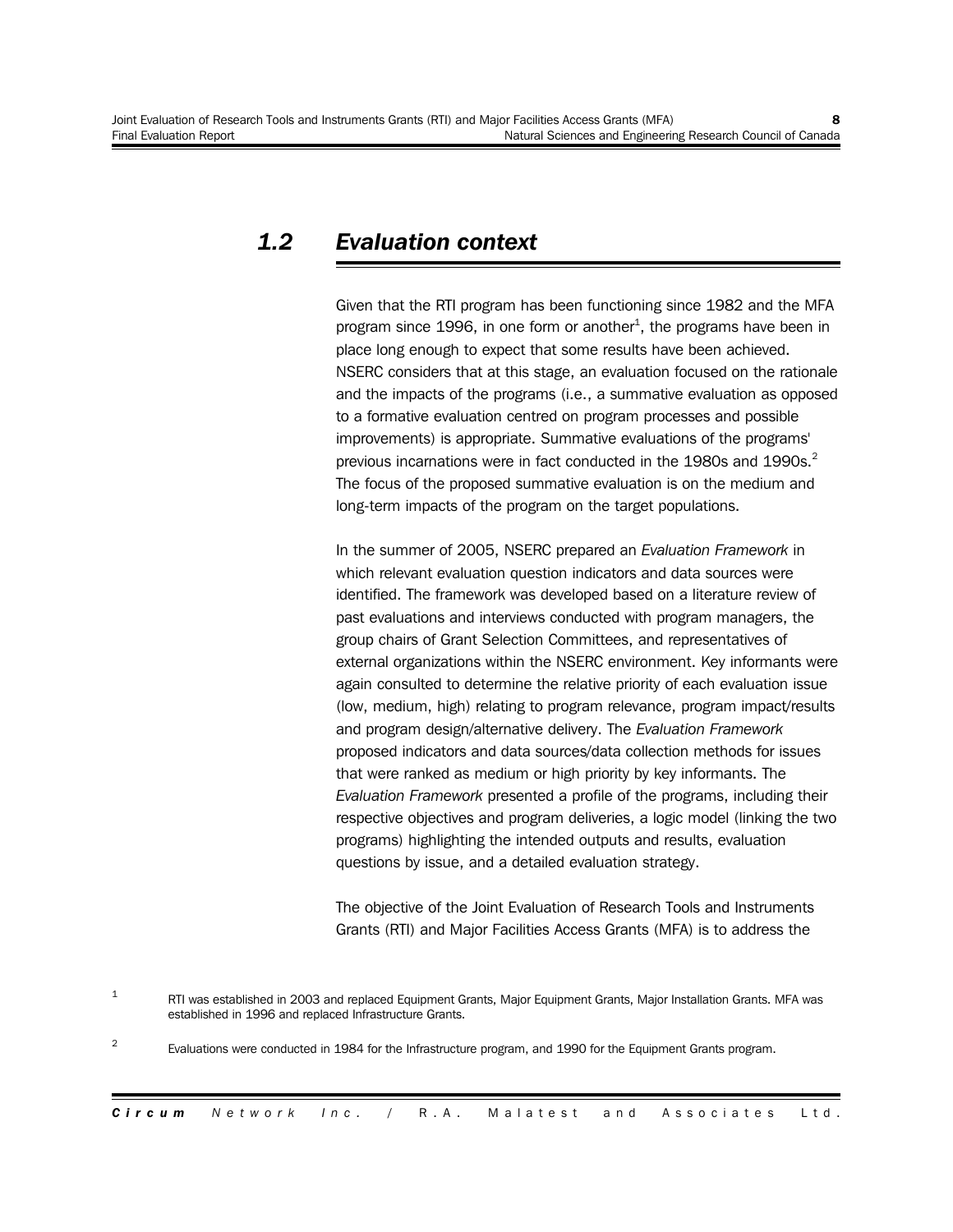evaluation issues and questions presented in the *Evaluation Framework*. The evaluation issues are:

### *Rationale*

1. What is the state of existing research equipment/infrastructure in Canadian universities (description, assessment, technical support, needs)?

2. What sources of funding are available for equipment and operating and maintenance costs in Canada?

3. What is the extent of the overlap, if any, between CFI programs and NSERC's RTI and MFA programs?

### *Impacts/Results*

4. To what extent are the objectives of these programs being achieved? What have been the results of the programs? What have been some of their unintended impacts? What has been the effect of RTI funding on the discovery, innovation and training capability of university researchers? What has been the effect of MFA support on access to major regional or national research facilities? What has MFA funding been used for? What is the impact of major installations on university infrastructures (by discipline)?

5. What is the relationship between equipment/infrastructure and the research productivity and the training capability of university researchers? How much additional training/publications have been made possible by having new equipment/facilities? What was the impact on the quality and nature of the training provided to HQP?

6. Have institutions managed the major research facilities, and the sharing of these facilities regionally and nationally, optimally? How interdisciplinary / multidisciplinary are the installations and their users?

7. What has been the impact of the RTI 2-3 moratorium on the state of a) equipment b) research productivity? c) training of HQP? What are the ways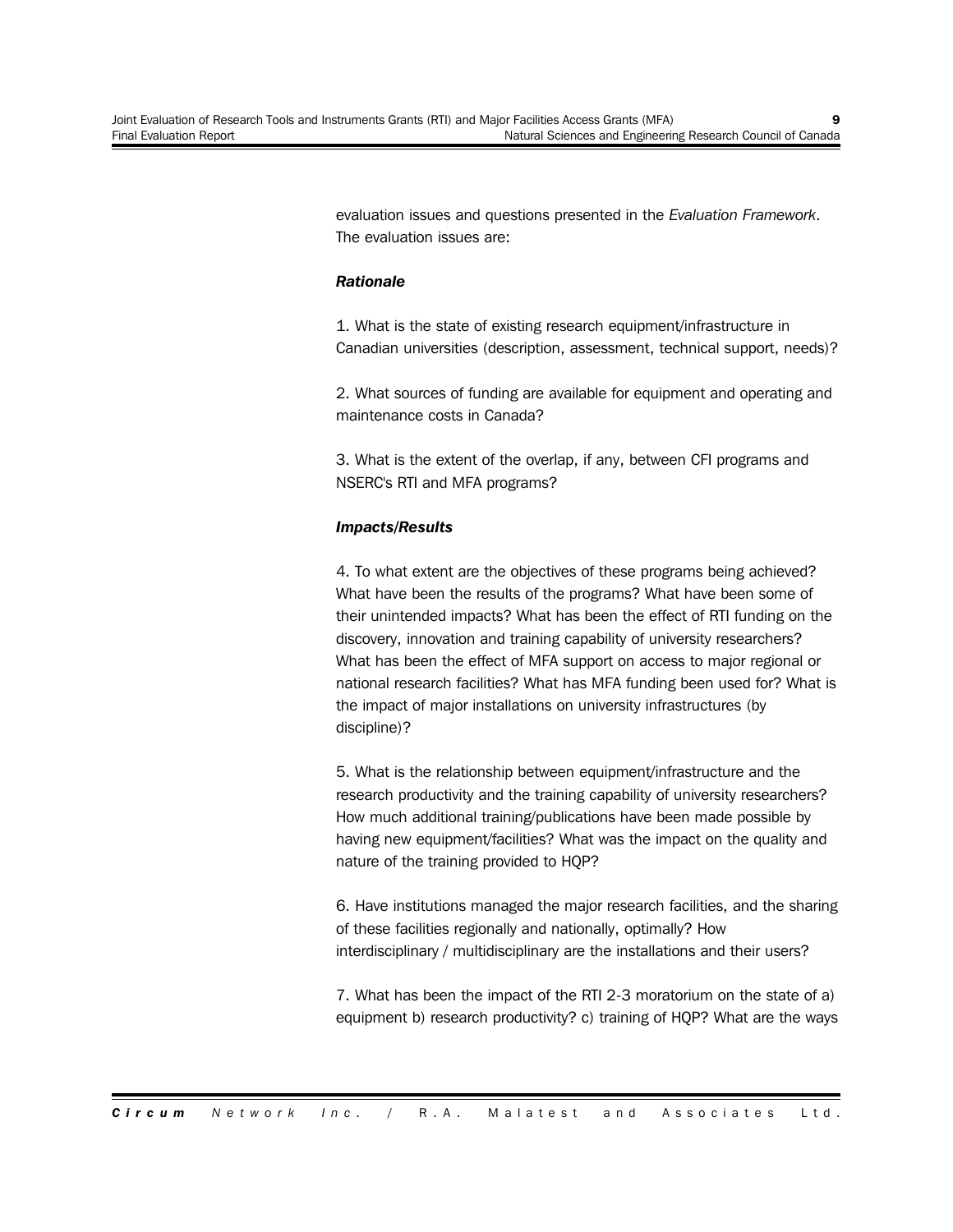of coping without the requested equipment or facilities? What is the effect of not being funded?

### *Design/Alternative Delivery*<sup>1</sup>

8. What is the best way to deliver equipment/infrastructure funding to the research community? What mechanisms are currently used by other organizations (both Canadian and foreign) to fund equipment and maintenance and operating costs for research facilities in science and engineering?

9. Are new or established researchers advantaged or disadvantaged by the current RTI selection process? Are new MFA applications or renewal applications advantaged or disadvantaged by the current selection process?

10. Are MFA objectives and evaluation criteria appropriate for all disciplines and all types of applications (regional facilities / national facilities / large research institutes)?

1 One evaluation issue was rated a low priority and was discarded from the evaluation process. It read: "Is the duration of MFA grants adequate? Under what conditions should the three-year period be extended?"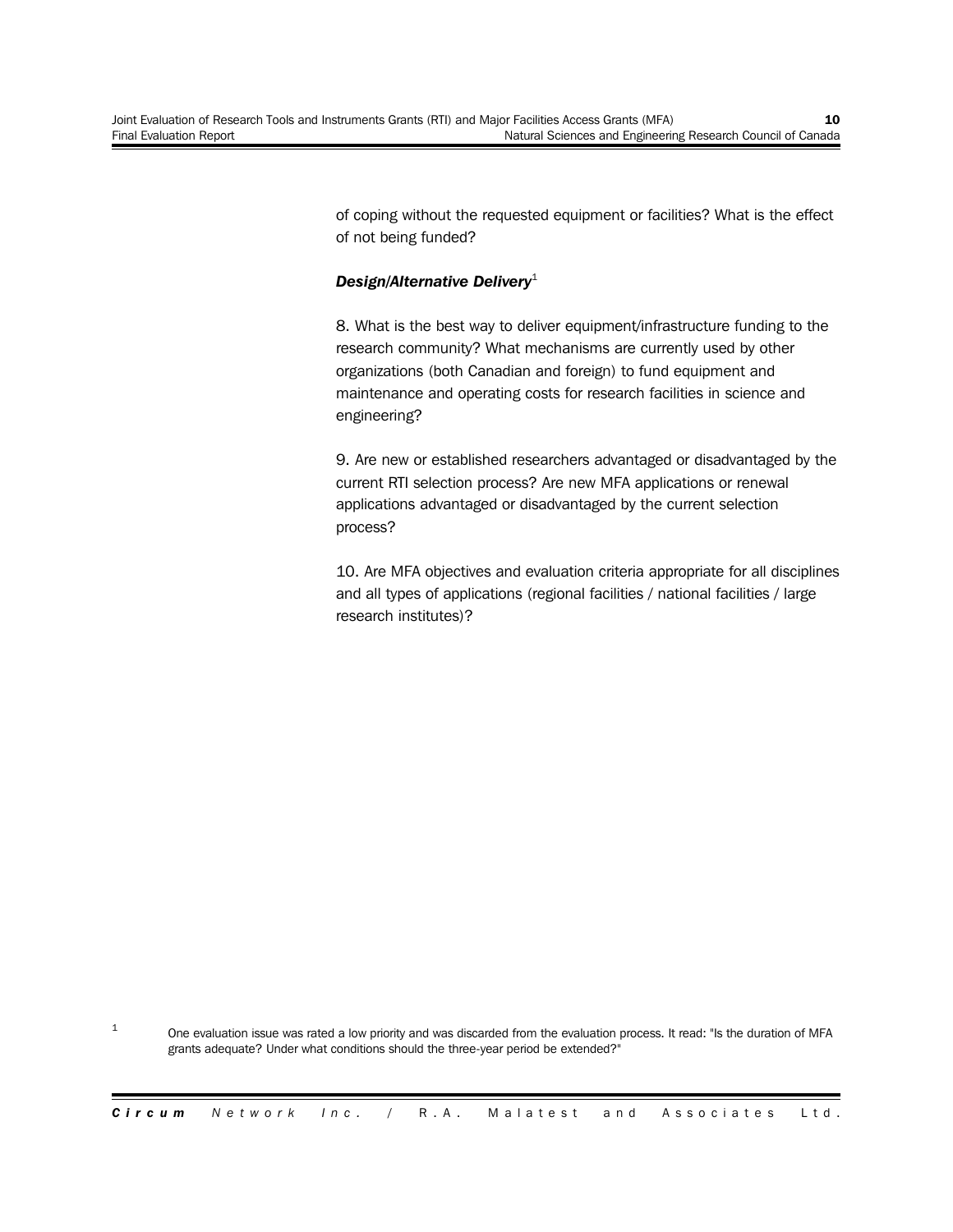# *Chapter 2*

# *METHODOLOGY*

The evaluation process included the following methodologies:

- a survey of university department heads;
- a survey of program applicants;
- key informant interviews;
- a document and administrative data review;
- a review of experiences in foreign countries;
- a series of case studies.

# *2.1 Survey of department heads*

### *Questionnaire design and pretest*

The department heads questionnaire was developed as part of the design phase of the Joint Evaluation of RTI and MFA.

It addresses seven evaluation issues. The alignment between the evaluation questions and the questionnaire is presented in the design report. This questionnaire was designed primarily for Web data collection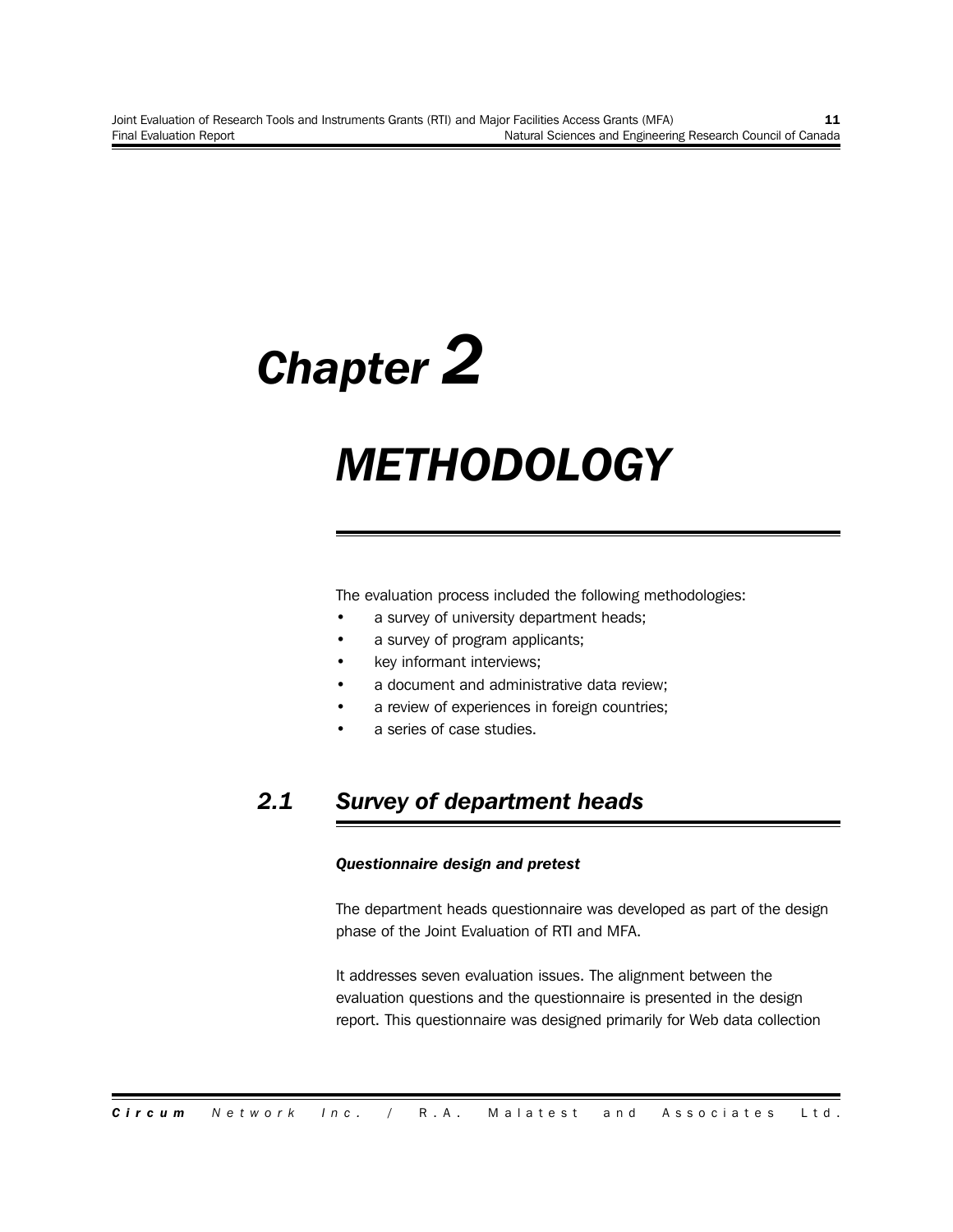and was complemented with telephone contacts where required to improve the response rate.

As recommended in the *Evaluation Framework*, the survey was modelled in part and where appropriate on the questionnaire used for the evaluation of the former NSERC Equipment Program (1990).

The questionnaire was translated and 25 department heads were invited to complete it between January 5 and January 11, 2006. Motivational telephone calls were made on January 6. Five department heads completed the pretest questionnaire. Very few comments were made by the participants. The list of types of equipment did not cause problems and no additions were suggested. Since the changes made following the pretest were minor, the pretest responses were maintained in the final data set.

### *Sampling*

The survey of department heads comprised all available individuals. A total of 757 department unit heads from the 73 eligible university institutions in Canada were approached.

### *Protocol*

Respondents were asked to complete the questionnaire on-line, in one or more sitting. After the initial phase of the survey was completed, we offered non-respondents the opportunity to complete the survey over the telephone. The on-line Web survey was designed so that respondents can print out a copy of the full survey to complete in pen prior to inputting their responses into the Web-based form.

Respondents were given a key identifier number on the introduction letter and e-mail message (in both official languages) along with instructions and a Web address to complete the survey. This number allowed respondents to complete the survey at their convenience and was used as a security feature so that only targeted respondents could access the survey. This number also allowed the project team to track the number of completions and to determine which individuals had or had not completed the survey. A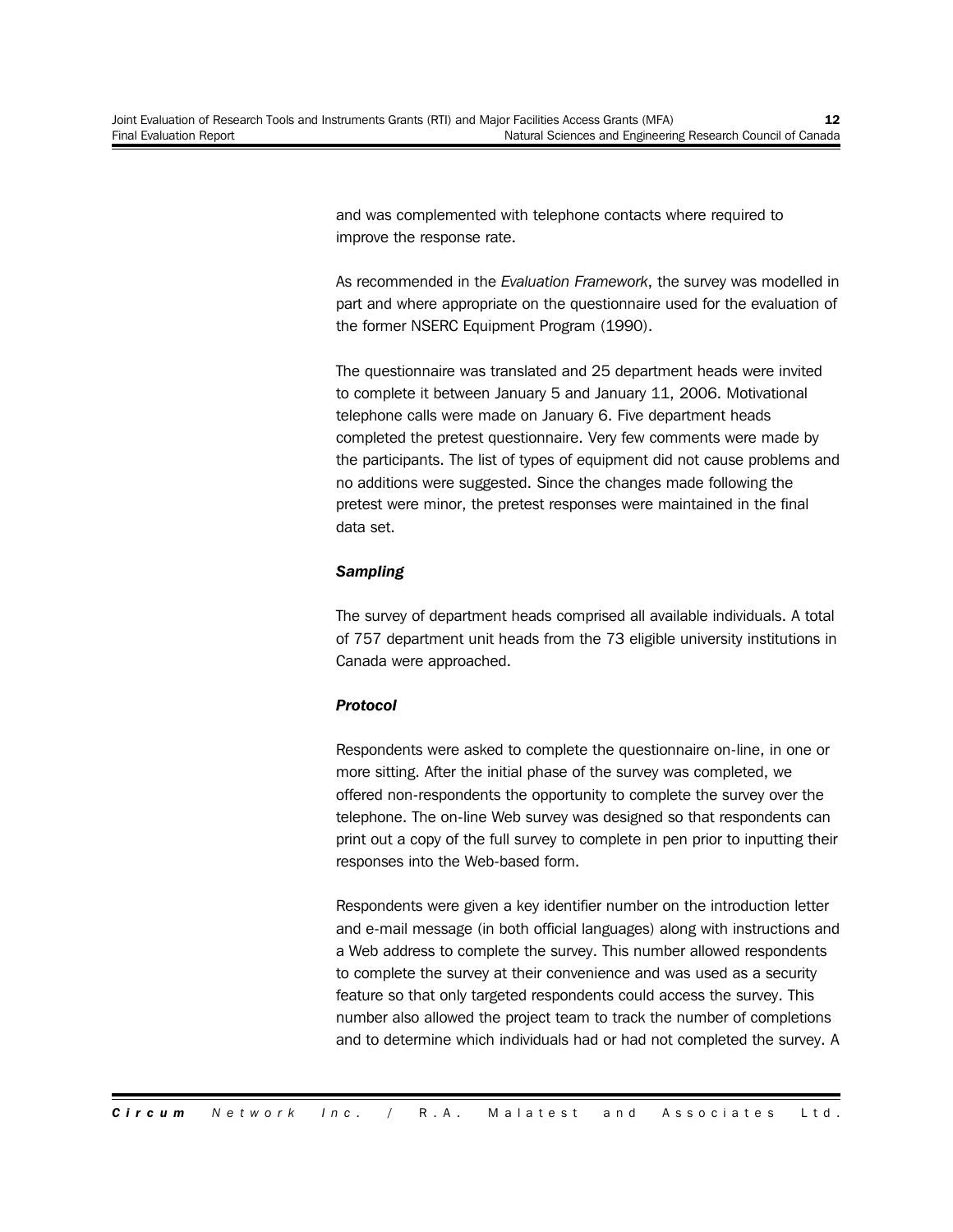second follow-up letter or e-mail (in both official languages) was sent to individuals who had not completed the survey some time after receiving the first letter. In addition, the project team contacted individuals by phone if they have not completed the survey after receiving the second letter.

### *Data collection operations*

The data collection was initiated on January 5, 2006 and closed on March 7, 2006. The field operations were carried out in accordance with quality standards and procedures that are described in a separate  $document.<sup>1</sup>$ 

During that period, 256 questionnaires were completed, for a raw response rate of 34% — which does not take into account various reasons for sample mortality like incorrect addresses or out of date information.

### *Data weighting*

The data from this survey were weighted in order to obtain descriptive statistics<sup>2</sup> that are representative of the population of department heads. All of the estimates are adjusted for region and institution size. Weights were calculated as follows: each department was categorized in a region and an institution size, thereby leading to counts of the population of departments these groups as well as counts of responding departments. The weights were calculated as the ratio of the population in each cell to the size of the respondent pool for the same cell. For example, departments in large universities located in Ontario account for 22.5% of all departments and 23.4% of departments in the sample of respondents; therefore, the weight associated with that group is 0.962 (0.225 / 0.234).

1 See *Circum Network Inc.*, *Assessing Survey Research, a principled approach*, 2003. Available at <http://circum.com/cgi/documents.cgi?lang=an&doc=T028>

2 All of the descriptive statistics have been weighted; the inferential statistics have not.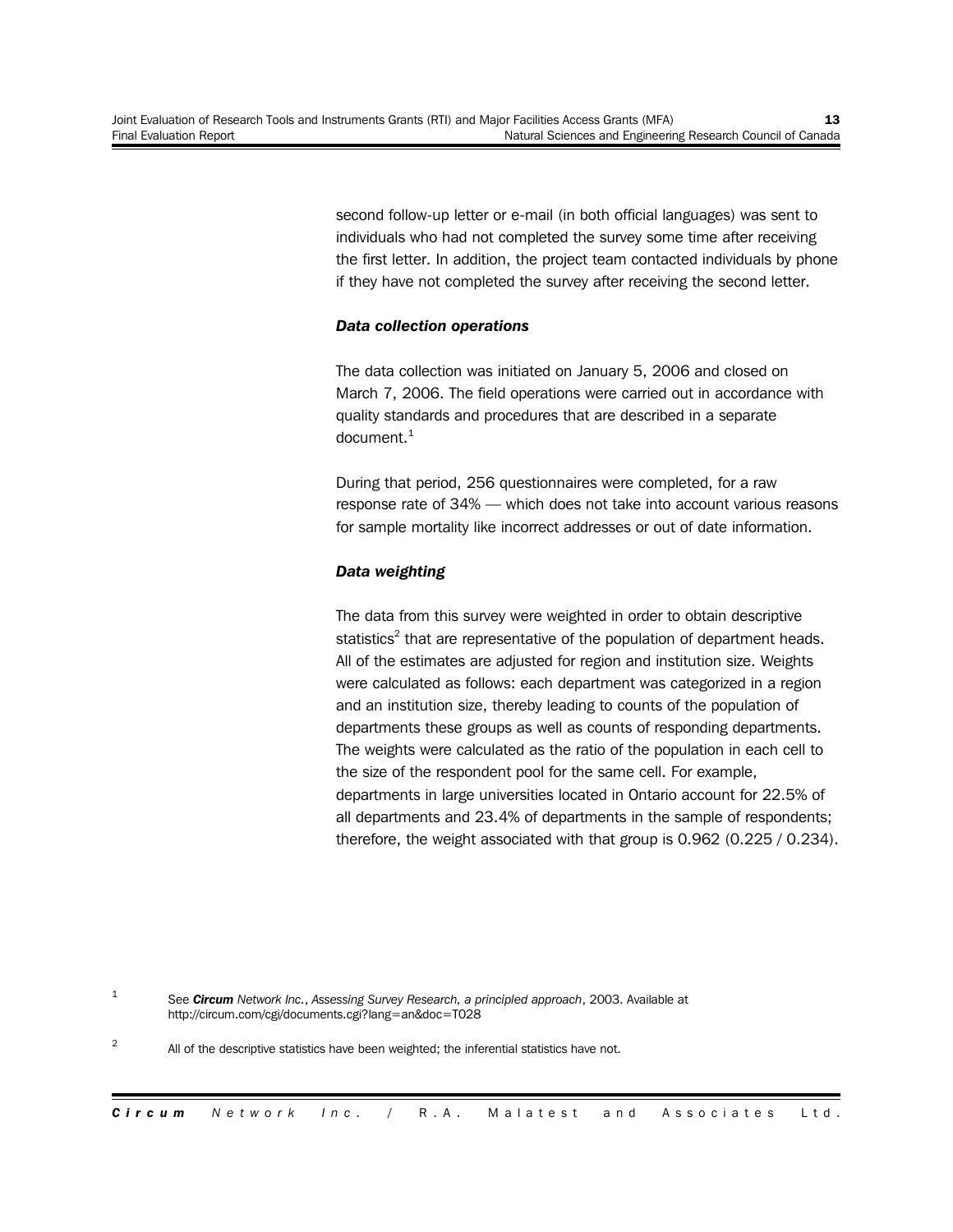### *Data processing*

Survey data were managed using VoxCo's StatXP software. Data were edited to ensure conformity to the established response categories and to limit the distributions of unbound variables within reasonable values. Filtering logic instructions were developed to ensure that the reported data conform to the skip logic of the questionnaire.

### *Data analysis*

Data analysis was done using basic stubs-and-banners crosstabs developed in StatXP. Percentage-based differences were tested on a percentage-versus-complement basis using two-tailed binomial distributions. Differences between means were tested using two-tailed t-tests.

Based on the full sample of 256 responses, the maximum sampling error is estimated at  $\pm 5.0$  percentage points in the worst, complete-sample case (for a proportion of 50%, at a confidence level of 95%, with correction for finite population). Sampling errors are wider for sub-samples.

## *2.2 Survey of program applicants*

### *Questionnaire design and pretest*

The program applicant questionnaire was developed as part of the design phase of the Joint Evaluation of RTI and MFA.

The survey of program recipients and non-recipients addresses eight evaluation issues. The alignment between the evaluation questions and the questionnaire is presented in the design report.

The questionnaire was translated and 75 researchers were invited to complete it between January 5 and January 11, 2006: 25 MFA applicants, 25 RTI-funded applicants and 25 RTI applicants who were not funded. Motivational telephone calls were made on January 6. Seventeen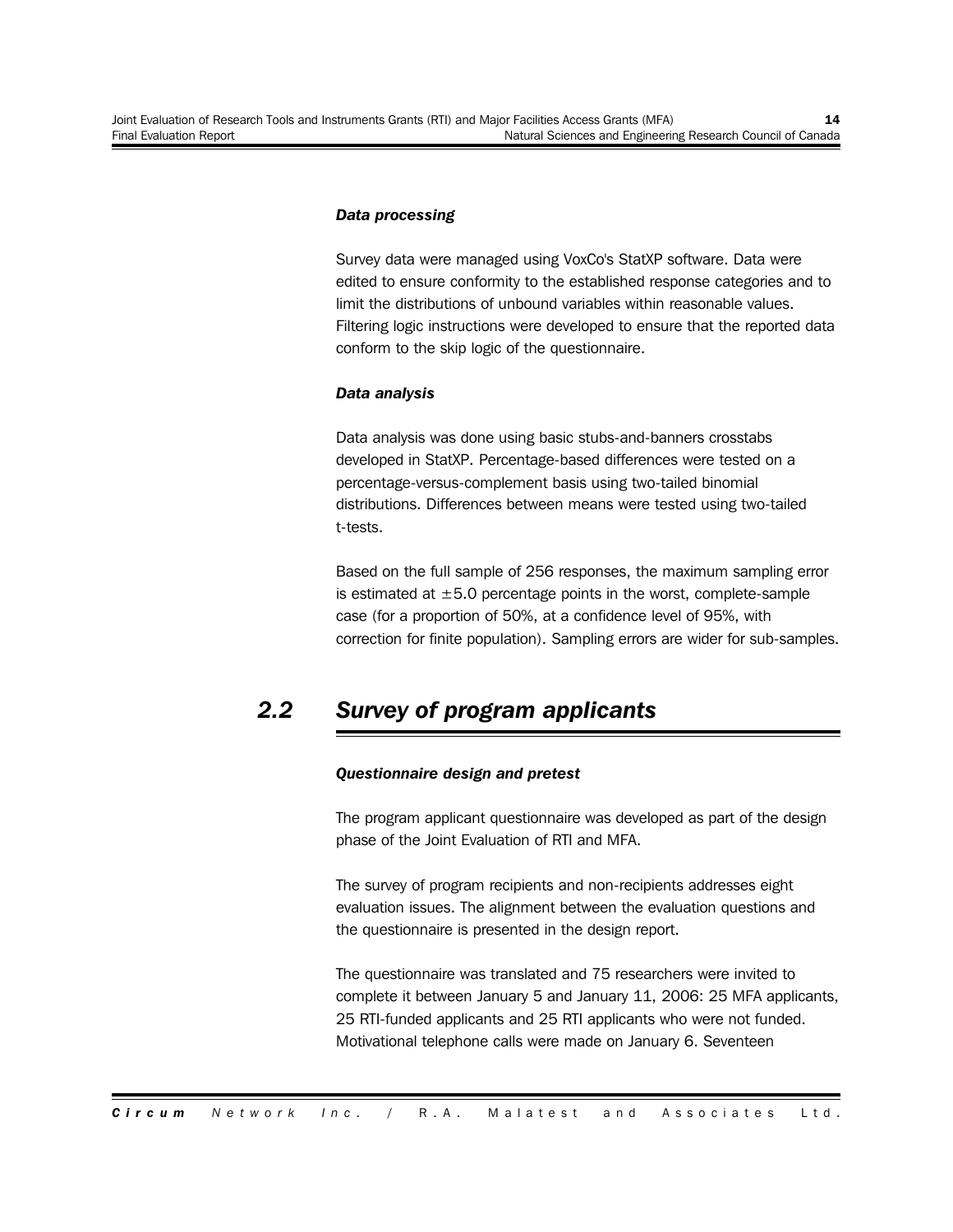researchers completed the pretest questionnaire. Several comments were made on-line by the participants. Changes were made to a few questions to clarify their purpose. Since the changes made following the pretest were minor, the pretest responses were maintained in the final data set.

### *Sampling*

All MFA and RTI applicants from the past five years are within the population. A single application was sampled for each applicant (some applicants may have presented more than one application between 2001 and 2005) — the questionnaire focuses on this one (sometimes successful, sometimes not successful) application.

Defining recipients and non-recipients is not straightforward when individuals may have seen some of their applications rejected and others accepted. Non-recipients were defined as those who have applied but received no funding between 2001 and 2005; recipients were defined as anyone who has received funding over the same period (whether or not they were also turned down on other applications). Program data was attached to the survey data to document more precisely the funding history of individual researchers and, possibly, identify other participant and control groups.

All members of the population (4,096 individuals) were retained in the study sample. However, a subgroup of 2,781 RTI applicants was randomly selected to be given a lighter data collection treatment than the main sample — more on this in the next section.

### *Protocol*

Respondents were asked to complete the questionnaire on-line, in one or more sitting. After the initial phase of the survey was completed, we offered non-respondents the opportunity to complete the survey over the telephone. The on-line Web survey was designed so that respondents could print out a copy of the full survey to complete in pen prior to inputting their responses into the Web-based form.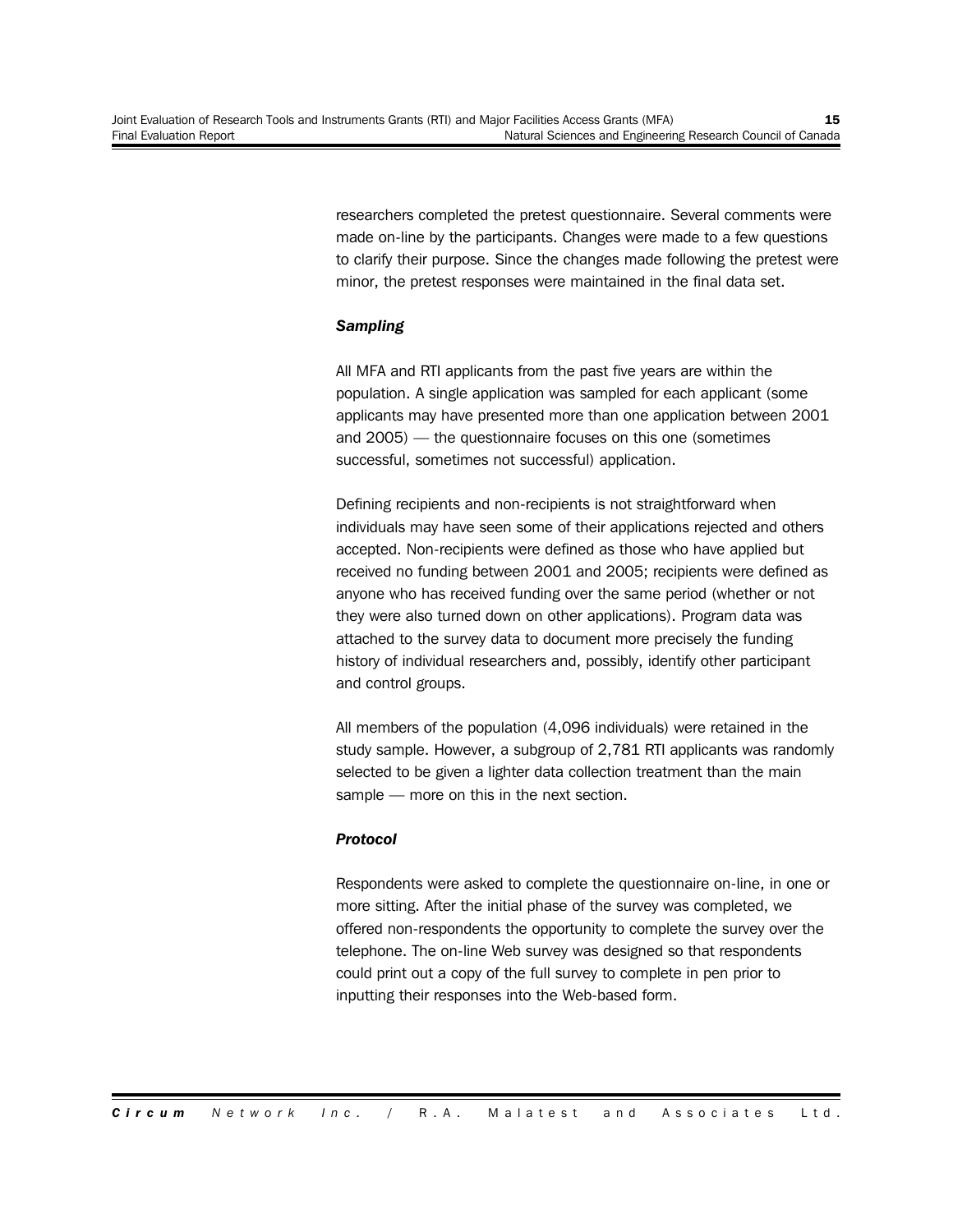Respondents were given a key identifier number on the introduction letter and e-mail message (in both official languages) along with instructions and a Web address to complete the survey. This number allowed respondents to complete the survey at their convenience and was used as a security feature so that only targeted respondents can access the survey. This number also allowed the project team to track the number of completions and to determine which individuals had or had not completed the survey. A second follow-up letter or e-mail (in both official languages) was sent to individuals who had not completed the survey some time after receiving the first letter. In addition, the project team contacted individuals by phone if they had not completed the survey after receiving the second letter.

A group of 1,236 researchers constituted the primary sample which received e-mail and regular mail invitations to participate in the survey and who were the subject of call-backs during the field work. The rest of the population of RTI program applicants for the 2001-2005 period made up a secondary sample of 2,781 units who were only approached by e-mail. This additional group serves as a test of the effectiveness of regular mail contacts and telephone reminders.

### *Data collection operations*

The data collection was initiated on January 5, 2006 and closed on March 14, 2006. The field operations were carried out in accordance with quality standards and procedures that are described in a separate document.<sup>1</sup>

During that period, 1,664 questionnaires were completed, for a raw response rate of 41% — which does not take into account various reasons for sample mortality like incorrect addresses or out of date information.

The response rate varied significantly according to whether the applicant was awarded a grant and according to the field work protocol. Exhibit 2.1 summarises the results.

1 See *Circum Network Inc.*, *Assessing Survey Research, a principled approach*, 2003. Available at <http://circum.com/cgi/documents.cgi?lang=an&doc=T028>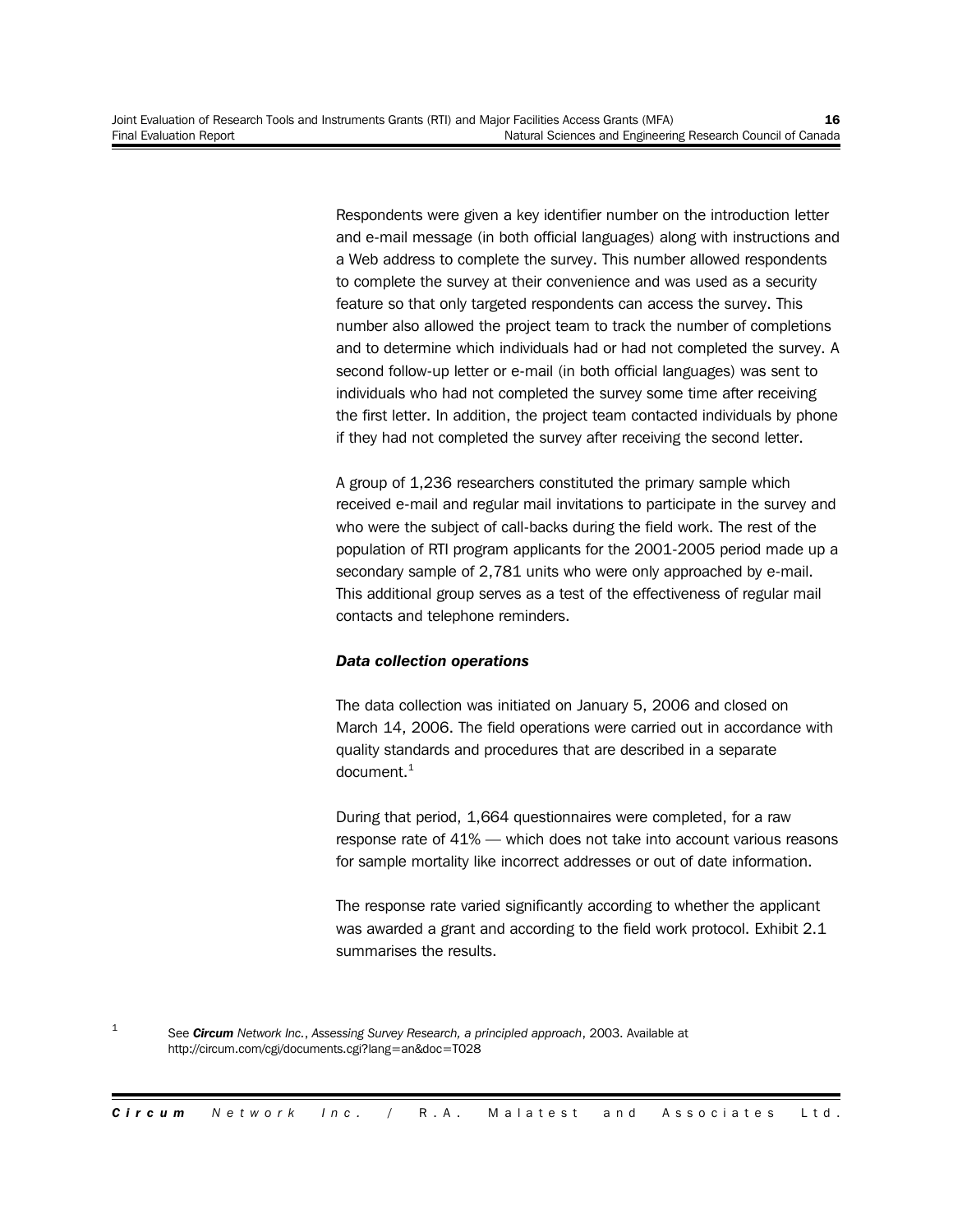### *Data weighting*

The data from this survey were weighted in order to obtain descriptive statistics<sup>1</sup> that are representative of the population of program applicants. Estimates for MFA were adjusted for grant award status. RTI estimates were adjusted for region, institution size and grant award status.

|       |                |               | <b>Population</b> | Respon-<br>dents | <b>Response</b><br>rate | Weight |
|-------|----------------|---------------|-------------------|------------------|-------------------------|--------|
| MFA   | Grant awarded  |               | 114               | 81               | 71%                     | 1.003  |
|       | Grant rejected |               | 53                | 38               | 72%                     | 0.994  |
| RTI   | Awarded        | Full protocol | 375               | 216              | 58%                     | 0.705  |
|       |                | Electronic    | 1555              | 633              | 41%                     | 0.998  |
|       | Rejected       | Full protocol | 725               | 322              | 44%                     | 0.915  |
|       |                | Electronic    | 1274              | 374              | 29%                     | 1.384  |
| TOTAL |                |               | 4096              | 1664             | 41%                     |        |

**EXHIBIT 2.1 Field results for the survey of program applicants**

### *Data processing*

Survey data were managed using VoxCo's StatXP software. Data were edited to ensure conformity to the established response categories and to limit the distributions of unbound variables within reasonable values. Filtering logic instructions were developed to ensure that the reported data conform to the skip logic of the questionnaire.

1 All of the descriptive statistics have been weighted; the inferential statistics have not.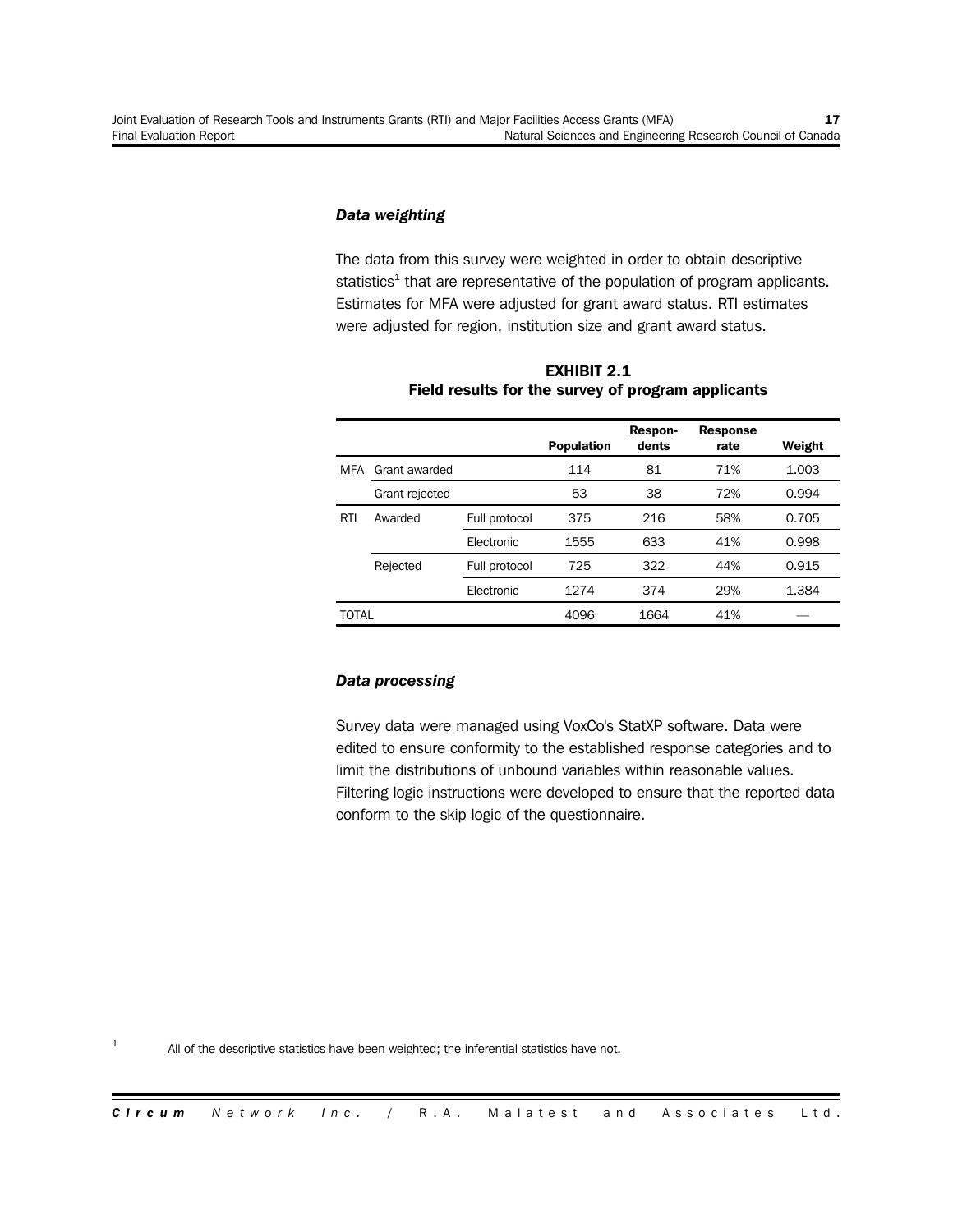### *Data analysis*

Data analysis was done using basic stubs-and-banners crosstabs developed in StatXP. Percentage-based differences were tested on a percentage-versus-complement basis using two-tailed binomial distributions. Differences between means were tested using two-tailed t-tests.

Based on the full sample of 1,664 responses, the maximum sampling error is estimated at  $\pm 1.9$  percentage points in the worst, completesample case (for a proportion of 50%, at a confidence level of 95%, with correction for finite population). Sampling errors are wider for sub-samples.

## *2.3 Key informant interviews*

Key informant interviews address all evaluation issues but one. Key informants were recruited in the following groups:

- group chairs;
- MFA Grant Selection Committee members;
- vice-presidents of research in eligible Canadian universities;
- key informants from federal institutions (e.g., CFI).

Key informants received an advance introduction letter signed by an NSERC official explaining the context of the study and informing the individual that a member of the study team would be contacting them to schedule an interview.

We completed 36 key informant interviews.

## *2.4 Document and administrative data review*

The file review clarified the official descriptions of various programs and lined up their objectives, audiences, eligibility rules and features so as to demonstrate the commonalities and differences among programs.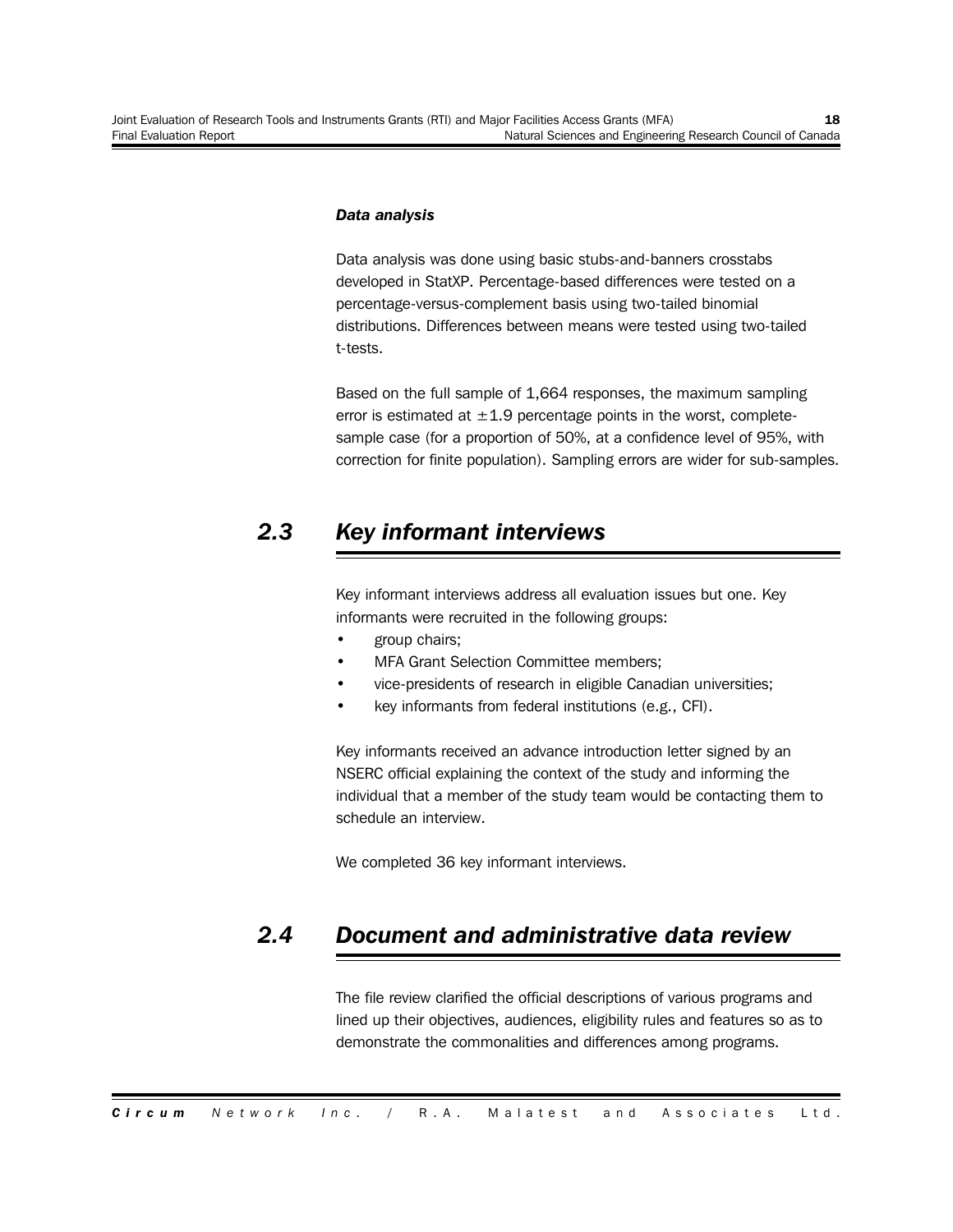Internal notes were processed to lift analyses and opinions which have been expressed about various issues, such as the potential overlap between CFI activities and RTI/MFA. Annual reports of Major Facilities Access grant selection committees contain numerous insights into the issue of the appropriateness of the MFA evaluation criteria — and some on the adequacy of the program objectives. As part of the file review, the study team identified and documented these points of view.

Secondary data analysis contributed to the analysis of several evaluation issues. Data were extracted from NAMIS. Also, a sample of 50 successful MFA applications was drawn and studied in-depth. Data from a file lining up CFI funding with funding from RTI and MFA (created by the NSERC evaluation group based on RTI and MFA program data and CFI funding information) were analysed to ascertain the level of joint use of the programs. NSERC's *Facts and Figures* publication was also used.

## *2.5 Review of experiences in foreign countries*

A brief overview of international funding initiatives within other countries that may be considered "comparable" to NSERC's RTI and MFA grants (i.e., funding initiatives to assist in buying or developing research equipment, and in maintaining access to regional or national research facilities) was conducted. The main objectives of this overview are:

- to help place the RTI and MFA programs into the international context of programs designed to support research equipment acquisition and maintenance and operating costs for research facilities; and,
- to help provide context to interpret the results of the evaluation, and provide important comparisons with respect to target populations, eligibility criteria, selection procedures and evaluation criteria, service delivery models, eligible costs/eligible projects, average level of funding awarded, success rates, and general strengths and weaknesses.

Seven countries were identified as having programs relevant to the international review: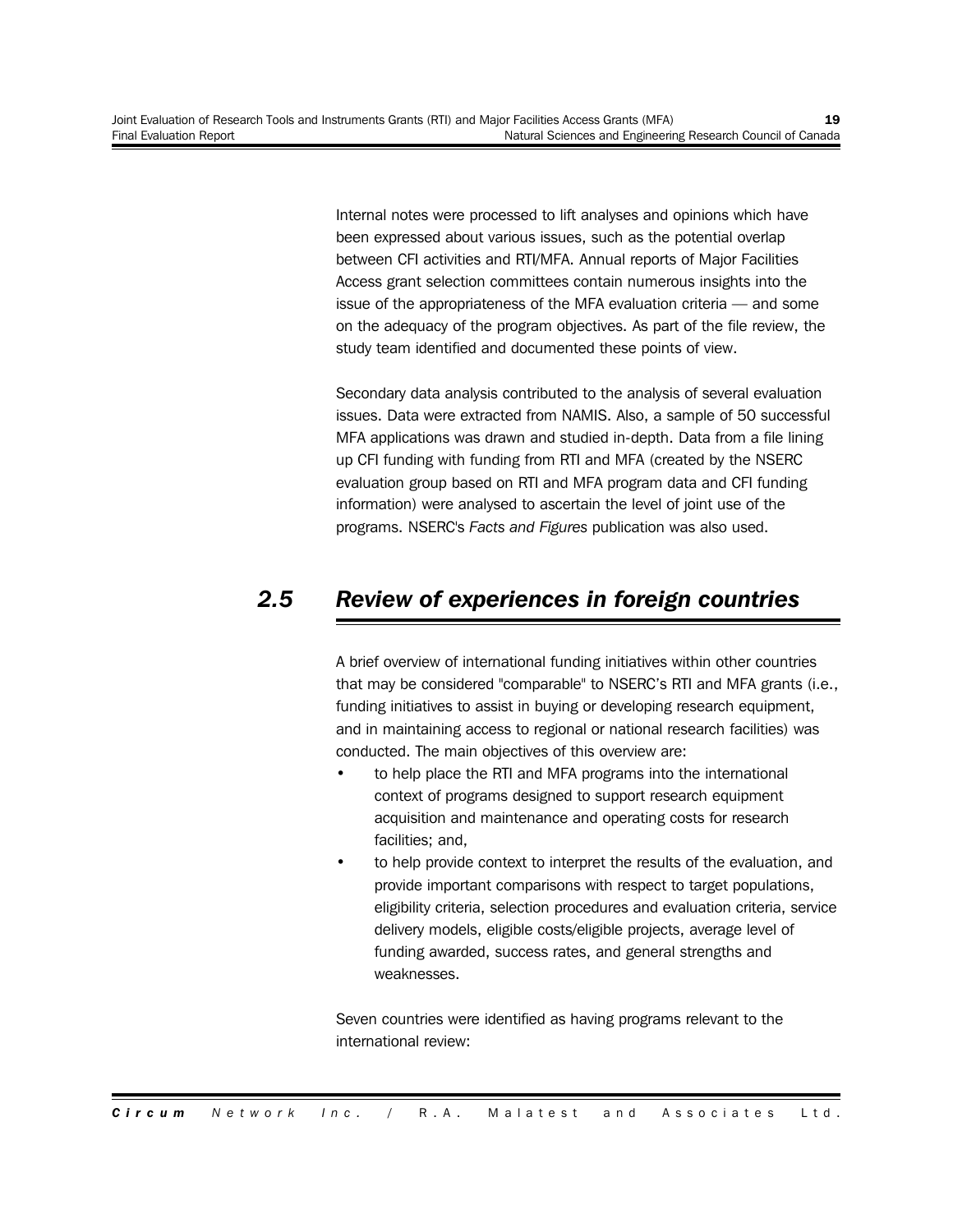- Sweden, Swedish Research Council;
- Korea, Korea Science and Engineering Council (KOSEF);
- United States, National Science Foundation (NSF);
- Germany, Deutsche Forschungsgemeinschaft (DFG);
- Netherlands, Netherlands Organisation for Scientific Research (NWO);
- United Kingdom, Engineering and Physical Sciences Research Council (EPSRC) and Particle Physics and Astronomy Research Council (PPARC);
- Australia, Australian Research Council (ARC).

A review was conducted of the funding initiatives described in the Web site of each of the organizations identified. Key informants were contacted by e-mail, in which the study was described and information on the relevant programs at their organization was requested. In some cases, telephone follow-up calls were made for further inquiries or clarification.

## *2.6 Case studies*

The case studies are intended to address the following issues:

- Description of the state of the existing research equipment/infrastructure
- Management of the research infrastructure:
	- Sources of funding available for purchase of equipment, as well as for operation and maintenance costs
	- Impact of MFA/RTI funding on the infrastructure, including impacts on research programs, use of facility, research community generally, and training
	- Unintended impacts of MFA/RTI funding
	- Impact of CFI funding on research infrastructure
- Management of research equipment:
	- Experience with respect to maintaining stock of equipment
	- Impact of the moratorium on RTI 2 and RTI 3 (including whether alternative sources of funding were found by the facility)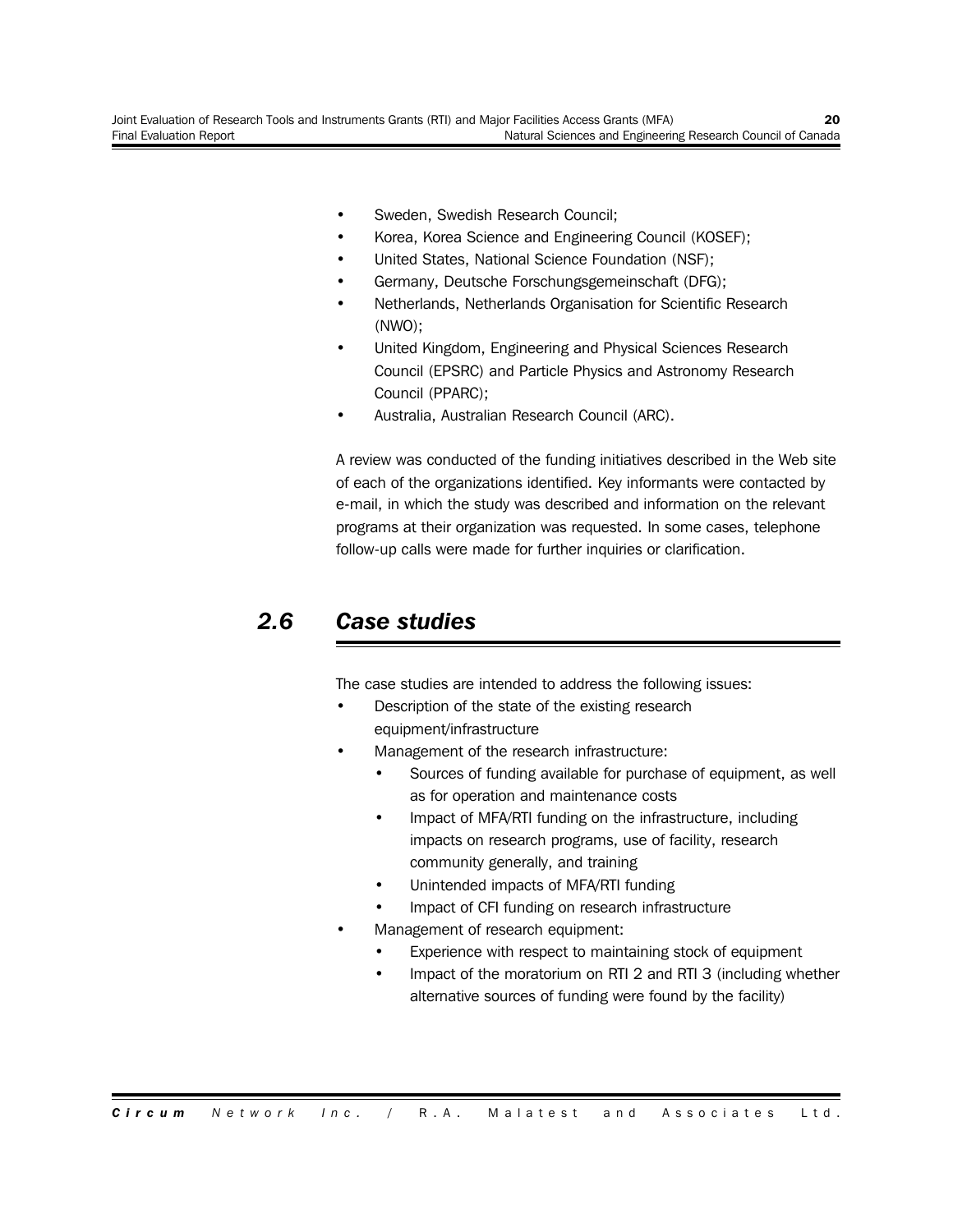- Availability of funding for operations, maintenance and equipment, including the impact of funding gaps, where applicable
- Current Design and Alternative Delivery Models, including consideration of the following aspects of the RTI/MFA programs:
	- **MFA Selection criteria**
	- RTI 1 Ceiling (\$7,000 to \$150,000)
	- Moratorium on RTI 2 and RTI 3
	- Criterion of uniqueness of the facility at the regional or national level
- Other issues such as objectives of the programs, evaluation criteria, eligible expenses, etc.

Research facilities were selected by the scientific authority to reflect a range of funding histories, funding sources, extent to which facilities are shared regionally/nationally, and facility types.

Case study research was completed in April 2006 with the following facilities:

- Forêt d'enseignement et de recherche du Lac Du Parquet, Université du Québec à Montréal (UQAM) (representing field stations and collections);
- Canadian Neutron Beam Laboratory, McGill University (representing large grants, multi-institutional, at a government laboratory);
- Pacific Center for Advanced Materials and Microstructures, University of British Columbia (representing large facilities with extensive CFI investment);
- Trent University Water Quality Centre, Trent University (representing small, regional facilities with CFI investment and RTI grants);
- Navire interuniversitaire de recherche océanographique, Université du Québec à Rimouski (representing research vessels).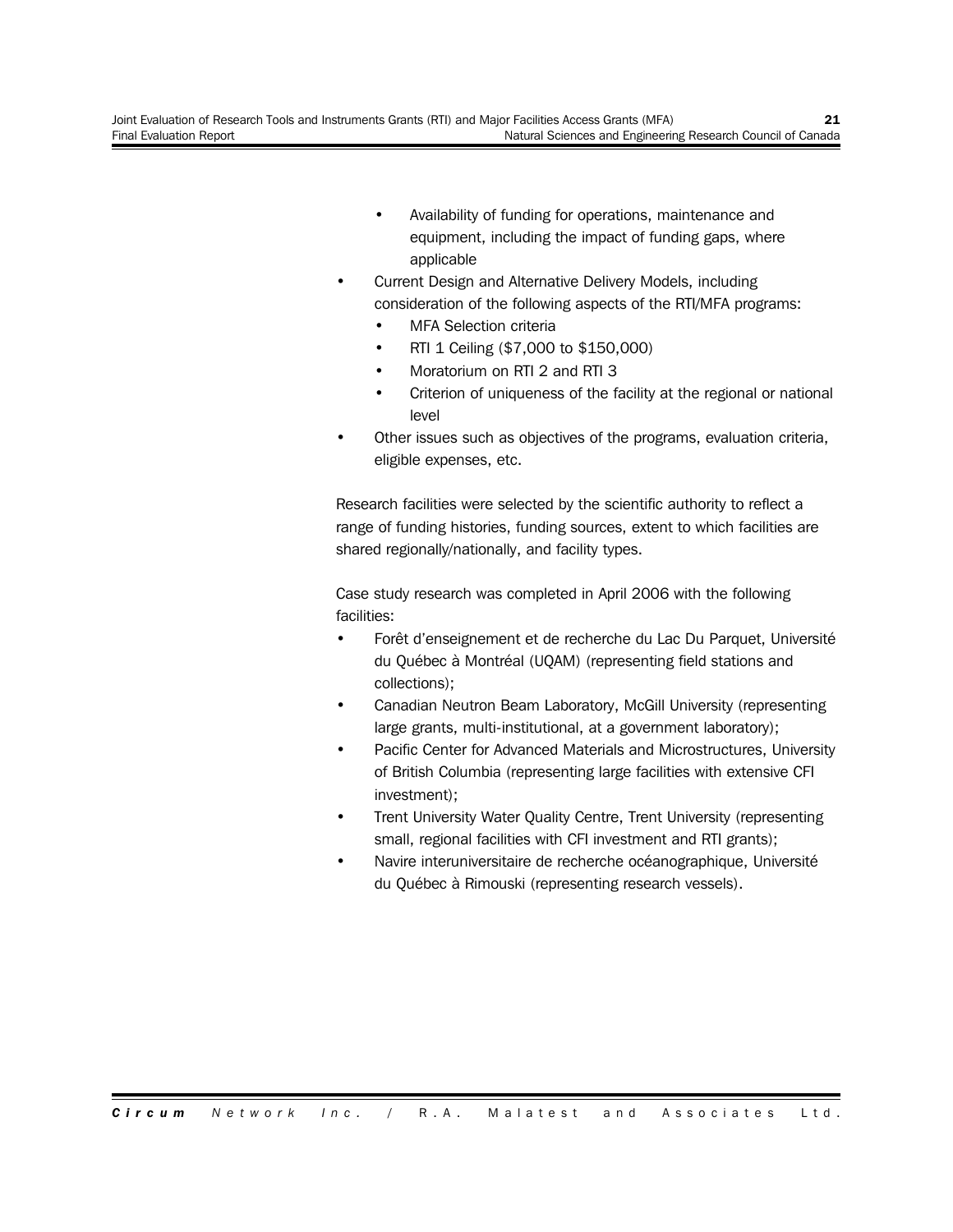Joint Evaluation of Research Tools and Instruments Grants (RTI) and Major Facilities Access Grants (MFA) **22** Final Evaluation Report **Natural Sciences and Engineering Research Council of Canada**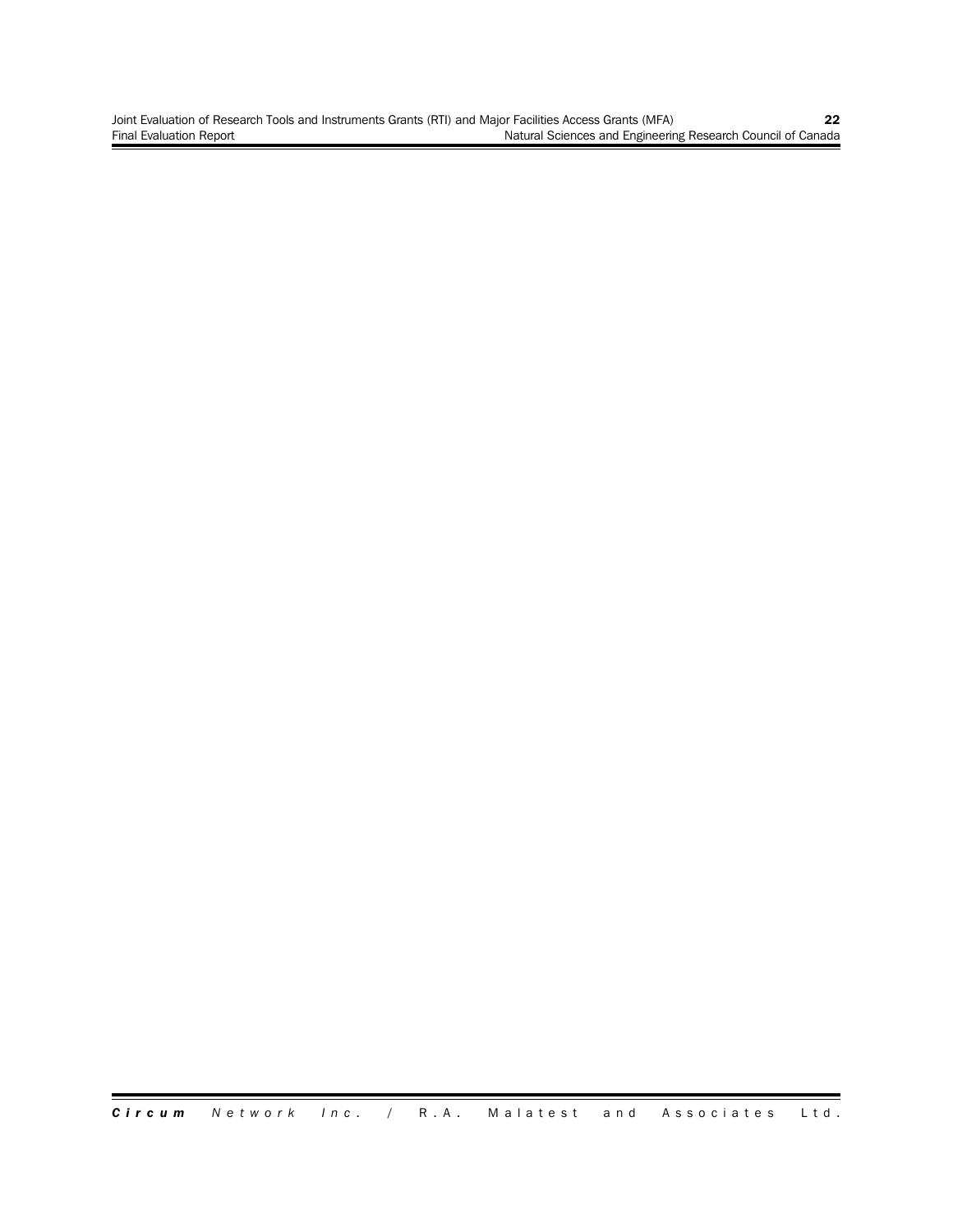# *Chapter 3 RESULTS BY ISSUE*

This chapter describes findings from each source as they pertain to the ten evaluation issues.

# *3.1 Issue 1, existing infrastructure*

Issue number 1 reads as follows: *What is the state of existing research equipment/infrastructure in Canadian universities (description, assessment, technical support, needs)?* Evidence can be brought to bear from the following sources: the survey of department heads, key informant interviews and administrative data.

The state of the existing equipment infrastructure can be described using several indicators.

*General working condition*. Department heads classified the pieces of equipment owned by their department with regard to the general working condition. While the majority (55%, see Exhibit 3.1) of the pieces of equipment were in very good or adequate working condition, almost half (46%) were in poor condition or were inoperative over the previous year.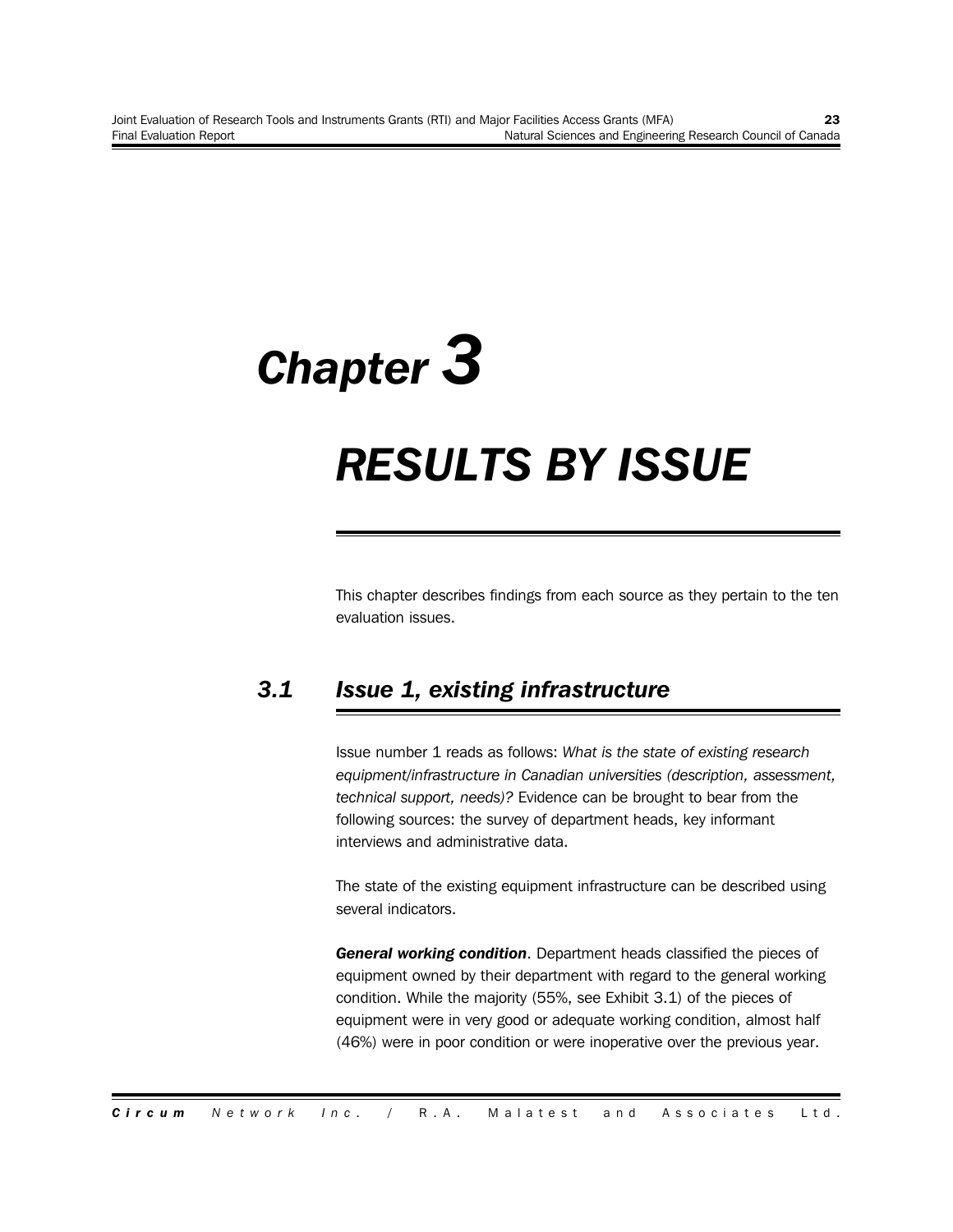This observation applies across all disciplines, sizes of institution and regions although equipment appears in slightly worse condition in physical sciences departments. The main reasons mentioned for the poor condition of equipment was sheer obsolescence (particularly in the case of computer equipment which has a shorter useful life than most other types of equipment) or the fact of having bought inferior equipment to start with because of lack of funds.

| Working condition of equipment <sup>1</sup> |                                                       | Overall quality of equipment <sup>2</sup>           |                  |  |  |
|---------------------------------------------|-------------------------------------------------------|-----------------------------------------------------|------------------|--|--|
| Working condition                           | % of the number of<br>existing pieces of<br>equipment | Overall quality                                     | % of departments |  |  |
| Very good                                   | 28%                                                   | Adequate for<br>cutting-edge research               | 43%              |  |  |
| Adequate                                    | 27%                                                   | Adequate for simple<br>research applications        | 43%              |  |  |
| Poor                                        | 30%                                                   | Adequate for<br>teaching, insufficient<br>otherwise | 7%               |  |  |
| Inoperative for the<br>entire year          | 16%                                                   | Insufficient even for<br>teaching                   | 3%               |  |  |

#### **EXHIBIT 3.1 • Subjective state of existing equipment**

 $1$  Department head survey, question 7, "Please estimate the percentage of the number of research equipment items housed in your department that falls within each of the following categories of general working condition"; these figures are not weighted according to the number of pieces of existing equipment; they are standardized to 100%. <sup>2</sup> Department head survey, question 9: "Which of the following categories best describes the overall quality of the laboratory equipment in your department?"; 5% could not answer.

*Overall quality of equipment*. Globally, 10% of department heads (see Exhibit 3.1) indicated that the overall quality of the laboratory equipment in their department was insufficient for simple research applications. This proportion approached 20% in small institutions but neighboured 5% in large institutions. At the other end of the spectrum, more than four in ten (43%) department heads classified their departmental laboratory as adequate for cutting-edge research. This was less frequent in engineering (30%) and small institutions (25%) but more frequent in large institutions (50%). Note that there is no inconsistency between this indicator and the previous one: 16% of pieces of equipment were inoperative in the previous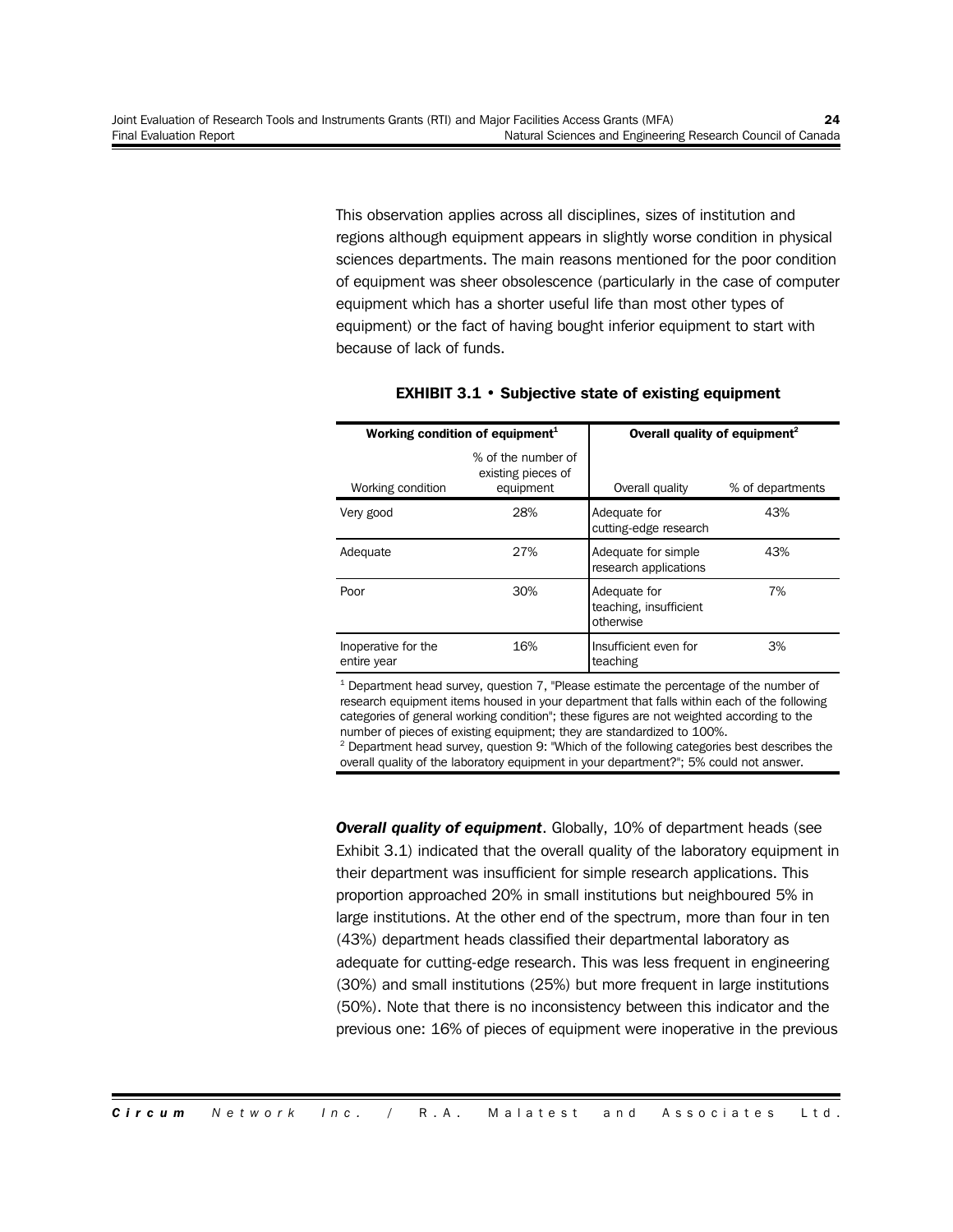#### **State of equipment at case study locations**

Since they are relatively new installations, the quality of the research equipment at both the Forêt d'enseignement et de recherche du Lac Du Parquet (FERLD) and the Navire interuniversitaire de recherche océanographique research facilities was deemed very good by the researchers interviewed. The current state of the equipment at the Canadian Neutron Beam Laboratory (CNBL) appears to be satisfactory to the researchers interviewed. This facility is said to be well-supported financially by the user community and by the National Research Council of Canada and are therefore better able to maintain a state-of-the-art research facility.

Although there have been significant improvements with respect to the quality of the equipment available at the Trent Water Quality Centre (WQC), several researchers felt that there is much room for improvement on the current state of the equipment. For instance, two spectrometers are broken and out of use and the facility would benefit greatly if it could obtain a centrifuge, which it has not been able to purchase due to lack of funding. The quality of equipment at the Pacific Centre for Advanced Materials and Microstructures (PCAMM) varied, as some equipment had been recently purchased and some equipment at PCAMM had been inherited from previous researchers who were no longer at the institution.

year, but 10% of laboratories were insufficiently equipped for research applications.

*Projected state of existing equipment*. Thinking in terms of the overall value of the research equipment owned by their department, department heads indicated that almost half (46%, see Exhibit 3.2) of the equipment would still be usable in five years with only minor maintenance and 20% more would require major maintenance. More importantly, research equipment corresponding to 29% of the existing value will require replacement over the next five years. This need will be even more evident in math and computer sciences departments where some 55% of the equipment value will become obsolete; the need will be somewhat less important in earth sciences departments (about 15%).

The next section estimates the worth of the university research equipment infrastructure at \$5.2 billion. This means that, within 5 years, the estimated cost of replacement of obsolete equipment will be about \$1.5 billion (29% of the total). If this number is valid, it indicates that the\$32 million invested annually by NSERC via RTI (approximately, for the three RTI sub-programs) would address about 10% of the need for replacement of obsolete equipment, with no additional equipment funded.

Using a similar logic, we can estimate the value of required operating and maintenance costs for the coming years based on the subsidies recently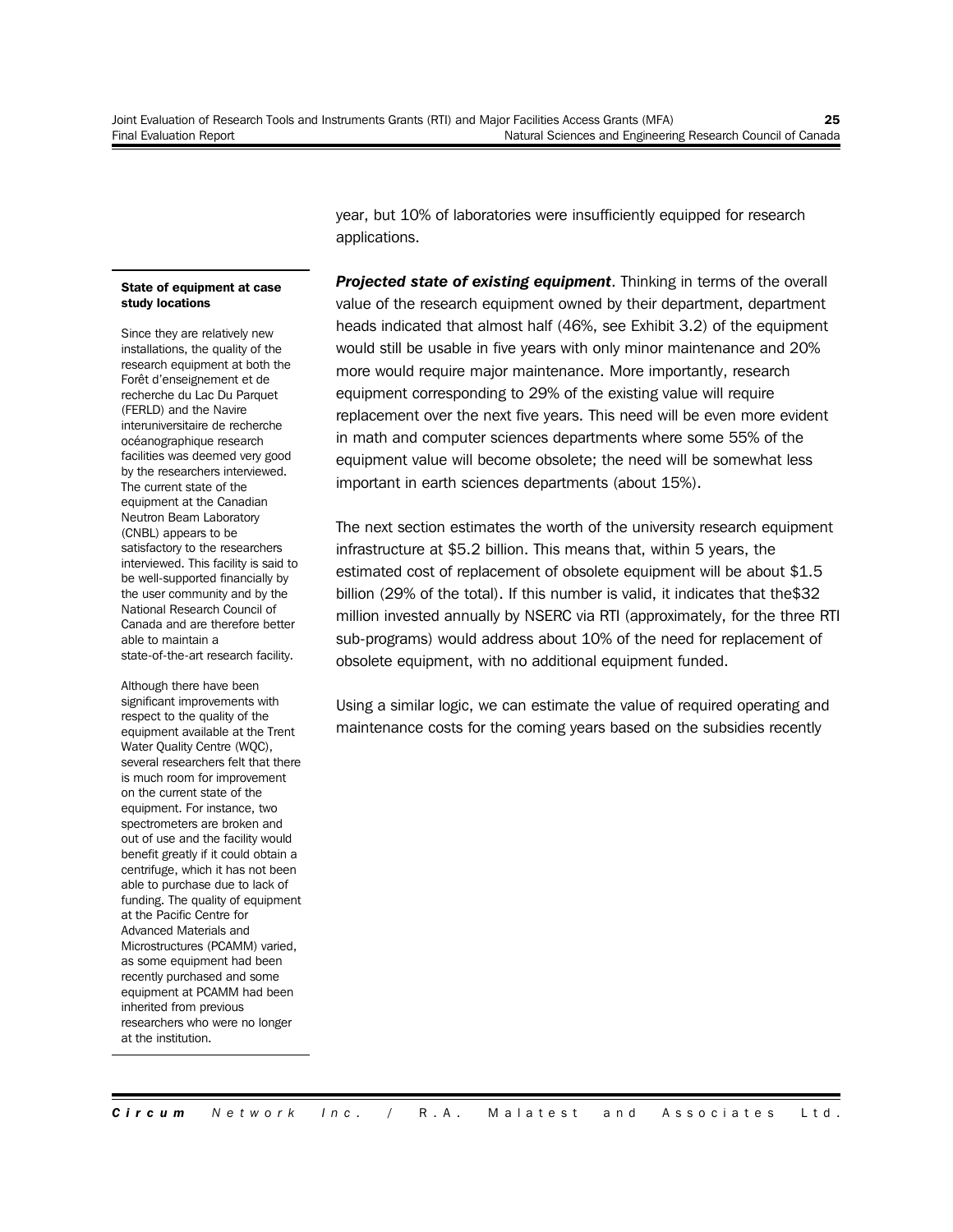added to the CFI grants. $1$  CFI adds 30% to its infrastructure grants (which typically represents 40% of the total project cost) to defray the costs of operation and maintenance for the first three years of operation of the equipment; these funds are not tagged for this purpose, universities can use them as they wish. Presumably, operation and maintenance costs are lower in the early years than in the final few years of useful life of the equipment, so using this value as a reference should not lead to an overestimation. If 30% of 40% the value of the equipment covers 3 years of O&M<sup>2</sup>, the annual cost of O&M would be about 4% of the original cost of the equipment. If the university research equipment infrastructure is worth \$5.2 billion, the O&M bill should be about \$208 million annually and it will likely increase as CFI continues to support the addition of state-ofthe-art equipment. Therefore, the \$12 million invested annually by MFA for major facilities probably represents a little more than 6% of the need for O&M funding.

#### **EXHIBIT 3.2 • Projected state of existing equipment**

| <b>States</b>                                                                                          | % of the value of<br>equipment $1$ |
|--------------------------------------------------------------------------------------------------------|------------------------------------|
| % value of items usable for the next five years with minor modification / maintenance                  | 46%                                |
| % value of items usable for the next five years with major modification / maintenance                  | 20%                                |
| % value of items that will become obsolete within the next five years and require replacement          | 29%                                |
| % value of items that will become obsolete within the next five years and will not require replacement | 5%                                 |

 $1$  Department head survey, question 8; these figures are not weighted according to the value of existing equipment because of the detrimental effect that missing data would have on the calculation; they are standardized to 100%.

> *State of types of equipment*. The condition of the research equipment varies significantly according to the type of equipment. Exhibit 3.3 indicates the proportion of equipment which is in at least adequate condition.

1 Arguably, CFI did not establish its percent contribution to O&M based on research aimed at quantifying this need. It appears to have reversed engineered its percent contribution based on funds it had available for this purpose and funds available for capital expenses. The CFI O&M contribution is generally seen as a low estimation of the need.

2 Based on interviews with CFI representatives.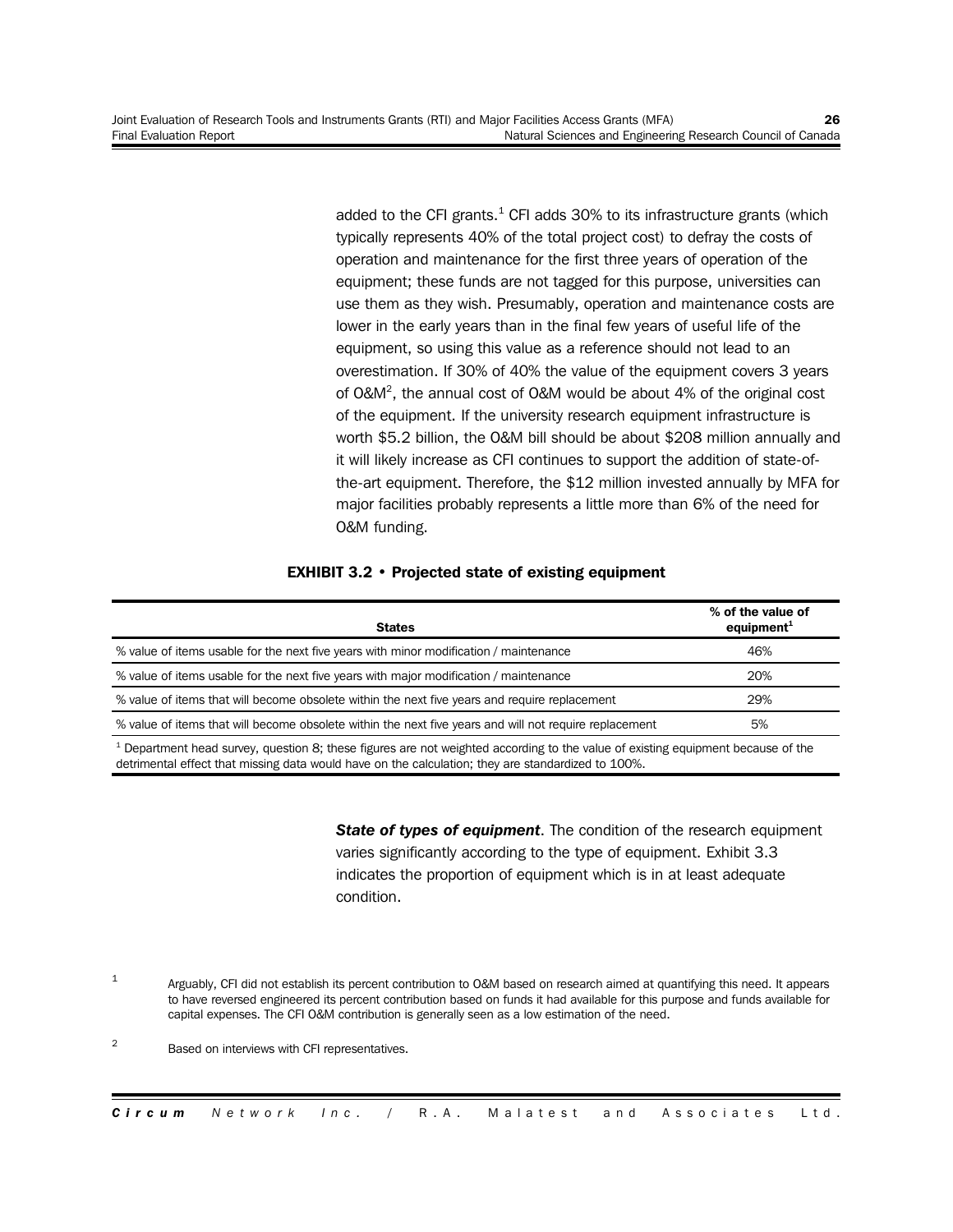- Among analytical, characterization and detection instruments, various types of equipment are at least adequate 85% of the time, including microscopes which are owned by 66% of departments. At the other end of the spectrum, about six scintillation or gamma radiation counters or detectors in ten (64%) are in adequate condition, while being held by one third of departments.
- In the data and imaging equipment category, computers are owned by virtually all departments and are most likely to be adequate (93%), whereas data recorders have a 74% chance of being in adequate condition.
- Similarly, in other equipment categories, the condition of equipment varies from more than 80% adequate to less than 70%.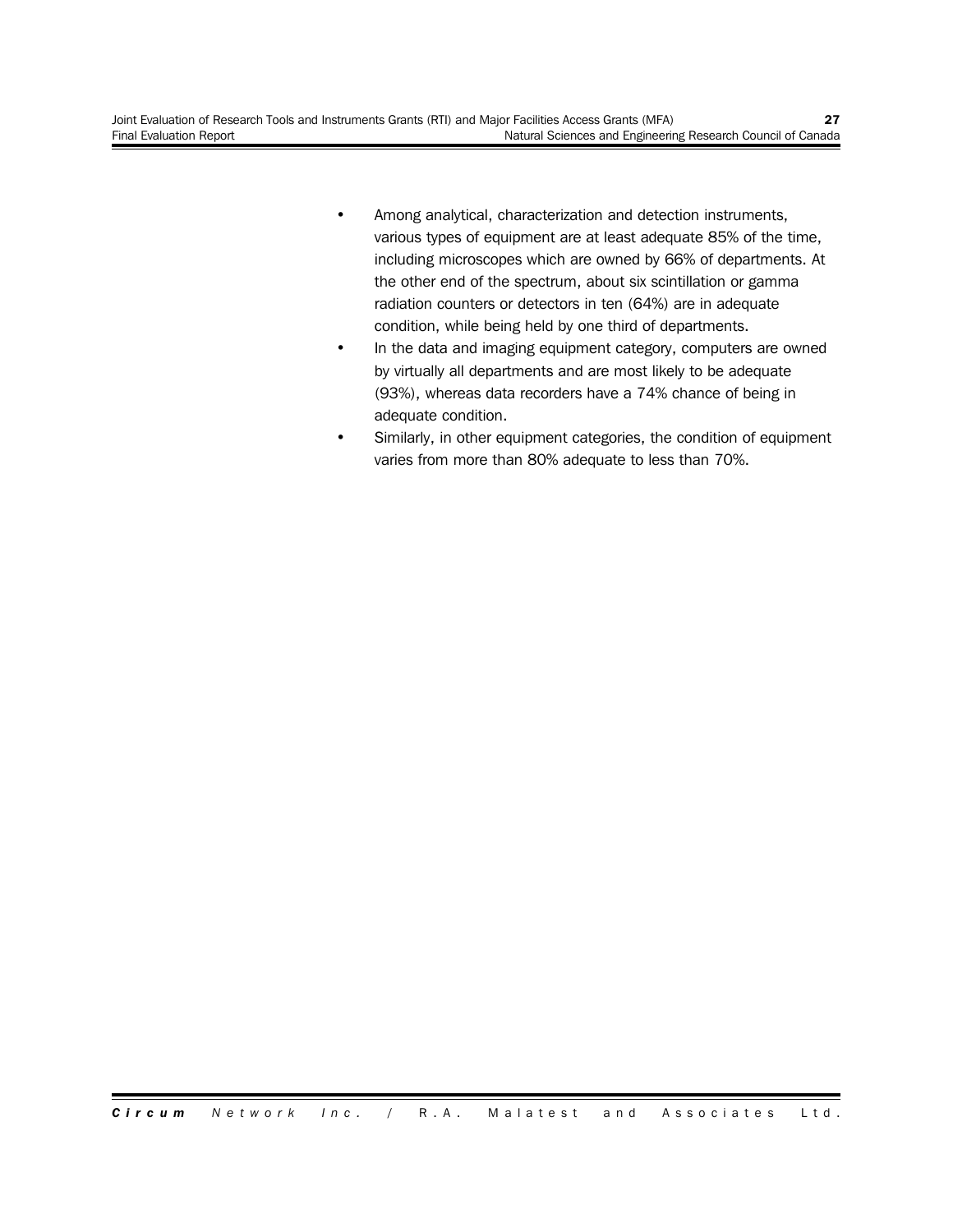| $n = 256$ ; weighted $n = 757$                                 | At least adequate <sup>1</sup>                                      | <b>Years of useful life</b><br>left <sup>2</sup> | Within department <sup>1</sup> |
|----------------------------------------------------------------|---------------------------------------------------------------------|--------------------------------------------------|--------------------------------|
| <b>Analytical, Characterization, and Detection Instruments</b> |                                                                     |                                                  |                                |
| Subatomic Particle Detectors                                   | 89%                                                                 | 6                                                | 3%                             |
| NMR and Regular Mass Spectrometers                             | 89%                                                                 | 12                                               | 28%                            |
| Electrophoresis Systems                                        | 88%                                                                 | 6                                                | 32%                            |
| Elemental or Carbon Analyzers                                  | 85%                                                                 | $\overline{7}$                                   | 24%                            |
| Microscopes (optical, fluorescence, other non-electron)        | 85%                                                                 | 8                                                | 66%                            |
| X-Ray Diffractometers                                          | 83%                                                                 | 9                                                | 24%                            |
| <b>Other Spectrometers</b>                                     | 81%                                                                 | $\overline{1}$                                   | 41%                            |
| Temperature/Pressure Control/Measurement Equipment             | 81%                                                                 | $\overline{1}$                                   | 47%                            |
| Chromatographs                                                 | 79%                                                                 | 6                                                | 42%                            |
| Microscopes (electron - all types)                             | 78%                                                                 | 8                                                | 33%                            |
| Fluorometers                                                   | 77%                                                                 | $\overline{7}$                                   | 29%                            |
| Particle Sizers and Analyzers                                  | 73%                                                                 | $\overline{7}$                                   | 21%                            |
| Calorimeters and Thermal Analyzers                             | 71%                                                                 | $\overline{7}$                                   | 29%                            |
| Other                                                          | 68%                                                                 | 8                                                | 69%                            |
| <b>Velocimetry Equipment</b>                                   | 68%                                                                 | $\overline{7}$                                   | 12%                            |
| Scintillation/Gamma Radiation/Counters/Detectors               | 64%                                                                 | $\overline{7}$                                   | 33%                            |
| <b>Data and Imaging Equipment</b>                              |                                                                     |                                                  |                                |
| Computers, Workstations, Servers, Software and Accessories     | 93%                                                                 | 3                                                | 97%                            |
| Other                                                          | 87%                                                                 | 6                                                | 76%                            |
| <b>Communications Equipment</b>                                | 78%                                                                 | 4                                                | 56%                            |
| Imaging, Video, Camera and Motion Tracking Equipment           | 76%                                                                 | 4                                                | 75%                            |
| Data Recorders, Loggers and Data Acquisition Equipment         | 74%                                                                 | 4                                                | 74%                            |
| <b>Materials Handling and Processing</b>                       |                                                                     |                                                  |                                |
| DNA/Protein Synthesizers/Sequencers/Analyzers/PCRs             | 81%                                                                 | 5                                                | 25%                            |
| Growth and Environmental Chambers/Incubators/Bioreactors       | 75%                                                                 | 8                                                | 39%                            |
| Other                                                          | 75%                                                                 | $\overline{7}$                                   | 72%                            |
| Glove and Dry Boxes/Fume Hoods/Safety Cabinets Centrifuges     | 70%                                                                 | 9                                                | 66%                            |
| <b>Miscellaneous</b>                                           |                                                                     |                                                  |                                |
| Other                                                          | 85%                                                                 | 5                                                | 73%                            |
| Lasers and Optical Equipment                                   | 76%                                                                 | 5                                                | 42%                            |
| Animal Housing and Tracking Equipment                          | 73%                                                                 | 8                                                | 20%                            |
| Astronomical Equipment                                         | 71%                                                                 | 8                                                | 6%                             |
| Transportation Equipment (Vehicles/Trucks/Boats)               | 69%                                                                 | 5                                                | 25%                            |
| Robotic Equipment                                              | 69%                                                                 | 5                                                | 26%                            |
| <b>Mechanical Testing Equipment</b><br>$1n-1$<br>112.4         | 67%<br>والمستلف المتلق والمتواطن<br>$-100 - 10 =$<br>$4.4 \pm 0.01$ | 8<br>an.                                         | 26%                            |

#### **EXHIBIT 3.3 • State of types of research equipment**

<sup>1</sup> Department head survey, question 1; categories were "inoperative", "poor", "adequate", "very good".

<sup>2</sup> Department head survey, question 2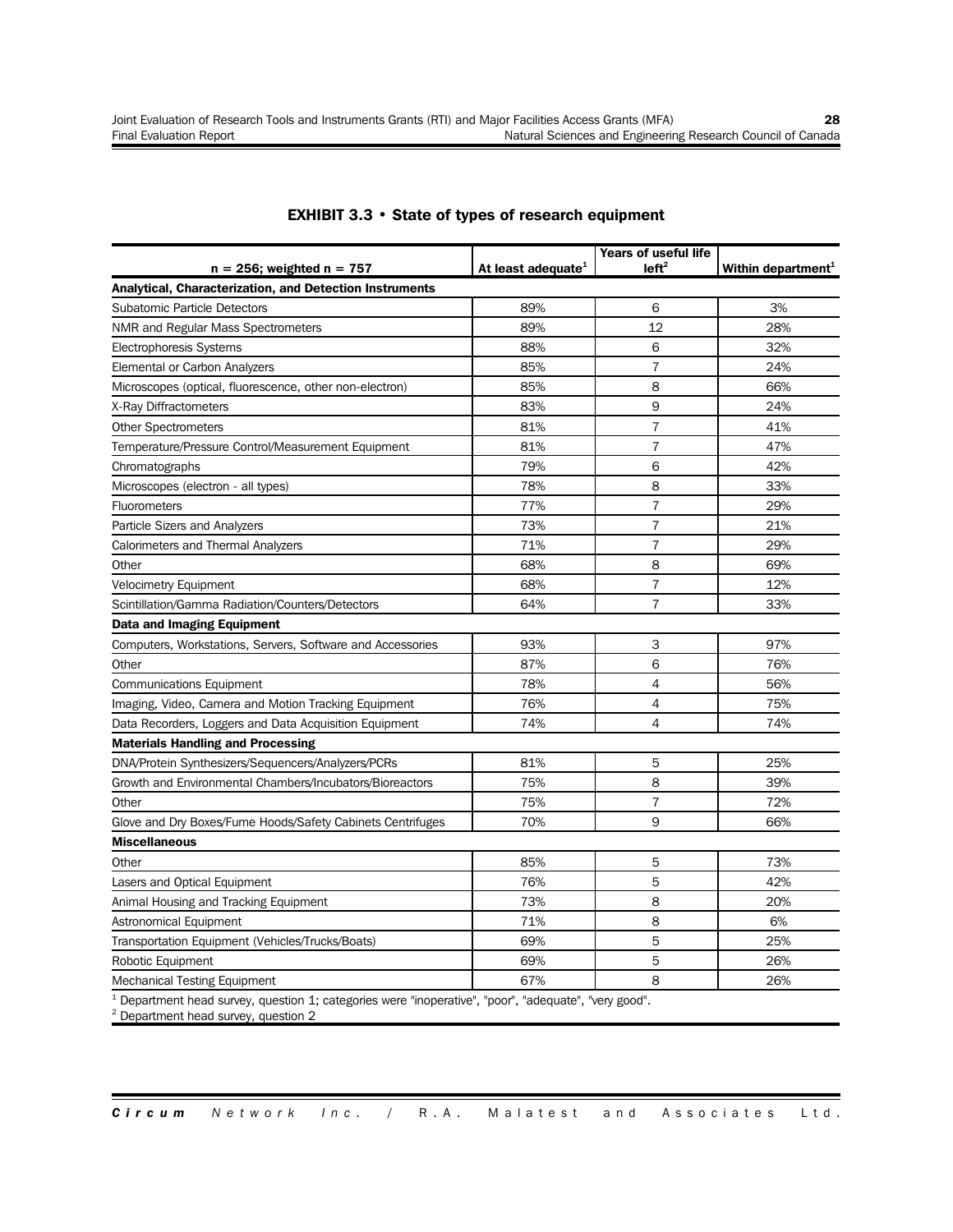Exhibit 3.3 also documents the years of useful life left to existing equipment. Globally, it varies between four and seven years with the exception of computers (three years) and regular mass spectrometers (12 years).

*Point of view of key informants*. Questioned on the current state of research equipment in Canadian universities, a large number of respondents focused on how much the situation has improved in recent years and emphasized the contribution of the Canada Foundation for Innovation (CFI) to explain this improvement. Key informants consider that current state of the research equipment facilitates the research effort as well as training of highly qualified personnel (HQP).

Two caveats were noted. First, one black cloud identified by key informants is what they consider to be insufficient funding for operating and maintenance (O&M) budgets. In recent years, the focus has gone to the acquisition of equipment but limited budgetary effort has been made to address the maintenance requirements of existing equipment and the operation and maintenance needs of all of these new pieces of equipment added to the research environment. Limited investment in O&M translates into underused equipment and increased down time. Let's quote one of the key informants: "The lack of support means that the required maintenance of equipment is not being done as often as it should be. In turn, universities are not getting the full use of the capital cost research equipment. For example, we have not used one piece of equipment at our university for some time because it requires maintenance and we do not have room in the budget to do so."

A second qualification to the overall judgment concerns insufficient funding to make small and basic equipment purchases. We heard repeatedly that researchers and laboratories have very limited budgets to acquire small and basic equipment and to maintain existing equipment. Some have argued that such needs should be addressed by universities using their general research funding as well as funds provided by the Indirect Cost Program (ICP). As documented in the 2005 ICP evaluation report, funds from this program are typically assigned to some general budget category by universities, making it difficult to track their actual utilization. They may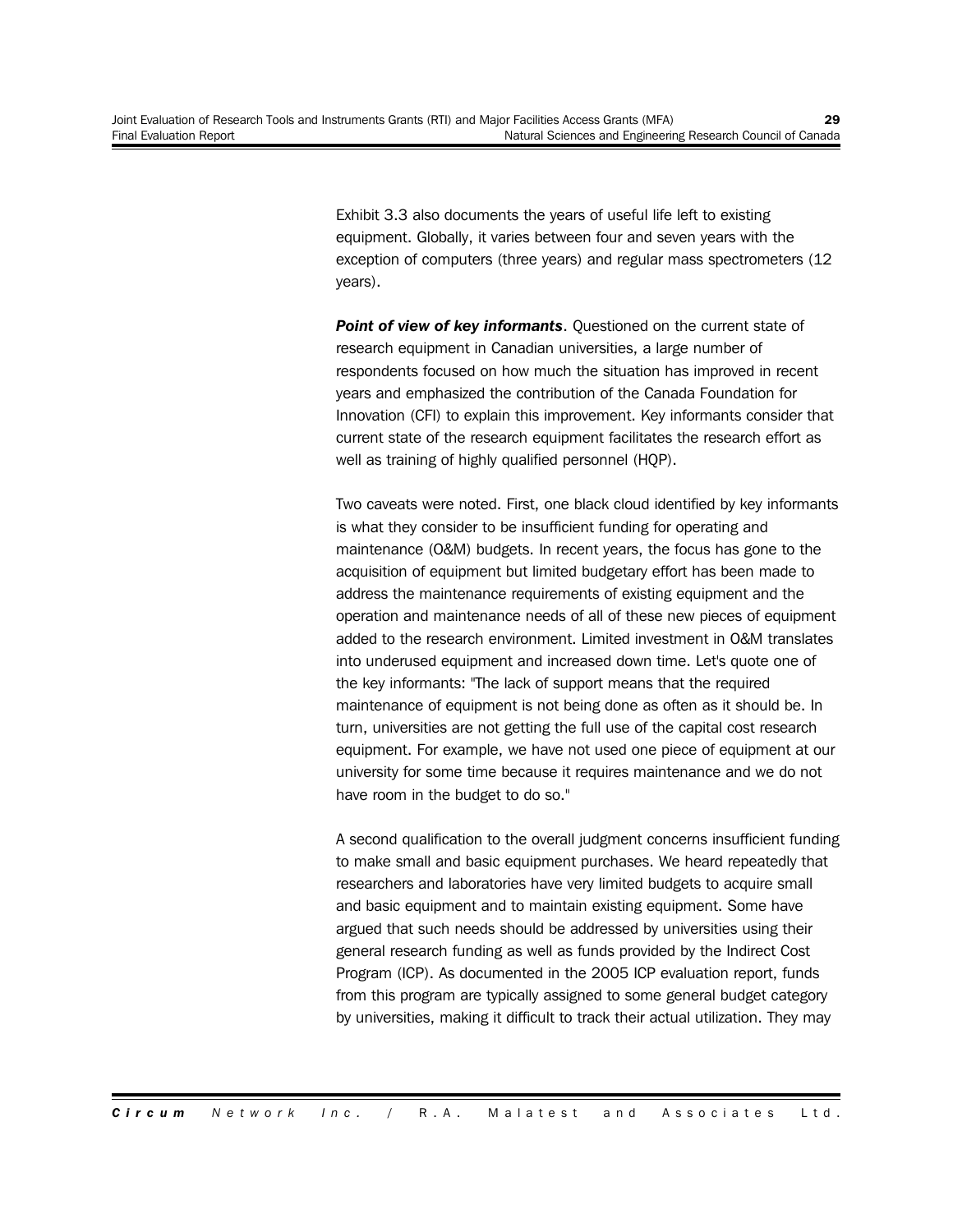or may not be used to address the needs for small and basic equipment and maintenance expressed during this study.

#### *Conclusion: existing infrastructure*

There is a consensus that CFI and NSERC programming — but particularly the former considering its sheer size — have made significant contributions to improving the state of university research equipment over the past decade or so. Yet, a little more than half of existing equipment is in very good or adequate condition, while a little less than half is in poor condition or inoperative. Also, while one laboratory in ten is inadequate for research purposes, half of the rest can support simple research applications and the other half, cutting-edge research.

Drawing a conclusion from these data requires comparing the state of equipment with the expectations Canada places on university researchers: if cutting-edge world-class research is expected of them, then about half of the research infrastructure is not up to par (since 57% of labs are not state-of-the-art); if it is acknowledged that not every university researcher is involved in cutting-edge research, then it is possible that the current state of research equipment mirrors the needs of the research community. The message heard from key informants is that, on the whole, the situation is much more liveable now than it was two decades ago and that the key upcoming issue is not so much the acquisition of new equipment as it is the maintenance of existing ones.

Three messages come out loud and clear from this evaluation study:

- a significant proportion of the existing equipment infrastructure will require replacement over the coming five years — between one quarter and one third of the value of existing equipment is at play;
- about 20% of existing equipment will require major maintenance over the coming five years and funds are scarce for this need;
- it is difficult for researchers to find funding for small equipment.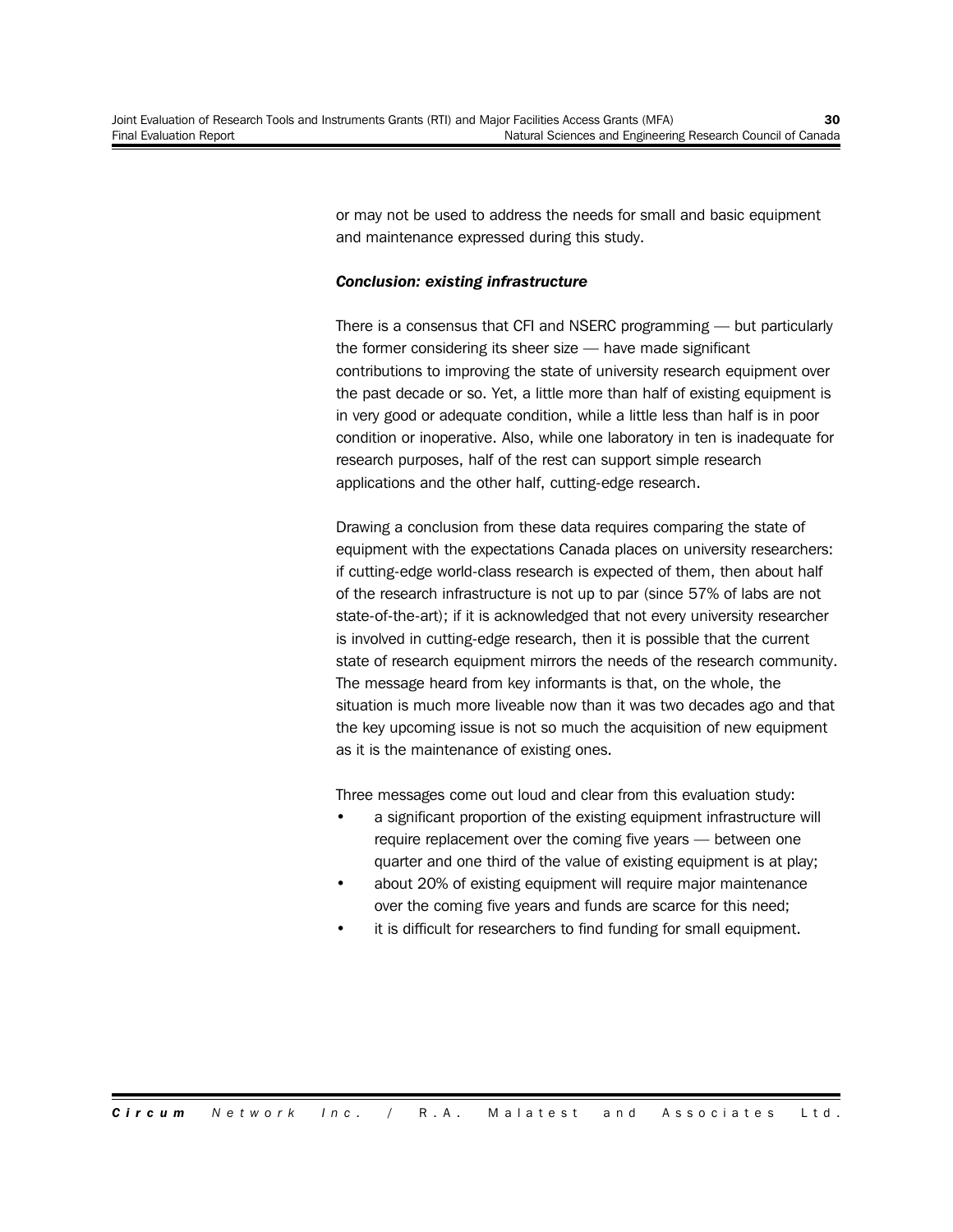## *3.2 Issue 2, sources of funding*

Issue number 2 reads as follows: *What sources of funding are available for equipment and operating and maintenance costs in Canada?* Evidence can be brought to bear from the following sources: the survey of department heads, the survey of program applicants and key informant interviews.

Department heads indicated that NSERC came second as a source of funding for existing departmental research equipment (Exhibit 3.5). They estimated that 23% of the purchase value of existing equipment was funded by NSERC versus 29% by CFI, 13% by provincial governments and 13% by universities. Industry funds were a minor but still important source of funding with 6% of the total, while user fees amounted to 2% of the value of equipment.

NSERC is also second among sources of funding with regard to operating and maintenance funds: 18% of O&M funding is from NSERC according to departmental heads, while universities contribute 42% of O&M expenses. CFI, other federal government funds, provincial funds and user fees each account for 8% to 10% of O&M expenses.

While department heads are in a position to comment on funding for the entire research equipment infrastructure, individual researchers are able to document sources of funding for specific pieces of equipment (for RTI applicants) and O&M expenses (for MFA applicants) for applications they presented to NSERC. Not surprisingly, NSERC ranks first as a source of funding for projects funded by the program: 83% of the funding for the purchase of equipment in these projects came from NSERC; CFI and universities were secondary actors with the provision of about 10% of the funding. On the O&M front for MFA projects, NSERC leads with 28% of the funding followed by user fees which represent 21% of O&M expenses; universities (15%) and other federal funds (11%) follow.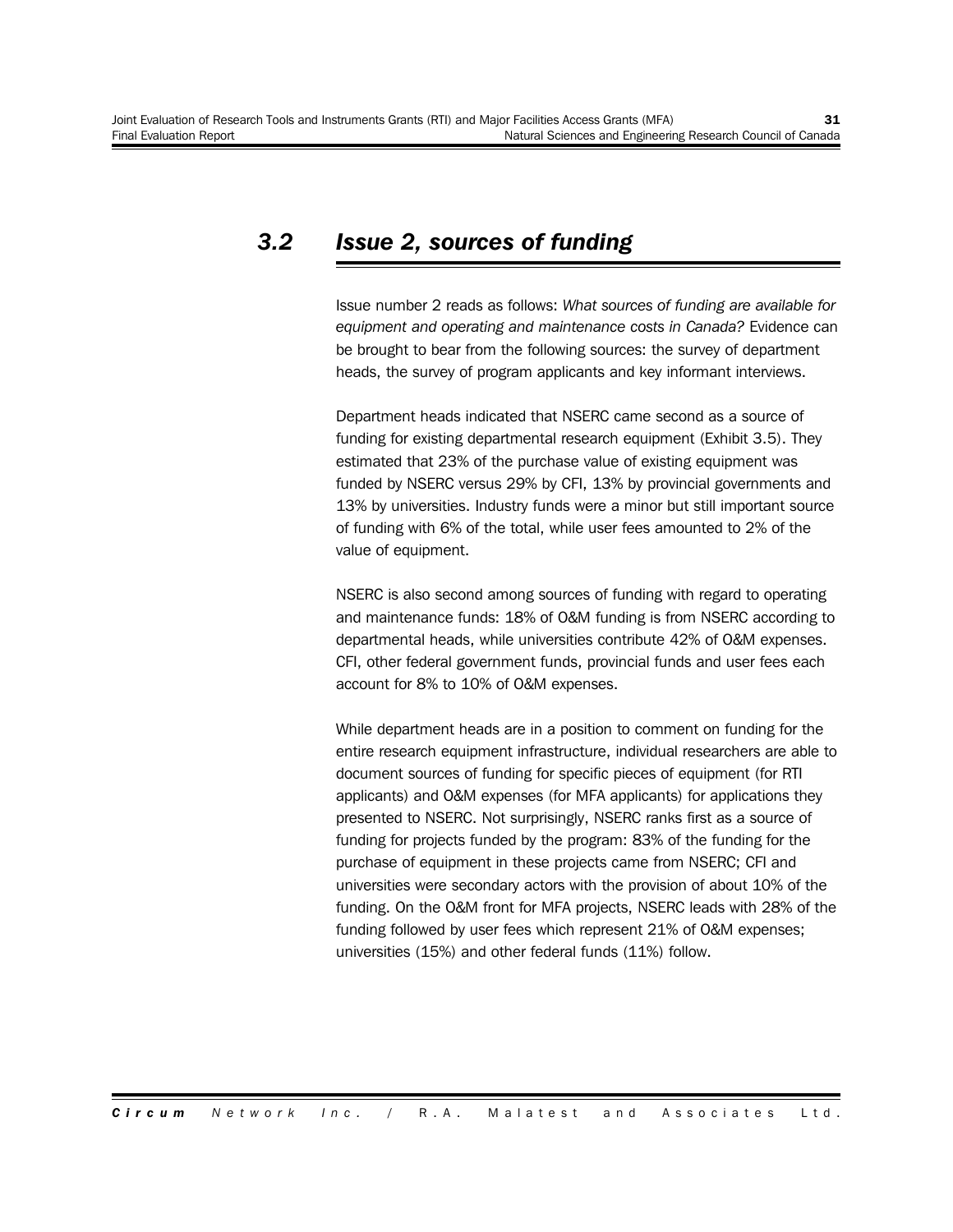|                          | <b>Department heads</b>                                                   |                                       | <b>Program applicants</b>                                             |                                                                     |                                                                   |  |
|--------------------------|---------------------------------------------------------------------------|---------------------------------------|-----------------------------------------------------------------------|---------------------------------------------------------------------|-------------------------------------------------------------------|--|
|                          |                                                                           |                                       | % of the total purchase value of the<br>equipment sought <sup>3</sup> |                                                                     |                                                                   |  |
| <b>Sources</b>           | % of the total<br>purchase value of<br>existing<br>equipment <sup>1</sup> | % of the O&M<br>$s$ pent <sup>2</sup> | <b>Successful RTI</b><br>applicants                                   | <b>Unsuccessful</b><br>applicants who<br>purchased the<br>equipment | % of the O&M<br>$s$ pent <sup>4</sup><br>(MFA applicants<br>only) |  |
| <b>NSERC</b>             | 23%                                                                       | 18%                                   | 83%                                                                   | 9%                                                                  | 28%                                                               |  |
| CFI funds                | 29%                                                                       | 10%                                   | 4%                                                                    | 27%                                                                 | 6%                                                                |  |
| Other federal gov. funds | 9%                                                                        | 8%                                    | 1%                                                                    | 11%                                                                 | 11%                                                               |  |
| Provincial gov. funds    | 13%                                                                       | 8%                                    | 2%                                                                    | 17%                                                                 | 7%                                                                |  |
| University funds         | 13%                                                                       | 42%                                   | 6%                                                                    | 17%                                                                 | 15%                                                               |  |
| Industry funds           | 6%                                                                        | 5%                                    | 2%                                                                    | 9%                                                                  | 8%                                                                |  |
| Private foundation funds | 2%                                                                        | 0%                                    | 0%                                                                    | 1%                                                                  | 1%                                                                |  |
| User fees                | 2%                                                                        | 8%                                    | 0%                                                                    | 0%                                                                  | 21%                                                               |  |
| Other                    | 3%                                                                        | 2%                                    | 1%                                                                    | 8%                                                                  | 3%                                                                |  |

#### **EXHIBIT 3.5 • Sources of funding**

<sup>1</sup> Department head survey, question 4; these figures are not weighted according to the value of existing equipment in each department although, arguably, they should be. This is because of the detrimental effect that missing data would have on the calculation. Values are standardized to 100%.

<sup>2</sup> Department head survey, question 17; these figures are not weighted according to expenses on O&M because of the detrimental effect that missing data would have on the calculation; they are standardized to 100%.

<sup>3</sup> Applicant survey, question 6; these figures are not weighted according to the value of the equipment because of the detrimental effect that missing data would have on the calculation; they are standardized to 100%.

<sup>4</sup> Applicant survey, question 16; these figures are not weighted according to expenses on O&M because of the detrimental effect that missing data would have on the calculation; they are standardized to 100%.

> In the case of 26% of unsuccessful RTI applications, the equipment is purchased anyway. $^{1}$  In these cases, CFI becomes the prime funding source (27%) followed by universities (17%) and provincial governments (17%). That left 71% of departments whose RTI application was unsuccessful without the coveted equipment.

The prominent position occupied by CFI in equipment acquisition does not come as a surprise: CFI has injected 1.5 billion dollars<sup>2</sup> between 1998 and

1 According to answers to question 5 in the Applicant questionnaire.

<sup>2</sup> According to CFI annual financial statements included in annual reports for 1997-1998 to 2004-2005.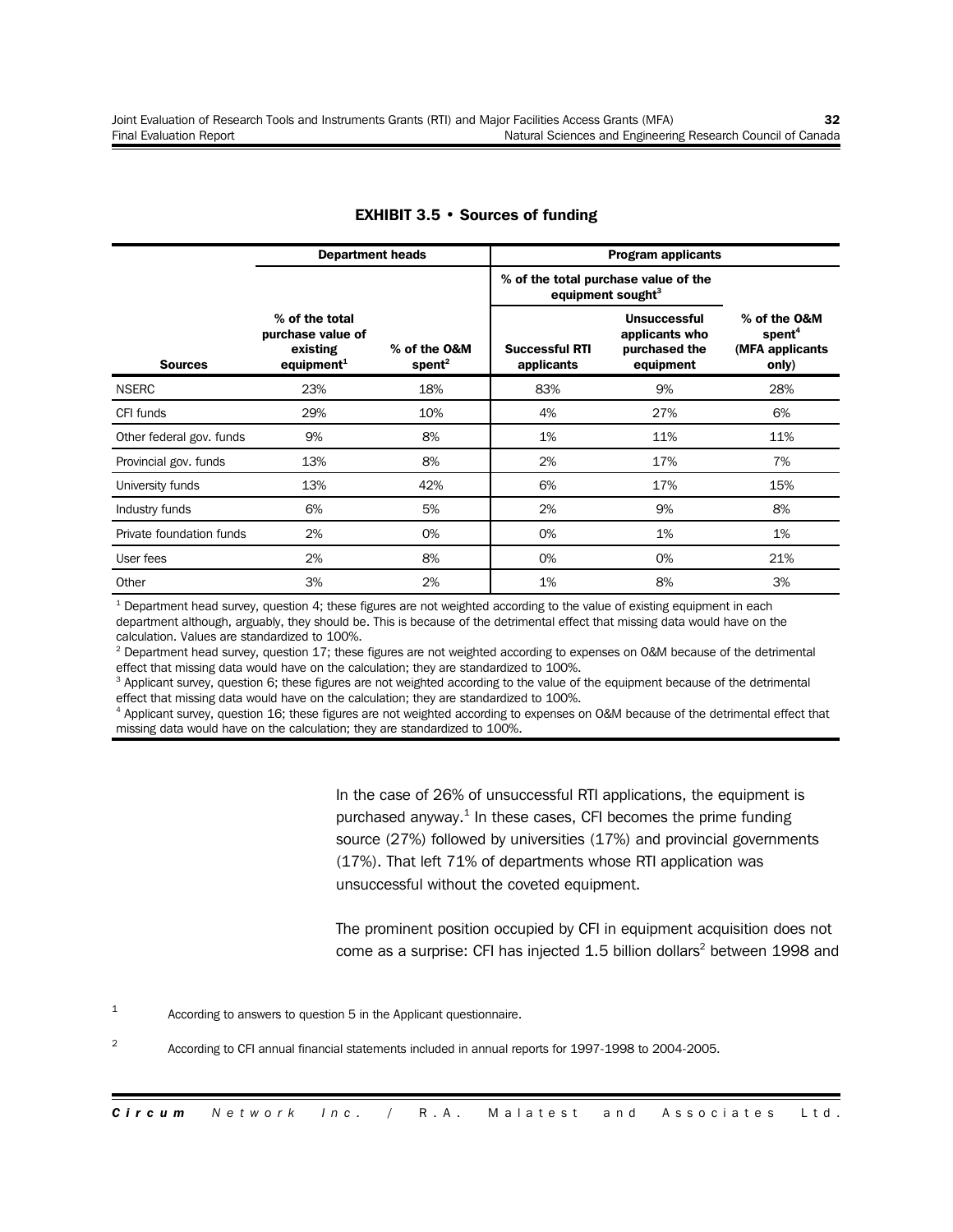March 2005 to support the acquisition of state-of-the-art research equipment aimed at university strategic priorities. This very goal, though, is its main weakness according to key informants who commented on the issue: CFI funds have been used by institutions to support large visionary projects according to institutional strategic development priorities which leaves other research equipment needs out of its scope — in particular, basic equipment and low-cost equipment as well as the replacement and upgrade of existing equipment, some of the targets of RTI and MFA. $<sup>1</sup>$  Of</sup> course, there is no doubt that CFI grants are applied in part to the acquisition of basic and low-cost equipment in the context of setting up large projects.

As an aside, assuming that the estimate of 29% of the total value of existing equipment being attributable to CFI is reliable, we can calculate the purchase value of university research equipment by dividing the sum expended by CFI to date by 0.29. Based on CFI expenditures of \$1.5 billion for natural sciences and engineering, we estimate that the value of the university research infrastructure is 5.2 billion dollars. Similar calculations cannot be performed using NSERC data because of the absence of a reliable estimate of NSERC's total equipment funding due to a much longer funding history and a variety of programs which could fund equipment purchases.

Regarding O&M funding, key informants have noted that CFI's involvement is short-term ("It lasts only three to five years" indicated one informant), leaving universities with the burden of heavy O&M costs when equipment starts deteriorating.

Provincial funding of equipment acquisition is almost always limited to matching funds provided by CFI. Therefore the focus identified for CFI (and its limitations) is replicated by provincial funding.

 $1$  We will offer evidence later that CFI has also supported smaller projects within university research priorities.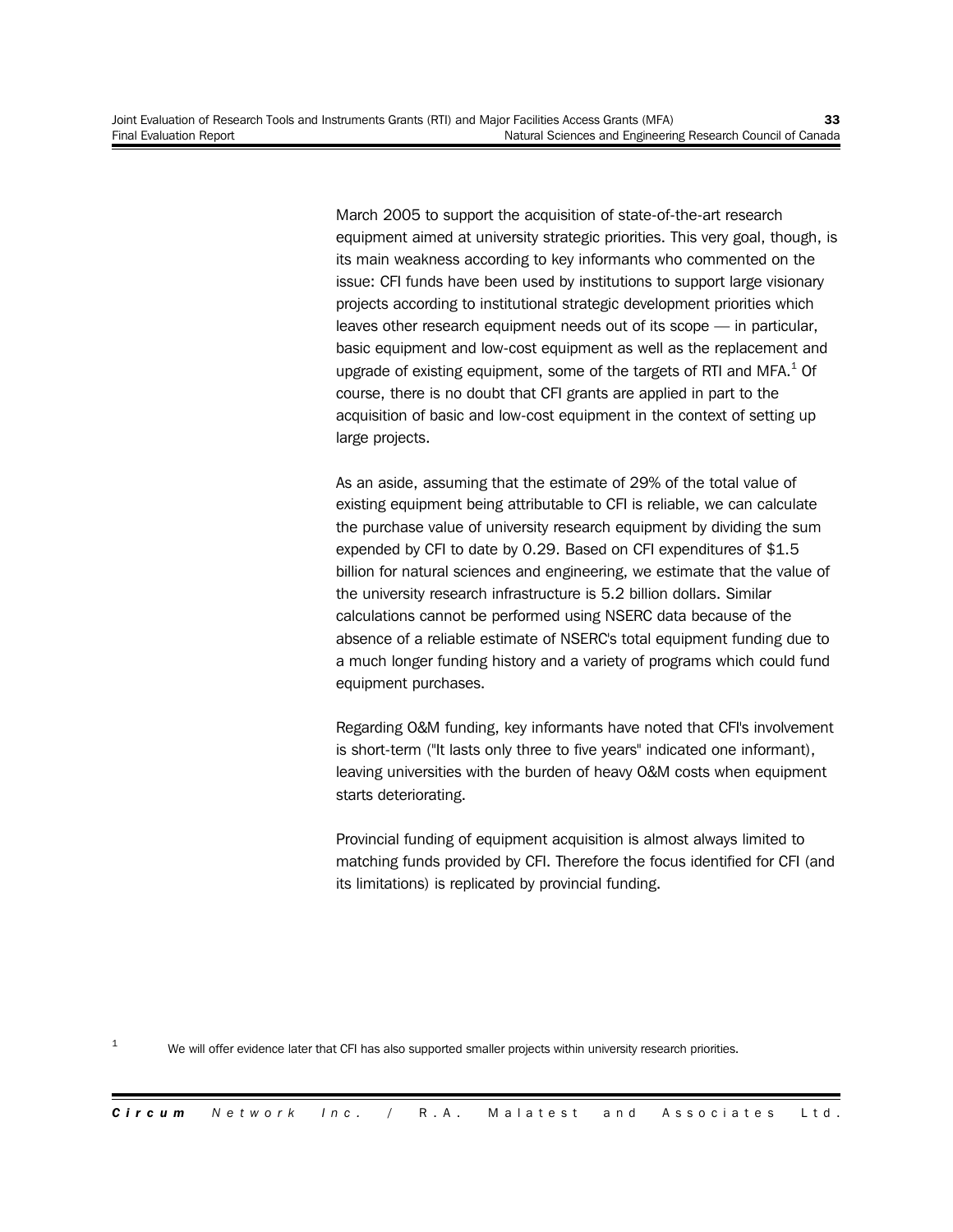#### *Conclusion: sources of funding*

While CFI plays a pivotal role in the funding of acquisitions of state-of-theart research equipment, NSERC is also a key player in this field. NSERC's annual budget for research equipment acquisition is much lower than that of CFI, but NSERC has been involved in such funding for a long time such that its cumulative influence ranks it in second place as an equipment purchase funding source. Therefore, any modification to NSERC's priorities and strategies in this area will have profound consequences on the university research system.

The same is true of operating and maintenance expenses where NSERC comes second only to universities in its financial involvement. The role of CFI has been significant albeit short-term in this area with regard to the equipment it has subsidized since 2001.

### *3.3 Issue 3, relationship with CFI*

Issue number 3 reads as follows: *What is the extent of the overlap, if any, between CFI programs and NSERC's RTI and MFA programs?* Evidence can be brought to bear from the following sources: the survey of department heads, the survey of program applicants, administrative data and the document review.

Exhibit 3.6 summarises the views of department heads and program applicants on possible overlaps and gaps between RTI/MFA and CFI as well as potential complementarity among these programs. What comes out of this table is that there is no consensus on either one of these possibilities. The levels of uncertainty are high as measured by the proportion of the respondents who could not answer the questions. Also, respondents are spread across the four categories of answers: significant (if not equal) groups of people think that there is little to no overlap, gap or complementarity between RTI/MFA and CFI and significant groups perceive that there is moderate to extensive overlap, gap or complementarity. All in all, this is inconclusive evidence.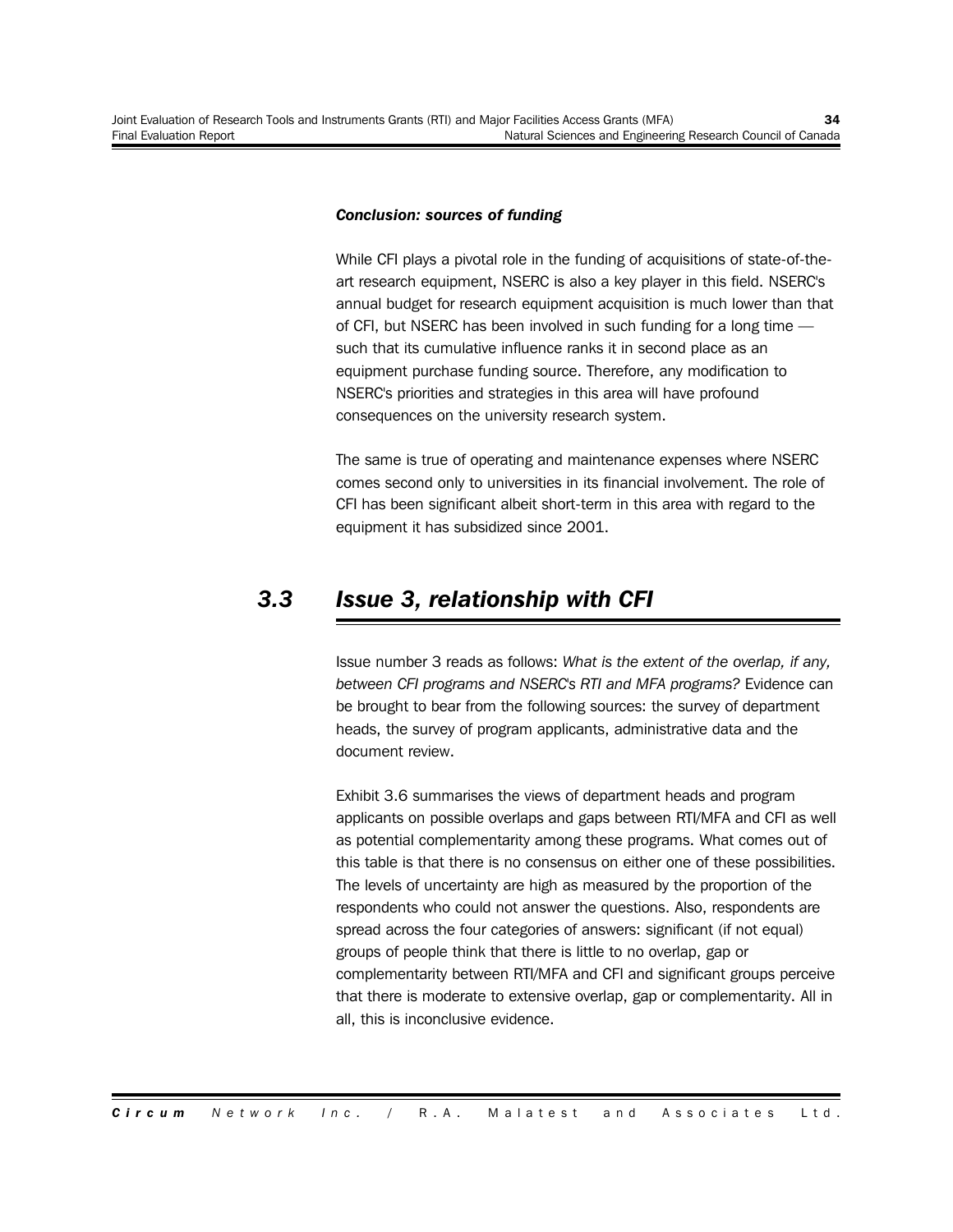|                                                                                                                                                                             |             | Department heads <sup>1</sup> |               |                | Program applicants <sup>2</sup> |             |              |               |                |               |
|-----------------------------------------------------------------------------------------------------------------------------------------------------------------------------|-------------|-------------------------------|---------------|----------------|---------------------------------|-------------|--------------|---------------|----------------|---------------|
|                                                                                                                                                                             | <b>None</b> | <b>Small</b>                  | Mode-<br>rate | Exten-<br>sive | Don't<br>know                   | <b>None</b> | <b>Small</b> | Mode-<br>rate | Exten-<br>sive | Don't<br>know |
| How much <b>overlap</b> (that is, instances of programs aiming at the same targets using the same tools) do you feel there is, if any,<br>between the programs of           |             |                               |               |                |                                 |             |              |               |                |               |
| RTI category 1 and CFI?                                                                                                                                                     | 19%         | 32%                           | 16%           | 7%             | 26%                             | 28%         | 32%          | 17%           | 6%             | 17%           |
| RTI categories 2 and 3 and CFI?                                                                                                                                             | 4%          | 15%                           | 32%           | 20%            | 29%                             | 6%          | 15%          | 29%           | 23%            | 27%           |
| MFA and CFI                                                                                                                                                                 | 9%          | 12%                           | 19%           | 21%            | 39%                             | 12%         | 11%          | 15%           | 16%            | 46%           |
| How much of a <b>gap</b> (that is, instances of neither program addressing an important need within their mandate) do you feel there is, if<br>any, between the programs of |             |                               |               |                |                                 |             |              |               |                |               |
| RTI category 1 and CFI?                                                                                                                                                     | 9%          | 15%                           | 22%           | 17%            | 38%                             | 14%         | 17%          | 21%           | 18%            | 30%           |
| RTI categories 2 and 3 and CFI?                                                                                                                                             | 10%         | 18%                           | 21%           | 10%            | 40%                             | 16%         | 19%          | 18%           | 7%             | 41%           |
| MFA and CFI                                                                                                                                                                 | 11%         | 18%                           | 14%           | 9%             | 48%                             | 11%         | 14%          | 11%           | 8%             | 57%           |
| How much <b>complementarity</b> (that is, instances where program collaborate to attain common goals) do you feel there is, if any,<br>between the programs of              |             |                               |               |                |                                 |             |              |               |                |               |
| RTI category 1 and CFI?                                                                                                                                                     | 18%         | 21%                           | 21%           | 7%             | 33%                             | 18%         | 20%          | 23%           | 13%            | 26%           |
| RTI categories 2 and 3 and CFI?                                                                                                                                             | 10%         | 20%                           | 26%           | 5%             | 38%                             | 12%         | 20%          | 22%           | 8%             | 38%           |
| MFA and CFI                                                                                                                                                                 | 9%          | 17%                           | 19%           | 10%            | 44%                             | 10%         | 13%          | 15%           | 9%             | 54%           |

#### **EXHIBIT 3.6 ! Views on the relationship between RTI/MFA and CFI**

<sup>1</sup> Department head survey, question 35

<sup>2</sup> Applicant survey, question 33

By design, RTI/MFA and CFI present areas of possible overlap and complementarity. The following program design features could produce overlaps:

- all programs target the same community, that of university researchers albeit CFI's target is wider as it stretches beyond the science and engineering community;
- RTI and CFI fund the purchase of equipment; MFA as well as CFI fund operating and maintenance expenses — the latter as a proportion of the capital cost rather than on their own.

However, the following program features reduce the risk of overlaps and increase the likelihood of complementarity between RTI/MFA and CFI:

• RTI is targeted at individual researchers, while CFI deals with institutions and institutional research priorities;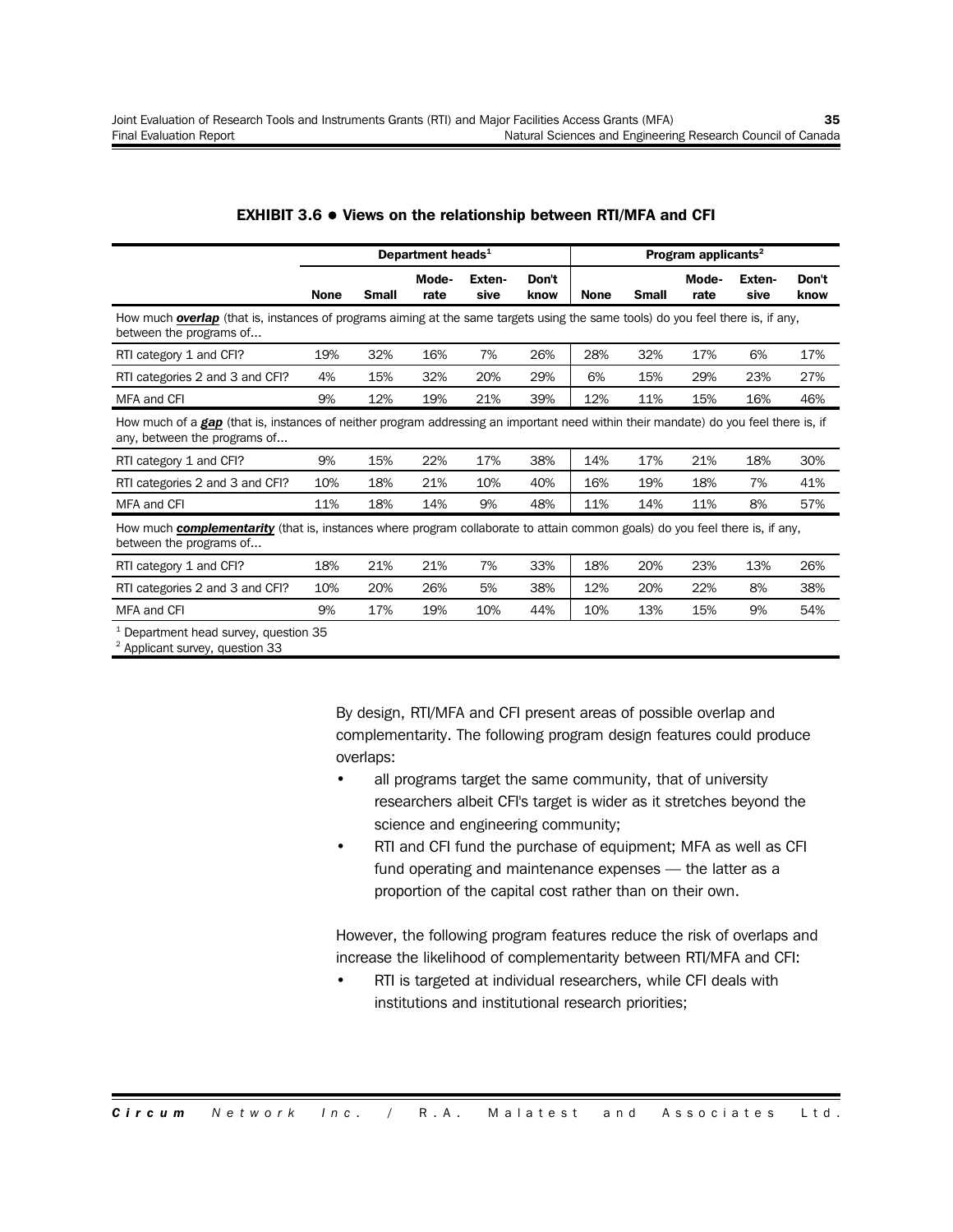- RTI defrays 100% of the cost of the equipment while CFI covers 40% of the cost;
- RTI addresses the need for basic and less expensive equipment, while CFI predominantly focuses on large and state-of-the-art facilities. This distinction is clear with regard to RTI-1 but fuzzier with regard to RTI-2 and RTI-3;
- RTI and MFA are open to all research streams, whereas CFI funding is limited to university strategic priorities;
- CFI funding of O&M is limited to projects approved since 2001; MFA selection criteria do not exclude older facilities.

The average CFI project funding level (including CFI awards and other sources of funding) is \$1.4 million in sciences and engineering, which is much higher than the average RTI grant. However, based on the brackets of values financed by the three components of RTI, another way to look at the possibility of overlap between RTI and CFI is to analyse the number of projects funded by CFI which fall into the same value groups. Exhibits 3.7 and 3.8 present this evidence.

Program statistics indicate that CFI is indeed present in the RTI-1 funding level territory, but at a low rate: RTI-1 level funding represents 7% of CFI projects (199/2,821) and 1% of the value of its funding (22M/3,699M). CFI has funded 20 times fewer projects in this funding bracket (199 for CFI vs 4,038 for RTI-1) for one tenth the project value (\$22 million vs \$198 million). These numbers indicate that there is some overlap between RTI-1 and CFI in terms of project size but that the focus of the two budget envelopes are clearly different: most CFI projects correspond to the RTI-3 bracket, while RTI has been restricted within the RTI-1 territory for several years now — by program decision. This is true throughout the 1998-2005 period.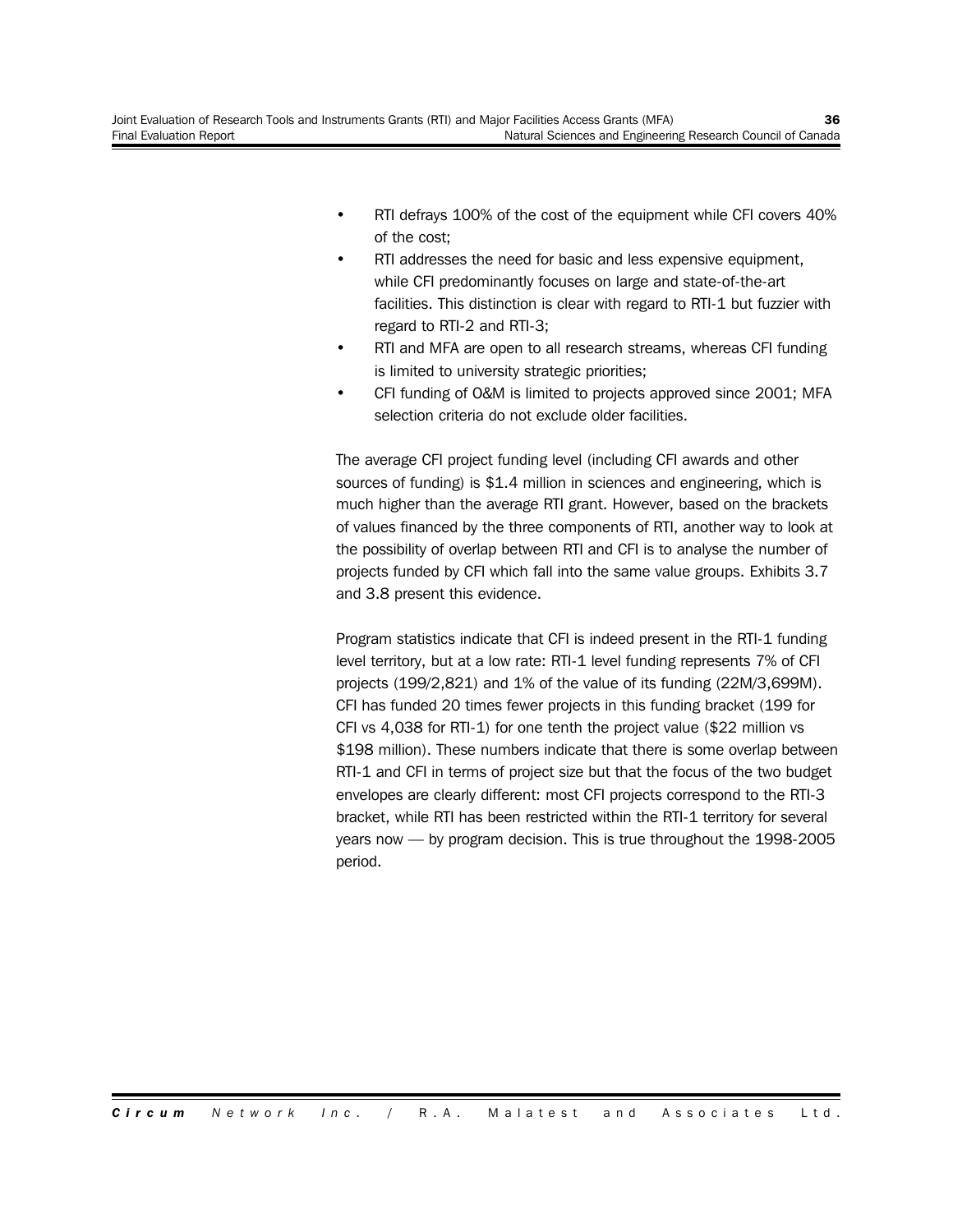|                                   | RTI activity according to the total value of<br>the grants |                                                                      |      |              |              |                              | CFI activity <sup>1</sup> according to the total value of the grants |                           |              |
|-----------------------------------|------------------------------------------------------------|----------------------------------------------------------------------|------|--------------|--------------|------------------------------|----------------------------------------------------------------------|---------------------------|--------------|
|                                   |                                                            | RTI-1 eq. <sup>2</sup> RTI-2 eq. <sup>3</sup> RTI-3 eq. <sup>4</sup> |      | <b>TOTAL</b> | RTI-1 $ea^2$ | $RTI-2$<br>eq.t <sup>3</sup> | $RTI-3$<br>eq.t <sup>4</sup>                                         | <b>Beyond</b><br>$RTI-35$ | <b>TOTAL</b> |
| <b>Number of projects</b>         |                                                            |                                                                      |      |              |              |                              |                                                                      |                           |              |
| 1998-1999 <sup>6</sup>            | 812                                                        | 36                                                                   | 19   | 867          | 28           | 61                           | 199                                                                  | 5                         | 293          |
| 1999-2000 <sup>6</sup>            | 802                                                        | 23                                                                   | 12   | 837          | 13           | 43                           | 93                                                                   | 18                        | 167          |
| 2000-2001 <sup>6</sup>            | 630                                                        | 9                                                                    | 10   | 649          | 17           | 66                           | 229                                                                  | 17                        | 329          |
| 2001-2002 <sup>6</sup>            | 410                                                        | 14                                                                   | 12   | 436          | 21           | 147                          | 323                                                                  | 38                        | 529          |
| 2002-2003                         | 215                                                        | 5                                                                    | 9    | 229          | 32           | 141                          | 242                                                                  | $\overline{7}$            | 422          |
| 2003-2004                         | 458                                                        | $\mathbf 0$                                                          | 5    | 463          | 51           | 214                          | 364                                                                  | 31                        | 660          |
| 2004-2005                         | 711                                                        | 3                                                                    | 4    | 718          | 37           | 144                          | 237                                                                  | 3                         | 421          |
| 1998-2005                         | 4038                                                       | 90                                                                   | 71   | 4199         | 199          | 816                          | 1687                                                                 | 119                       | 2821         |
| Total project value in million \$ |                                                            |                                                                      |      |              |              |                              |                                                                      |                           |              |
| 1998-1999 <sup>6</sup>            | 32.6                                                       | 7.1                                                                  | 11.3 | 51.1         | 3.0          | 15.6                         | 248.6                                                                | 218.9                     | 486.1        |
| 1999-2000 <sup>6</sup>            | 37.5                                                       | 5.5                                                                  | 7.6  | 50.6         | 1.4          | 10.4                         | 100.6                                                                | 326.6                     | 439.0        |
| 2000-2001 <sup>6</sup>            | 30.8                                                       | 1.8                                                                  | 7.5  | 40.1         | 2.0          | 17.6                         | 300.9                                                                | 246.8                     | 567.4        |
| 2001-2002 <sup>6</sup>            | 20.2                                                       | 2.4                                                                  | 5.0  | 27.6         | 2.4          | 38.6                         | 383.4                                                                | 659.0                     | 1083.4       |
| 2002-2003                         | 10.9                                                       | 0.9                                                                  | 3.5  | 15.3         | 3.2          | 37.5                         | 154.3                                                                | 179.7                     | 374.7        |
| 2003-2004                         | 24.7                                                       | 0.0                                                                  | 2.8  | 27.4         | 5.7          | 56.0                         | 354.0                                                                | 0.0                       | 415.8        |
| 2004-2005                         | 40.9                                                       | 0.6                                                                  | 2.6  | 44.1         | 4.3          | 36.0                         | 137.4                                                                | 155.0                     | 332.7        |
| 1998-2005                         | 197.6                                                      | 18.3                                                                 | 40.3 | 256.1        | 22.1         | 211.6                        | 1679.3                                                               | 1786.1                    | 3699.1       |

#### **Exhibit 3.7 • RTI and CFI funding statistics for NSE, 1998-2005**

Source: administrative data supplied by CFI, based on total project value; NSERC administrative data.

<sup>1</sup> CFI projects were defined as Natural Science and Engineering as per the primary research discipline code selected by the project leader. The awards are not necessarily disbursed yet. Includes all CFI funds.

<sup>2</sup> RTI-1 equivalent, i.e., up to a project value of \$150,000.

<sup>3</sup> RTI-2 equivalent, i.e., from \$150,001 to \$325,000.

<sup>4</sup> RTI-3 equivalent, i.e., from \$325,001 to \$8,063,000, the value of the largest RTI grant ever awarded.

<sup>5</sup> Project value in excess of the largest RTI grant ever.

<sup>6</sup> Before the moratorium.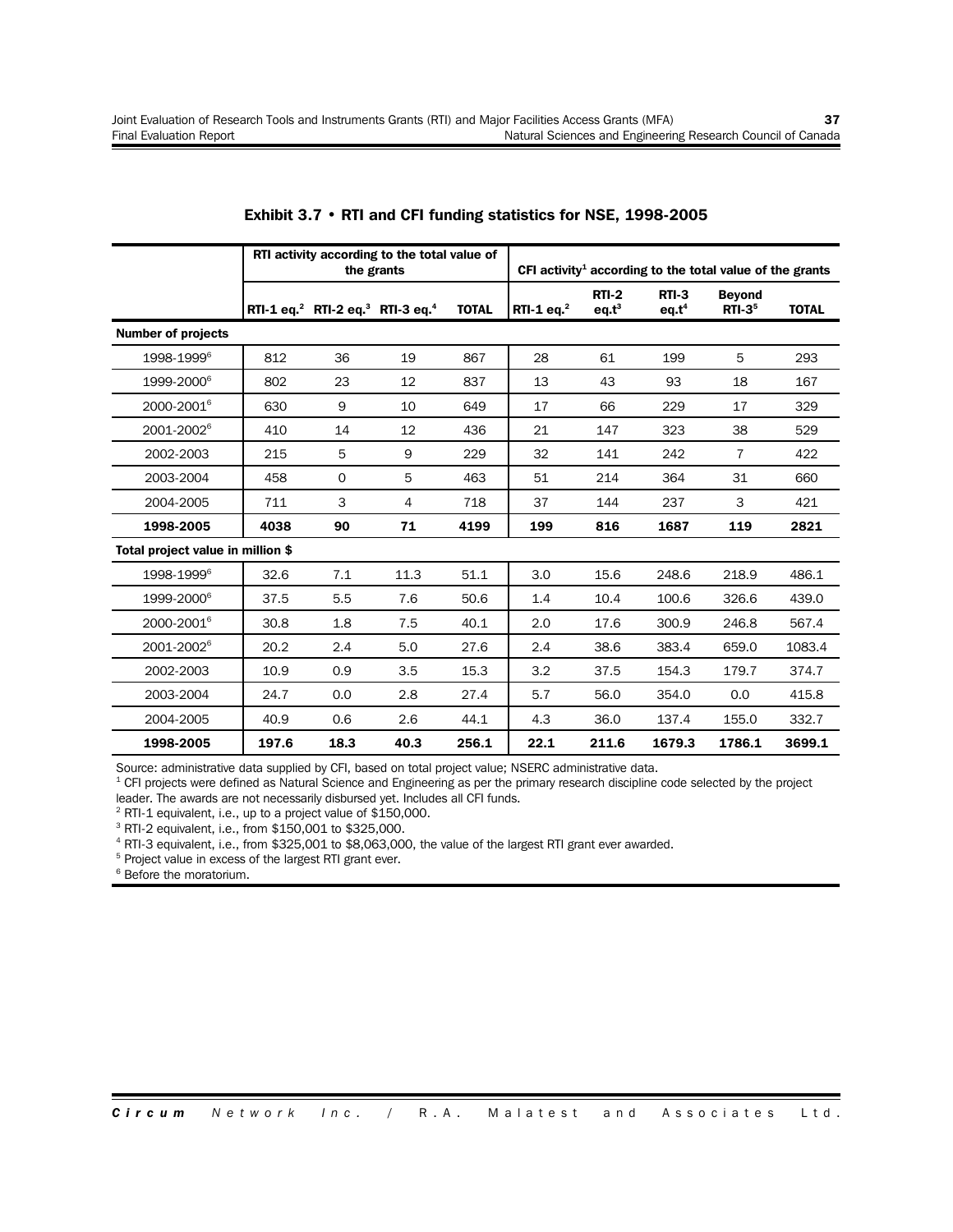|                                                               | <b>Proportion that CFI represents of RTI</b> |               |               |                          |  |  |  |
|---------------------------------------------------------------|----------------------------------------------|---------------|---------------|--------------------------|--|--|--|
|                                                               | RTI-1 $eq1$                                  | RTI-2 $eq.^2$ | RTI-3 $eq.^3$ | <b>TOTAL<sup>4</sup></b> |  |  |  |
| Number of CFI projects funded for one RTI-funded project      |                                              |               |               |                          |  |  |  |
| 1998-1999                                                     | 0.03                                         | 1.7           | 10.5          | 0.3                      |  |  |  |
| 1999-2000                                                     | 0.02                                         | 1.9           | 7.8           | 0.2                      |  |  |  |
| 2000-2001                                                     | 0.03                                         | 7.3           | 22.9          | 0.5                      |  |  |  |
| 2001-2002                                                     | 0.05                                         | 10.5          | 26.9          | 1.2                      |  |  |  |
| 2002-2003                                                     | 0.15                                         | 28.2          | 26.9          | 1.8                      |  |  |  |
| 2003-2004                                                     | 0.11                                         |               | 72.8          | 1.4                      |  |  |  |
| 2004-2005                                                     | 0.05                                         | 48.0          | 59.3          | 0.6                      |  |  |  |
| 1998-2005                                                     | 0.05                                         | 9.1           | 23.8          | 0.7                      |  |  |  |
| Amount spent by CFI for \$1 spent by RTI in the same category |                                              |               |               |                          |  |  |  |
| 1998-1999                                                     | 0.1                                          | 2.2           | 21.9          | 9.5                      |  |  |  |
| 1999-2000                                                     | 0.0                                          | 1.9           | 13.2          | 8.7                      |  |  |  |
| 2000-2001                                                     | 0.1                                          | 9.8           | 40.1          | 14.1                     |  |  |  |
| 2001-2002                                                     | 0.1                                          | 16.1          | 77.4          | 39.3                     |  |  |  |
| 2002-2003                                                     | 0.3                                          | 43.9          | 44.4          | 24.6                     |  |  |  |
| 2003-2004                                                     | 0.2                                          |               | 127.9         | 15.2                     |  |  |  |
| 2004-2005                                                     | 0.1                                          | 58.2          | 52.4          | 7.5                      |  |  |  |
| <b>TOTAL</b>                                                  | 0.1                                          | 11.6          | 41.7          | 14.4                     |  |  |  |

#### **Exhibit 3.8 • RTI and CFI funding statistics for NSE (indices)**

Source: Exhibit 3.7

 $1$  RTI-1 equivalent, i.e., up to a project value of \$150,000.

<sup>2</sup> RTI-2 equivalent, i.e., from \$150,001 to \$325,000.

<sup>3</sup> RTI-3 equivalent, i.e., from \$325,001 to \$8,063,000, the value of the largest RTI grant ever awarded.

<sup>4</sup> Ratios for all RTI projects versus all CFI projects, including those exceeding \$8,063,000.

Exhibit 3.8 gives another view of the same phenomenon. For each RTI-1 project funded by NSERC, CFI has funded 0.05 project in the same value bracket. Meanwhile, CFI has funded 9 projects of a value similar to RTI-2 for each RTI-2 project funded by NSERC and 24 projects in the RTI-3 range for each RTI-3 project. Looking at it from the total project value perspective, CFI has put 10¢ in RTI-1 grade projects when NSERC has but \$1, but the relationship is opposite for RTI-2 (\$12 from CFI for \$1 from NSERC) and RTI-3 grade projects (\$42 from CFI for \$1 from NSERC). Of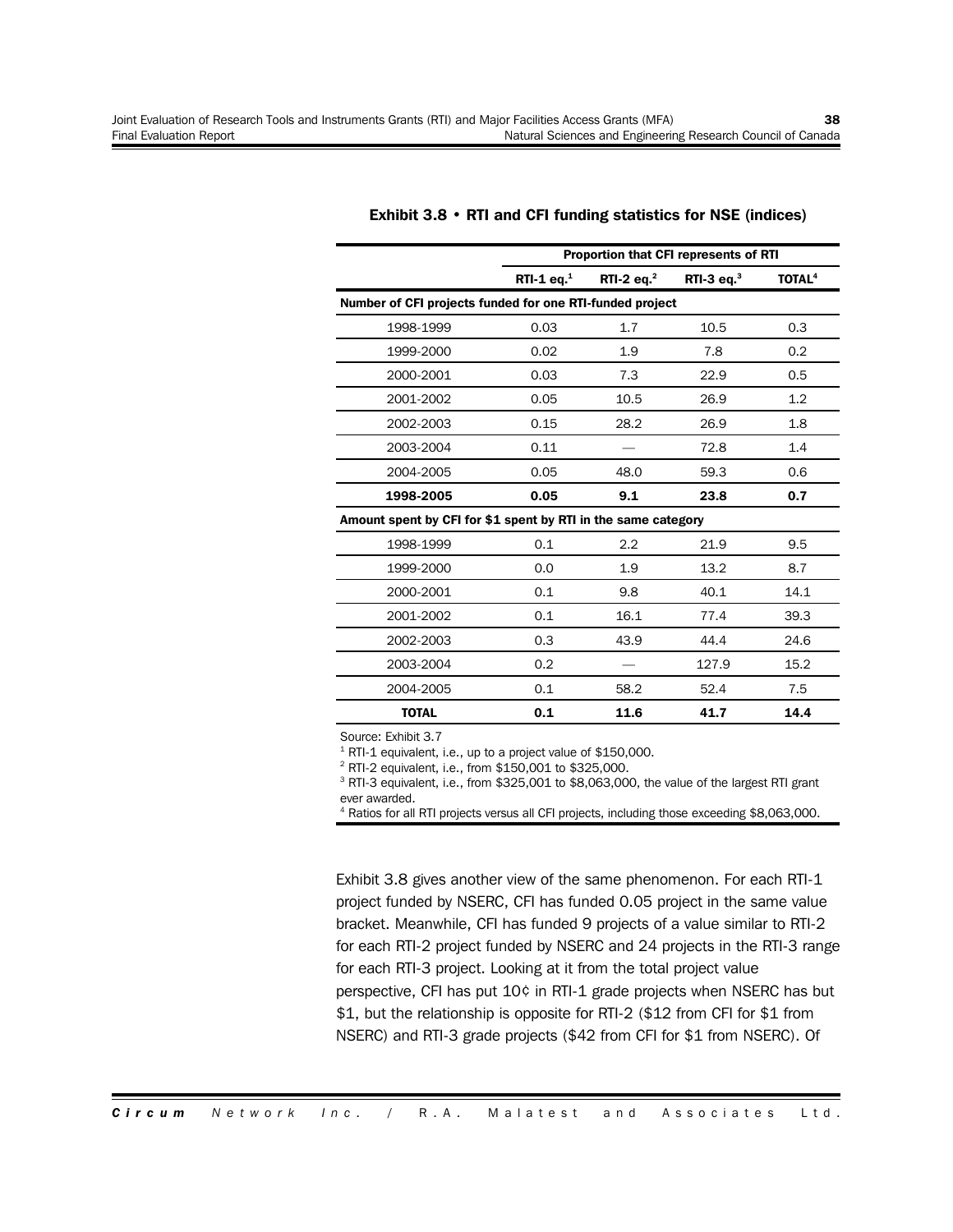course, one larger CFI project could encompass several RTI-1 type equipment.

The circumstances of a given research project can be described in many ways: it can be small or large, short-term or long-term, equipment-heavy or not, etc. Depending on circumstances, a research project is more or less likely to get funding from RTI/MFA or CFI. In the analysis of overlaps, gaps and complementarity of RTI/MFA and CFI, seven contextual dimensions of research projects were considered important. They are presented in Exhibit 3.9.

#### **Exhibit 3.9 • Factors affecting possible overlaps or gaps**

| <b>Circumstances of the</b><br>research project | More likely to get RTI                                   | More likely to get MFA          | More likely to get CFI                                        |
|-------------------------------------------------|----------------------------------------------------------|---------------------------------|---------------------------------------------------------------|
| Need                                            | Equipment                                                | O&M                             | Equipment (with ensuing O&M)                                  |
| Researcher career                               | New and mature researchers                               | Unrelated                       | New and mature researchers $1$                                |
| Project size/value                              | Smaller grants                                           | Whole range                     | Larger projects                                               |
| Nature of the equipment                         | New equipment <sup>2</sup> or renewal<br>Basic equipment |                                 | New equipment <sup>2</sup> only<br>State-of-the-art equipment |
| University strategic plan                       | Unrelated                                                | Unrelated                       | Must be within plans                                          |
| Matching funds                                  | No requirement                                           | No requirement                  | Matching funds available                                      |
| <b>Uniqueness</b>                               | No requirement                                           | Unique nationally or regionally | Often unique nationally or<br>regionally                      |

 $1$  Key informants generally thought that new researchers were favoured by CFI; CFI representatives indicated that the new Leading Edge Fund corrects this situation.

2 "New" equipment as opposed to the acquisition of equipment to replace existing equipment which may have become obsolete.

Exhibit 3.9 does not evidence many overlaps between RTI/MFA and CFI. It does serve as a tool to identify gaps, however. For example, the following types of projects would have difficulty finding funding:

- a large project based on less than state-of-the art equipment<sup>1</sup>;
- a project using more than low-cost equipment outside the university's strategic plans;

1 CFI representatives argue that basic equipment could be part of a CFI grant, as long as it is used in an innovative way. While this is the case from the point of view of the funding agency, this is not the take that universities and researchers have on this issue.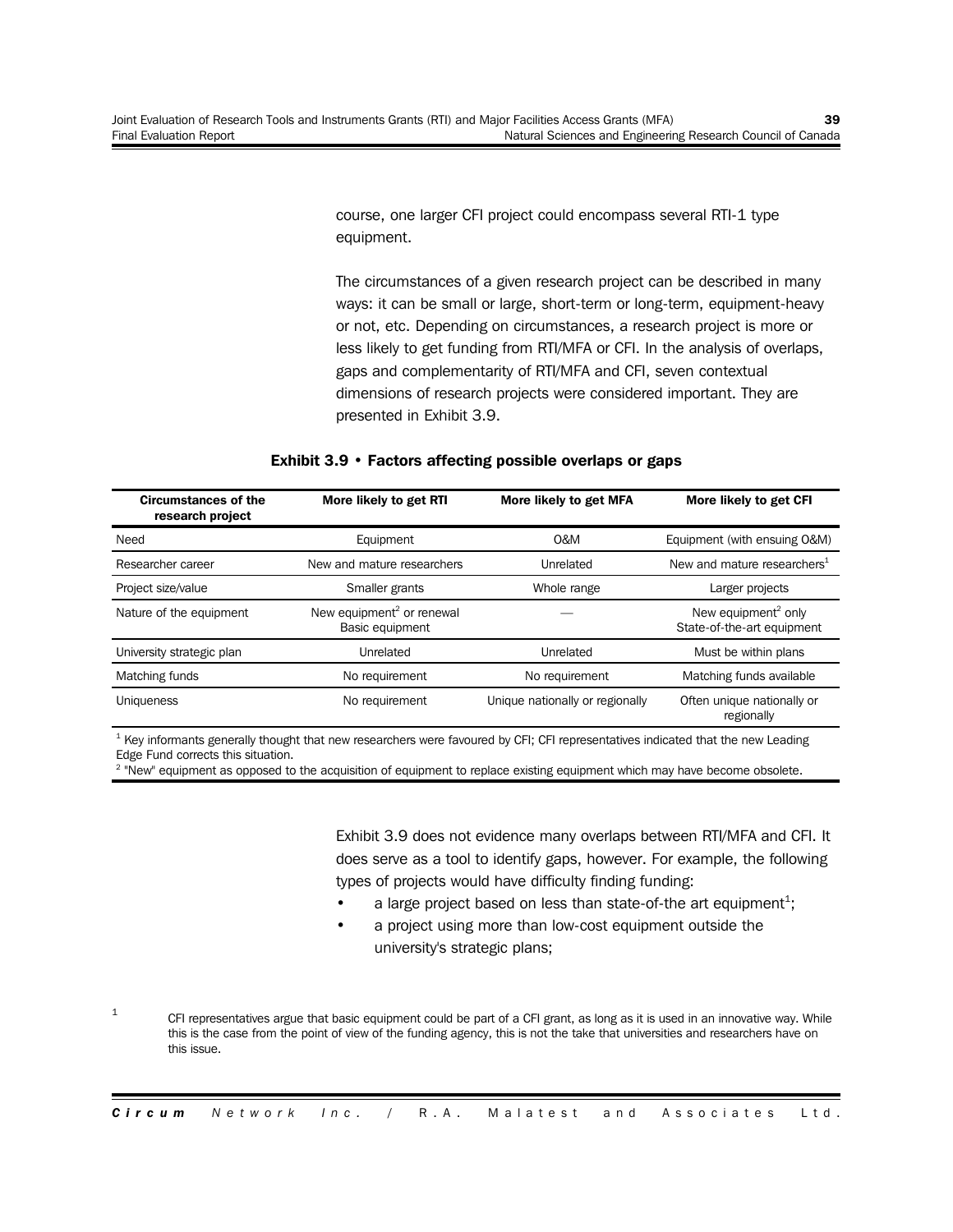- an innovative project without matching funds;
- equipment requiring repairs to maintain a basic university lab running.

Gaps between programs are related to the constraints imposed on the action of each program; the more constraints, the more difficult it is to make the programs work to fill all relevant needs. While they have wider disciplinary reach, CFI programs come with more constraints to funding equipment purchases than RTI.

#### *Conclusion: relationship with CFI*

The data reported in this section support the general notion that NSERC's RTI and MFA programs do not duplicate CFI efforts:

- MFA is focused on O&M, while CFI only provides O&M in conjunction with infrastructure awards:
- between 1998 and 2005, RTI has spent almost 80% of its budget on RTI-1 projects, whereas CFI has expended 1% of its funds on projects of similar value;
- CFI has funded many more RTI-2 and RTI-3 level projects than RTI has in the last five years (of course, the moratorium on RTI-2/RTI-3 explains this in good part).

Meanwhile, many CFI projects require funding of the RTI-2 and RTI-3 level. Ending the RTI-2/RTI-3 moratorium could produce a movement of projects away from CFI, towards RTI, thereby bridging the gap between the two sources of funding, producing an overlap between the two programs and creating pressure on RTI funding. A reactivation of RTI-2 and RTI-3 would likely have some negative effects (reduction of RTI-1 funds, overlap with CFI) and some positive effects (reduction of the funding gap for projects too large for RTI-1 but outside the CFI program territory).

Constraints to usage of CFI (large-scale, state-of-the-art projects within university strategic priorities) make unlikely a dramatic overlap in financial support with RTI/MFA projects but may create gaps in funding availability, in particular for large scale projects outside university strategic priorities.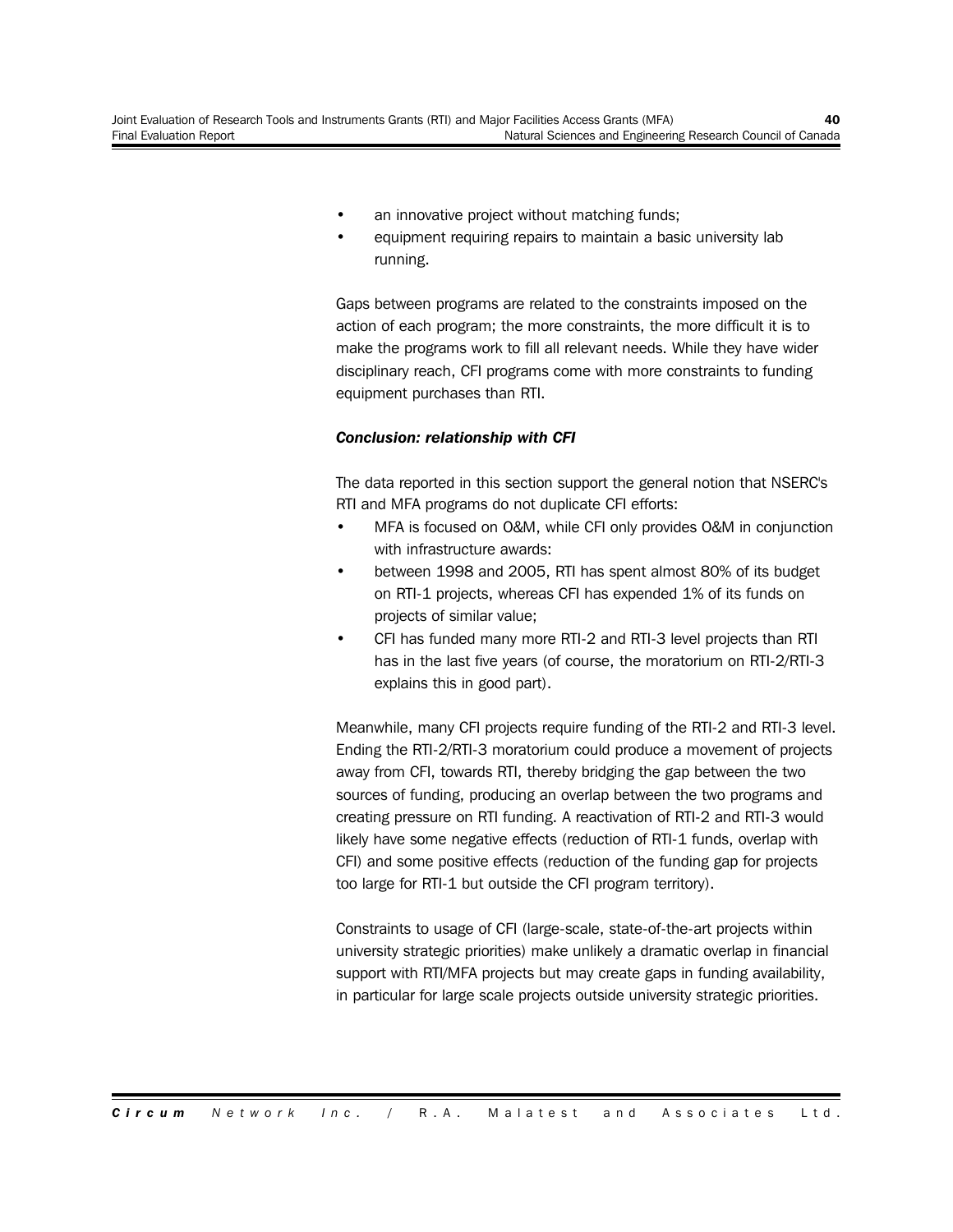# *3.4 Issue 4, objective achievement*

Issue number 4 reads as follows: *To what extent are the objectives of these programs being achieved? What have been the results of the programs? What have been some of their unintended impacts? What has been the effect of RTI funding on the discovery, innovation and training capability of university researchers? What has been the effect of MFA support on access to major regional or national research facilities?* Evidence can be brought to bear from the following sources: the survey of department heads, the survey of program applicants and key informant interviews.

RTI carries an implicit assumption that program funding is required to acquire the coveted equipment. This is confirmed by the fact that 71% of unsuccessful RTI applicants indicated that they did not eventually acquire the equipment without NSERC funding — 26% did make an acquisition without RTI assistance.

Asked how the RTI or MFA grant they received had impacted their research effort and their research environment, successful program applicants were most likely to indicate that it accelerated their research effort, that it improved the quality of training of graduate students and postdoctoral fellows, that it increased the depth of the research effort and that it increased their ability to launch research efforts (Exhibit 3.10). Therefore, such funding makes for more, faster and more in-depth research as well as better trained HQP. The logical corollary is also supported by the responses of unsuccessful applicants: the main impacts of not obtaining a grant are delayed, more superficial research and weakened research teams and HQP training programs.

Rarer impacts of RTI/MFA grants include the attraction of new faculty, the retention of existing faculty, inter-institutional collaboration and obtaining tenure or promotions. Note that the rejection of an RTI/MFA grant application does not affect these areas either — which appear impermeable to equipment grant attribution.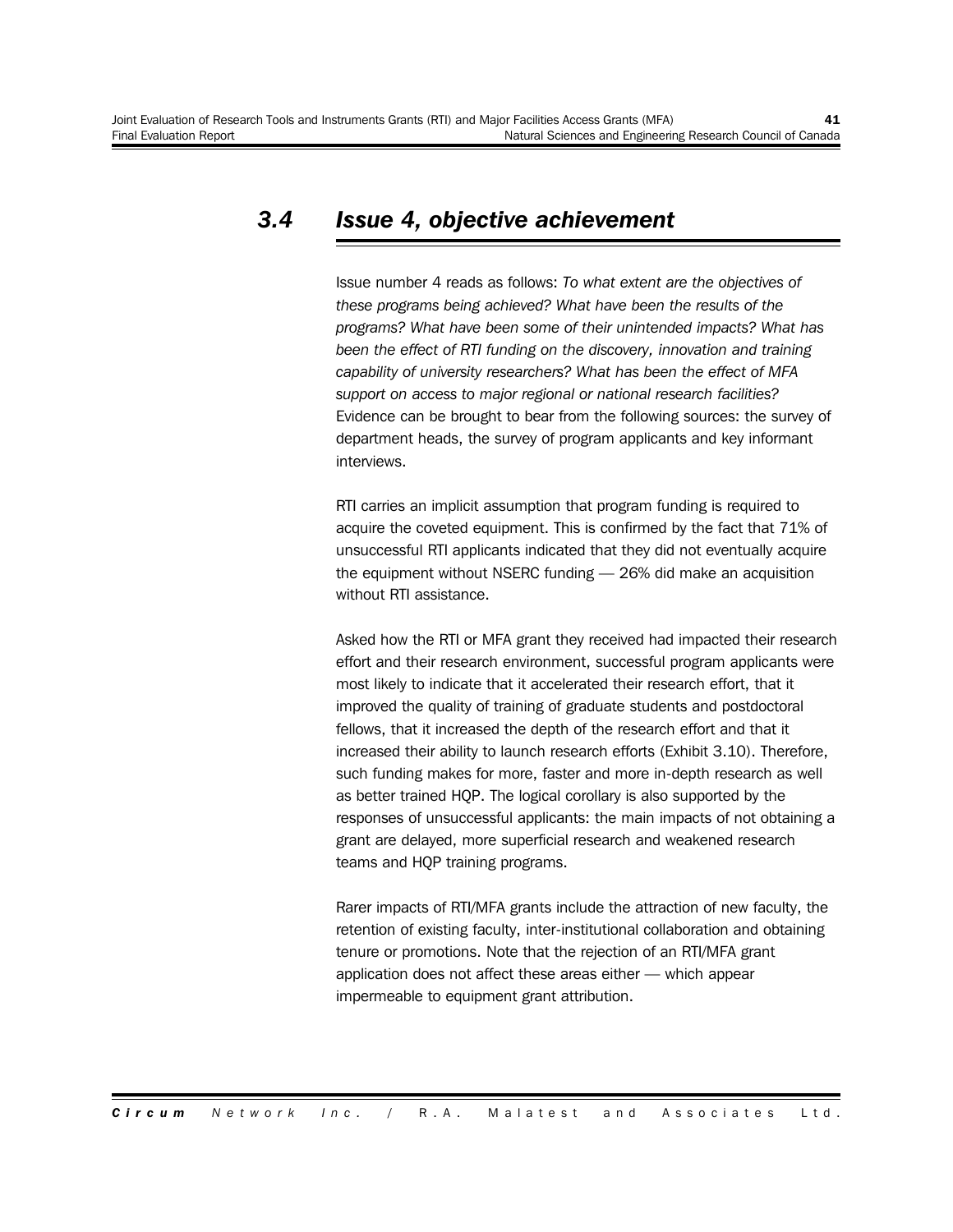Joint Evaluation of Research Tools and Instruments Grants (RTI) and Major Facilities Access Grants (MFA) **42** Final Evaluation Report **Natural Sciences and Engineering Research Council of Canada** Natural Sciences and Engineering Research Council of Canada

#### **Impacts of the case study facilities**

Researchers from five academic disciplines made use of each MFA facility in case studies. The Forêt d'enseignement et de Recherche du Lac Duparquet (FERLD) facility accommodated the largest number of disciplines, ranging from the social sciences to physiology. Four of the five facilities accommodated researchers from both the social sciences as well as natural sciences and engineering disciplines.

Researchers reported that research collaborations had occurred as a result of contacts made through the facility. For instance, a researcher at the FERLD reported that their facility had "built up a database of information [...] (ECO-NET). Now researchers can do follow-up work and use the research precedents of others". Another researcher from the Navire de Recherche Océanographique reported that "the synergy between the researchers was surprising." The principal of the CNBL reported that as a result of the facility and the equipment, researchers are more inclined to work in teams to share their knowledge and expertise.

The presence of external (non-academic) facility users contributed to collaborations between the private sector and researchers. Such collaborations were cited at PCAMM and CNBL. International collaborations were also reported by researchers at the facilities profiled. According to the CNBL Web site, "In the last three years the lab has engaged in collaborative research with over 100 institutions in 19 countries from the developed and developing world." Researchers at the TWQC reported that "most of the researchers at Trent have some international collaborative research projects and this is a direct result of the research center."

Researchers reported that a number of research projects conducted, publications, and grants obtained were possible due to the facility. For instance, the CNBL was used for 143 experiments in 2004/2005 (15 proprietary, 128 in the public domain). Researchers at both the FERLD and the Navire de Recherche Océanographique research facilities stated that the number of research grants received from external agencies had increased as a result of the facility and that new partnerships that have emerged as a result. For example, the Navire de Recherche Océanographique receives students from the Institut Maritime du Québec at its facility for training purposes.

Finally, institution research programs have been impacted by the MFA-supported facilities through the recruitment of new faculty. Eight new faculty members have contributed to an expanded research program at UBC; these researchers were recruited to the institution as a result of the PCAMM facility. The TWQC also, has attracted new faculty members to the university as a result of the research facility.

These effects were observed in all disciplines, all regions and all sizes of institution. However, overall, researchers from life sciences were somewhat *less* likely to report the various effects of obtaining the grant, whereas those located in smaller institutions were *more* likely to report that the grant had produced positive impacts.

MFA applicants score the positive impacts of obtaining a grant and the negative impacts of not getting a grant higher than RTI applicants. Effects on collaboration among researchers and organizations, and effects on attraction and retention of faculty are rated much stronger by MFA applicants than by RTI applicants.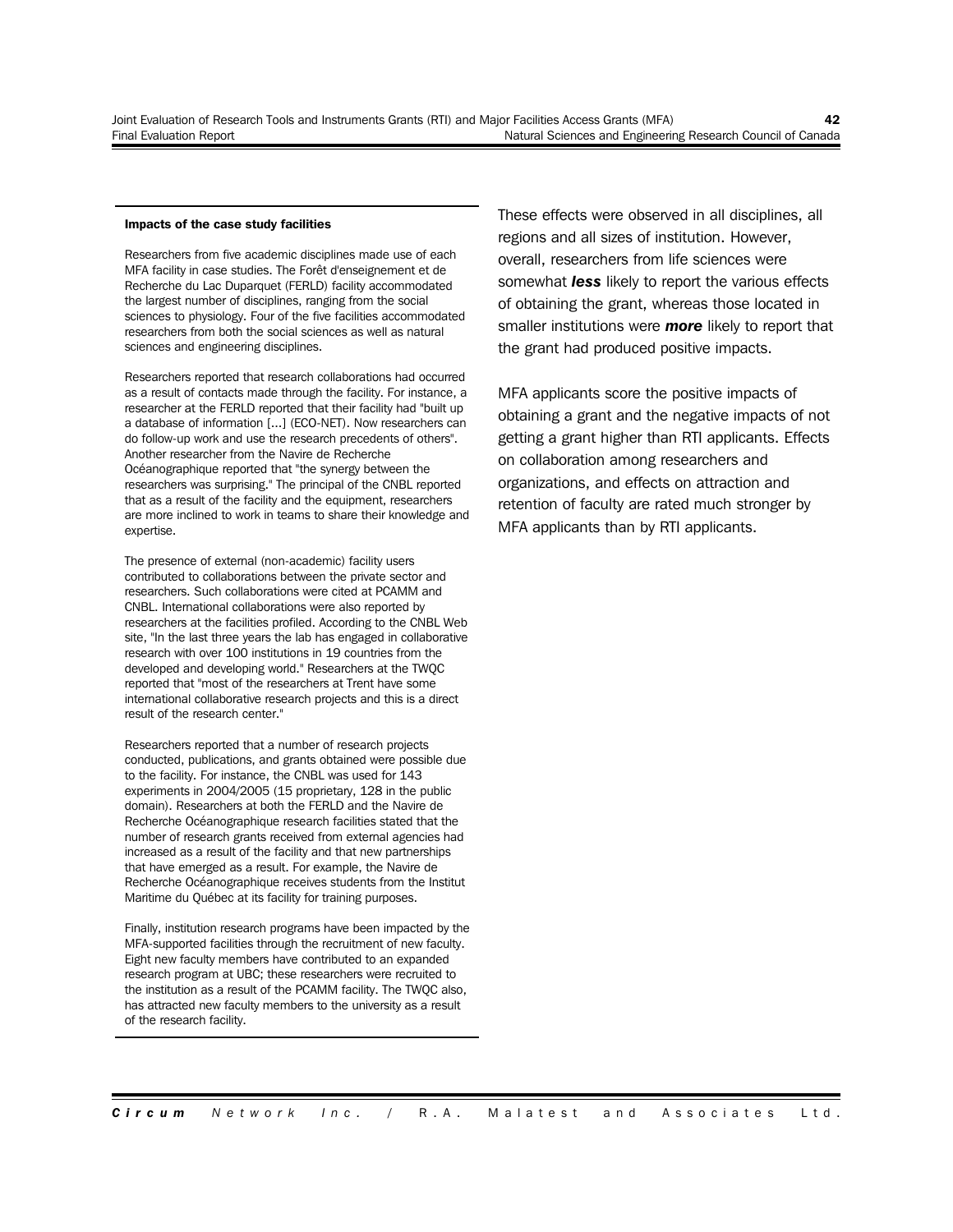|                                                                                        | <b>Impacts of obtaining</b><br>the grant <sup>1</sup> |            | Impacts of not<br>obtaining the grant <sup>1</sup> |            |
|----------------------------------------------------------------------------------------|-------------------------------------------------------|------------|----------------------------------------------------|------------|
| <b>Impacts</b>                                                                         | <b>RTI</b>                                            | <b>MFA</b> | <b>RTI</b>                                         | <b>MFA</b> |
| Acceleration of the research effort   Delay in the research effort                     | 88                                                    | $82*$      | 77                                                 | 81         |
| Better quality training of graduate students and postdocs   Reduced []                 | 87                                                    | 84         | 68                                                 | $79*$      |
| Increase in the depth of the research effort   Decrease []                             | 86                                                    | 81         | 73                                                 | 80         |
| Increased ability to launch research efforts   Cancellation of the research effort     | 84                                                    | 82         | 37                                                 | $53*$      |
| Increased competitiveness of the research team   Reduced []                            | 80 <sup>2</sup>                                       | 82         | 69                                                 | $79*$      |
| Increased complexity of the research issues tackled   Simplification []                | 80 <sup>3</sup>                                       | 78         | 63                                                 | 64         |
| Increase in the uniqueness or originality of the research effort   Reduction []        | $79^{4}$                                              | 79         | 63                                                 | $76*$      |
| Increased ability to carry out ground breaking research   Reduced []                   | 785                                                   | 81         | 70                                                 | 76         |
| Investigation of new research directions   Lack of []                                  | $74^{6}$                                              | 73         | 62                                                 | 67         |
| More publications   Fewer []                                                           | 72                                                    | 76         | 60                                                 | 64         |
| Improved professional reputation for your research team   Deteriorated []              | 70 <sup>7</sup>                                       | $86*$      | 36                                                 | 42         |
| More collaboration among researchers   Less []                                         | 67 <sup>8</sup>                                       | $80*$      | 51                                                 | $82*$      |
| Increased ability to attract graduate students and postdocs   Difficulty attracting [] | $65^\circ$                                            | $75*$      | 47                                                 | 54         |
| More research grants $ $ Fewer []                                                      | 57                                                    | 63         | 49                                                 | 56         |
| Retention of graduate students and postdocs   Loss []                                  | 51                                                    | $67*$      | 23                                                 | 20         |
| Substantial change in the research area                                                | $48^{10}$                                             | 51         | 43                                                 | 47         |
| More collaboration among organizations   Less []                                       | $44^{11}$                                             | $75*$      | 41                                                 | $79*$      |
| Obtaining of tenure and promotions   Loss of []                                        | 41                                                    | 45         | 10                                                 | 11         |
| Retention of faculty   Loss []                                                         | 32                                                    | $59*$      | 8                                                  | 13         |
| Difficulty attracting []<br>Increased ability to attract new faculty                   | 28                                                    | $65*$      | 22                                                 | 48*        |
| n                                                                                      | 769                                                   | 81         | 696                                                | 38         |

#### **EXHIBIT 3.10 ! Impacts of obtaining a grant or not**

Source: Applicant questionnaire, question 10

 $^1$  Entries are weighted averages where "no such effect" has a value of zero, "small effect", 33, "moderate effect", 67, and "intense effect", 100.

 $2$  Less so in life sciences but more so in physical sciences.

<sup>3</sup> Less so in life sciences.

<sup>4</sup> Less so in life sciences but more so in engineering and life sciences.

<sup>5</sup> Less so in life sciences but more so in physical sciences and interdisciplinary fields.

<sup>6</sup> Less so in life sciences but more so in interdisciplinary fields.

<sup>7</sup> Less so in life sciences but more so in engineering.

<sup>8</sup> Less so in life sciences but more so in engineering.

<sup>9</sup> Less so in life sciences.

<sup>10</sup> More so in engineering.

<sup>11</sup> Less so in life sciences and physical sciences but more so in engineering and earth sciences.

\* The difference between the scores provided by RTI and MFA applicants is statistically significant at least at the 95% level.

*Key impacts of MFA*. Among key informants, the most commonly cited impact of MFA is to support personnel to ensure better use of facilities. MFA is also claimed to allow collaboration and to allow Canadian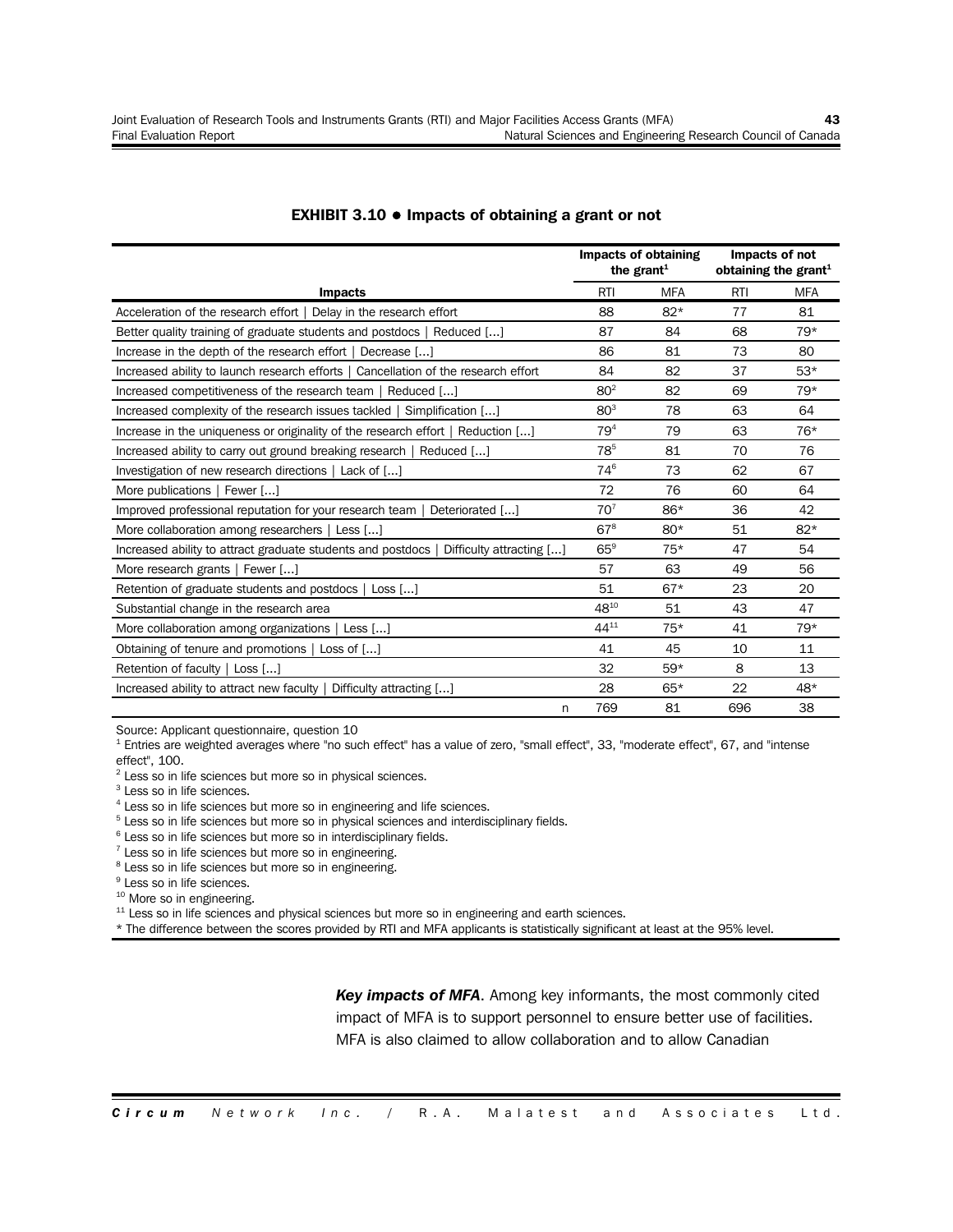researchers to be more competitive in relation to foreign researchers. MFA is seen as in a league of its own as, outside university funding, few if any other sources of funding exist for the costs of operating and maintaining a research facility.

Among the five cases which were studied in more depth, there was a consensus that MFA funding is a key input, which allows for the provision of critical infrastructure resources. Almost all informants felt that the facility would be severely disabled without the provision of MFA funding. MFA funding allowed researchers to better run the facilities and provide better maintenance on the equipment through the hiring of additional staff members (administrative assistants, technicians, etc.). It also allowed researchers to purchase or replace equipment that was out of use.

Every research facility profiled as part of the case studies has a multi disciplinary mandate. Researchers interviewed at all five facilities reported that research collaborations had occurred as a result of researchers from diverse disciplines coming into contact at the facility. The presence of external (non-academic) facility users contributed to collaborations between the private sector and researchers. International collaborations were also reported by researchers at the facilities profiled.

*Unintended impacts of MFA*. As part of case studies, informants were asked to share whether they had observed other, unintended impacts that are associated with the MFA program. Some unintended impacts of the MFA program that were observed include a larger global impact of the research facility on the community, such as the development of tourism or economic impacts. In the case of the Corialis research vessel, researchers indicated that the facility attracts a large number of foreign students because of its uniqueness.

#### *Conclusion: objective achievement*

RTI's objectives are to foster and enhance the discovery, innovation and training capability of university researchers in the natural sciences and engineering by supporting the purchase of research equipment and installations.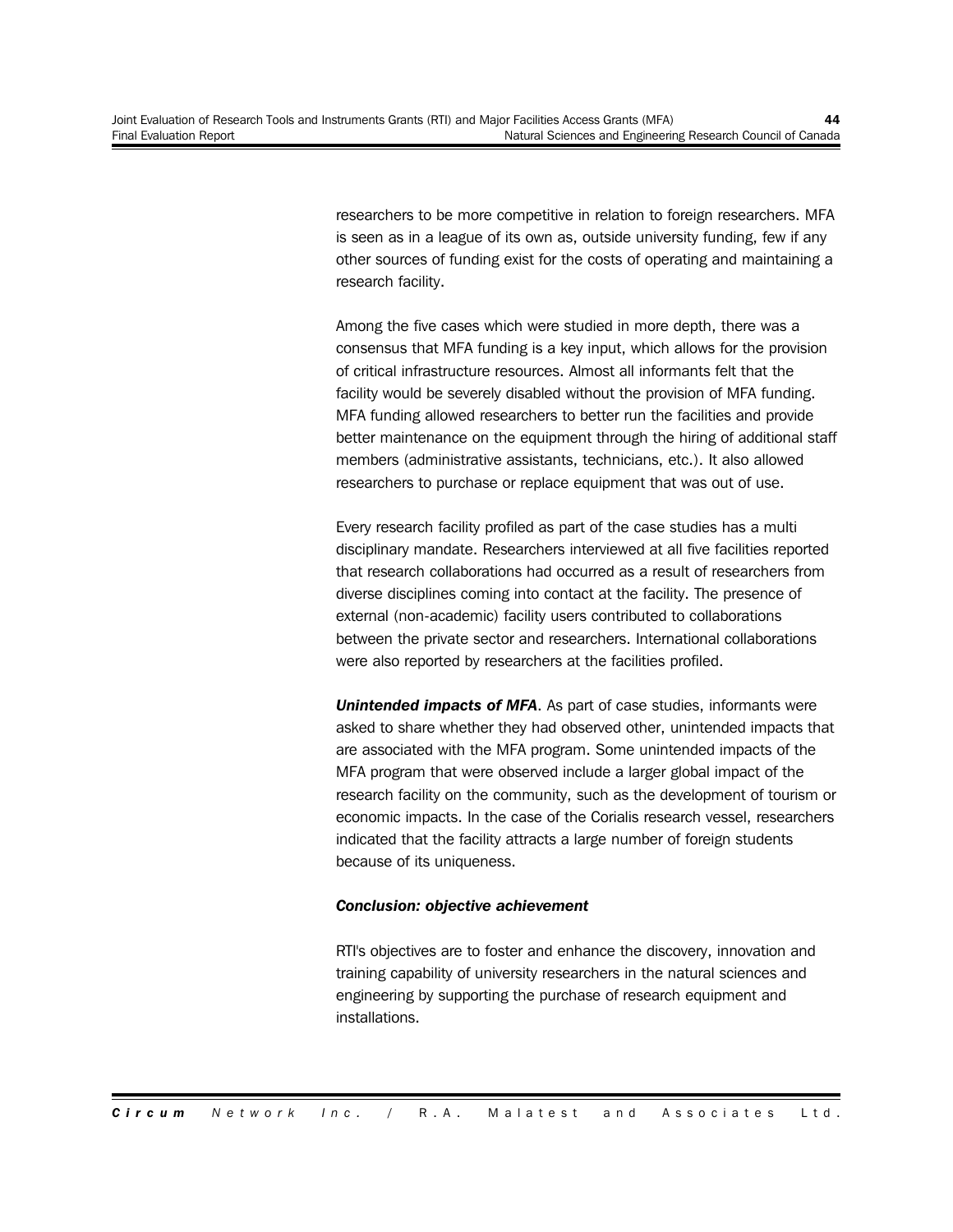Based on the input gathered from program applicants and various key informants, we conclude that RTI funding leads to more, faster and more in-depth research as well as better trained HQP; the absence of RTI funding translated into delayed, more superficial research and weakened research teams and HQP training programs. These impacts were felt across the spectrum of disciplines, in all regions and in large and small institutions. Small institutions tended to report benefiting more from RTI funding than larger institutions. These observations support the notion that RTI is working toward the achievement of its objectives to enhance the discovery, innovation and training capability of university researchers.

MFA aims to support researchers' access to major regional or national research facilities by assisting these facilities to remain in a state of readiness for researchers to use.

The key impacts of MFA were identified as better use of the facilities, increased collaboration among researchers and improved international competitiveness of Canadian researchers.

Effects of a grant appear more intense for MFA projects than for RTI projects — be they the positive effects of obtaining a grant or the negative effects of not obtaining it. Increased collaboration among researchers and organizations as well as attraction and retention of faculty are much more prominent effects for MFA than RTI. The effects documented in this evaluation study seem to take place beyond the immediate objectives of the program (i.e., increased collaboration, attraction and retention may be a consequence of maintaining a state of readiness); this may be due to the measurement tools used or it may be that program applicants and key informants take facility readiness for granted and look beyond that point for the effects of MFA.

Note that the MFA objectives are stated in terms of activities (i.e., support to ensure availability) rather than in terms of results (e.g., more research, more collaboration, etc.). Consequently, reporting requirements, if they existed, would focus on activities, which does not shed light on the value of the program.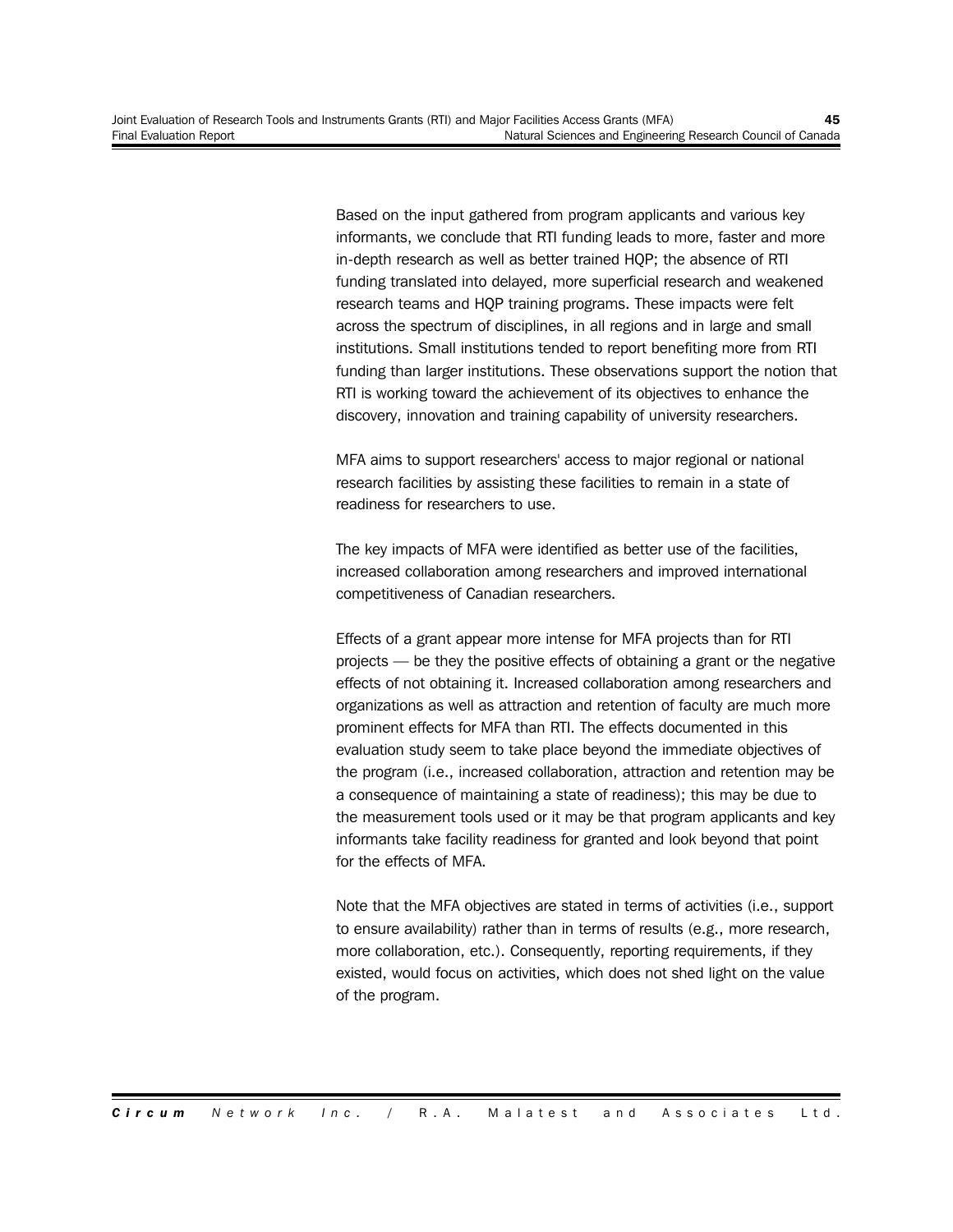# *3.5 Issue 5, research productivity and training capability*

Issue number 5 reads as follows: *What is the relationship between equipment/infrastructure and the research productivity and the training capability of university researchers? How much additional training/ publications have been made possible by having new equipment/facilities? What was the impact on the quality and nature of the training provided to HQP?* Evidence can be brought to bear from the following sources: the survey of department heads and the survey of program applicants.

Department heads and program applicants were asked to rate the relationship between research productivity (in their department or in their own case, respectively) and a variety of conditions in their research environment — several of which were related to the equipment infrastructure. Exhibit 3.11 summarizes their answers.

#### **EXHIBIT 3.11 ! Importance of factors affecting productivity**

|                                                                                | According to department heads <sup>1</sup>   |                                            | According to applicants <sup>2</sup>         |                                            |
|--------------------------------------------------------------------------------|----------------------------------------------|--------------------------------------------|----------------------------------------------|--------------------------------------------|
| <b>Factors</b>                                                                 | <b>Research</b><br>productivity <sup>3</sup> | <b>Quality of</b><br>training <sup>3</sup> | <b>Research</b><br>productivity <sup>3</sup> | <b>Quality of</b><br>training <sup>3</sup> |
| Faculty and staff in your department                                           | 98                                           | 98                                         | 71                                           | 85                                         |
| Financial support for graduate students or postdocs                            | 95                                           | 93                                         | 96                                           | 93                                         |
| Graduate students or postdocs in your discipline who are<br>in your department | 95                                           | 91                                         | 94                                           | 90                                         |
| Amount or quality of research equipment                                        | 91                                           | 90                                         | 95                                           | 93                                         |
| Funds or staff available for operations and maintenance<br>of the equipment    | 84                                           | 81                                         | 83                                           | 80                                         |
| Accessibility of research equipment within the department                      | 82                                           | 82                                         | 83                                           | 84                                         |
| Time required by faculty for teaching and administration                       | 82                                           | 82                                         | 82                                           | 81                                         |
| Degree of access to other facilities within the institution                    | 65                                           | 63                                         | 69                                           | 68                                         |
| Degree of access to other, regional or national facilities                     | 58                                           | 56                                         | 56                                           | 55                                         |

<sup>1</sup> Department head questionnaire, questions 20 and 21

<sup>2</sup> Applicant questionnaire, questions 21 and 22

 $^3$  Entries are weighted averages where "not at all important" has a value of zero, "slightly important", 33, "moderately important", 67, and "very important", 100.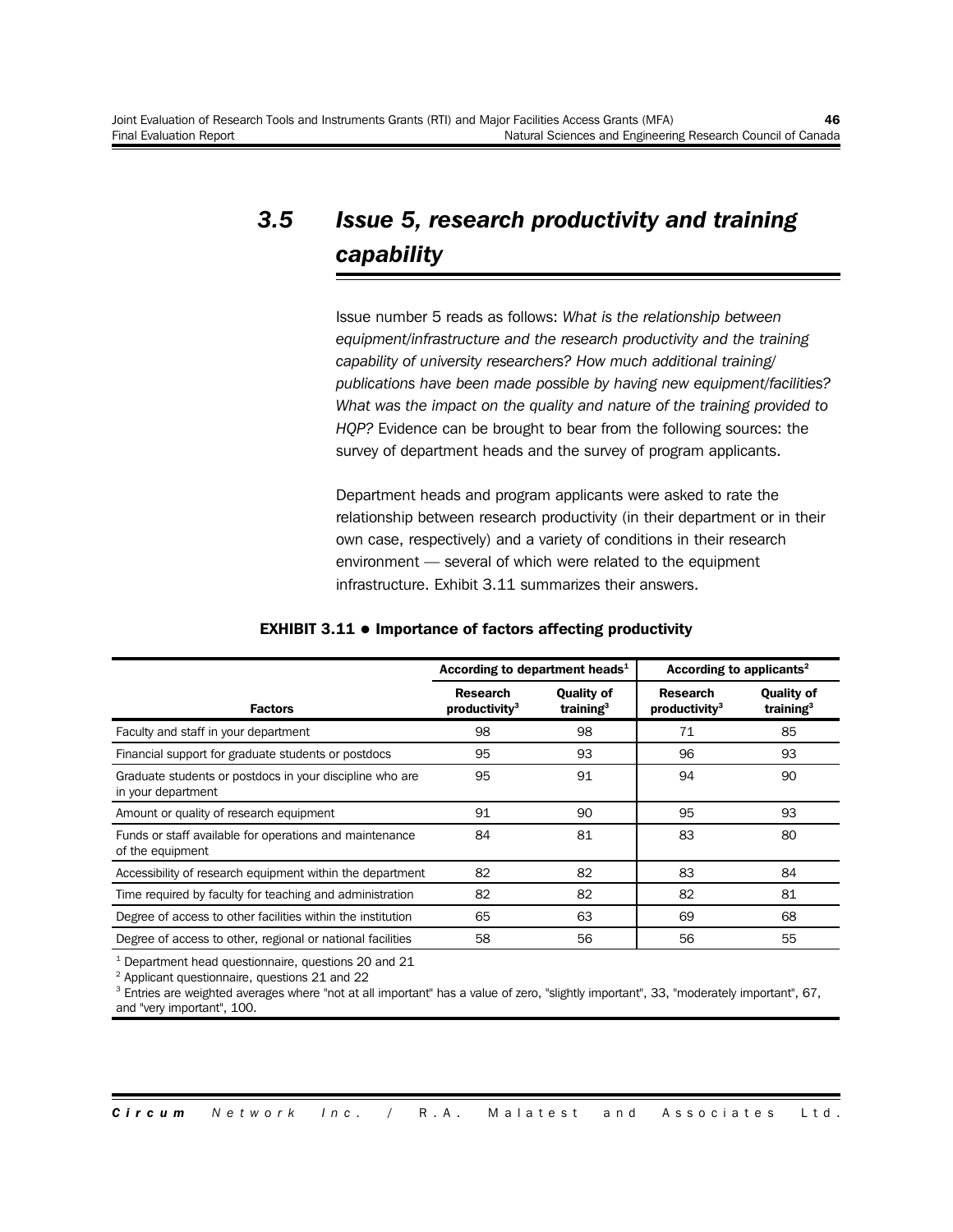Heads and applicants (i.e., individual researchers) generally agreed on these relationships, with the exception of the one factor rated of highest importance by department heads: the latter consider that the most potent influence on their department's research productivity is the faculty and staff in the department, whereas researchers place this towards the bottom of their list as it relates to their own research productivity.

Second comes a cluster of three factors affecting research productivity: financial support for graduate students or postdocs, graduate students or postdocs in the discipline who are in the department and the amount or quality of research equipment. RTI's number one target (research equipment) appears in this list of top factors affecting research productivity (tier 1), but it is not alone. This suggests that a global strategy to improve research productivity would have to include actions targeted at the other key factors which revolve around graduate students and postdoctoral fellows.

A second tier of three factors was identified as impacting on research productivity: funds or staff available for operations and maintenance of the equipment, accessibility of research equipment within the department and time required by faculty for teaching and administration. The MFA program targets are among these second tier factors (O&M and facility accessibility).

Closing the list of environmental factors important in determining research productivity are access to other research facilities within the institution and elsewhere. Department heads and individual researchers attribute generally significantly less importance to these types of accessibility dimensions. It is not clear whether informants reach this conclusion because of limited exposure to other facilities or because of limited need to access these facilities.

According to the same department heads and individual researchers, the factors affecting the quality of training at the advanced level are essentially the same as those affecting research productivity.

Another way to look at the impact of the programs on research productivity is to determine how many researchers have used the MFA facilities and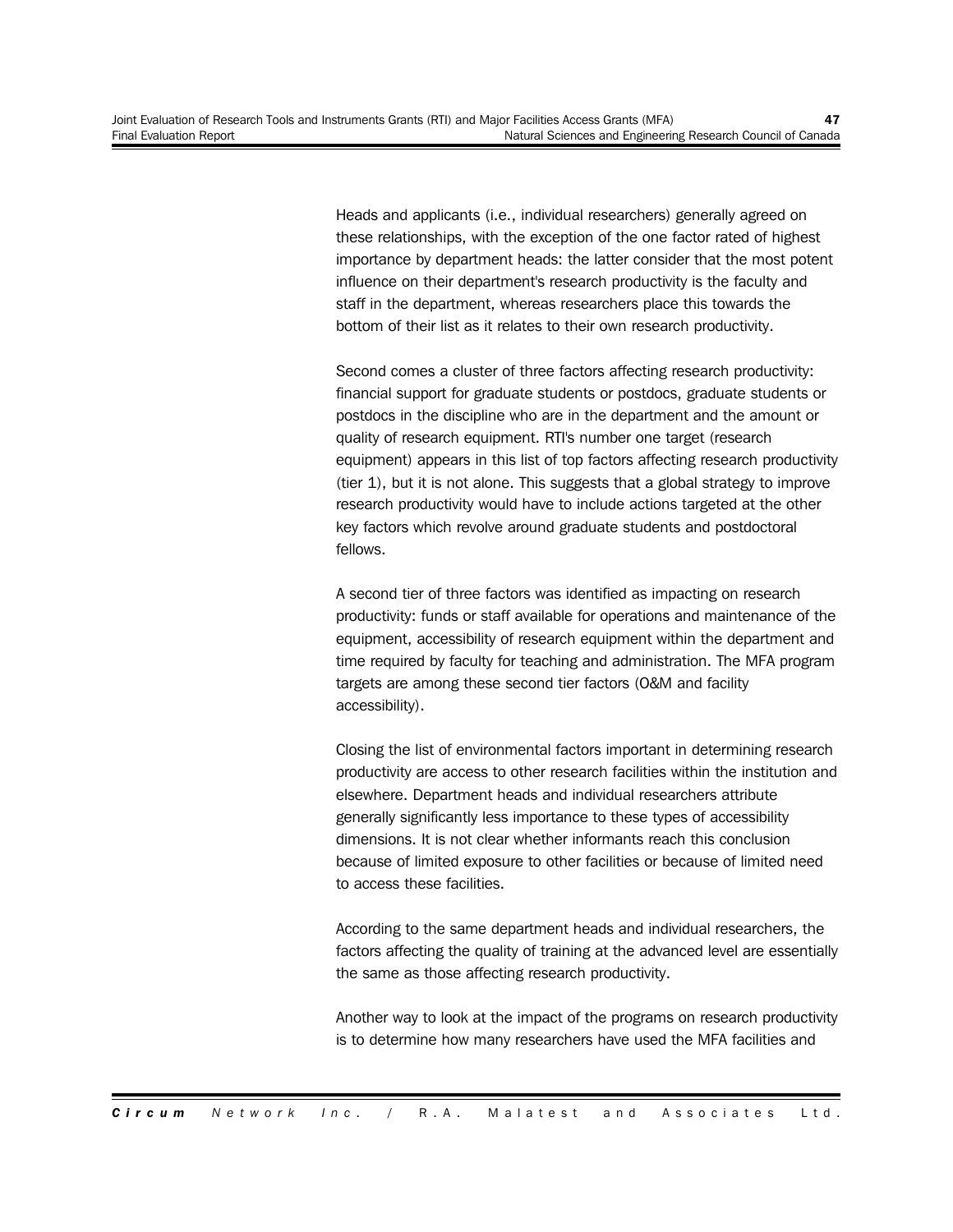the RTI equipments. Exhibit 3.12 indicates that, in the previous year, 57 graduate students used each MFA facility on average, while more than 7 used each piece of RTI equipment on average. University researchers come second followed by private sector and government researchers and then postdoctoral fellows.

Each MFA facility is reported as used by 10 universities on average and 7 departments within the institution itself — a significant level of cooperation.

| <b>Types of users</b>                        | MFA  | RTI |
|----------------------------------------------|------|-----|
| Graduate students                            | 57.1 | 7.5 |
| University researchers                       | 41.5 | 4.3 |
| Private sector and government researchers    | 20.5 | 0.6 |
| Postdocs                                     | 14.4 | 1.8 |
| Private sector companies                     | 10.1 | 0.4 |
| Universities                                 | 9.8  | 1.3 |
| Departments in your organization             | 6.7  | 1.6 |
| Government entities                          | 3.8  | 0.3 |
| Source: Applicant questionnaire, question 11 |      |     |

#### **EXHIBIT 3.12 Average number of actual users for MFA recipients facilities and RTI equipment**

In total, focussing on the categories of Exhibit 3.12 referring to individuals rather than organizations, an MFA facility services an average of 133 researchers or graduate students per year and a piece of RTI equipment is used by 14 individuals per year.

With regard to the specific issue of training capacity, note that only 1% to 2% of MFA funds are reportedly spent on undergraduate and graduate student support (from Exhibit 3.15 later). However, according to Exhibit 3.12, MFA facilities accommodate 57 graduate students on average as well as 14 post-doctoral fellows — that totals 71 researchers of 164 or 43% of all researchers serviced by MFA facilities.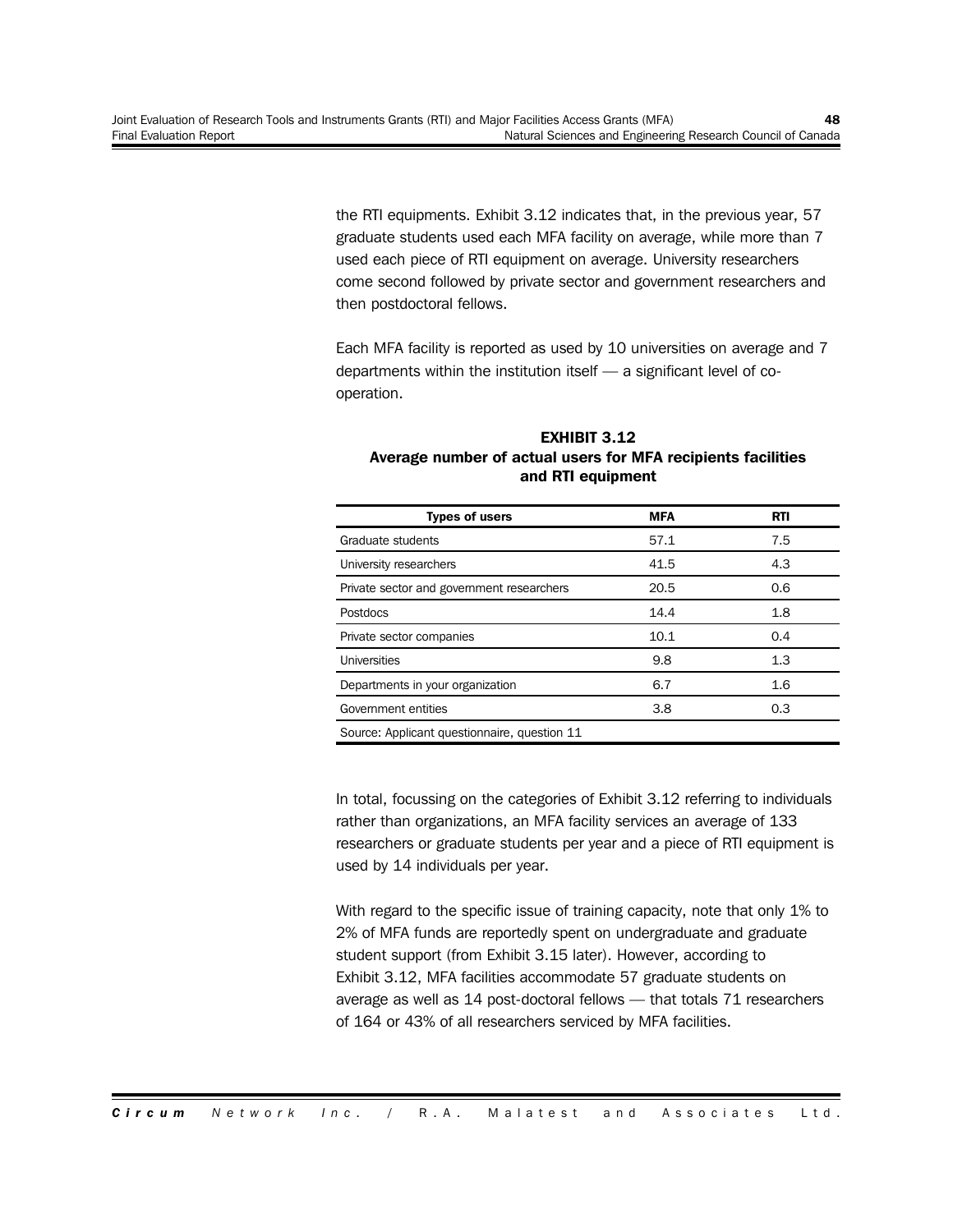#### *Conclusion: research productivity and training capacity*

The quality and the amount of research equipment is among the top tier of factors affecting research productivity and the quality of advanced training — along with the availability of graduate students and postdoctoral fellows. This reinforces the rationale for RTI action but also highlights the importance of other environmental conditions.

MFA action targets (operations and maintenance costs and the accessibility of research equipment) are among the second tier factors affecting research productivity and the quality of training. However, access to regional and national facilities located outside one's institution rates low overall in terms of impact on research productivity; this could be because of researchers not needing such access or because of a strong preference for locally owned equipment. This observation could lead to questioning the rationale for MFA support.

The data suggest that each MFA facility is used by 133 researchers, 10 universities and 7 departments within the university, yearly, on average. A piece of RTI equipment is used by 14 researchers and graduate students per year on average.

# *3.6 Issue 6, management of major facilities*

Issue number 6 reads as follows: *Have institutions managed the major research facilities, and the sharing of these facilities regionally and nationally, optimally? How interdisciplinary/multidisciplinary are the installations and their users?* Evidence can be brought to bear from the following sources: the survey of program applicants and key informant interviews. The evaluation study collected only limited information pertaining to this issue.

The MFA selection of projects for awards is based in part on facility management criteria. They are: effectiveness of the management structure, administration and allocation of access to the resource to different users (internal and external, from universities, government, or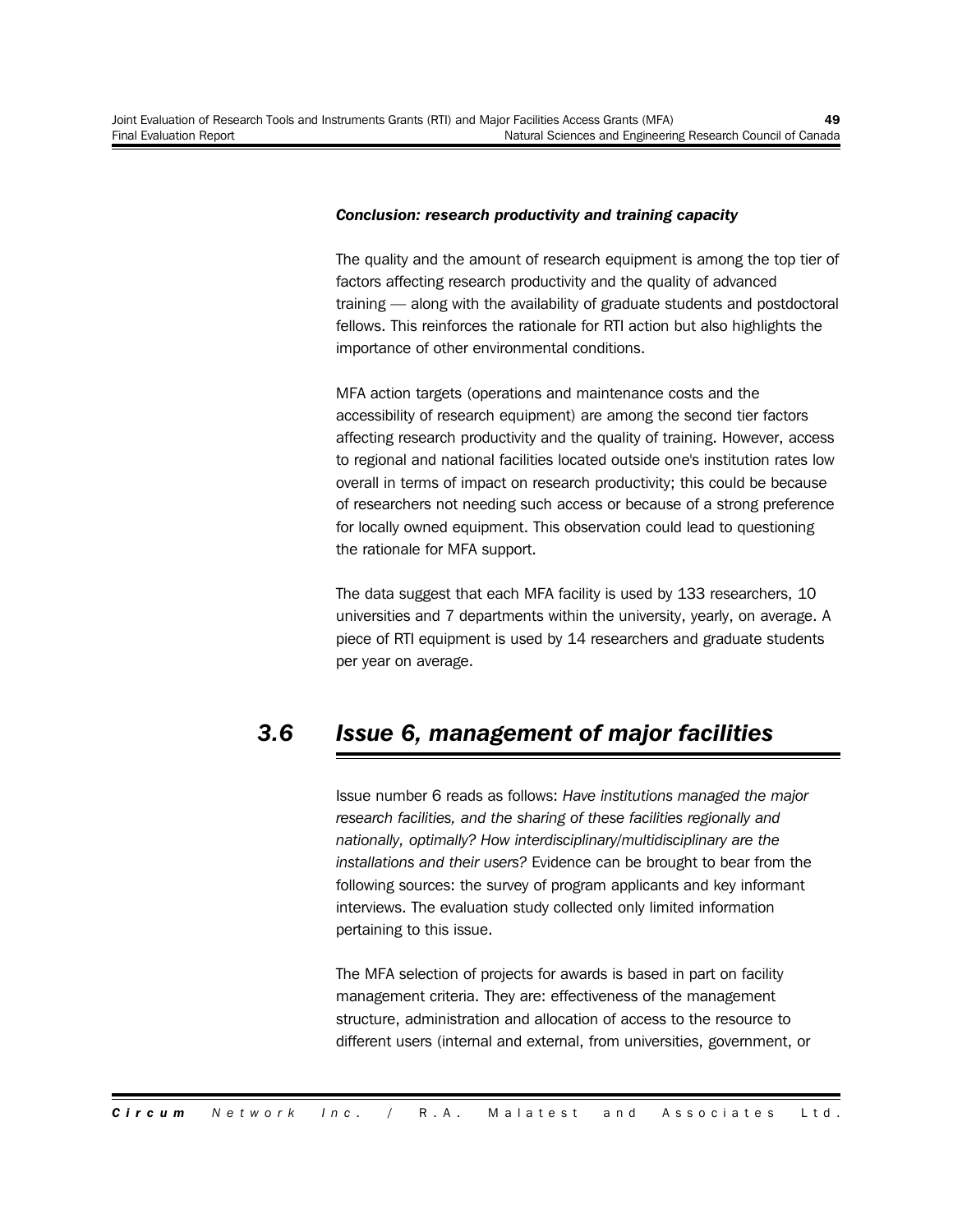industry), plan and budget for the maintenance and operation of the resource, and plan of the resource to keep abreast of scientific and technical advances, as well as to sustain well-coordinated and leading-edge research activities.

Generally, the management of regional and national facilities by MFA was well rated by key informants. Some informants noted that formal management systems are employed and free researchers from timeconsuming administrative tasks.

Measures have been implemented to ease access to facilities. Other measures that were frequently mentioned were frequent meetings, announcements and the Internet. Few informants had concerns about accessibility, but some thought that there needed to be more promotion or that equipment could be more accessible. Exhibit 3.12 indicates that MFA facilities service a variety of types of users from various horizons (universities, private sector, government).

Based on responses from successful MFA applicants, we established that users of MFA facilities are as likely to be from physical sciences and from life sciences (Exhibit 3.13). Earth sciences and engineering are also almost equally present, followed by "other" fields and mathematics.

| <b>Disciplines</b>                                                                                                              | % of users |
|---------------------------------------------------------------------------------------------------------------------------------|------------|
| Physical sciences                                                                                                               | 26%        |
| Life sciences                                                                                                                   | 26%        |
| Earth sciences                                                                                                                  | 18%        |
| Engineering                                                                                                                     | 15%        |
| Multidisciplinary and other disciplines                                                                                         | 11%        |
| Mathematics and computer sciences                                                                                               | 4%         |
| Source: Applicant questionnaire, data for MFA recipients only, question 12; $n = 81$ ; the<br>figures are standardized to 100%. |            |

#### **EXHIBIT 3.13 • Distribution of MFA users by discipline**

One very limited indicator of the quality of MFA facility management is the proportion of O&M expenditures that is financed via user fees; it has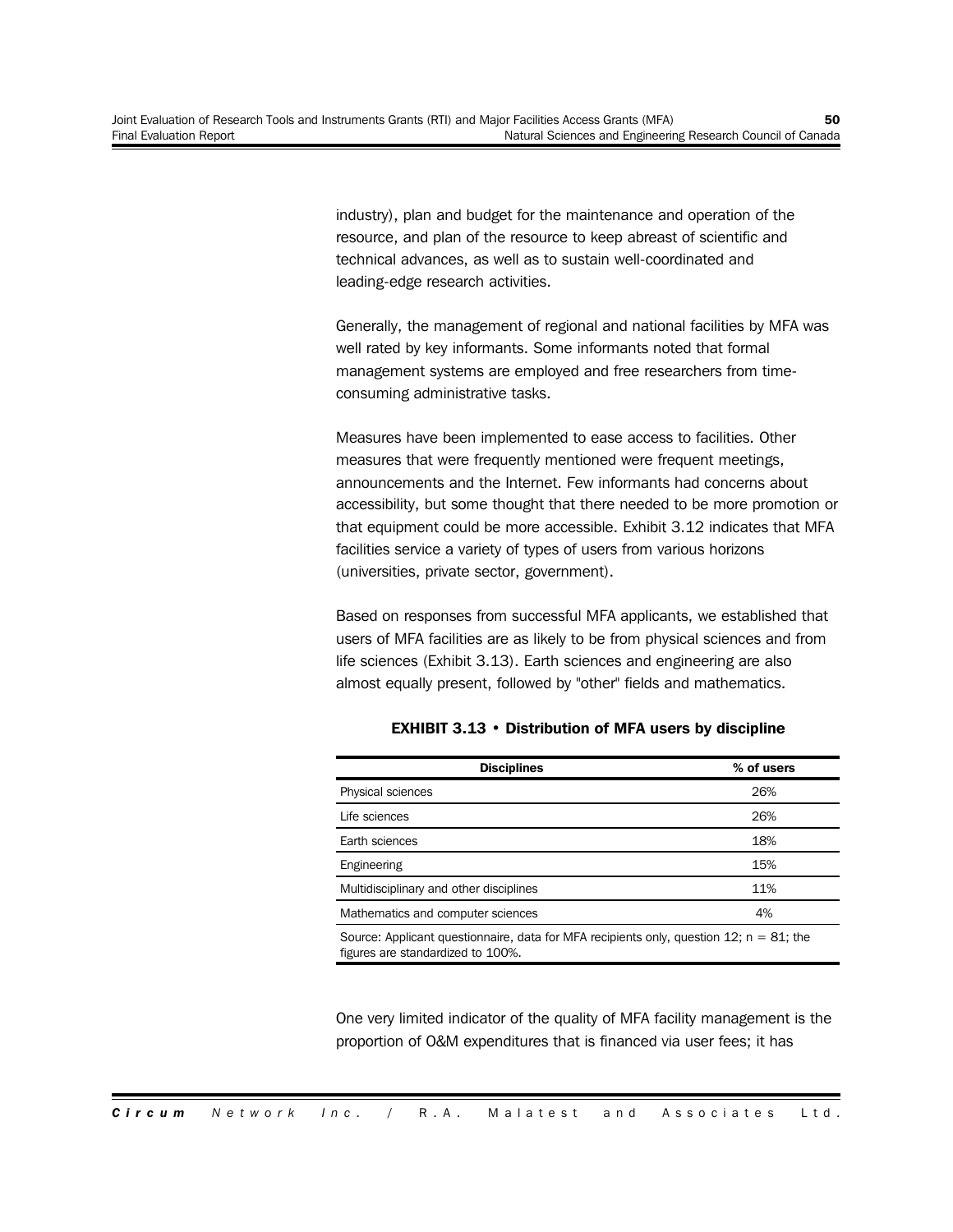limited value because reliance on user fees depends upon much more than the quality of facility management. It currently stands at 21% (Exhibit 3.5). Unfortunately, no comparative data are available to provide context to this information. According to facility managers, 40% of the users' fees are paid by users housed within the facility (Exhibit 3.14) and an additional 27%, by other users from universities.

#### **EXHIBIT 3.14 • Distribution of MFA user fees by source**

| <b>Sources</b>                                                                                                                  | % of user fee revenues |
|---------------------------------------------------------------------------------------------------------------------------------|------------------------|
| Users from within your facility                                                                                                 | 40%                    |
| External users from universities                                                                                                | 27%                    |
| External users from the private sector                                                                                          | 18%                    |
| External users from government                                                                                                  | 7%                     |
| Other                                                                                                                           | 8%                     |
| Source: Applicant questionnaire, data for MFA recipients only, question 20; $n = 74$ ; the<br>figures are standardized to 100%. |                        |

As seen in the previous section, MFA facilities service a significant number of researchers and graduate students — an average of 133 per year, per facility.

*Use of MFA funds*. Form 300 data were used to profile the utilization made of MFA funds. This analysis was limited by the availability of data: Statement of Account data for the fiscal year 2005-2006 were not available at the time of this analysis; data from fiscal years 2003-2004 and 2004-2005 were used. The 2004-2005 expenditures were concentrated on salaries (65%) and materials (26%) (Exhibit 3.15).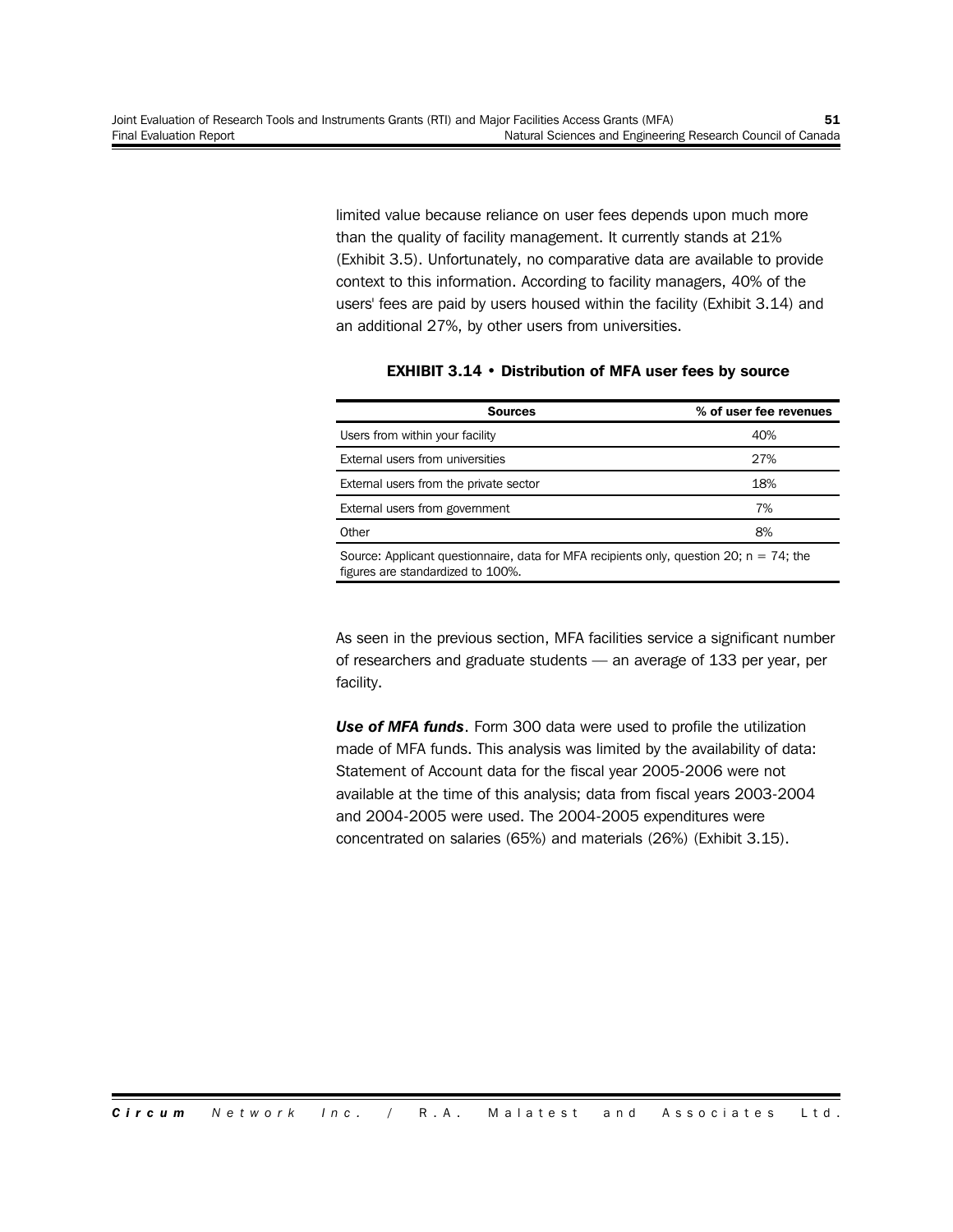|                                              | 2003-2004 | 2004-2005 |
|----------------------------------------------|-----------|-----------|
| Undergraduate Students                       | 0.5%      | 0.5%      |
| Master's/Doctoral Students                   | 0.3%      | 0.3%      |
| Postdoctoral Fellows                         | 1.1%      | 0.4%      |
| <b>Salaries</b>                              | 70.2%     | 64.7%     |
| Equipment                                    | 3.6%      | 5.3%      |
| <b>Materials</b>                             | 22.7%     | 26.4%     |
| Travel                                       | 1.7%      | 2.4%      |
| Total                                        | 100.0%    | 100.0%    |
| Source: NSERC administrative data, Form 300. |           |           |

**EXHIBIT 3.15 MFA expenditures according to Statements of Account**

Exhibit 3.15 indicates that about one quarter of the MFA funds are devoted to "materials" and, therefore, likely to work toward the third management criterion (plan and budget for the maintenance and operation of the resource).

The same exhibit documents that about 2% of MFA funds are devoted to travel expenses, showing that this is not a priority in most MFA facilities or that methods other than travelling are used toward that goal. Performance of MFA facilities with regard to keeping abreast of scientific and technical advances was not brought forward by key informants — as if this were not forefront in the thinking of key informants about MFA.

#### *Conclusion: management of major facilities*

The data assembled here does not raise significant issues with the management of MFA facilities, nor does it supply clear evidence of outstanding performance (because indicators of such are not easily found).

MFA facilities appear to open their doors to researchers from a variety of disciplines and origins (universities, private sector, government). They collect about one fifth of their revenues from users. They devote most of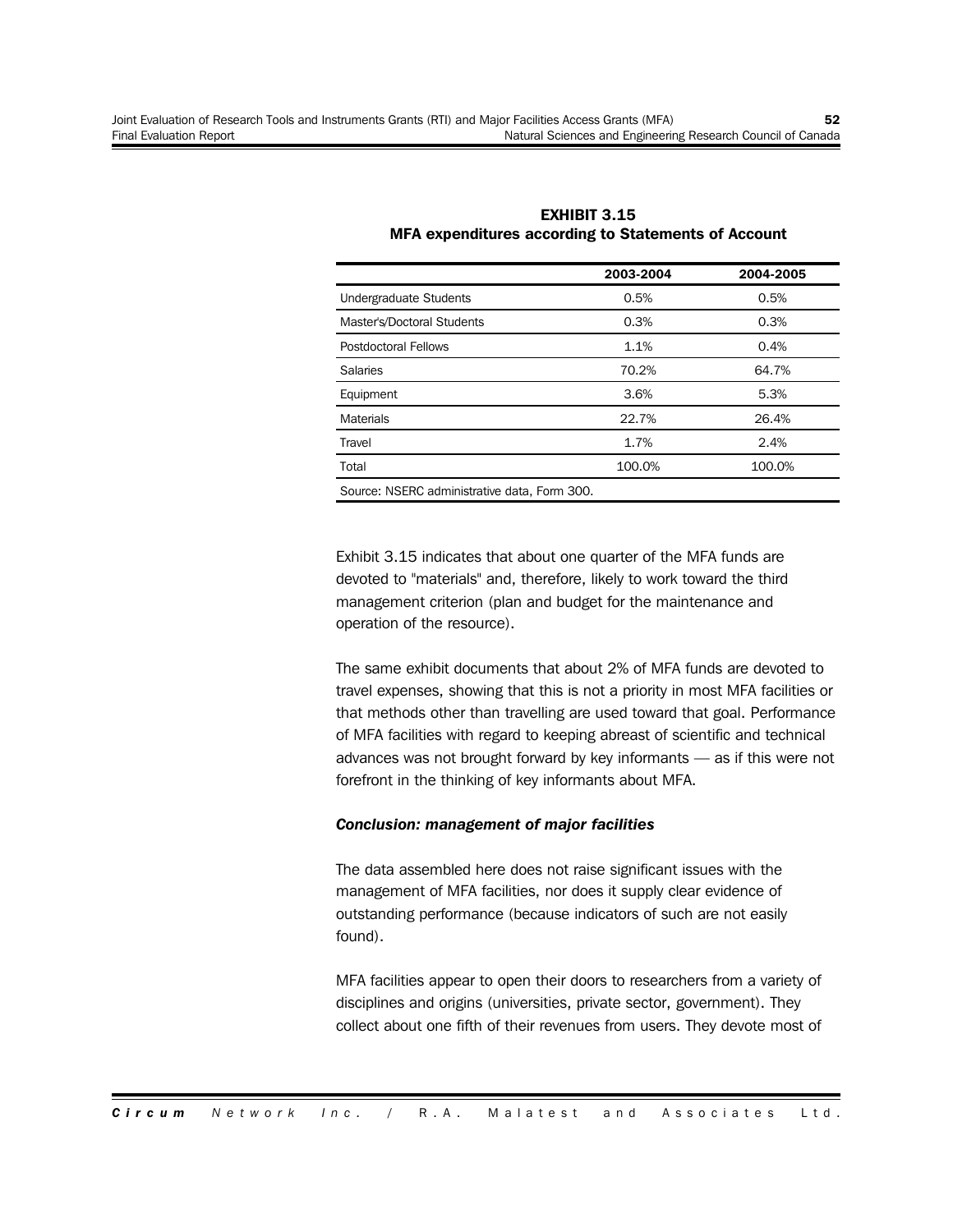their funds to salaries, then to materials, which is consistent with the management criteria which are set for them.

# *3.7 Issue 7, RTI 2-RTI 3 moratorium*

Issue number 7 reads as follows: *What has been the impact of the RTI 2-3 moratorium on the state of a) equipment b) research productivity? c) training of HQP? What are the ways of coping without the requested equipment or facilities? What is the effect of not being funded?* Evidence can be brought to bear from the following sources: the survey of department heads, the survey of program applicants and key informant interviews.

RTI grant applications are divided into three categories according to the total cost of the equipment. The three categories are:

- RTI 1: \$7,001 to \$150,000
- RTI 2: \$150,001 to \$325,000
- RTI 3: more than \$325,000

A moratorium on Categories 2 and 3 has been in effect since the inception of the program in 2003. $^1$  The moratorium does not apply to applications in subatomic physics. The evaluation issue is: what have been the effects of the moratorium?

Almost two department heads in three (62%) indicated that their department had needed to acquire equipment worth more than \$150,000 over the previous three years and half of them (52% of the 62% above) did in fact acquire some of this equipment, mainly using CFI funds and provincial government funds (totalling 65% of the sources mentioned) (Exhibit 3.16). This has left about one third of departments (62% x 48% = 30%) in need of such equipment without funding to acquire any of them.

1 However, since 2004, NSERC has accepted applications under Category 1 for equipment that costs up to \$250,000 (before tax, shipping and handling) as long as the applicant is able to secure funding from other sources to bring the amount requested from NSERC to \$150,000 or less.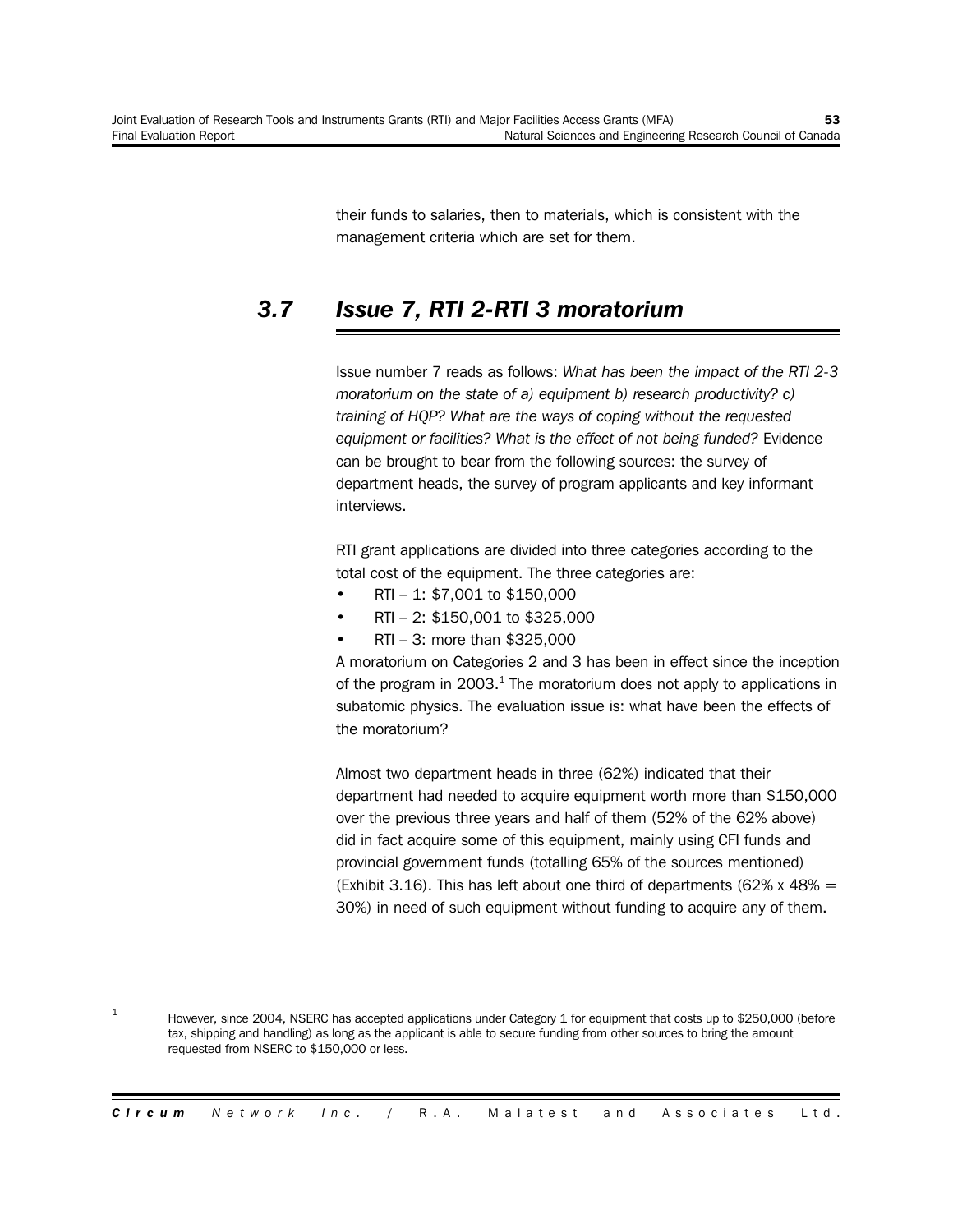|                                                                                        | <b>According to</b><br>department heads | According to<br>applicants |
|----------------------------------------------------------------------------------------|-----------------------------------------|----------------------------|
| % who needed to acquire equipment worth<br>more than $$150,000^1$                      | 62%                                     | 37%                        |
| % who made at least some of the<br>purchases among those who had the need <sup>2</sup> | 52%                                     | 40%                        |
| Sources of funding for these purchases <sup>3</sup> :                                  |                                         |                            |
| <b>NSERC</b>                                                                           | 4%                                      | 6%                         |
| CFI funds                                                                              | 44%                                     | 40%                        |
| Other federal gov. funds                                                               | 6%                                      | 6%                         |
| Provincial gov. funds                                                                  | 21%                                     | 25%                        |
| University funds                                                                       | 11%                                     | 10%                        |
| Industry funds                                                                         | 7%                                      | 9%                         |
| Private foundation funds                                                               | 2%                                      | 1%                         |
| User fees                                                                              | 2%                                      | 0%                         |
| Other                                                                                  | 2%                                      | 2%                         |

#### **EXHIBIT 3.16 ! Effects of moratorium**

 $1$  Department head questionnaire, question 22 (n=256); RTI applicant questionnaire, questions  $23(n=1545)$ 

<sup>2</sup> Department head questionnaire, question  $25$  (n=158); RTI applicant questionnaire, questions 23 (n=580)

 $3$  Department head questionnaire, question 27 (n=83); RTI applicant questionnaire, questions 28 (n=226); the figures are standardized to 100%

It is possible to get a sense of the effect of the moratorium on departments unable to acquire major equipment they considered they needed by contrasting the current (self-defined) state of their laboratories (Exhibit 3.17). A majority (60%) of departments which were able to make major purchased in the past three years self-classified as owning laboratory equipment adequate for cutting-edge research, while one-third fewer (40%) did so among departments which were unable to acquire major equipment in the past three years. These data could suggest that 20% of departments which could not make major purchased in the past three years slipped away from being able to carry out cutting-edge research. That translates to 6% of all departments (20% x 30%).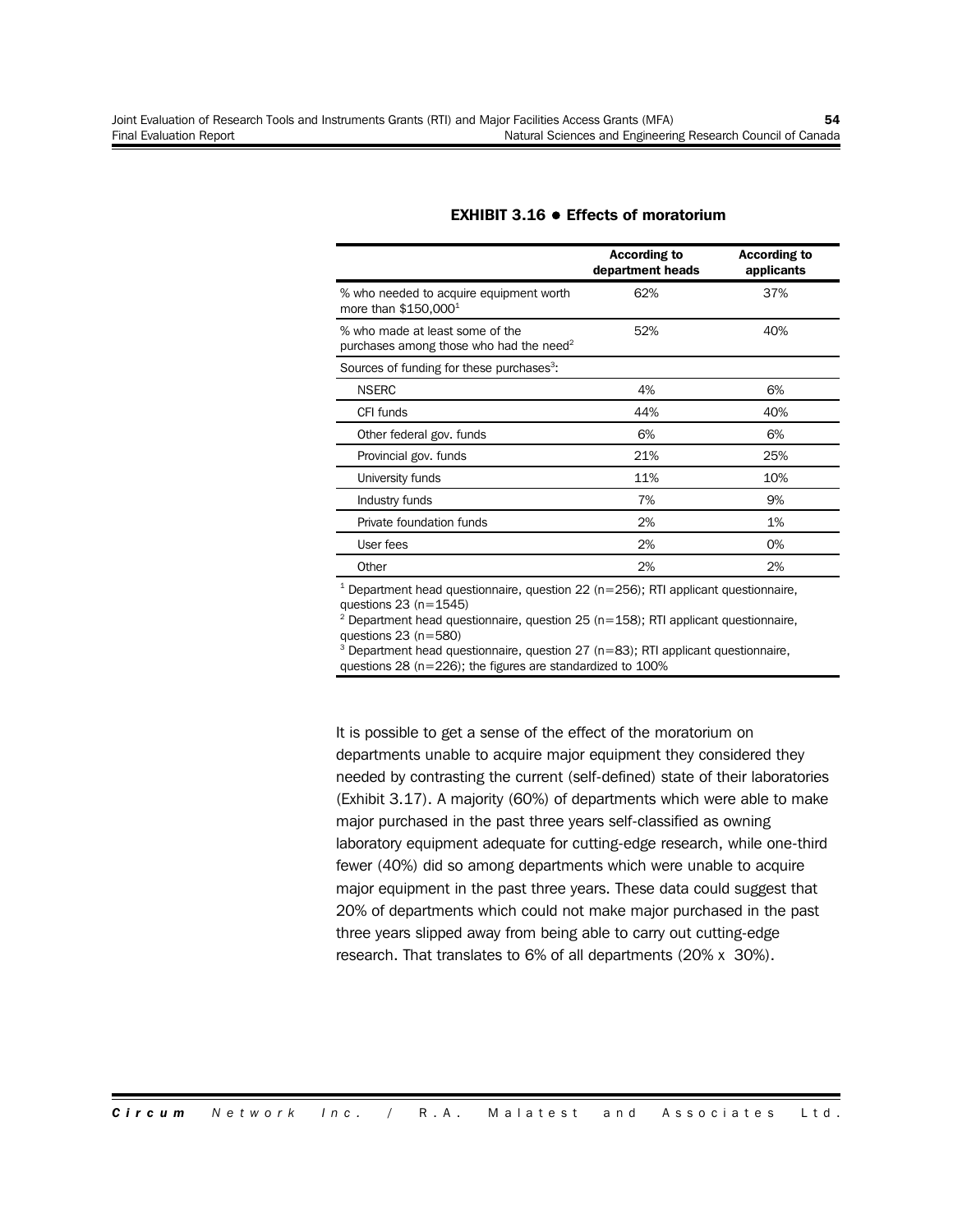|                                                          | Need for equipment worth more than \$150,000, in the last 3<br>vears $2$ |                                                           |                                                               |  |
|----------------------------------------------------------|--------------------------------------------------------------------------|-----------------------------------------------------------|---------------------------------------------------------------|--|
| <b>Overall quality of</b><br>research<br>equipment $1$   | No need to acquire<br>such equipment                                     | Have had such<br>need and have<br>made the<br>acquisition | Have had such<br>need and have not<br>made the<br>acquisition |  |
| Adequate for cutting-<br>edge research                   | 34%                                                                      | 60%                                                       | 40%                                                           |  |
| Adequate for simple<br>research applications             | 52%                                                                      | 34%                                                       | 51%                                                           |  |
| Insufficient even for<br>simple research<br>applications | 15%                                                                      | 6%                                                        | 9%                                                            |  |
| n                                                        | 76                                                                       | 81                                                        | 71                                                            |  |

#### **EXHIBIT 3.17 Overall quality of equipment according to need for major equipment**

<sup>1</sup> Department head questionnaire, question 9.

<sup>2</sup> Department head questionnaire, questions 22 and 25.

Asked what the effect of the moratorium had been on their department in terms of the quality of research equipment, research productivity and the quality of training of graduate students and postdoctoral fellows, department heads settled on something less than "somewhat negative" in fact, about half way between "somewhat negative" and "no effect" (Exhibit 3.18). Differences in perceived impact of the moratorium by university size did not reach statistical significance. Overall though, physical sciences departments seem to have suffered most from the moratorium (in particular, analytical-physical chemistry, inorganic chemistry and biochemistry as well as civil, structural and environmental engineering) and math and computer sciences, least.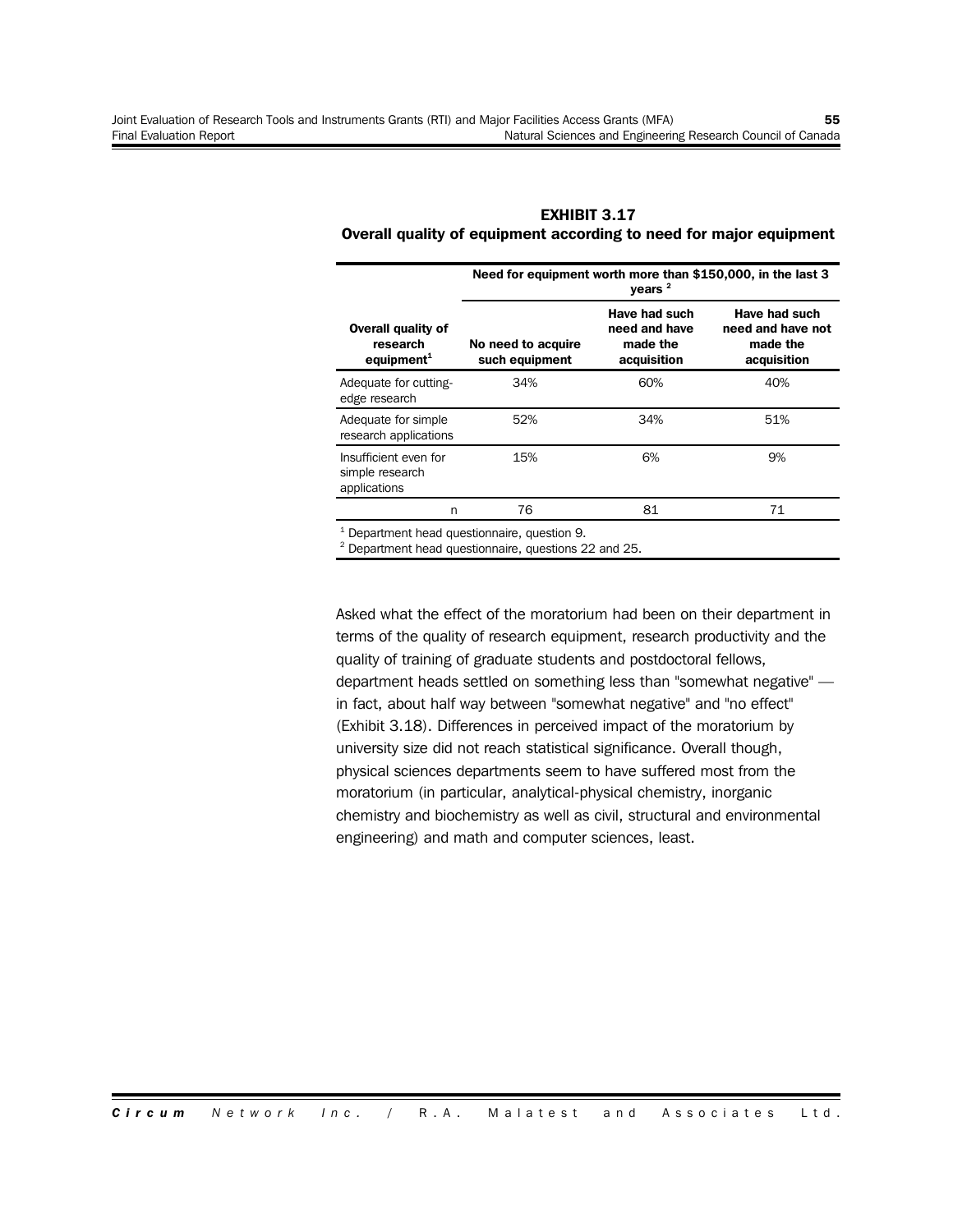#### **EXHIBIT 3.18 ! Effects of moratorium on departments**

| Effect of the moratorium <sup>1</sup>                         | According to<br>department<br>heads | According to<br>applicants |
|---------------------------------------------------------------|-------------------------------------|----------------------------|
| On the quality of research equipment                          | $-29^{2}$                           | $-18^{3}$                  |
| On research productivity                                      | $-24^{4}$                           | $-16^5$                    |
| On the quality of training for graduate students and postdocs | $-264$                              | $-18^{5}$                  |
|                                                               |                                     |                            |

 $1$  Department head questionnaire, question 28 (n=256); RTI applicant questionnaire, questions 29 (n=1545); averages based on responses coded -100 for "very negative impact" to 100 for "very positive impact".

 $2$  Less of an impact in math and computer sciences.

 $3$  Less of an impact in math and computer sciences but more of an impact in physical sciences - particularly in analytical-physical chemistry, inorganic chemistry and biochemistry as well as civil, structural and environmental engineering.

<sup>4</sup> Less of an impact in math and computer sciences but more of an impact in physical sciences.

<sup>5</sup> Less of an impact in math and computer sciences but more of an impact in physical sciences — particularly in analytical-physical chemistry and inorganic chemistry and biochemistry.

Individual researchers were less likely than whole departments to have needed equipment worth in excess of \$150,000 (37%) but they were also less likely to have been able to acquire some without RTI assistance (40%). Individual researchers' assessment of the impacts of the moratorium were somewhat less negative than that of department heads. Variations by university size and discipline were the same for researchers as in the case of department heads.

According to key informants, impacts of the moratorium revolve around two issues. First, existing equipment in mid-range price was said to be out of date or inaccessible due to the moratorium. Second, researchers not benefiting from CFI funding appear to suffer more than other from the moratorium.

When they indicated that the moratorium exerted impacts on research productivity, key informants focused on lower research activity or a delay due to searching for other funding. A minority of key informants were of the view that such effect of the moratorium was minimal though.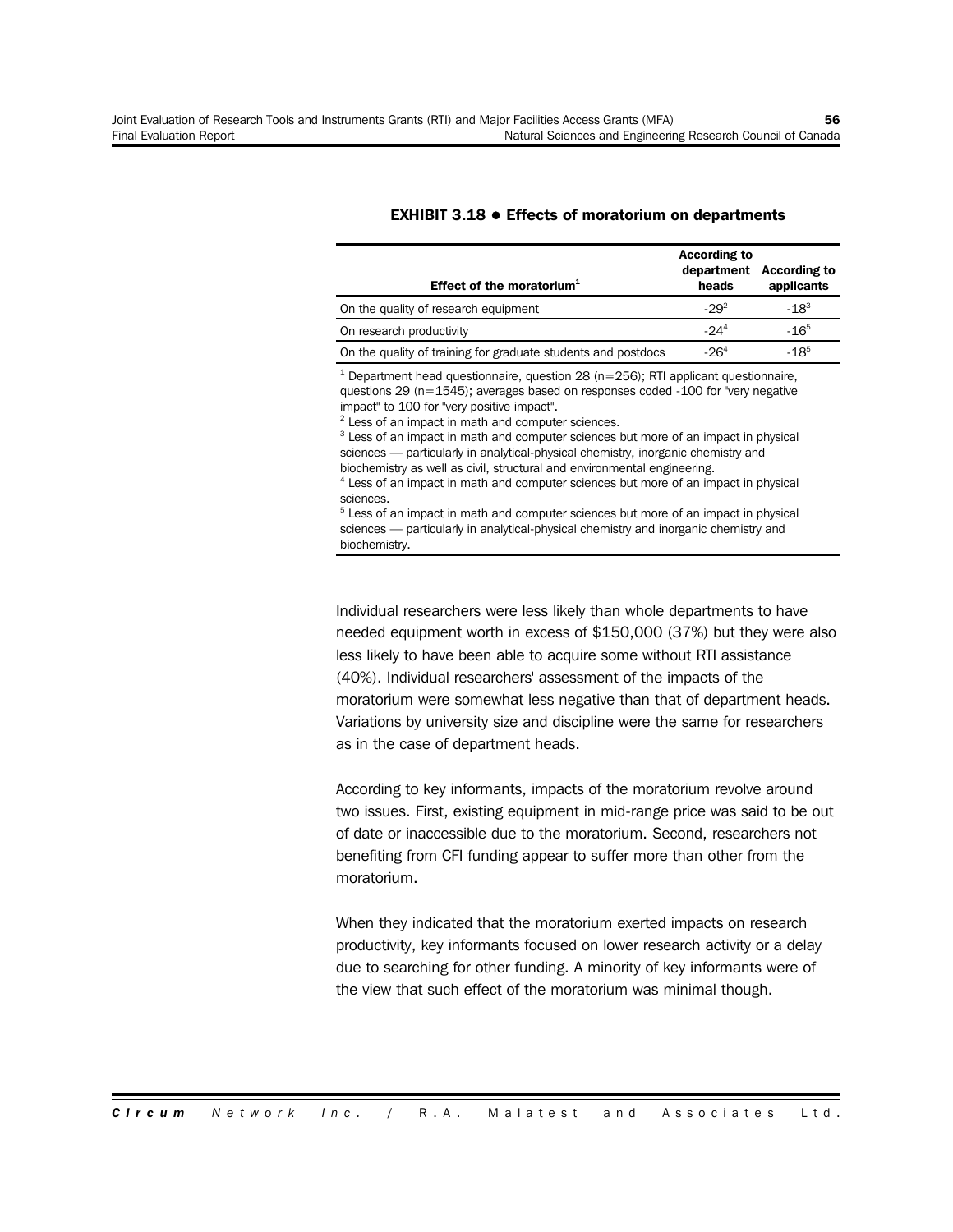A majority of informants indicated that training of HQP is generally unaffected by the moratorium. Minority views included that the moratorium led to a lack of modern facilities and to a need to find equipment at other institutions — two situations which were thought to affect the training of HQP.

In 2003, RTI program management conveyed<sup>1</sup> concerns from the natural science and engineering community in the following terms:

The scientific and engineering communities, in their various interactions with NSERC staff have indicated that they see a role for NSERC's RTI 2-3 programs for new emerging areas that are not directly linked to the institution's strategic plan, and for those needs where 60% in matching funds cannot be found. This concern is often raised by researchers or administrators in Eastern Canada. Also, another concern often raised is the difficulties linked with CFI's application process and with institutions to which they apply to get the matching funds. The Physics and Chemistry Grant Selection Committees specifically asked that NSERC re-instate the programs.

1 Note from the Director, Physical and Mathematical Sciences, to the Committee on Research Grants dated April 11, 2003.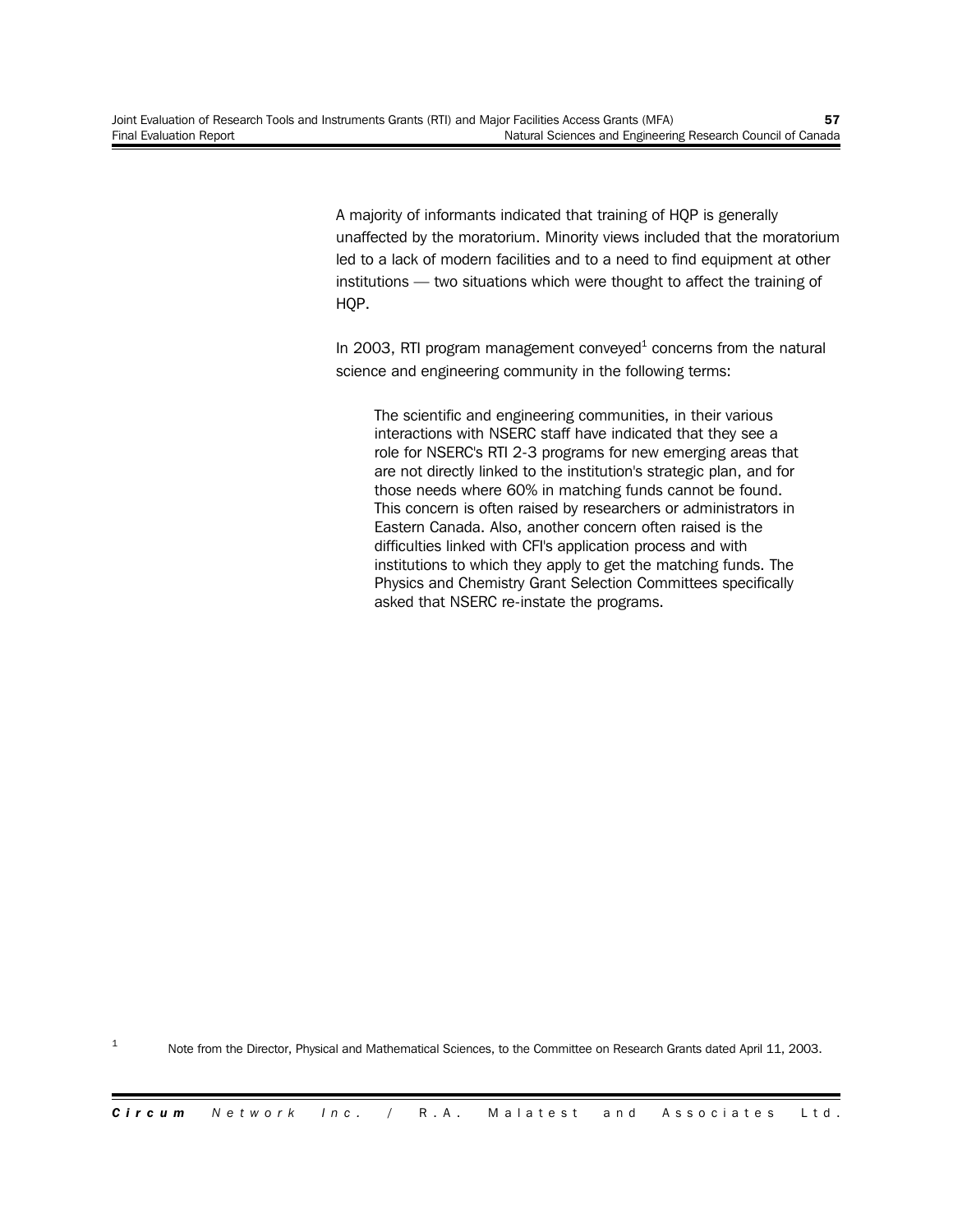#### *Conclusion: RTI-2 and RTI-3 moratoriums*

It is clear that the RTI-2/RTI-3 moratorium has made it more difficult for researchers to obtain funding for mid-range to expensive pieces of equipment. The effect has not been catastrophic, however, as it has been compensated in part by the use of CFI funds; physical science's departments (where the effects of the moratorium have been felt more intensely) may be an exception to this conclusion. Still, one third of the departments were left in need of equipment without funding to acquire any of them. Also, where laboratories have been unable to acquire major equipment they considered they needed, it is possible that their ability to conduct cutting-edge research has been impaired. Moreover, the latest round of CFI competition has reportedly been more fierce than previous ones, with more applications turned down; it appears to become more difficult than before to access CFI funds.

The moratorium allowed NSERC to concentrate its research equipment purchase funds on RTI-1 level grants; lifting the RTI-2/RTI-3 moratorium would presumably adversely affect the sums available for RTI-1, unless new funding is secured for more expensive equipment.

During the moratorium on RTI-2/RTI-3, a significant portion of the need for equipment worth more than \$150,000 was satisfied using CFI funds. This suggests that the reinstatement of RTI-2/RTI-3 would create a funding overlap between the programs of the two organizations. Of course, the situation will be totally different if CFI programs disappear once they reach their sunset clause.

## *3.8 Issue 8, program delivery*

Issue number 8 reads as follows: *What mechanisms are currently used by other organizations (both Canadian and foreign) to fund equipment and maintenance and operating costs for research facilities in science and engineering?* Evidence can be brought to bear from the international review of experiences in foreign countries.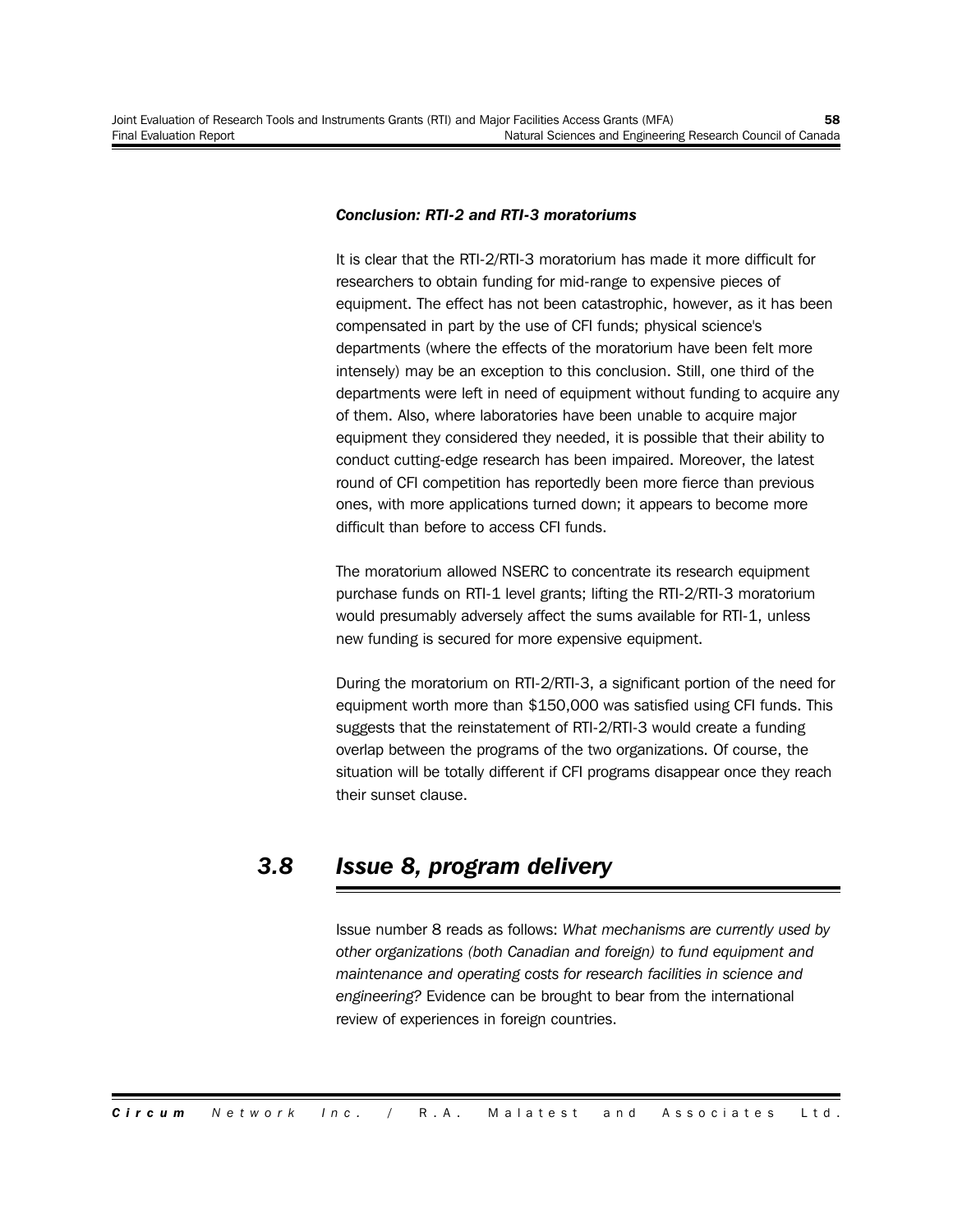A review of research equipment funding programs was conducted in seven countries: Australia, Germany, Korea, Netherlands, Sweden, United Kingdom and the United States. The next exhibit provides a summary of the observations made.

| <b>Aspect</b>             | <b>Observations in other countries</b>                                                                                                                                                                                                                                                                                                                                                                                                                                                                                                                                        | <b>Situation in Canada</b>                                                                                                                                                                                                                                                                                                                                                                                                                                                                                                                                                                                                                                                                                                                                                                         |  |
|---------------------------|-------------------------------------------------------------------------------------------------------------------------------------------------------------------------------------------------------------------------------------------------------------------------------------------------------------------------------------------------------------------------------------------------------------------------------------------------------------------------------------------------------------------------------------------------------------------------------|----------------------------------------------------------------------------------------------------------------------------------------------------------------------------------------------------------------------------------------------------------------------------------------------------------------------------------------------------------------------------------------------------------------------------------------------------------------------------------------------------------------------------------------------------------------------------------------------------------------------------------------------------------------------------------------------------------------------------------------------------------------------------------------------------|--|
| Funding<br>target         | Target individual researchers as much as universities.                                                                                                                                                                                                                                                                                                                                                                                                                                                                                                                        | RTI targets individual researchers, and MFA, facilities. CFI<br>targets universities.                                                                                                                                                                                                                                                                                                                                                                                                                                                                                                                                                                                                                                                                                                              |  |
| Funding<br>level          | Target mid-range to expensive equipment and, in most<br>cases, stay away from equipment worth less than<br>\$100,000, leaving such requirements to universities. It is<br>not possible to ascertain whether key informants reached<br>in each country and the country's agency Web site simply<br>did not mention programs aimed at lower-cost equipment<br>or if these programs really don't exist in these countries.                                                                                                                                                       | RTI funds acquisitions from \$7,000; there is a moratorium<br>on RTI funding of equipment worth more than \$150,000<br>(except in sub-atomic physics). CFI funds larger projects.                                                                                                                                                                                                                                                                                                                                                                                                                                                                                                                                                                                                                  |  |
| Breadth of<br>funding     | Emphasize infrastructure development in toto rather than<br>equipment purchases in a piecemeal fashion.                                                                                                                                                                                                                                                                                                                                                                                                                                                                       | RTI funds individual equipment purchases, while MFA deals<br>with the O&M needs of facilities. CFI funds complete<br>projects.                                                                                                                                                                                                                                                                                                                                                                                                                                                                                                                                                                                                                                                                     |  |
| Research<br>collaboration | Explicitly value researcher collaboration and the sharing of<br>infrastructures.                                                                                                                                                                                                                                                                                                                                                                                                                                                                                              | RTI does not raise the issue of collaboration and sharing of<br>equipment. RTI program applicants do not assign much<br>value to collaboration and sharing. MFA is built on the<br>premise of sharing facility services. CFI supports<br>infrastructures which are expected to be used by<br>researchers from various institutional origins.                                                                                                                                                                                                                                                                                                                                                                                                                                                       |  |
| Selection<br>criteria     | Peer review is the fundamental selection tool used in all<br>countries and programs. Sometimes, peer review is used<br>to rank applications rather than select them.                                                                                                                                                                                                                                                                                                                                                                                                          | Peer review is the key selection mechanism.                                                                                                                                                                                                                                                                                                                                                                                                                                                                                                                                                                                                                                                                                                                                                        |  |
| Selection<br>focus        | Focus selection on research quality. Of the programs with<br>available evaluation criteria, most show a clear concern for<br>the end results of the research based on the requirement<br>for long-term plans and objectives, broader impacts of the<br>research, social relevance, contribution to society or<br>government policy, advances in knowledge or contribution<br>to the national interest. A requirement for equipment or<br>infrastructure to be of a clear national interest was evident<br>in three countries' programs: Sweden, Netherlands and<br>Australia. | The review criteria for the RTI are: excellence of the<br>applicant(s); merit of the proposed research program(s);<br>need and urgency for the equipment, including availability<br>of and access to similar equipment; suitability of the<br>proposed equipment for the proposed research<br>program(s); and importance of the equipment for the<br>training of HQP.<br>In the case of MFA: uniqueness of the facility at the<br>regional or national level; need for access to the facility for<br>the research programs; merit of the research programs<br>that rely on access to the facility and excellence of the<br>user community; demonstrated need for support through<br>an MFA grant; management of the facility; contribution of<br>the facility to the training of HQP; and synergy. |  |
| Cost sharing              | Cost sharing requirements are rare.                                                                                                                                                                                                                                                                                                                                                                                                                                                                                                                                           | RTI has no cost-sharing requirements. MFA assumes that<br>the facility receives other funding. CFI has explicit cost-<br>sharing requirements. Cost-sharing appears to cause<br>disproportionate problems in Eastern Canada and among<br>small universities.                                                                                                                                                                                                                                                                                                                                                                                                                                                                                                                                       |  |

## **EXHIBIT 3.19 ! Comparison of RTI and MFA with program in other countries**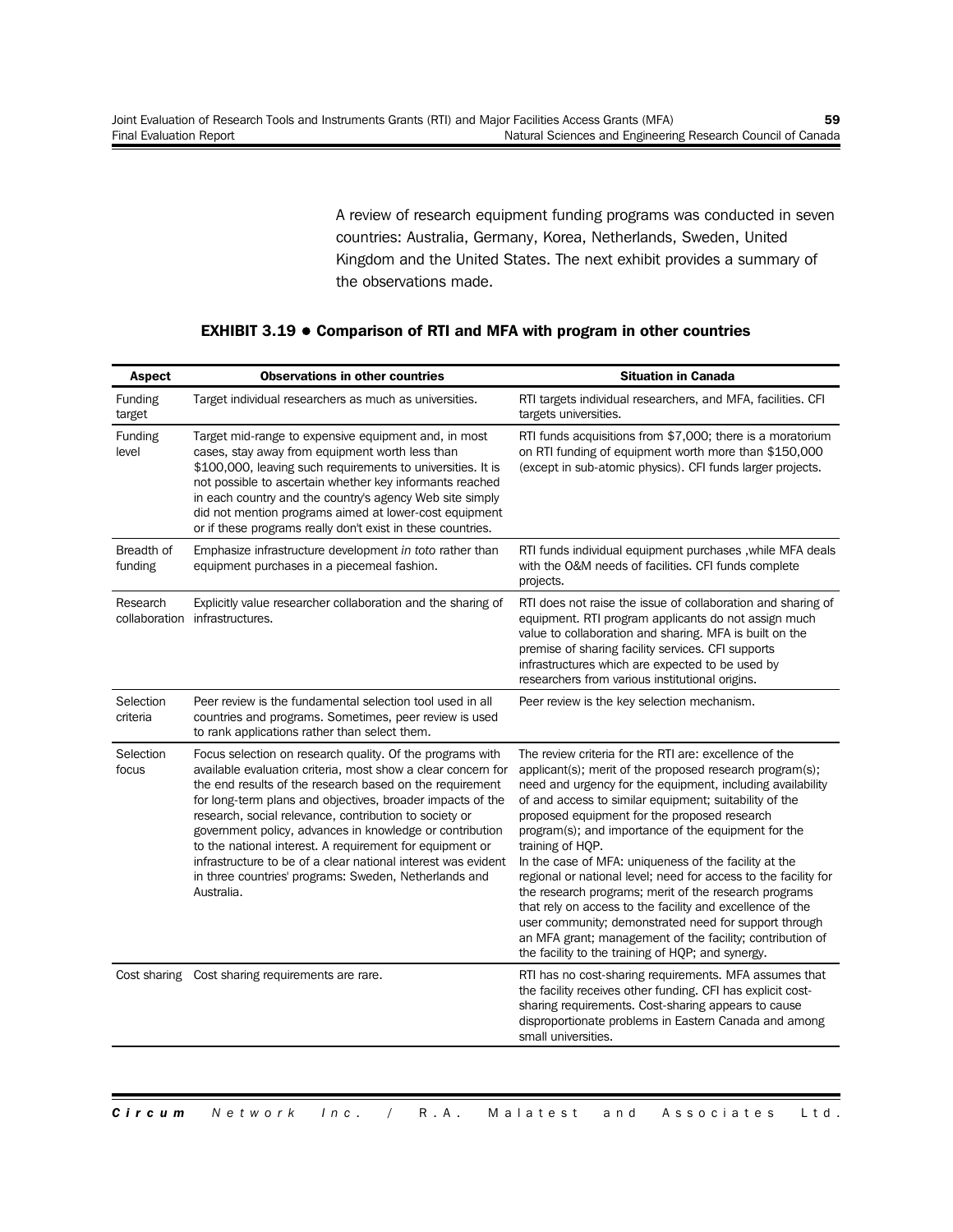#### **EXHIBIT 3.19 ! Comparison of RTI and MFA with program in other countries**

| Aspect    | Observations in other countries                                                            | <b>Situation in Canada</b>                                                                                                                                                |  |
|-----------|--------------------------------------------------------------------------------------------|---------------------------------------------------------------------------------------------------------------------------------------------------------------------------|--|
| 0&M costs | Often include provisions for operating and maintenance<br>costs of the equipment acquired. | RTI includes no provision for O&M costs. MFA offers<br>essentially O&M support. CFI adds 30% of the acquisition<br>cost to cover O&M for a period of three to five years. |  |

## *Conclusion: program delivery*

Foreign countries appear to have decided to assist larger infrastructures and to support them with acquisition funds as well as funds aimed at operating and maintaining the infrastructure. In comparison, RTI focuses on individual pieces of equipment, MFA specializes in O&M for large facilities and CFI supports strategic plans of universities with limited commitment for the long term. An emphasis on total project needs (observed abroad) may lead to a more coherent development of the research infrastructure.

## *3.9 Issue 9, selection process*

Issue number 9 reads as follows: *Are new or established researchers advantaged or disadvantaged by the current RTI selection process? Are new MFA applications or renewal applications advantaged or disadvantaged by the current selection process?* Evidence can be brought to bear from the following sources: the survey of department heads, the survey of program applicants and key informant interviews.

Individual researchers and department heads share common views on the RTI and MFA selection processes — although researchers tend to be somewhat more intense in their judgments. RTI is seen as favouring new researchers at about the same rate as it is seen favouring established researchers (Exhibit 3.20). Few individuals indicated that they saw RTI as favouring certain disciplines or certain types of equipment.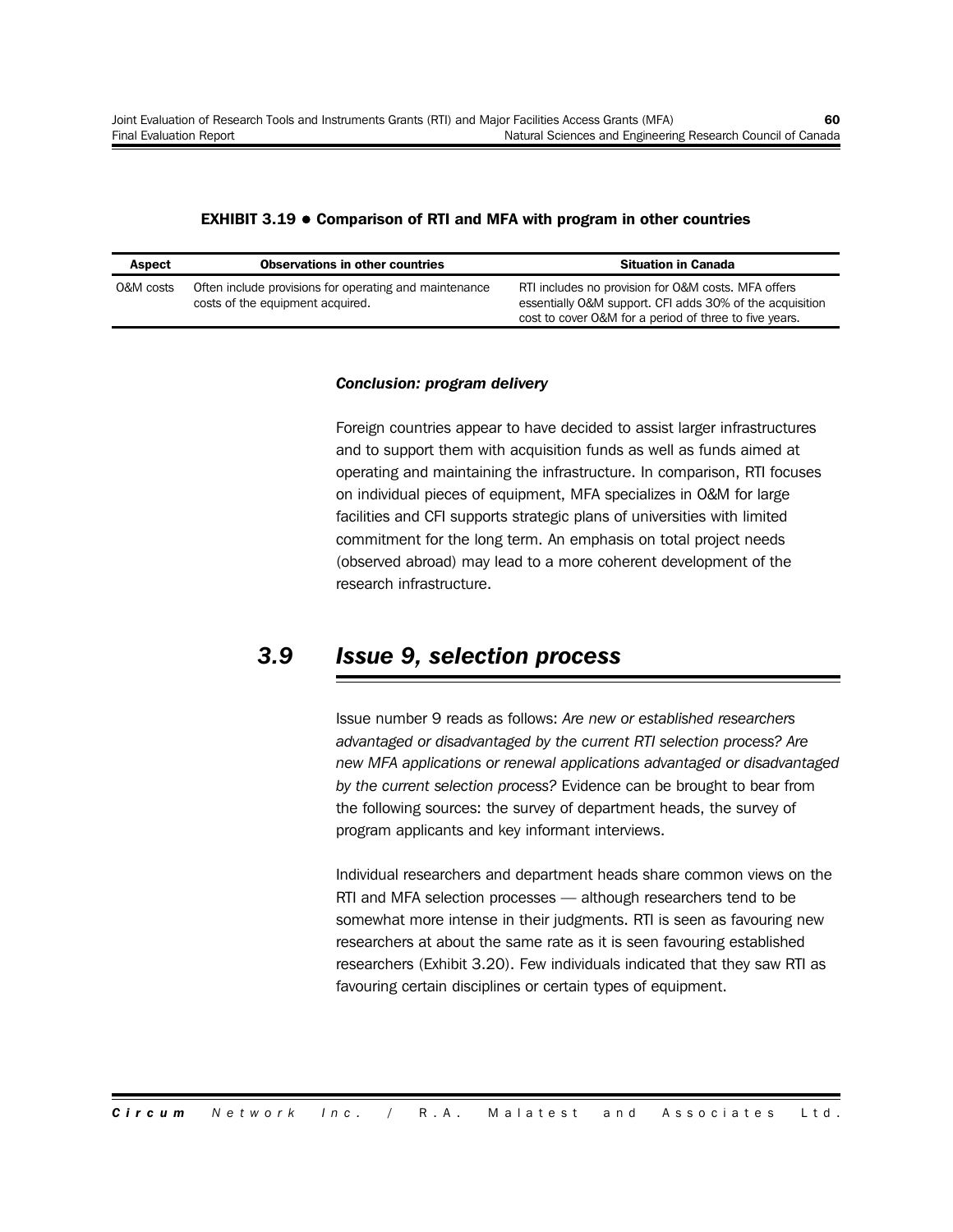Both groups support favour being given by RTI to new researchers and new applications, and they tend to think that disciplines and types of equipment should not be the subject of particular selection priority.

Regarding the MFA selection process, department heads and individual researchers perceive that the selection process favours established researchers, national facilities and regional facilities. The perceptions of individual researchers are much more intrenched than those of department heads in this regard, though. If they had their say, department heads and individual researchers would lean more toward new researchers, new applications and, particularly, small yet unique facilities in selecting MFA projects.

Physical sciences departments have a stronger perception than others that RTI favours new researchers, while engineering departments and small universities perceive a leaning toward established researchers. These same groups are also of the view that these emphases are appropriate.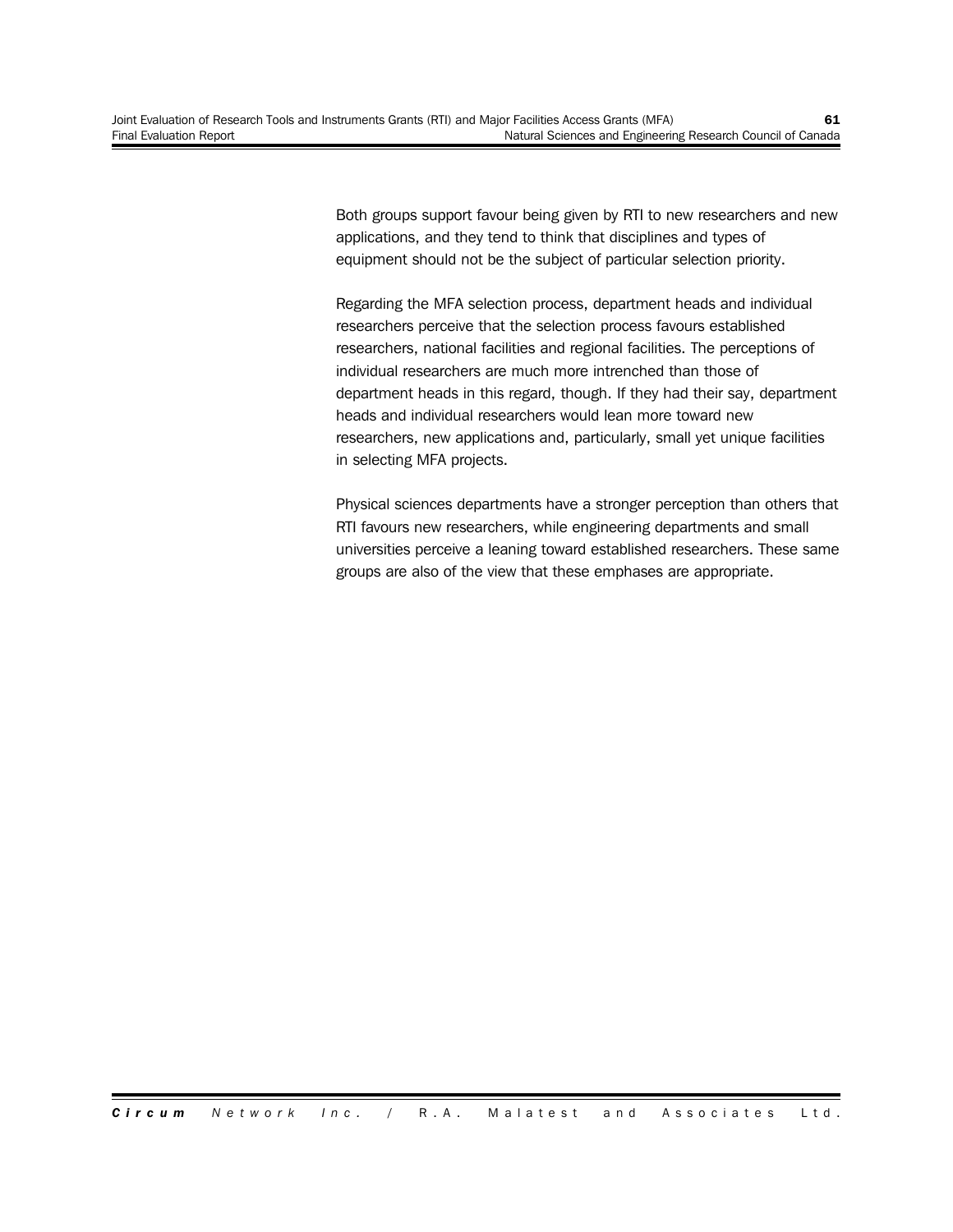|                             | <b>According to department</b><br>heads |                       | <b>According to applicants</b>    |                               |
|-----------------------------|-----------------------------------------|-----------------------|-----------------------------------|-------------------------------|
|                             | Currently<br>favours $1$                | Should<br>favour $^2$ | Currently<br>favours <sup>3</sup> | Should<br>favour <sup>4</sup> |
| RTI                         |                                         |                       |                                   |                               |
| new researchers             | 41%                                     | 63%                   | 44%                               | 61%                           |
| new applications            | 34%                                     | 51%                   | 30%                               | 49%                           |
| established researchers     | 39%                                     | 46%                   | 39%                               | 36%                           |
| renewal applications        | 21%                                     | 34%                   | 19%                               | 33%                           |
| certain disciplines         | 17%                                     | 12%                   | 15%                               | 13%                           |
| certain types of equipment  | 9%                                      | 9%                    | 12%                               | 16%                           |
| <b>MFA</b>                  |                                         |                       |                                   |                               |
| new researchers             | 9%                                      | 31%                   | 15%                               | 34%                           |
| new applications            | 9%                                      | 34%                   | 16%                               | 34%                           |
| established researchers     | 43%                                     | 46%                   | 57%                               | 57%                           |
| renewal applications        | 28%                                     | 36%                   | 54%                               | 63%                           |
| certain disciplines         | 9%                                      | 7%                    | 17%                               | 18%                           |
| regional facilities         | 31%                                     | 45%                   | 56%                               | 65%                           |
| national facilities         | 36%                                     | 35%                   | 68%                               | 67%                           |
| large facilities            | 34%                                     | 29%                   | 60%                               | 48%                           |
| small yet unique facilities | 12%                                     | 43%                   | 28%                               | 69%                           |

## **EXHIBIT 3.20 ! Views on the selection process**

Note: Entries are percentages indicating that the program does/should moderately or strongly favour; percentages include "Don't know" answers and are thus representative of the entire populations.

 $1$  Refers to the program currently favouring; Department head questionnaire, questions 29 and 31 (n=256)

 $2$  The program should favour; Department head questionnaire, questions 30 and 32  $(n=256)$ 

<sup>3</sup> Refers to the program currently favouring; Applicant questionnaire, question 30 (RTI n=1545, MFA n=119)

<sup>4</sup> The program should favour; Applicant questionnaire, question 31 (RTI n=1545, MFA  $n=119$ 

A large group of key informants believed that larger, well-funded institutions are more advantaged due to the design or delivery of RTI and MFA. They believed that smaller, newer and more remote universities have more difficulty obtaining funding from RTI and MFA. "The MFA disadvantages smaller facilities because they do not have the same concentration of research infrastructure as larger universities. Unless,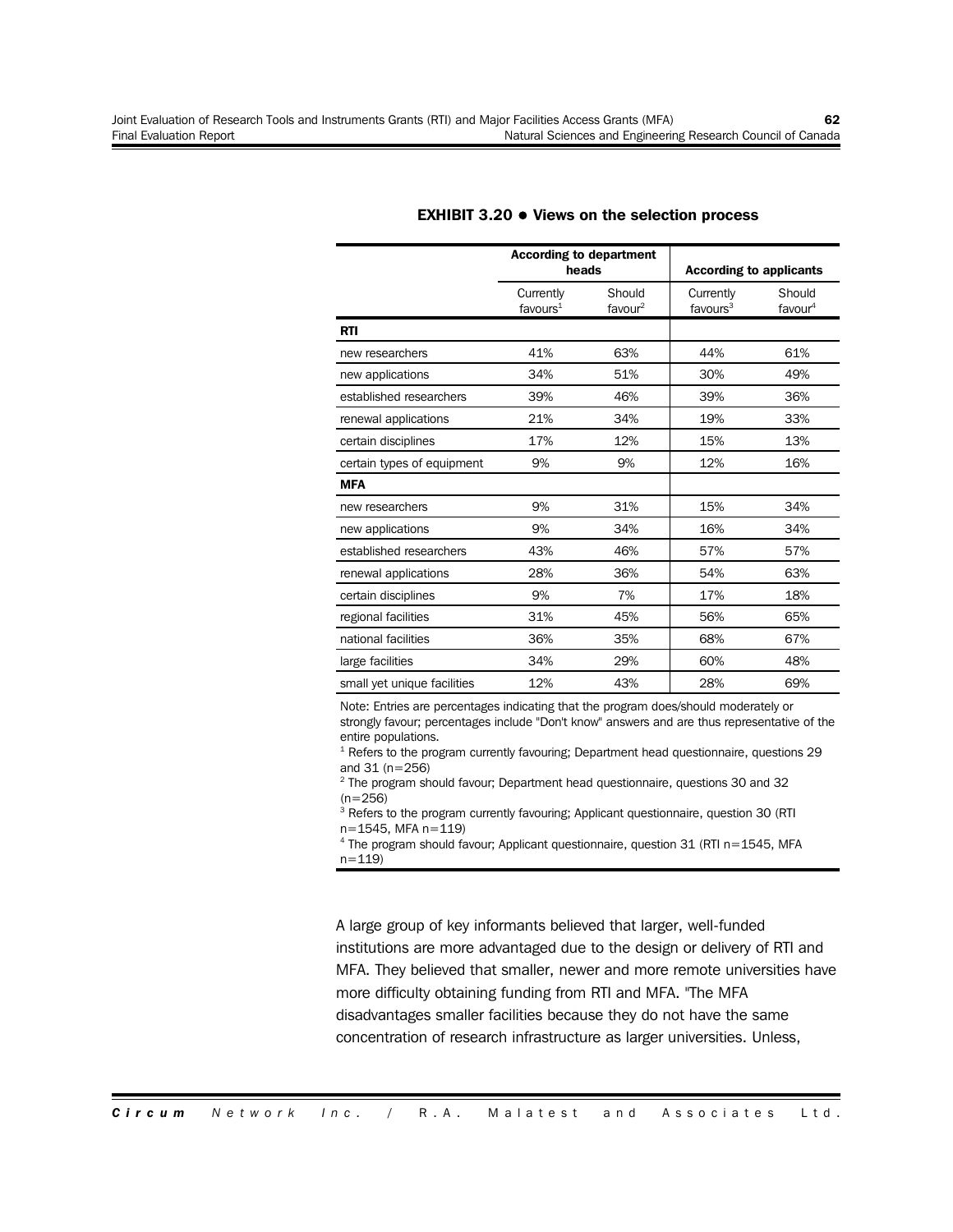smaller institutions have an established centre or facilities then they are less likely to receive MFA funding." indicated one key informant.

The RTI program was also criticized for being better suited for larger institutions; the reasoning was that NSERC would not view research supported by smaller institutions as "major" research.

When asked about strengths and weaknesses of RTI and MFA in general, the most frequent comment was that the programs have limited funding or lack funding. With respect to MFA in particular, several informants stated that it was essential to facilities and encouraged collaboration between researchers.

When asked about the impact of the need for the facilities to possess a regional or national attraction, informants most often commented that there is more of an international focus than a regional or national one in facilities and the MFA may not necessarily recognize this.

Comments made by informants with regards to the advantages or disadvantages to researchers, programmes or disciplines due to the design or delivery of the programs were varied. The most commonly mentioned opinion was that funding or support is given to established, larger institutions. However, just as many held the opinion that there were no disadvantages or advantages. Another commonly mentioned disadvantage was that disciplines that are not as well established do not receive enough funding or equipment; as many informants also mentioned that the programs advantaged mature disciplines requiring more expensive equipment.

The general views of key informants regarding small institutions being disadvantaged in the RTI selection process appear supported by data on success rates and funding rates. Between 2001 and 2006, small universities have had a success rate of 28% in RTI applications compared to 37% for medium-size universities and 40% for large universities. Their funding rate for the same period was 22% compared to 32% and 34% for the medium-size and large universities. These differences are statistically significant, while those between medium-size universities and large universities are not, which singles out small universities as the most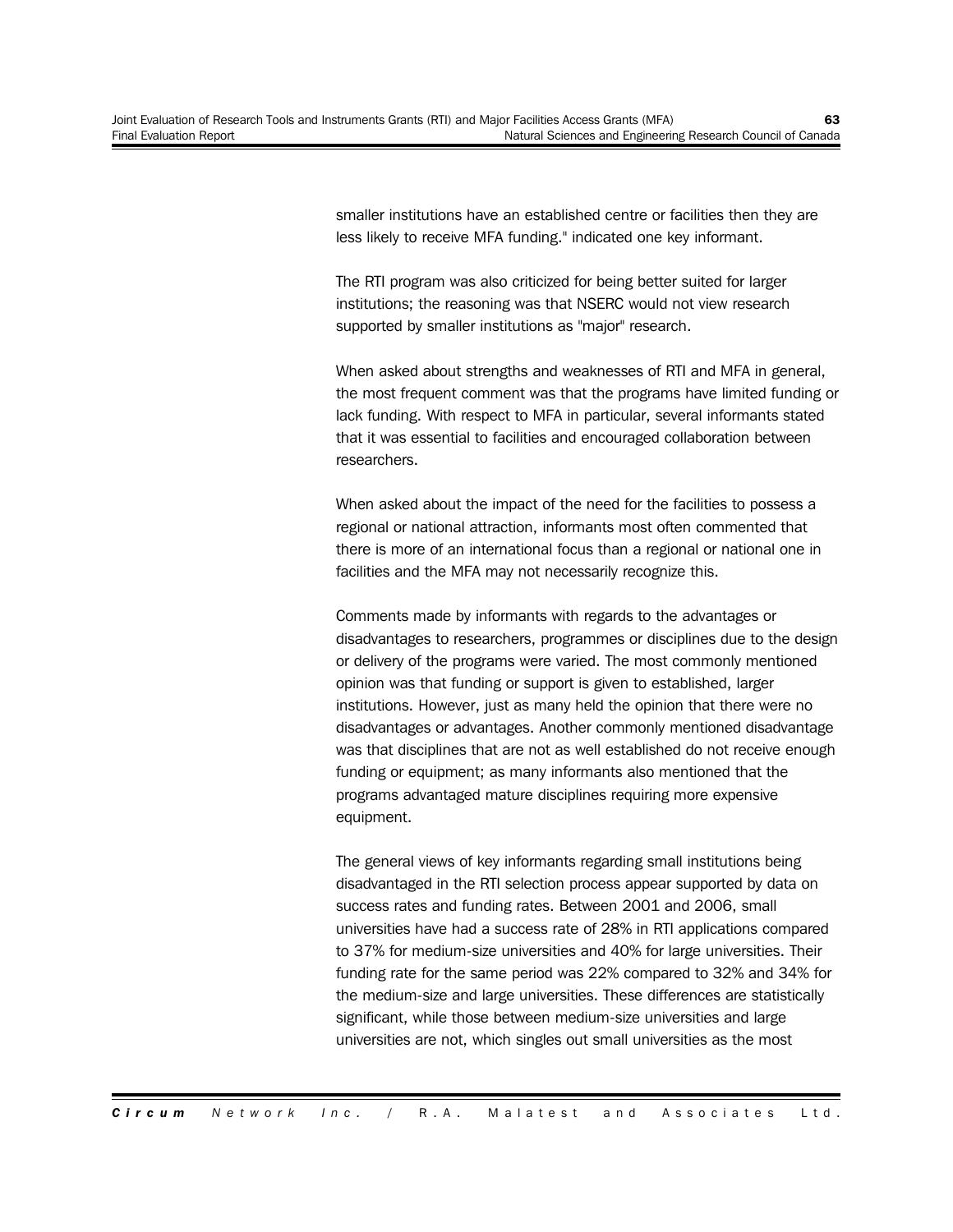disadvantaged. Note that small universities fared particularly poorly compared to the two other groups early and late in the 2000-2006 period.

**Success rates Funding rates Small Medium size Large Small Medium size Large** 2000 **35%\*#** 52% 52% **26%\*#** 43% 43% 2001 **30%#** 40% 42% 26% 35% 35% 2002 23% 32% 32% **17%#** 22% 28% 2003 18% 24% 23% 13% 21% 21% 2004 29% 29% 38% **19%#** 27% 32% 2005 34% 42% 44% 30% 39% 39% 2006 **24%\*#** 39% 47% **22%#** 33% 41% 2001-2006 **28%\*#** 37% 40% **22%\*#** 32% 34%

**EXHIBIT 3.21 • Success rates and funding rates by university size**

Source: NSERC administrative data.

\* The difference with the medium-size university score is statistically significant at least at the 95% level.

# The difference with the large-university score is statistically significant at least at the 95% level.

#### *Conclusion: selection process*

All in all, some groups of researchers or types of applications are perceived as receiving preferential treatment by either RTI or MFA, but these emphases are understood and accepted, even desired.

One exception to this overall conclusion is small yet unique facilities on which department heads and researchers (even more so the latter) would like to see a priority established for MFA funding.

Program data also demonstrates that small universities achieve significantly lower success and funding rates in their RTI applications.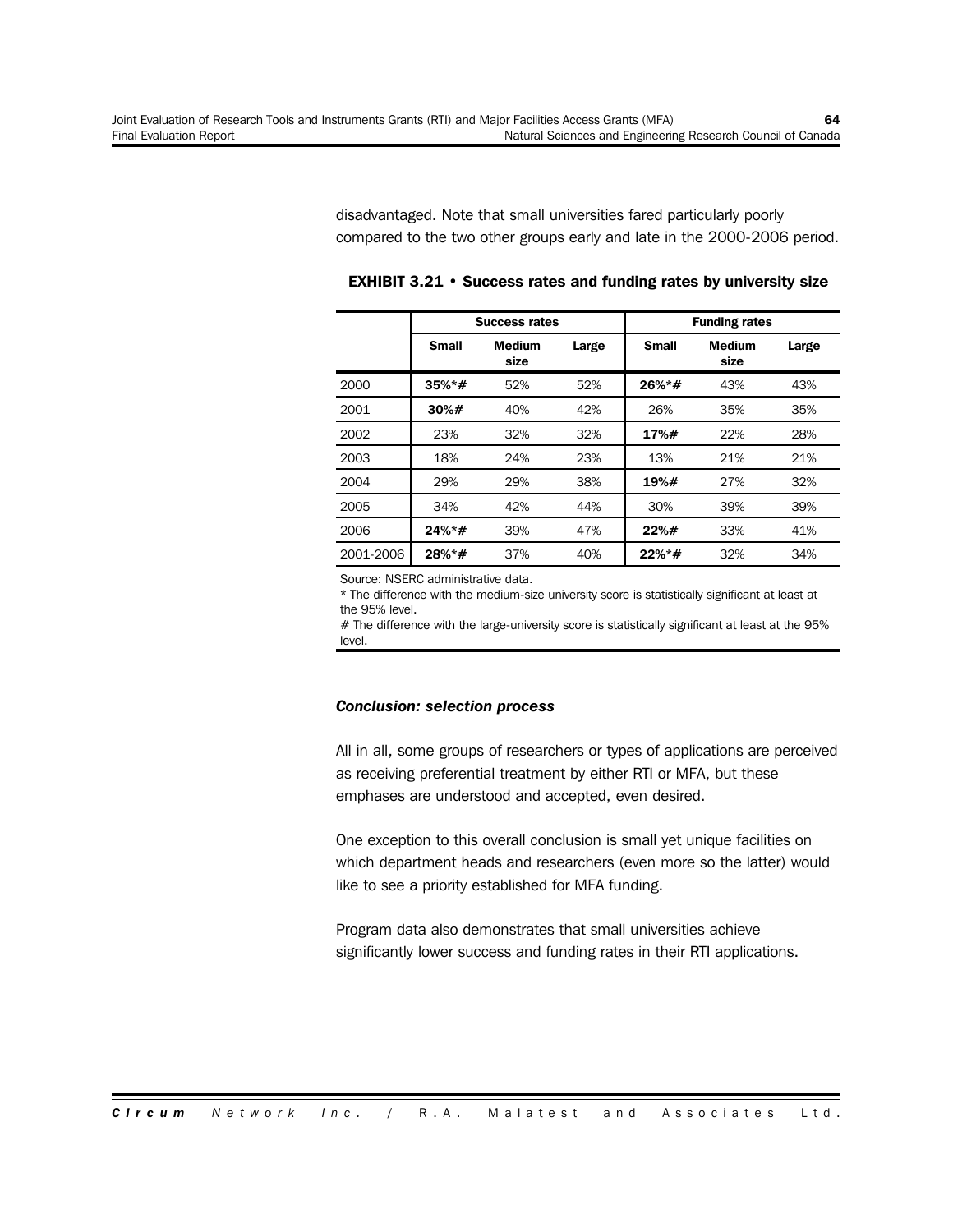## *3.10 Issue 10, MFA objectives and evaluation criteria*

Issue number 10 reads as follows: *Are MFA objectives and evaluation criteria appropriate for all disciplines and all types of applications (regional facilities / national facilities / large research institutes)?* Evidence can be

> brought to bear from the following sources: the survey of department heads, key informant interviews and the document review.

#### **MFA selection criteria assessed during case studies**

Informants felt that the requirement that the facility have a national or regional nature is either unclear or irrelevant. Researchers at one location had mixed opinions about whether the objective of the program should be expanded to include local facilities. One researcher felt that with limited funds in the program, it is reasonable to prioritize funding to regional and national facilities. On the other hand, two other researchers felt that a facility that is local but with a significant impact should be funded nevertheless.

The principal at one location suggested that the primary consideration should be whether researchers at other universities, as well as other disciplines use the facilities. At another location, the principal proposed that evaluators should primarily consider whether the resources available at the facility are available elsewhere. At yet another facility, the principal felt that the outreach of the facility should be the point of focus, and not the regional aspect. The researcher proposed as criteria the user community and the openness of the facility to researchers not affiliated with the primary institution.

The uniqueness criterion appeared to be less clear to informants than the regional criteria. Most interpreted this as indicating whether the same capabilities exist elsewhere in Canada. As expressed by one participant: "This seems to imply that there should be a comparison with other research facilities. If this is the case, then it should be made clear." There was some confusion regarding whether the uniqueness criterion includes only the uniqueness of the equipment or also the uniqueness of the research approach and/or the methods used. This criterion also raised some concern over whether facilities that are considered "standard" yet ones that are necessary to the scientific community would not be funded.

Selection committee reports are informative.

- In the 2001 competition, the selection committee noted that there was continuing pressure to support local facilities — some of which received CFI funding, while being excluded from MFA funding.
- In 2004, MFA received two proposals with funding requests exceeding \$1 million. The committee felt that the gap between the large national requests and the applications from small facilities made selection difficult, and it recommended that large national facilities be evaluated in a separate competition with its own budget.
- In 2006, NSERC's Committee on Grants and Scholarships reported that "the substantial investments made by CFI continue to drive numerous applications to the MFA program. An analysis of the applications in this year's competition demonstrated that 59% (46 applications) of all the facilities requesting MFA support received CFI funding for at least part of their facilities."

Most key informants thought that the MFA evaluation criteria were appropriate, while several found them unclear. The definition of uniqueness of the facilities at the regional or national level was perceived by most to be unclear and difficult to demonstrate. All key informants who took a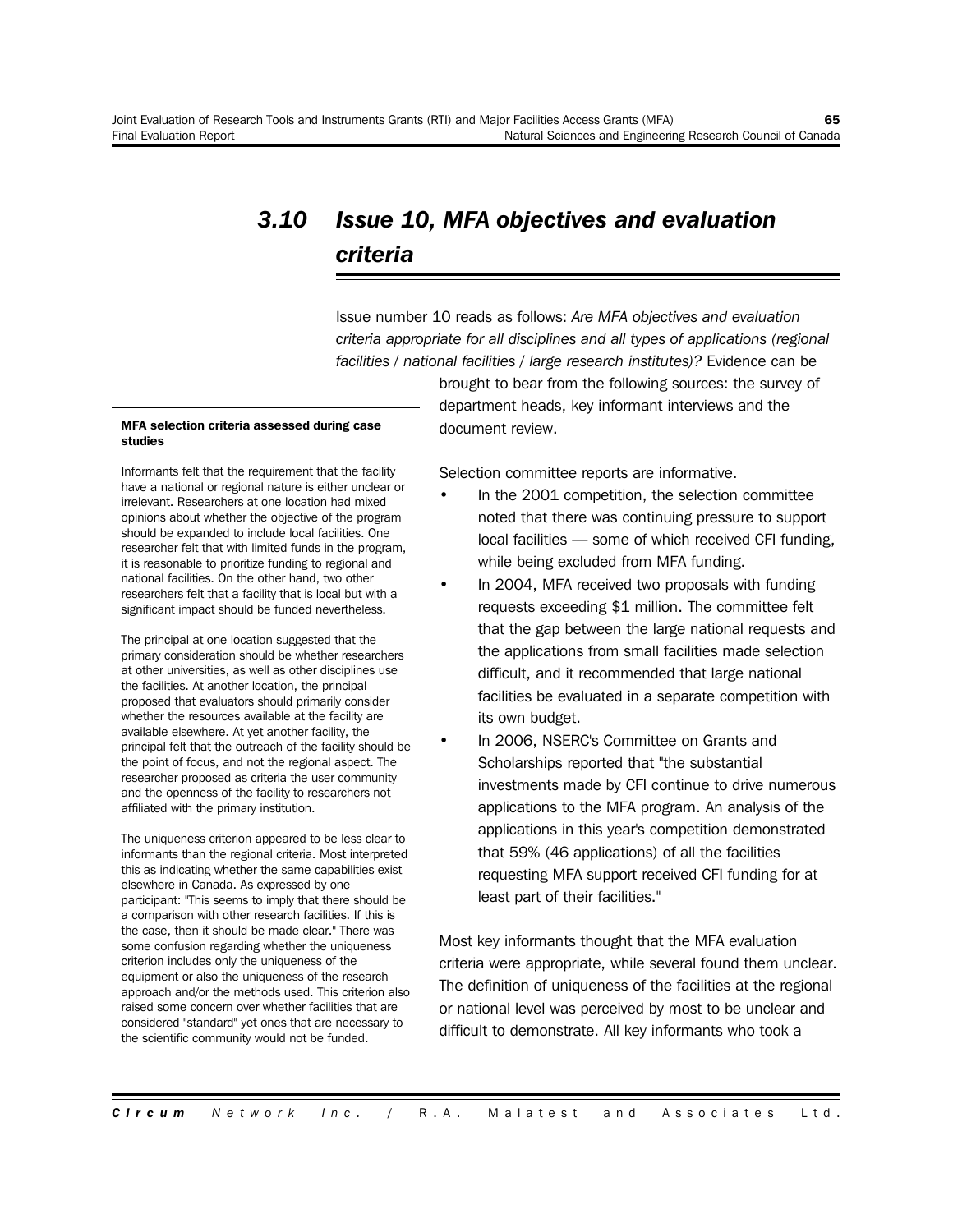stand on the clarity and appropriateness of the definition of a regional facility thought it was unclear.

Most informants thought that eligible expenses were appropriate and all commented positively on the appropriateness for demonstration of a need in order to obtain funding from MFA.

Several key informants indicated that the prime selection criterion should be the quality of the research conducted at the facility.

At page 26, we estimated that the annual need for operations and maintenance funding is upwards of \$208 million and that MFA funds represent approximately 6% of this need. It is questionable, in this context, whether MFA can impact the university research system with such limited resources (see issue no. 1).

Department heads who expressed an opinion generally thought that MFA evaluation criteria were appropriate (Exhibit 3.22). The requirement for a demonstration of need for funding was not questioned and few criticized the appropriateness of the definition of uniqueness of facilities. Expense eligibility rules and the definition of the regional stature of facilities were the subject of more limited support. In particular, physical sciences department heads were more critical than others of the definition of regional stature.

| <b>Appropriateness</b><br>(entries are weighted averages)              | <b>Department</b><br>heads |
|------------------------------------------------------------------------|----------------------------|
| the requirement of a demonstration of need for funding                 | 86                         |
| the definition of uniqueness of the facilities                         | 72                         |
| the requirement that the facilities be of regional or national stature | 67                         |
| the definition of regional stature                                     | 60                         |
| the expense eligibility rules                                          | 59                         |
| Source: Department head questionnaire, question 33; $n = 256$          |                            |

#### **EXHIBIT 3.22 ! Appropriateness of MFA evaluation criteria**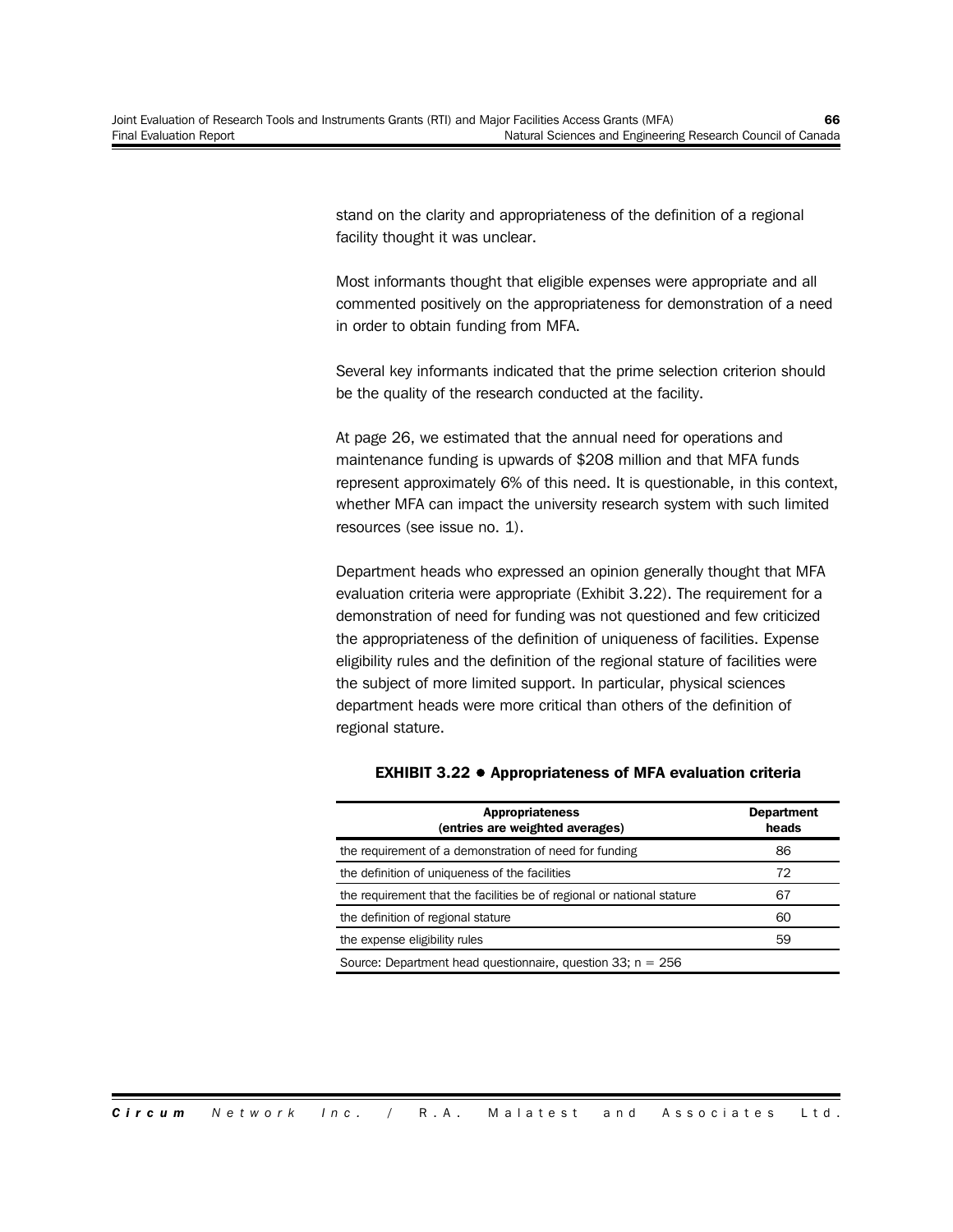One issue which has come up repeatedly over the years, without solution, is that MFA applications comprise a large pool of small applications and a small number of large applications. This heterogeneity makes comparisons and selection difficult. Also, if a small number of large applications is selected, there is a risk that little funds will be left available for small applications.

## *Conclusion: MFA objectives and evaluation criteria*

The consensus appears to be that MFA evaluation criteria are appropriate in principle but unclear in practice. Of particular concern is the definition of the regional stature of a research facility — one of the gateways to MFA funding.

Access to MFA funding is becoming increasingly difficult (the funding rate is decreasing; see the previous section). Additionally, the presence of a few large applications, evaluated on the same footing as many small applications, also raises concerns.

Finally, current MFA evaluation criteria do not necessarily accommodate facilities initially funded by CFI which may or may not fit the criteria of national or regional stature but have run out of operating and maintenance funding. Whether MFA should make room for these facilities is an open question.

MFA funds represent approximately 6% of the need for operations and maintenance funding. It is questionable, in this context, whether MFA can impact the university research system with such limited resources.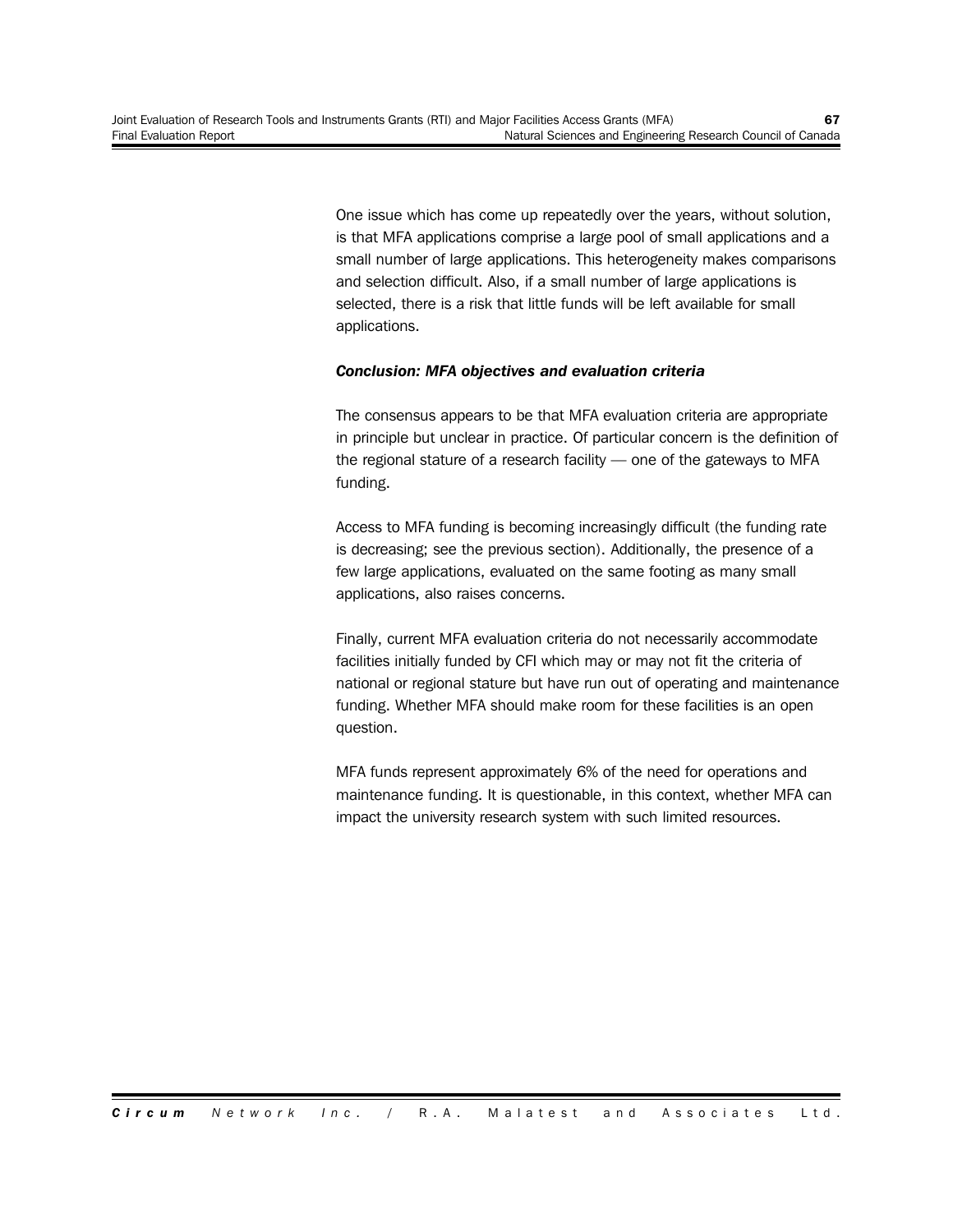Joint Evaluation of Research Tools and Instruments Grants (RTI) and Major Facilities Access Grants (MFA) **68** Final Evaluation of Research Tours and Insuminents shares (111) and major Founder Council of Canada Natural Sciences and Engineering Research Council of Canada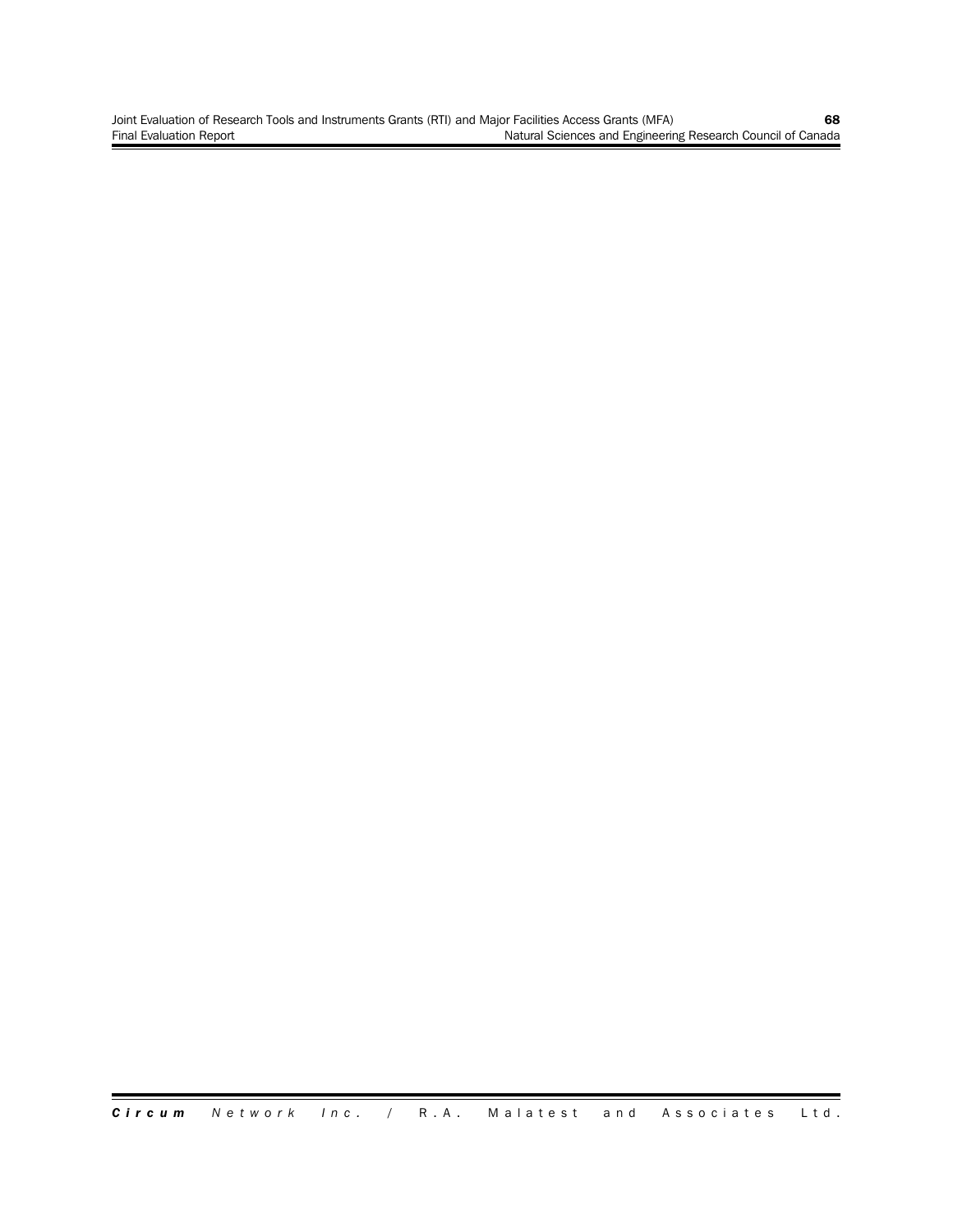# *Chapter 4*

## *SUMMARY AND RECOMMENDATIONS*

This chapter summarises the evaluation approach, key findings and associated recommendations.

## *4.1 Evaluation methodology*

The evaluation process included the following methodologies:

- a survey of university department heads: between January and March 2006, 256 heads of natural sciences and engineering university departments (representing one third of all such departments) completed a Web-based questionnaire focused on the state of research equipment and the financing of operations and maintenance of research equipment;
- a survey of program applicants: between January and March 2006, 1,664 program applicants from the 2001 to 2005 competition years (41% of the population) completed a Web-based questionnaire on the impacts of obtaining or not obtaining an RTI or an MFA grant, as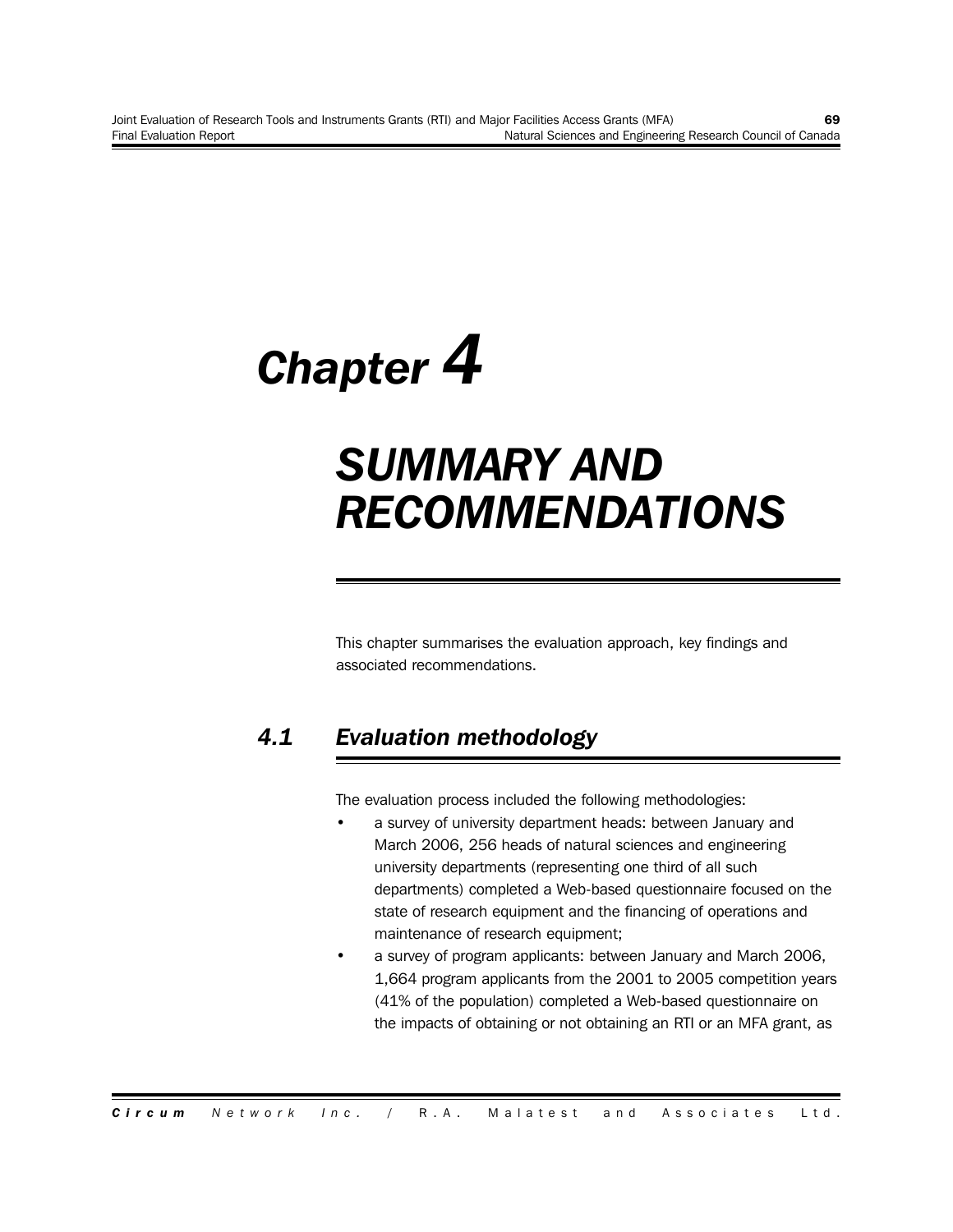well as on various other themes related to the place of research equipment in the research environment;

- key informant interviews: 36 interviews were conducted with individuals whose position or experience allowed them to offer informed opinions on the programs;
- a document and administrative data review: a variety of documents and data sets were accessed to profile the use of the programs and the environment in which they operate; they included: Internal notes, annual reports of Major Facilities Access grant selection committees, NAMIS records, MFA applications, *ad hoc* data sets produced by NSERC for this evaluation, NSERC's *Facts and Figures* publication;
- a review of experiences in foreign countries: a brief overview of comparable international funding initiatives was conducted; representatives from seven countries were approached after information was collected from the relevant Web sites: Sweden, Korea, United States, Germany, Netherlands, United Kingdom and Australia.
- a series of case studies: case studies of five MFA projects were conducted which included a review of documentation, site visits and additional interviews.

## *4.2 Research Tools and Instruments Grants (RTI)*

## *The program*

With average annual expenses of \$32 million between 2001 and 2005, RTI is the core NSERC program for equipment acquisition. Over the same period, 82% of program funding was expended on equipment valued between \$7,001 and \$150,000. Still between 2001 and 2005, some 1,450 requests for funding were received annually on average and some 500 grants were awarded.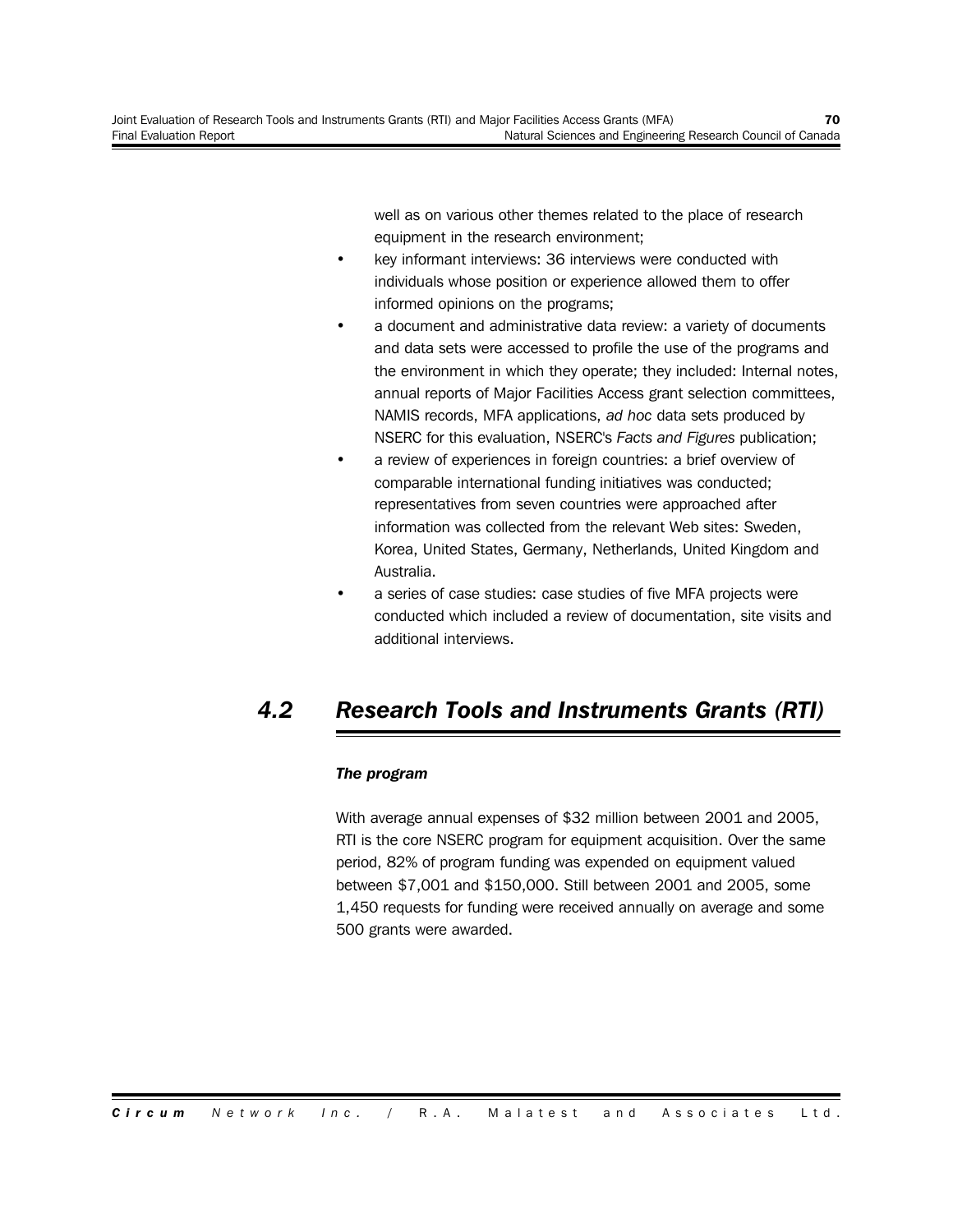## *Program performance*

RTI's objectives are to foster and enhance the discovery, innovation and training capability of university researchers in the natural sciences and engineering by supporting the purchase of research equipment and installations.

RTI funding leads to more, faster and more in-depth research as well as better trained HQP; the absence of RTI funding translated into delayed, more superficial research and weakened research teams and HQP training programs. These impacts were felt across the spectrum of disciplines, in all regions and in large and small institutions. Small institutions tended to report benefiting more from RTI funding than larger institutions — as long as they were able to secure such funding since data have shown that the probability of funding was less for small institutions than for medium-size and large institutions. These observations support the notion that RTI is working toward the achievement of its objectives to enhance the discovery, innovation and training capability of university researchers.

### *RTI-1 funding*

NSERC and CFI programming have made significant contributions to improving the state of university research equipment over the past decade or so. Yet, a little more than half of existing equipment is in very good or adequate condition, while a little less than half is in poor condition or inoperative. Also, while one laboratory in ten is inadequate for research purposes, half of the rest can support simple research applications and the other half, cutting-edge research.

Three messages come out loud and clear from this evaluation study:

- a significant proportion of the existing equipment infrastructure will require replacement over the coming five years — between one quarter and one third (about \$1.5 billion) of the value of existing equipment is at play;
- about 20% of existing equipment (worth about \$1 billion) will require major maintenance over the coming five years and funds are scarce for this need;
- it is difficult for researchers to find funding for small equipment.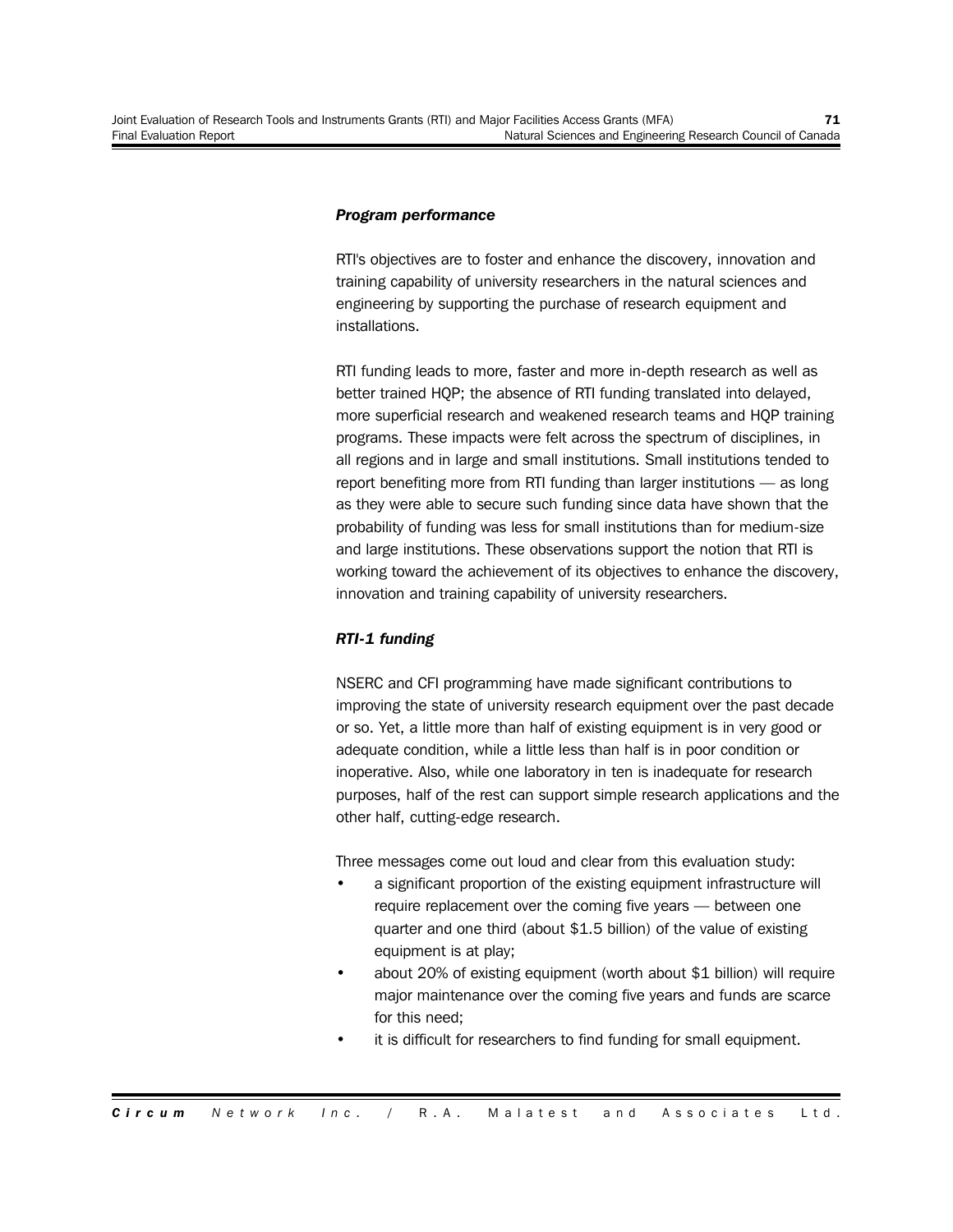If the need to replace obsolete equipment amounts to \$1.5 billion over 5 years, the average annual need amounts to \$300 million. The current level of funding of RTI (about \$32 million annually over the past 5 years for all three RTI sub-programs) will allow it to address only a small portion (about 10%) of the need for replacement of existing equipment in the coming years, not to mention the need for acquisition of entirely new equipment. Yet, the amount and quality of research equipment is one of the most important factors affecting research productivity and the quality of HQP training. Note that RTI is not the only player in the game of funding research equipment — although one major proponent, CFI, is not heavily involved in the financing of replacement equipment.

While CFI plays a pivotal role in the funding of acquisitions of state-of-theart research equipment, NSERC is also a key player in this field. NSERC's annual budget for research equipment acquisition is much lower than that of CFI, but NSERC has been involved in such funding for a long time such that its cumulative influence ranks it in second place as an equipment purchase funding source. Therefore, any modification to NSERC's priorities and strategies in this area will have profound consequences on the university research system.

*Recommendation 1: increase and stabilize the funding of RTI-1.*

## *RTI-2/RTI-3 moratorium*

*Absence of overlap between RTI and CFI*. Between 1998 and 2005, RTI has spent upwards of 77% of its budget on RTI-1 projects; projects of similar value represent 1% of CFI project awards. CFI spends 10¢ in projects with values in the range of RTI-1 for every dollar spent by RTI. Conversely, CFI spends respectively \$12 and \$42 in RTI-2 and RTI-3 grade projects for each dollar invested by RTI in projects of these sizes. Therefore, there is currently little overlap between the CFI and RTI programs. In fact, constraints to usage of CFI (large-scale, state-of-the-art projects within university strategic priorities) make unlikely a dramatic overlap in financial support with RTI/MFA projects.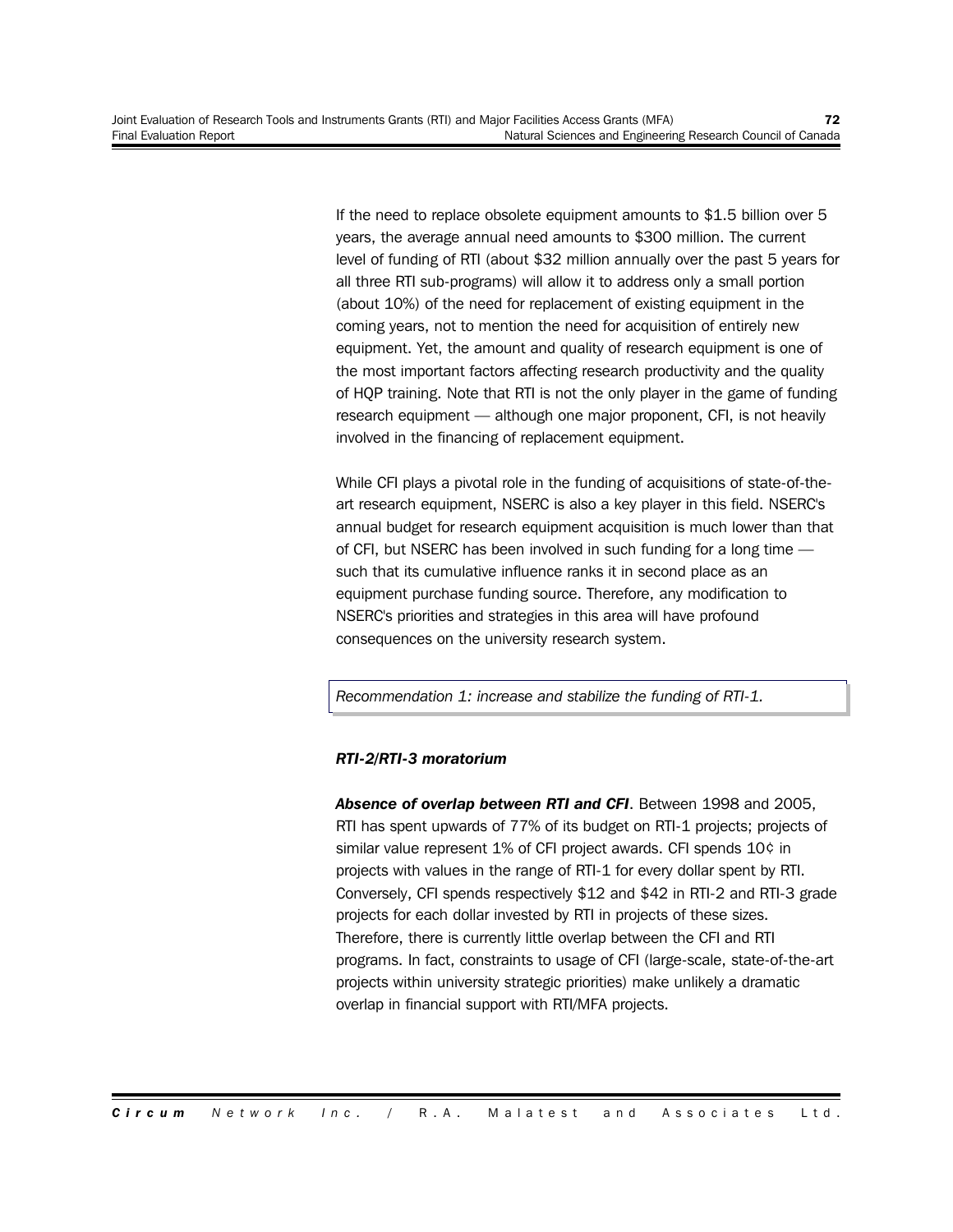*Existence of a gap between RTI and CFI*. The same constraints to usage of CFI programs may create gaps in funding availability, in particular for large scale projects outside university strategic priorities.

A significant increase in RTI-2/RTI-3 activity could produce a movement of projects away from CFI, towards RTI, thereby bridging the gap between the two sources of funding, producing an overlap between the two programs and creating pressure on RTI funding. A reactivation of RTI-2 and RTI-3 would likely have some negative effects (reduction of RTI-1 funds, overlap with CFI) and some positive effects (reduction of the funding gap for projects too large for RTI-1 but outside the CFI program territory).

*Effects of the moratorium*. The RTI-2/RTI-3 moratorium has made it more difficult for researchers to obtain funding for mid-range to expensive pieces of equipment. The effect has not been catastrophic, however, as it has been compensated in part by the use of CFI funds and because RTI has continued providing an average of \$5.7 million annually to RTI-2 and RTI-3 projects, albeit only in the area of subatomic physics.

Still, one third of the departments were left in need of equipment without funding to acquire any of them. Also, where laboratories have been unable to acquire major equipment they considered they needed, it is possible that their ability to conduct cutting-edge research has been impaired. Moreover, the latest round of CFI competition has reportedly been more fierce than previous ones, with more applications turned down; it appears to become more difficult than before to access CFI funds. Close monitoring of this situation is in order to avoid deterioration without reaction.

The moratorium allowed NSERC to concentrate its research equipment purchase funds on RTI-1 level grants; lifting the RTI-2/RTI-3 moratorium would presumably adversely affect the sums available for RTI-1, unless new funding is secured for more expensive equipment.

During the moratorium on RTI-2/RTI-3, a significant portion of the need for equipment worth more than \$150,000 was satisfied using CFI funds. This suggests that the reinstatement of RTI-2/RTI-3 would create a funding overlap between the programs of the two organizations. Of course, the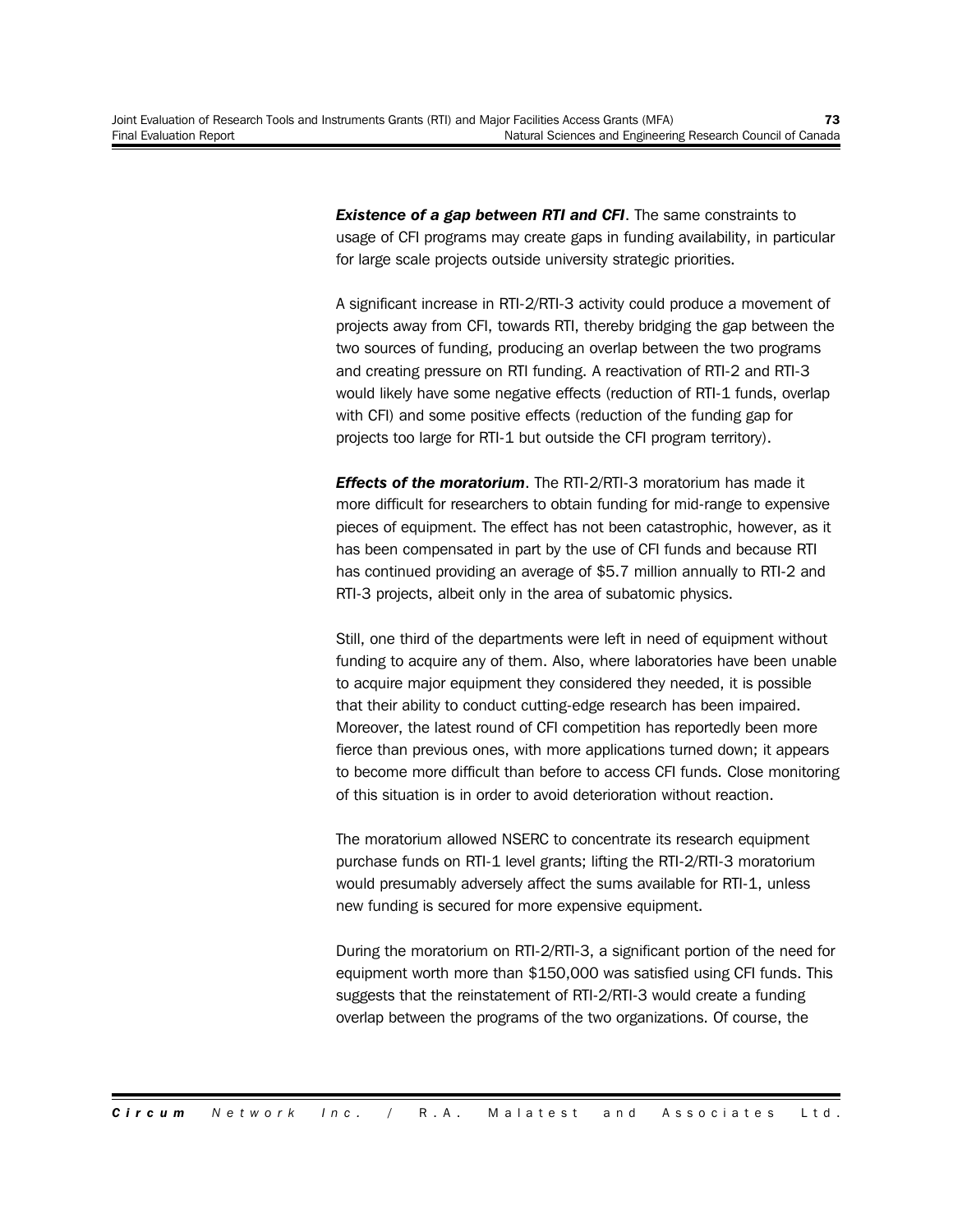situation will be totally different if CFI programs disappear once they reach their sunset clause.

*Allowance for equipment worth more than \$150,000*. Since 2004, NSERC has accepted applications under RTI-1 for equipment that costs up to \$250,000 as long as the applicant is able to secure funding from other sources to bring the amount requested from NSERC to \$150,000 or less. The program data systems are not set up to provide information on the incidence of such applications or on their rate of success. Considering that this allowance serves a certain need and that it has little to no impact on the rest of the program, it is recommended that it be maintained.

*Recommendation 2: maintain the RTI-2/RTI-3 moratorium as long as CFI programs are active in this area.*

## *Access to RTI*

A large group of key informants believed that larger, well-funded institutions are advantaged. They believed that smaller, newer and more remote universities have more difficulty obtaining funding from RTI. This view is supported by data on success rates and funding rates. Between 2001 and 2006, small universities have had a success rate of 28% in RTI applications compared to 37% for medium-size universities and 40% for large universities. Their funding rate for the same period was 22% compared to 32% and 34% for the medium-size and large universities.

*Recommendation 3: study the reasons for the lower success and funding rates of small universities in RTI-1.*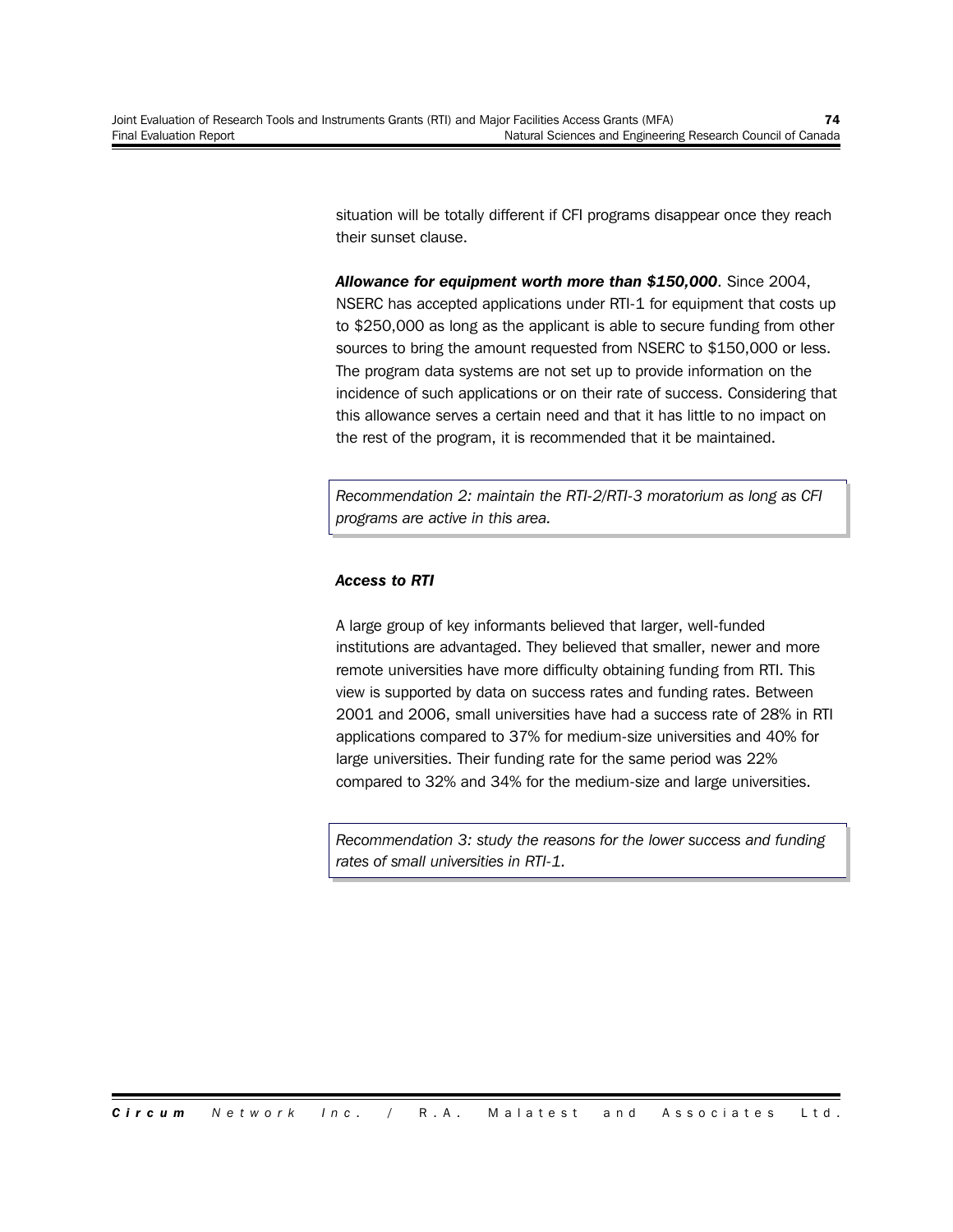## *4.3 Major Facilities Access Grants (MFA)*

## *The program*

MFA grants support researchers' access to facilities or research resources that are significant in size, value or importance and that are not routinely available in Canadian universities. MFA grants provide funding for maintenance costs such as the salaries of technical and professional research support staff employed to provide support to users, or to maintain and operate the facility, and for other direct costs such as materials, supplies and small equipment essential to the maintenance and operation of the facility.

Between 2001 and 2005, 241 requests for funding were received by MFA and 149 grants were awarded — typically for a period of 3 years. Between FY 2000-2001 and FY 2004-2005, the program expended \$62 million, or about \$12 million annually.

## *Program performance*

MFA aims to support researchers' access to major regional or national research facilities by assisting these facilities to remain in a state of readiness for researchers to use. Note that this objective is expressed at the level of activities (i.e., support access) rather than at the level of outcomes (e.g., enhance discovery).

The key impacts of MFA were identified as better use of the facilities, increased collaboration among researchers and improved international competitiveness of Canadian researchers. Effects of a grant appear more intense for MFA projects than for RTI projects — be they the positive effects of obtaining a grant or the negative effects of not obtaining it. Increased collaboration among researchers and organizations as well as attraction and retention of faculty are much more prominent effects for MFA than RTI. The effects documented in this evaluation study seem to take place beyond the immediate objectives of the program (i.e., increased collaboration, attraction and retention may be a consequence of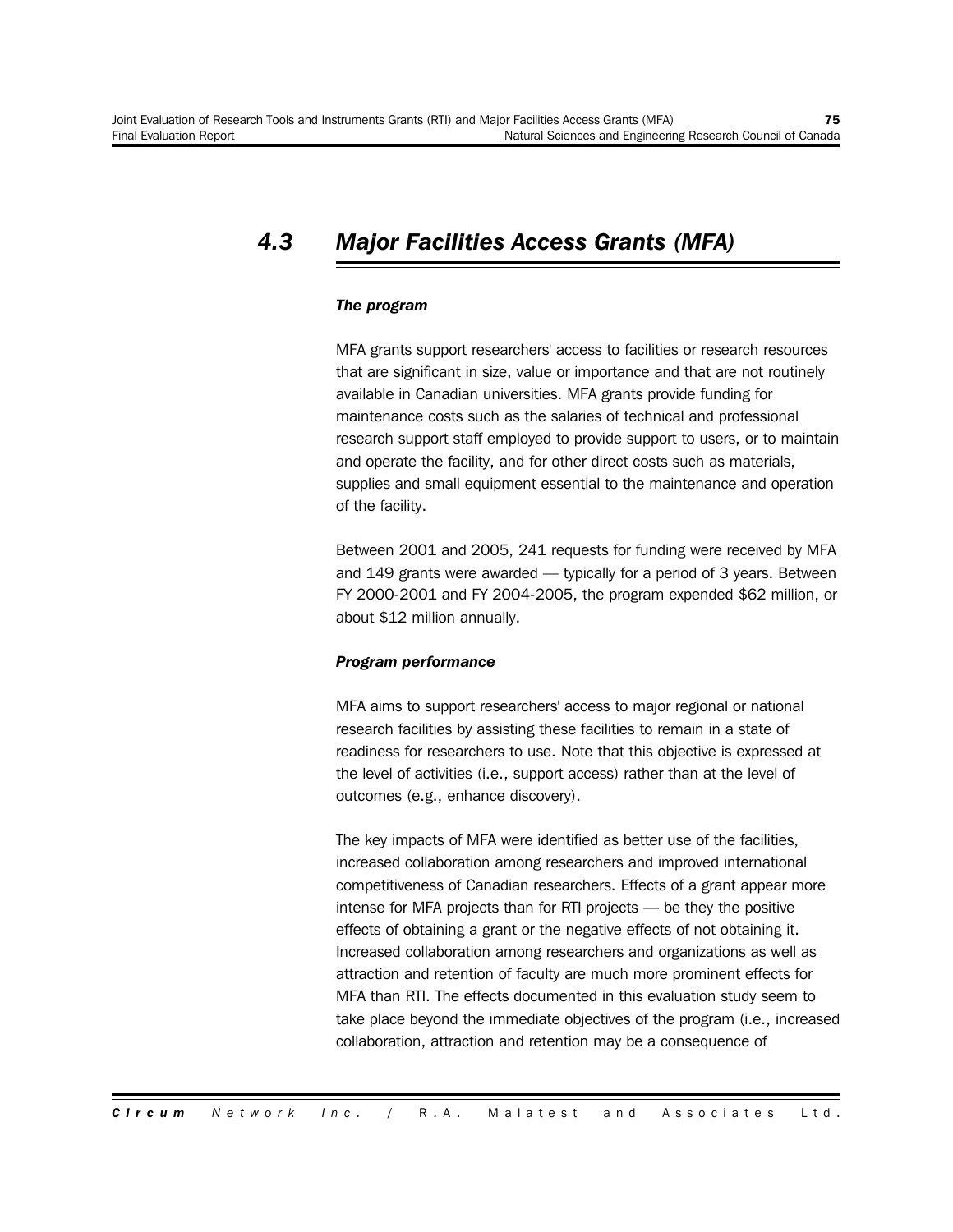maintaining a state of readiness); this may be due to the measurement tools used or it may be that program applicants and key informants take facility readiness for granted and look beyond that point for the effects of MFA.

*Recommendation 4: restate MFA objectives in terms of results instead of activities and adjust reporting requirements accordingly.*

## *Funding of operations and maintenance expenses*

The value of annual operating and maintenance costs for the coming years was estimated at about 4% of the original purchase cost of the equipment, based on the subsidies recently added to the CFI grants. If the university research equipment infrastructure is worth \$5.2 billion, the O&M bill should be about \$208 million annually and it will likely increase as CFI continues to support the addition of state-of-the-art equipment. Therefore, the \$12 million invested annually by MFA for major facilities probably represents a little more than 6% of the need for O&M funding.

Considering the pace at which new equipment is added to the research infrastructure, via CFI programs in particular, the university research system is likely to face a serious problem funding the operations of the equipment as well as its maintenance. This issue concerns not only universities and NSERC but CFI as well.

*Recommendation 5: augment funding for operations and maintenance expenses.*

NSERC is second only to universities themselves among sources of funding with regard to operating and maintenance funds. CFI, other federal government funds, provincial funds and user fees each account for about half as much as NSERC. The role of CFI has been significant albeit shortterm in this area with regard to the equipment it has subsidized since 2001.